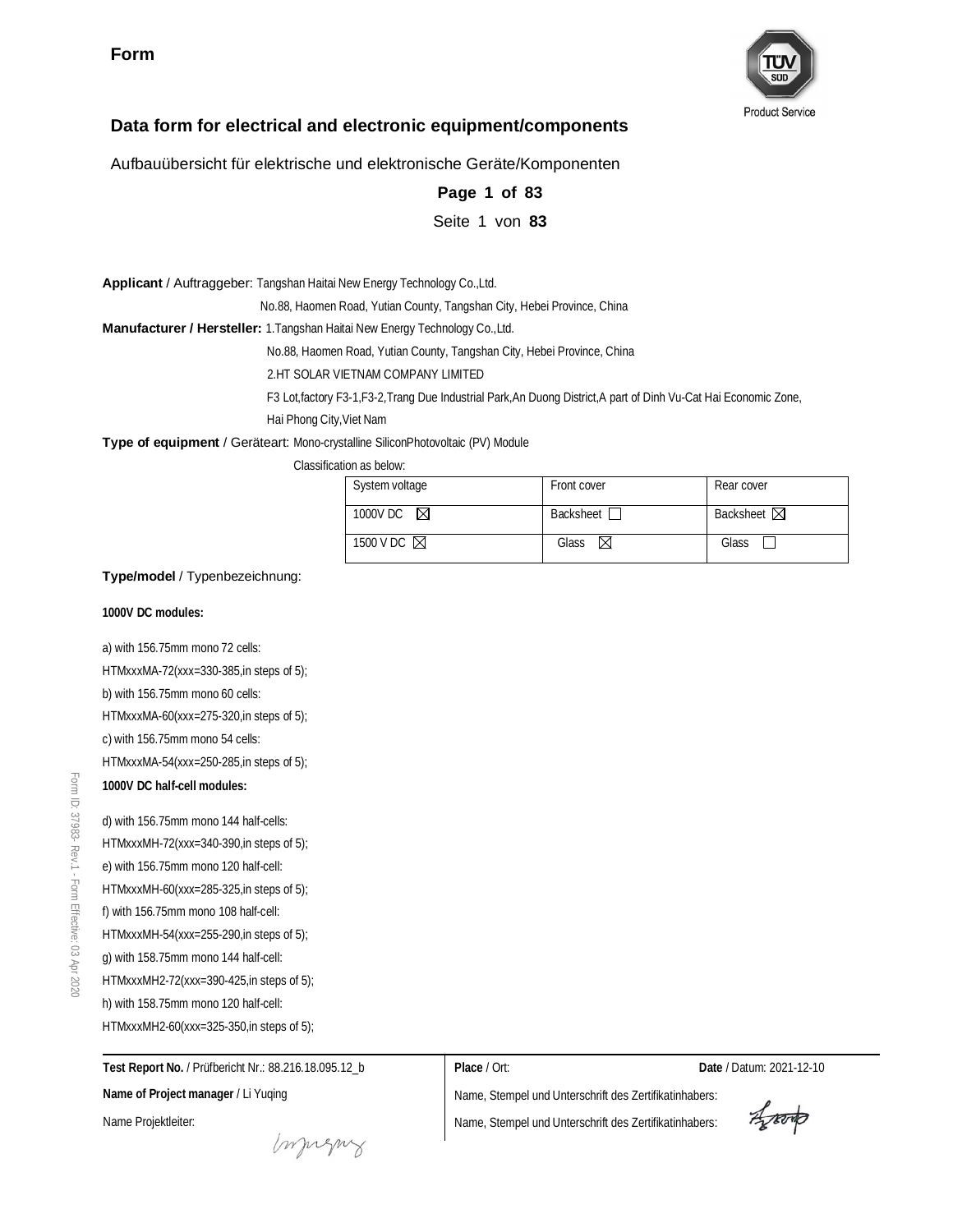

#### **Data form for electrical and electronic equipment/components**

Aufbauübersicht für elektrische und elektronische Geräte/Komponenten

**Page 2 of 83** Seite 2 von **83**

i) with 166 mm mono 144 half-cell: HTMxxxMH3-72 (xxx=415-460, in steps of 5) j) with 166 mm mono 120 half-cell: HTMxxxMH3-60 (xxx=345-380, in steps of 5) k) with 182 mm mono 144 half-cell: HTMxxxMH5-72 (xxx=520-555, in steps of 5) l) with 182 mm mono 132 half-cell: HTMxxxMH5-66 (xxx=480-505, in steps of 5) m) with 182 mm mono 120 half-cell: HTMxxxMH5-60 (xxx=435-460, in steps of 5) n) with 182 mm mono 108 half-cell: HTMxxxMH5-54 (xxx=390-415, in steps of 5) **1000V DC half-cell frameless modules with cooling system:** o) with 158.75mm mono 144 half-cell: HTMxxxMH2-72-COOL (xxx=390-425, in steps of 5); p) with 158.75mm mono 120 half-cell: HTMxxxMH2-60-COOL (xxx=325-350, in steps of 5); **1000V DC 1/3 cut cell modules:** q) with 156.75mm mono 240 1/3 cut cell: HTM-TSB-xxxM1(xxx=380-420,in steps of 5); HTM-NHN-xxxM(xxx=380-420,in steps of 5); r) 156.75mm mono 198 1/3 cut cell: HTM-TSA-xxxM1(xxx=315-345,in steps of 5); HTM-NHN-xxxM(xxx=315-345,in steps of 5); s) with 158.75mm mono 240 1/3 cut cell:

Form ID:

> **Test Report No.** / Prüfbericht Nr.: 88.216.18.095.12\_b **Name of Project manager** / Li Yuqing Name Projektleiter:

HTM-TSB-xxxM2(xxx=410-445,in steps of 5); t)with 158.75mm mono 198 1/3 cut cell: HTM-TSA-xxxM2(xxx=340-365, in steps of 5); u)with 210mm mono 150 1/3 cut cell: HTMxxxMT8-50(xxx=480-510,in steps of 5)

**Place** / Ort: **Date** / Datum: 2021-12-10

Aporto

monguy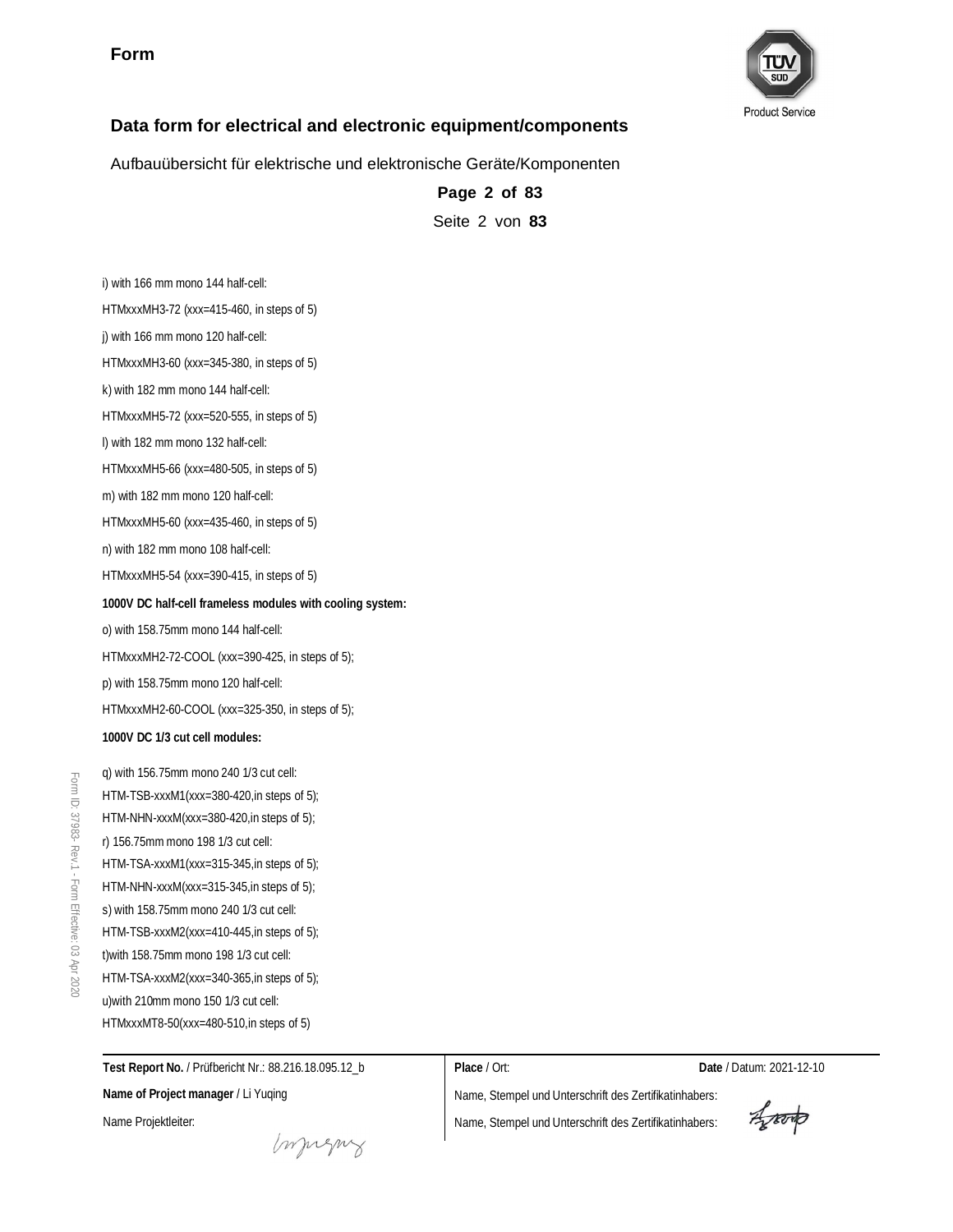

# **Data form for electrical and electronic equipment/components**

Aufbauübersicht für elektrische und elektronische Geräte/Komponenten

**Page 3 of 83** Seite 3 von **83**

v)with 210mm mono 120 1/3 cut cell: HTMxxxMT8-40(xxx=385-405,in steps of 5)

#### **1500V DC modules:**

a1) with 156.75mm mono 72 cells: HTMxxxMA-72(1500) (xxx=340-385,in steps of 5); b1) with 156.75mm mono 60 cells: HTMxxxMA-60(1500) (xxx=285-320,in steps of 5); c1) with 156.75mm mono 54 cells: HTMxxxMA-54(1500) (xxx=255-285,in steps of 5); **1500V DC half-cell modules:**

**Test Report No.** / Prüfbericht Nr.: 88.216.18.095.12\_b **Name of Project manager** / Li Yuqing d1) with 156.75mm mono 144 half-cell: HTMxxxMH-72(1500) (xxx=340-390,in steps of 5); e1) with 156.75mm mono 120 half-cell: HTMxxxMH-60(1500) (xxx=285-325,in steps of 5); f1) with 156.75mm mono 108 half-cell: HTMxxxMH-54(1500) (xxx=255-290,in steps of 5); g1) with 158.75mm mono 144 half-cell: HTMxxxMH2-72(1500) (xxx=390-425,in steps of 5) h1) with 158.75mm mono 120 half-cell: HTMxxxMH2-60(1500) (xxx=325-350,in steps of 5); i1) with 166 mm mono 144 half-cell: HTMxxxMH3-72(1500) (xxx=415-460, in steps of 5) j1) with 166 mm mono 120 half-cell: HTMxxxMH3-60(1500) (xxx=345-380, in steps of 5) k1) with 182mm mono 144 half-cell: HTMxxxMH5-72(1500) (xxx=520-555,in steps of 5); l1) with 182 mm mono 132 half-cell: HTMxxxMH5-66(1500) (xxx=480-505, in steps of 5) m1) with 182 mm mono 120 half-cell: HTMxxxMH5-60(1500) (xxx=435-460, in steps of 5)

**Place** / Ort: **Date** / Datum: 2021-12-10

Name, Stempel und Unterschrift des Zertifikatinhabers:

Name, Stempel und Unterschrift des Zertifikatinhabers:

Aporto

Form ID:

Name Projektleiter:

monguy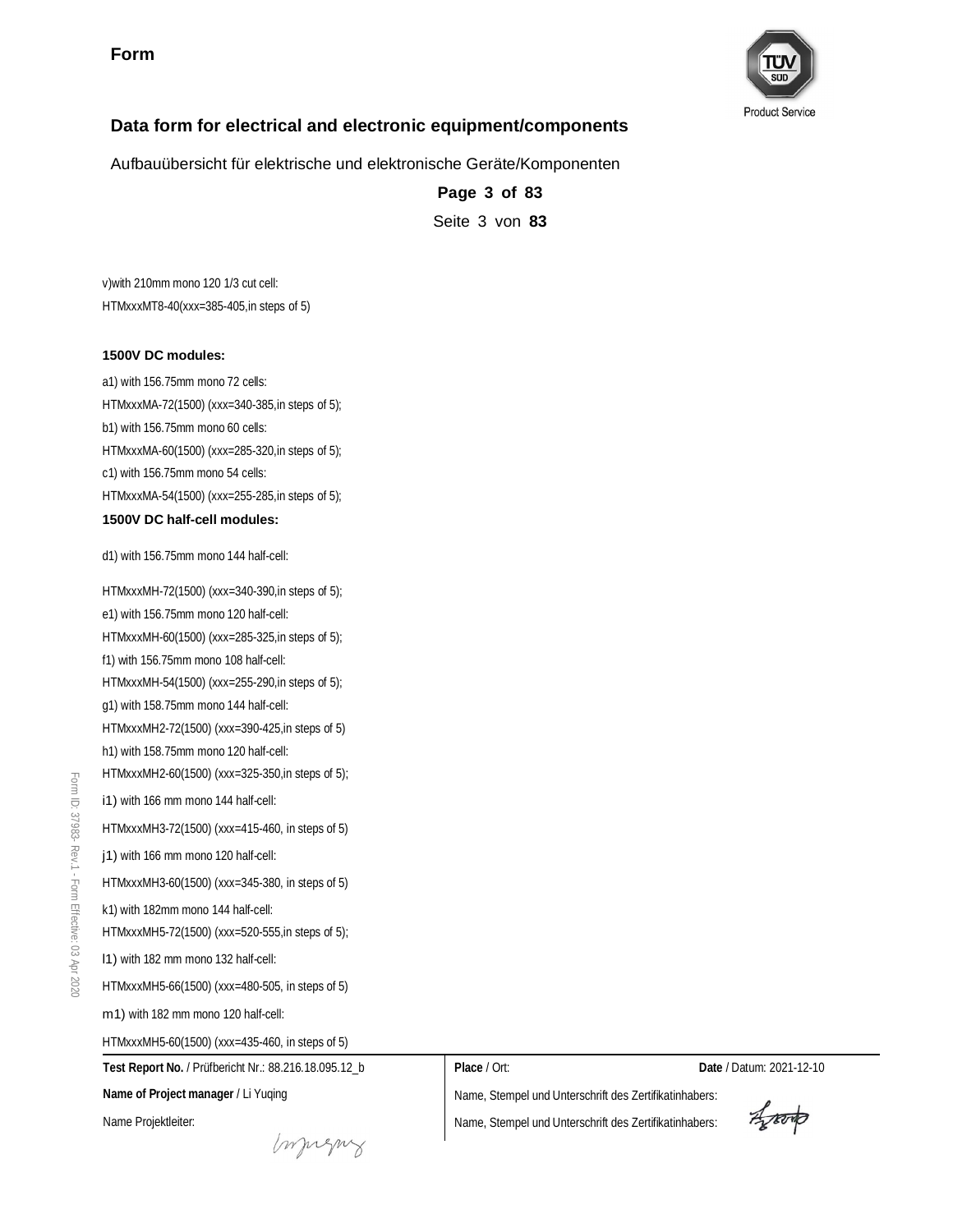

# **Data form for electrical and electronic equipment/components**

Aufbauübersicht für elektrische und elektronische Geräte/Komponenten

**Page 4 of 83** Seite 4 von **83**

n1) with 182 mm mono 108 half-cell: HTMxxxMH5-54(1500) (xxx=390-415, in steps of 5) **1500V DC half-cell frameless modules with cooling system:** o1) with 158.75mm mono 144 half-cell: HTMxxxMH2-72-COOL(1500) (xxx=390-425, in steps of 5); p1) with 158.75mm mono 120 half-cell: HTMxxxMH2-60-COOL(1500) (xxx=325-350, in steps of 5);

**1500V DC 1/3 cut cell modules:**

q1) with 156.75mm mono 240 1/3 cut cell : HTM-TSB-xxxM1(1500) (xxx=380-420,in steps of 5); HTM-NHN-xxxM(1500) (xxx=380-420,in steps of 5); r1) with 156.75mm mono 1/3 cut cell: HTM-TSA-xxxM1(1500) (xxx=315-345,in steps of 5); HTM-NHN-xxxM(1500) (xxx=315-345,in steps of 5); s1) with 158.75mm mono 240 1/3 cut cell: HTM-TSB-xxxM2(1500) (xxx=410-445,in steps of 5); t1) with 158.75mm mono 1/3 cut cell: HTM-TSA-xxxM2(1500) (xxx=340-365,in steps of 5); u1)with 210mm mono 150 1/3 cut cell: HTMxxxMT8-50(1500) (xxx=480-510,in steps of 5) v1)with 210mm mono 120 1/3 cut cell: HTMxxxMT8-40(1500) (xxx=385-405,in steps of 5)

**1000V DC half-cell modules:**

w1) with 210mm mono 132 half-cell:

HTMxxxMH8-66 (xxx=635-670, in steps of 5)

x1) with 210mm mono 120 half-cell:

HTMxxxMH8-60 (xxx=580-605, in steps of 5)

#### **1500V DC half-cell modules**

**Name of Project manager** / Li Yuqing

**Test Report No.** / Prüfbericht Nr.: 88.216.18.095.12\_b

**Place** / Ort: **Date** / Datum: 2021-12-10

Name, Stempel und Unterschrift des Zertifikatinhabers:

Name Projektleiter:

mugue

Aporto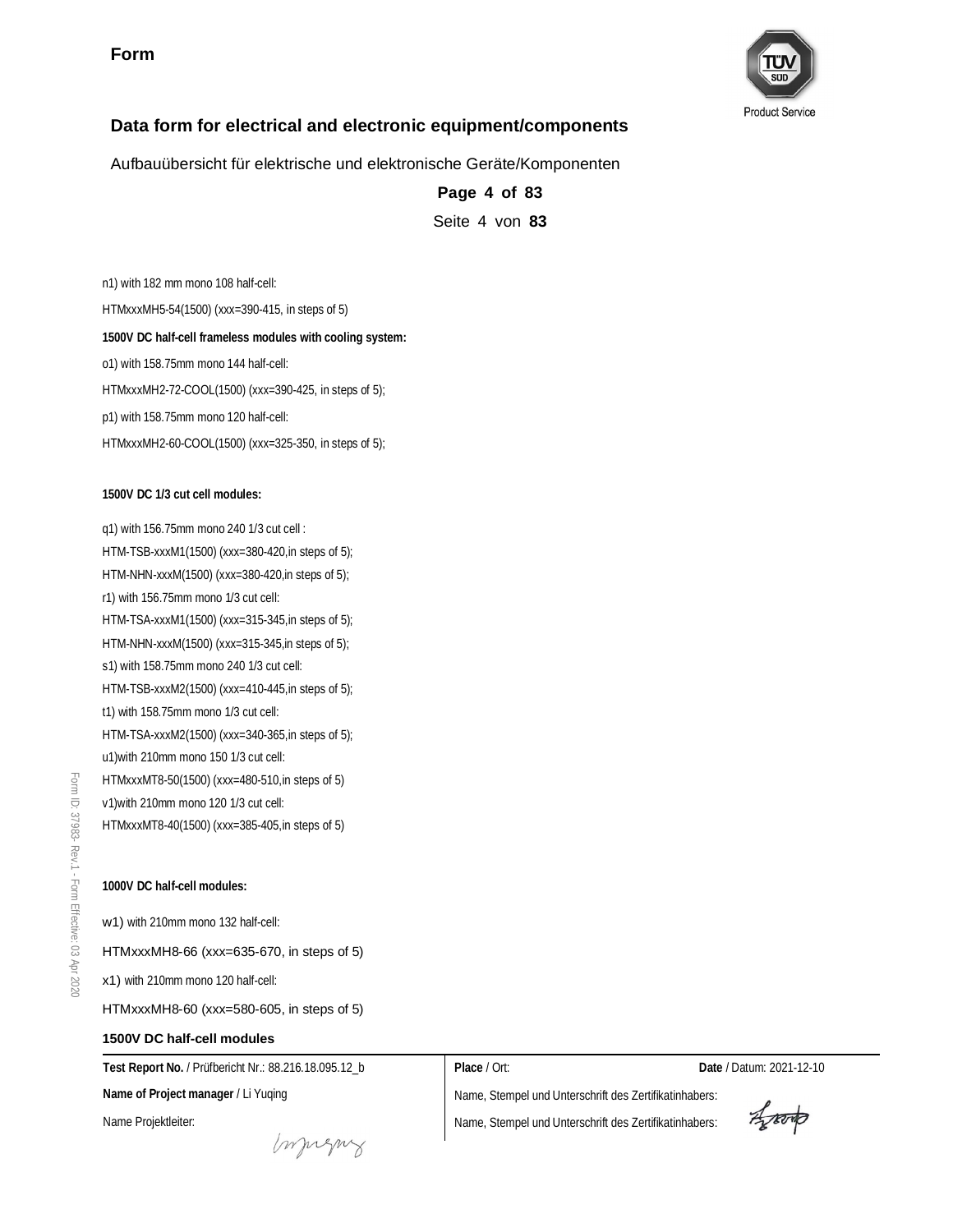

#### **Data form for electrical and electronic equipment/components**

Aufbauübersicht für elektrische und elektronische Geräte/Komponenten

**Page 5 of 83** Seite 5 von **83**

y1) with 210mm mono 132 half-cell: HTMxxxMH8-66(1500) (xxx=635-670, in steps of 5) z1) with 210mm mono 120 half-cell:

HTMxxxMH8-60(1500) (xxx=580-605, in steps of 5)

**Rated Output Power at STC:**

#### **1000V DC modules:**

- a) 330-385, in steps of 5,
- b) 275-320, in steps of 5;
- c) 250-285, in steps of 5.

#### **1000V DC half-cell modules:**

- d) 340-390, in steps of 5;
- e) 285-325, in steps of 5;
- f) 255-290, in steps of 5;
- g) 390-410, in steps of 5;
- h) 325-340, in steps of 5.
- i) 415-460, in steps of 5
- j) 345-380, in steps of 5
- k) 520-555, in steps of 5
- l) 480-505, in steps of 5
- m) 435-460, in steps of 5
- n) 390-415, in steps of 5

Name Projektleiter:

**Name of Project manager** / Li Yuqing

**Test Report No.** / Prüfbericht Nr.: 88.216.18.095.12\_b

**Place** / Ort: **Date** / Datum: 2021-12-10

Aproto

monguy

Name, Stempel und Unterschrift des Zertifikatinhabers:

Name, Stempel und Unterschrift des Zertifikatinhabers:

Form ID: 37983-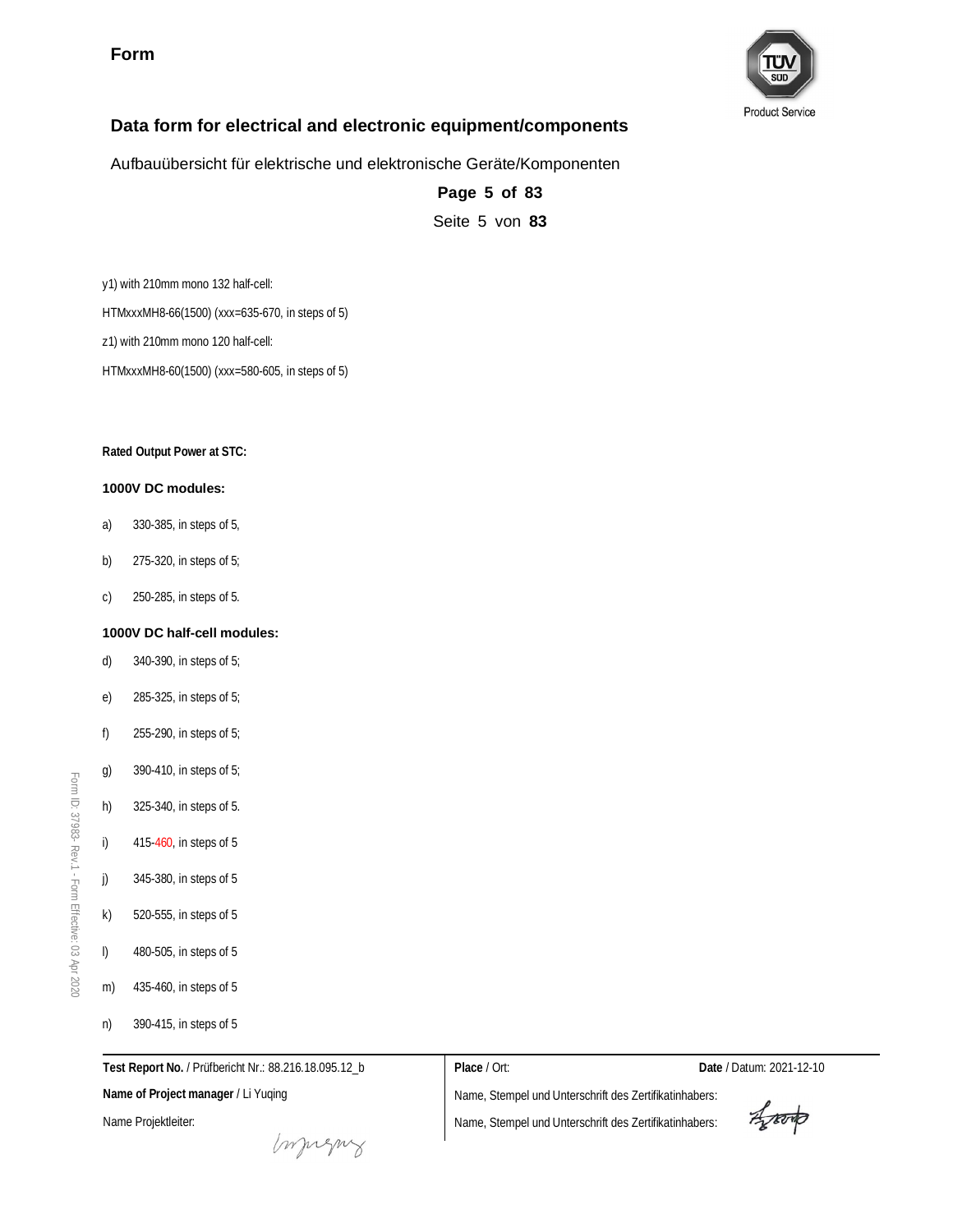

#### **Data form for electrical and electronic equipment/components**

Aufbauübersicht für elektrische und elektronische Geräte/Komponenten

**Page 6 of 83** Seite 6 von **83**

**1000V DC half-cell frameless modules with cooling system:**

- o) 390-425, in steps of 5
- p) 325-350, in steps of 5

#### **1000V DC 1/3 cut cell modules:**

- q) 380-420, in steps of 5;
- r) 315-345, in steps of 5;
- s) 410-445, in steps of 5;
- t) 340-365, in steps of 5;
- u) 480-510,in steps of 5
- v) 385-405,in steps of 5

#### **1500V DC module:**

- a1) 340-385, in steps of 5;
- b1) 285-320, in steps of 5;
- c1) 255-285, in steps of 5;

#### **1500V DC half-cell modules:**

d1) 340-390, in steps of 5;

Form ID: 37983-

Rev.1 - Form

Effective:  $\mathbb S$ Apr 2020

- e1) 285-325, in steps of 5;
- f1) 255-290, in steps of 5;
- g1) 390-425, in steps of 5;
- h1) 325-350, in steps of 5;
- i1) 415-460, in steps of 5
- j1) 345-380, in steps of 5

Name Projektleiter:

**Name of Project manager** / Li Yuqing

**Test Report No.** / Prüfbericht Nr.: 88.216.18.095.12\_b

**Place** / Ort: **Date** / Datum: 2021-12-10

Aproto

monguy

Name, Stempel und Unterschrift des Zertifikatinhabers: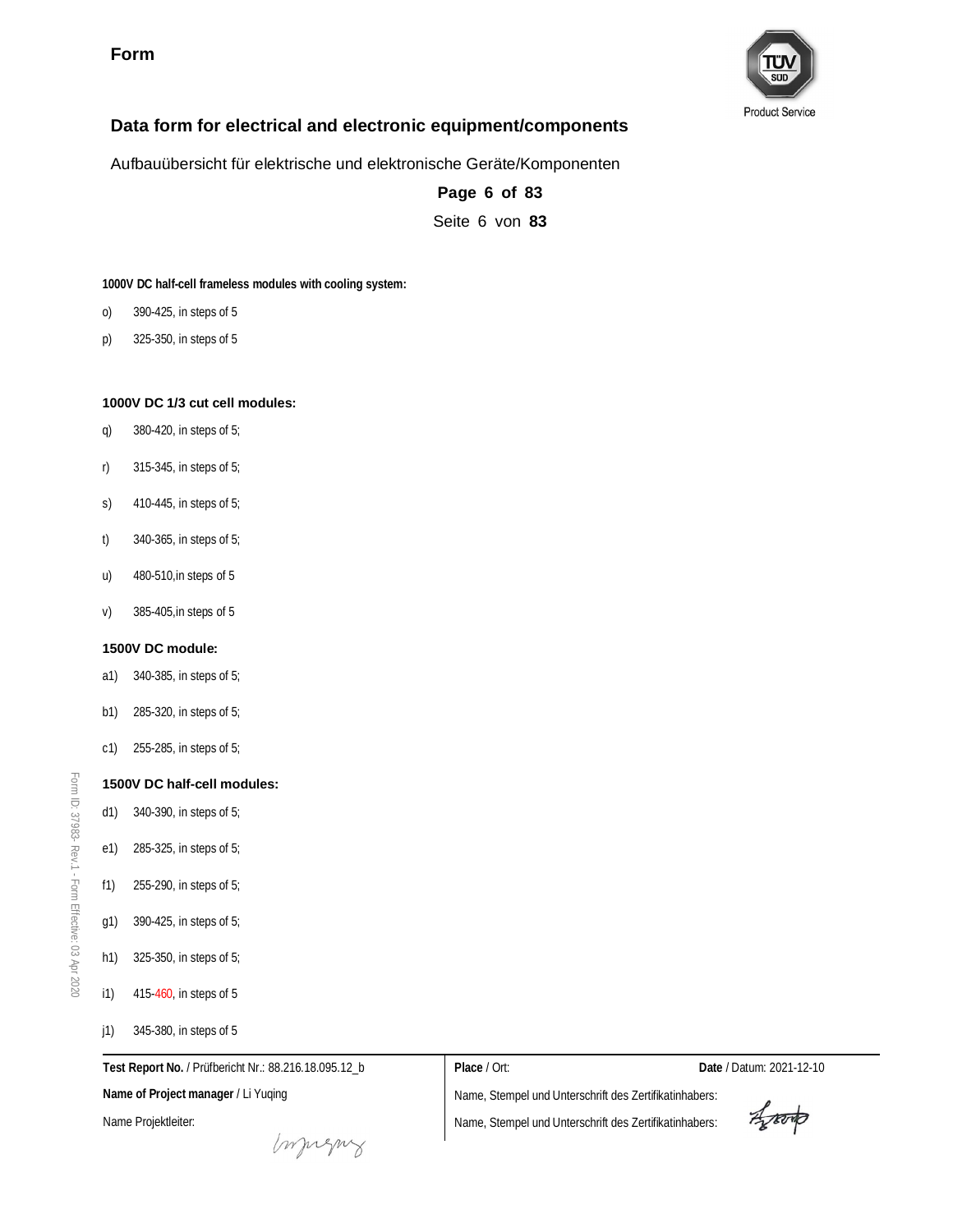

Aufbauübersicht für elektrische und elektronische Geräte/Komponenten

**Page 7 of 83** Seite 7 von **83**

- k1) 520-555, in steps of 5
- l1) 480-505, in steps of 5
- m1) 435-460, in steps of 5
- n1) 390-415, in steps of 5

**1500V DC half-cell frameless modules with cooling system:**

- o1) 390-425, in steps of 5
- p1) 325-350, in steps of 5

#### **1500V DC 1/3 cut cell modules:**

- q1) 380-420, in steps of 5;
- r1) 315-345, in steps of 5;
- s1) 410-445, in steps of 5;
- t1) 340-365, in steps of 5;
- u1) 480-510,in steps of 5
- v1) 385-405,in steps of 5
- **1000V DC half-cell modules:**
- w1) 635-670, in steps of 5
- x1) 580-605, in steps of 5
- **1500V DC half-cell modules:**
- y1) 635-670, in steps of 5
- z1) 580-605, in steps of 5
- Min. Value of Output Power or Deviation at STC: 43%

MaximumSystem Voltage:  $1000$  V DC or 1500V DC

| Test Report No. / Prüfbericht Nr.: 88.216.18.095.12 b | Place / Ort:                                           | Date / Datum: 2021-12-10 |
|-------------------------------------------------------|--------------------------------------------------------|--------------------------|
| Name of Project manager / Li Yuging                   | Name, Stempel und Unterschrift des Zertifikatinhabers: |                          |
| Name Projektleiter:                                   | Name, Stempel und Unterschrift des Zertifikatinhabers: | Aproto                   |
| mugus                                                 |                                                        |                          |

Form ID: 37983- Rev.1 - Form Effective:  $\mathbb S$ Apr 2020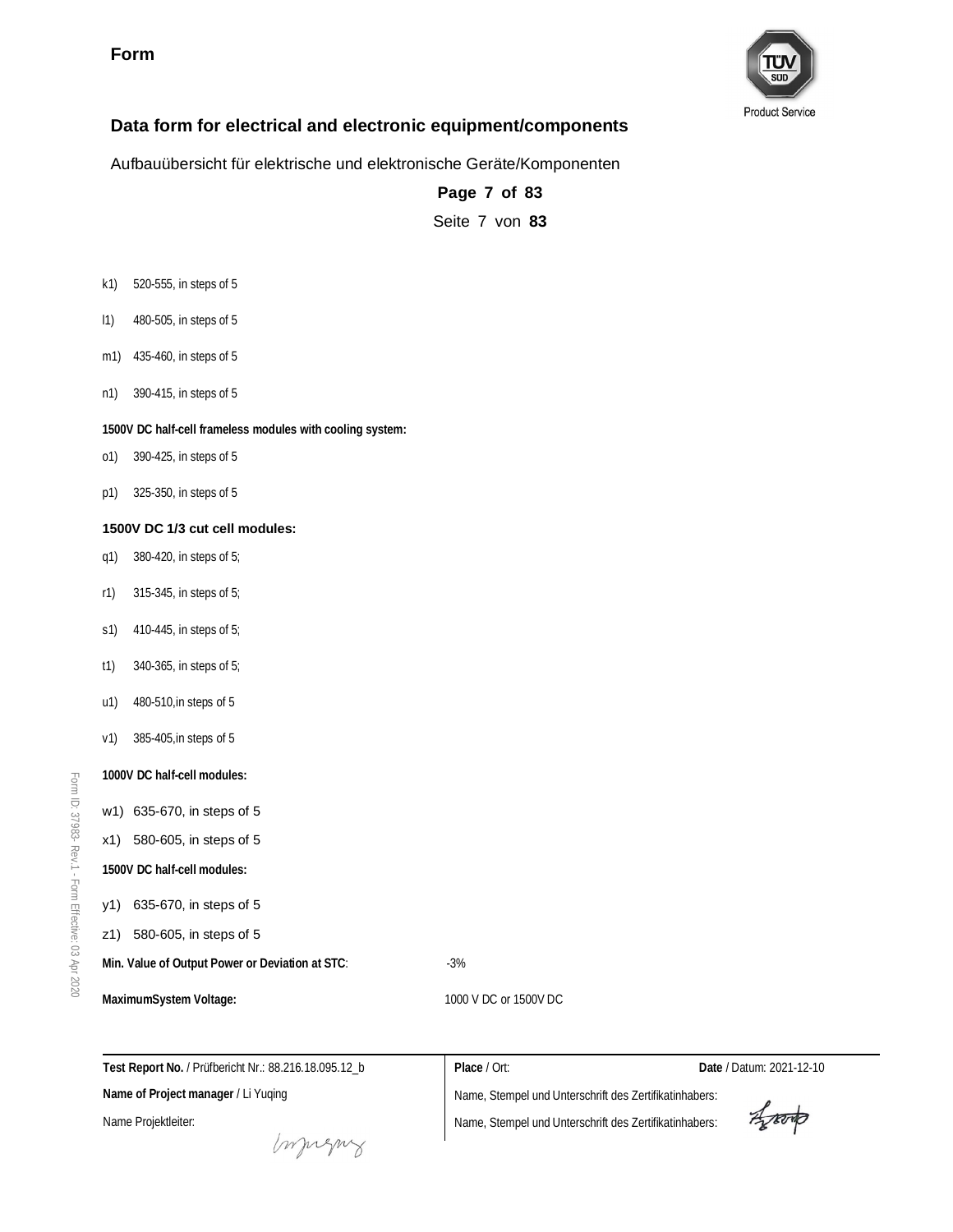

## **Data form for electrical and electronic equipment/components**

Aufbauübersicht für elektrische und elektronische Geräte/Komponenten

**Page 8 of 83** Seite 8 von **83**

**Max. over-current protection rating:** 25 A for 182mm solar cell modules ; 30A for 210mm solar cell modules,

20A&18A(for 158.75mm & 166mm solar cell modules),others:15A

#### **Dimensions** / Abmessungen [HxWxD / HxBxT]:

a),a1) 1957\*992\*40( mm), 1957\*992\*35( mm);

b),b1) 1640\*992\*40 (mm); 1640\*992\*35 (mm);

c),c1) 1482\*992\*40 (mm), 1482\*992\*35 (mm);

d),d1) 1997\*992\*40( mm), 1997\*992\*35( mm);

e),e1) 1675\*992\*40 (mm), 1675\*992\*35(mm);

f),f1) 1515\*992\*40(mm),1515\*992\*35(mm);

g),g1) 2008\*1002\*40( mm), 2008\*1002\*35( mm);

h),h1) 1684\*1002\*40(mm),1684\*1002\*35(mm);

i),i1)2115\*1052\*40(mm), 2115\*1052\*35(mm),2094\*1038\*40(mm), 2094\*1038\*35(mm),2108\*1048\*40(mm),2108\*1048\*35(mm);

j),j1)1776\*1052\*40(mm), 1776\*1052\*35(mm),1755\*1038\*40(mm) ,1755\*1038\*35(mm),1765\*1048\*40(mm),1765\*1048\*35(mm);1778\*1040\*40(mm), 1778\*1040\*35(mm)

- k),k1) 2288\*1133\*40(mm), 2288\*1133\*35(mm), 2274\*1134\*40(mm), 2274\*1134\*35(mm),2256\*1133\*40(mm), 2256\*1133\*35(mm),2230\*1133\*40(mm), 2230\*1133\*35(mm), 2279\*1134\*40(mm), 2279\*1134\*35(mm)
- l),l1) 2102\*1133\*40(mm), 2102\*1133\*35(mm), 2090\*1134\*40(mm), 2090\*1134\*35(mm), 2074\*1133\*40(mm), 2074\*1133\*35(mm), 2050\*1133\*40(mm), 2050\*1133\*35(mm),2094\*1134\*40(mm), 2094\*1134\*35(mm)
- m),m1) 1916\*1133\*40(mm), 1916\*1133\*35(mm), 1904\*1134\*40(mm), 1904\*1134\*35(mm), 1890\*1133\*40(mm), 1890\*1133\*35(mm), 1868\*1133\*40(mm), 1868\*1133\*35(mm),1909\*1134\*40(mm), 1909\*1134\*35(mm);

n),n1)1708\*1133\*40(mm), 1708\*1133\*35(mm),1724\*1134\*40(mm), 1724\*1134\*35(mm)

o),o1)2002\*996\*43.2(mm);

p) ,p1) 1678\*996\*43.2(mm);

q) ,q1) 2125\*983\*40(mm), 2125\*983\*35(mm);

r) ,r1) 1762\*983\*40(mm),1762\*983\*35(mm);

s) ,s1) 2151\*994\*40(mm), 2151\*994\*35(mm);

t) ,t1) 1785\*994\*40(mm),1785\*994\*35(mm);

**Test Report No.** / Prüfbericht Nr.: 88.216.18.095.12\_b **Place** / Ort: **Date** / Datum: 2021-12-10 **Name of Project manager** / Li Yuqing Name, Stempel und Unterschrift des Zertifikatinhabers: Arond Name Projektleiter: Name, Stempel und Unterschrift des Zertifikatinhabers: mugue

Form ID: 37983- Rev.1 - Form Effective:  $\mathbb S$ Apr 2020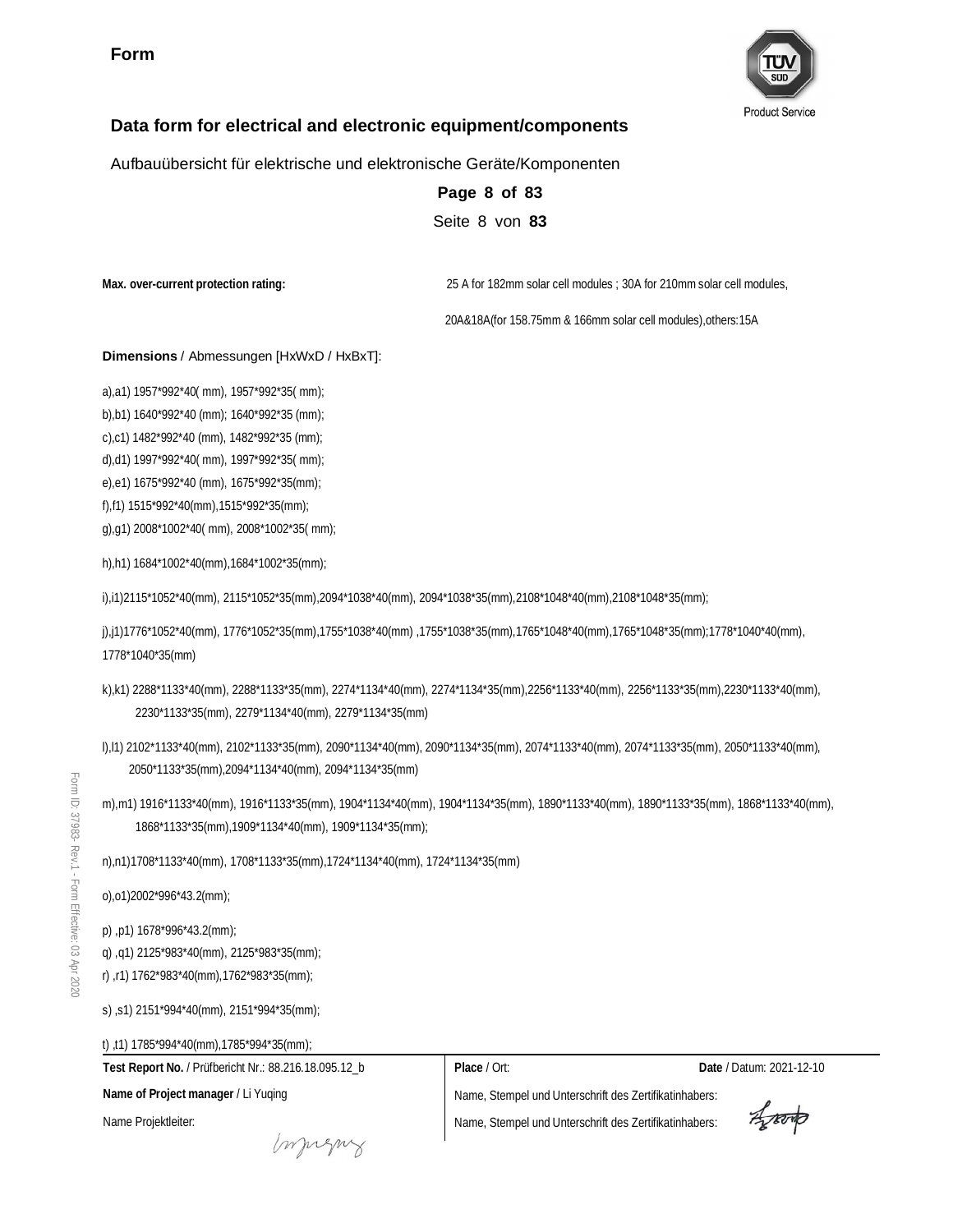

#### **Data form for electrical and electronic equipment/components**

Aufbauübersicht für elektrische und elektronische Geräte/Komponenten

**Page 9 of 83** Seite 9 von **83**

u) ,u1) 2220\*1102\*40(mm), 2220\*1102\*35(mm),2176\*1098\*40(mm), 2176\*1098\*35(mm);

v) ,v1) 1754\*1096\*40(mm), 1754\*1096\*35(mm);

w1), y1): 2384\*1303\*40/35(mm)

x1),z1): 2172\*1303\*40/35(mm)

**Weight** / Gewicht:

a),a1) 21.5kg; b),b1) 18.5 kg; c),c1) 16.5 kg; d),d1) 22.0 kg; e),e1) 19.0 kg; f),f1) 17.0 kg; g),g1) 22.5 kg; h),h1) 19.5 kg;

i),i1)24.0 kg;

j),j1)20.0 kg

k),k1) 29.0 kg

l),l1) 27.0 kg

m),m1) 25.0 kg

n),n1)22.0 kg

o),o1) 22.5 kg

p),p1) 19.5 kg;

q),q1) 23.5 kg;

r),r1) 19.5 kg;

s),s1) 24.0 kg;

t),t1) 20.0 kg;

**Test Report No.** / Prüfbericht Nr.: 88.216.18.095.12\_b **Name of Project manager** / Li Yuqing

**Place** / Ort: **Date** / Datum: 2021-12-10

Name Projektleiter:

murns

Name, Stempel und Unterschrift des Zertifikatinhabers:

Aproto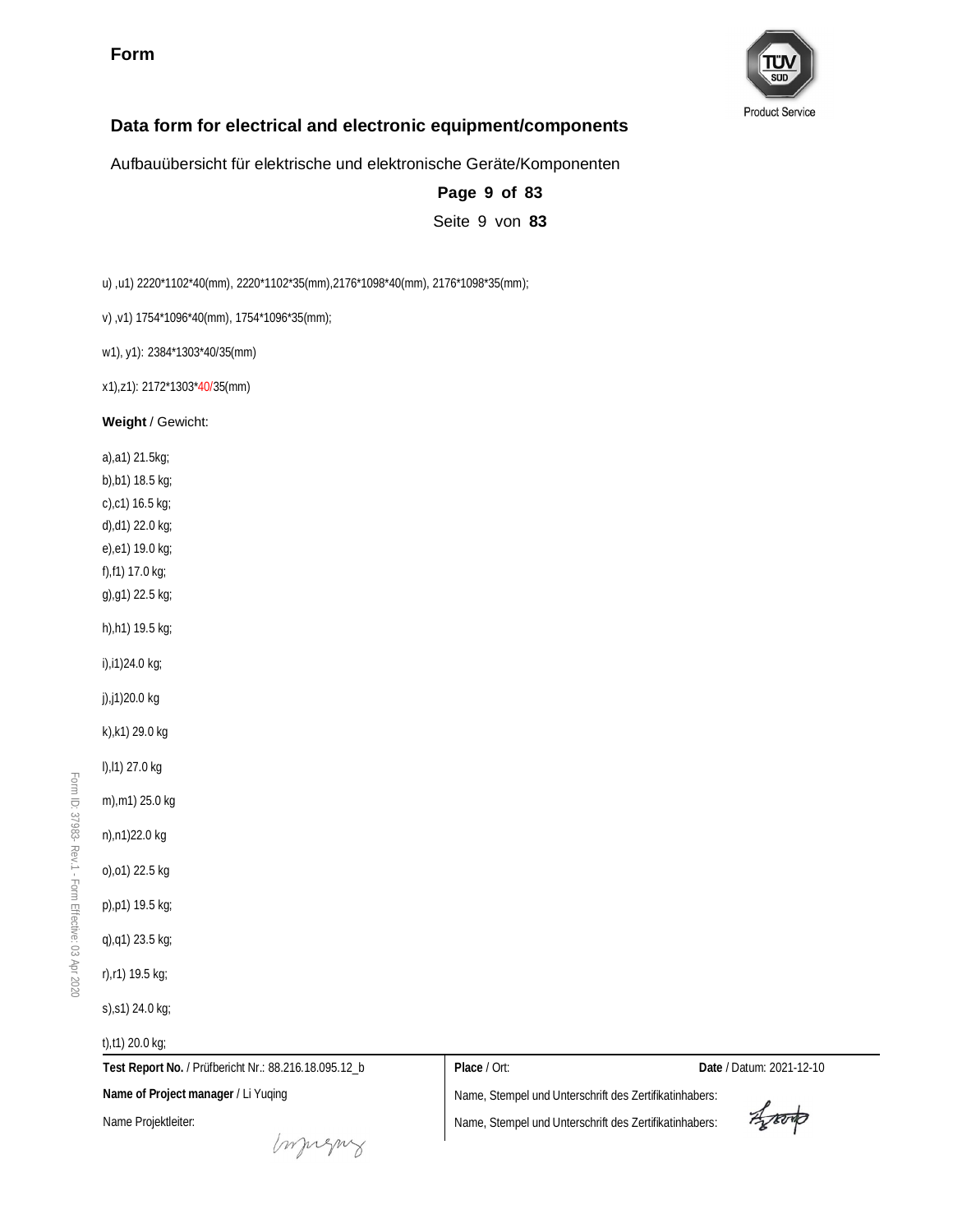

#### **Data form for electrical and electronic equipment/components**

Aufbauübersicht für elektrische und elektronische Geräte/Komponenten

**Page 10 of 83** Seite 10 von **83**

u),u1) 27.0 kg;

v),v1) 22.0 kg;

w1), y1): 34.0kg

x1),z1): 31.0kg

| Cell technology:                           |       |             | Monocrystalline Silicon |                                                 | $\boxtimes$ |
|--------------------------------------------|-------|-------------|-------------------------|-------------------------------------------------|-------------|
|                                            |       |             | Polycrystalline Silicon |                                                 |             |
|                                            |       |             |                         | Thin-film (amorphous Silicon)                   |             |
|                                            |       | <b>CIGS</b> |                         |                                                 |             |
|                                            |       | CdTe        |                         |                                                 |             |
|                                            |       | Other       |                         |                                                 |             |
| Safety class in accordance with IEC 61140: |       |             |                         |                                                 |             |
|                                            | Class |             | 0:                      | Application in restricted access area           | $\Box$      |
|                                            | Class |             | $\mathbf{II}$ :         | Application in non-restricted access area       | ⊠           |
|                                            | Class |             | III:                    | Basic protection by limitation of voltage (ELV) | $\Box$      |
| Types of terminations:                     |       |             |                         | Type A: wire of flying lead                     | $\boxtimes$ |
|                                            |       |             |                         | Type B: tags, threaded stubs, screws, etc.      |             |
|                                            |       |             | Type C: connector       |                                                 |             |
|                                            |       |             | Junction box            |                                                 | $\boxtimes$ |
|                                            |       |             |                         |                                                 |             |
| Protection devices:                        |       |             | By-pass Diode           |                                                 | $\boxtimes$ |
|                                            |       | Fuse        |                         |                                                 |             |
|                                            |       | Other       |                         |                                                 |             |

Form ID: 37983- Rev.1 - Form Effective:  $\mathbb S$ Apr 2020

> **Test Report No.** / Prüfbericht Nr.: 88.216.18.095.12\_b **Name of Project manager** / Li Yuqing **Place** / Ort: **Date** / Datum: 2021-12-10 Name, Stempel und Unterschrift des Zertifikatinhabers:

Name Projektleiter:

money

Aporto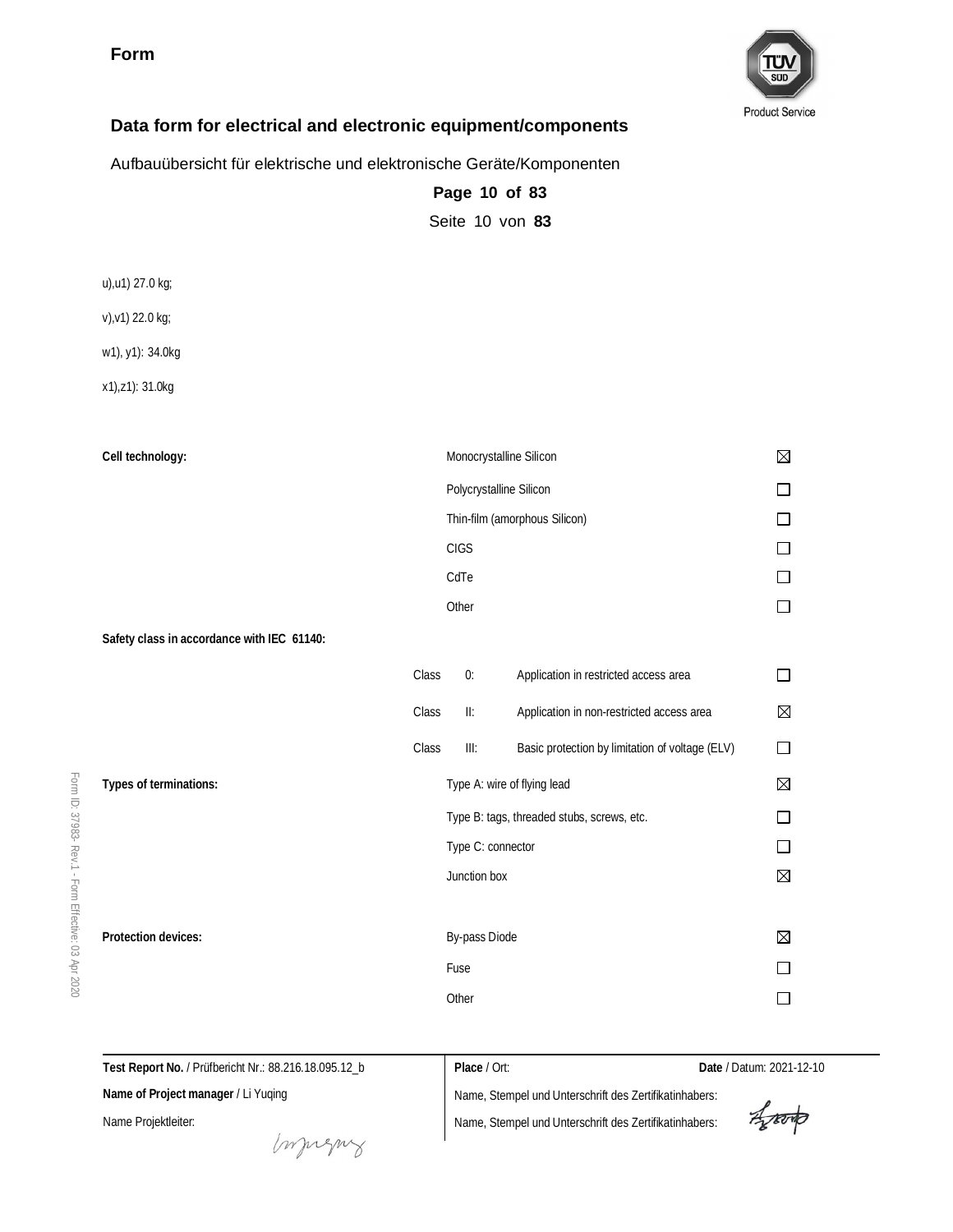

#### **Data form for electrical and electronic equipment/components**

Aufbauübersicht für elektrische und elektronische Geräte/Komponenten

|                                                       | Page 11 of 83                                                        |                               |
|-------------------------------------------------------|----------------------------------------------------------------------|-------------------------------|
|                                                       | Seite 11 von 83                                                      |                               |
| Fire safety class according to UL790:                 | Class A                                                              | $\Box$                        |
|                                                       | Class B                                                              | □                             |
|                                                       | Class C                                                              | $\boxtimes$                   |
| Frame:                                                | Framed                                                               | $\boxtimes$                   |
|                                                       | Frameless                                                            | $\Box$                        |
| Designed mechanical load and safety factor:           | Positive: 3600 Pa, 1.5                                               | $\boxtimes$                   |
|                                                       | Negative: 1600Pa, 1.5                                                | $\boxtimes$                   |
| Module Design - Minimum Distances:                    |                                                                      |                               |
|                                                       | Between cells: q),r),s),t),q1),r1),s1), t1): 0±0.5mm; others: 1.5mm; |                               |
|                                                       | Between cell and edge of laminate: a),b),c), a1),b1),c1):14.5mm;     |                               |
|                                                       | d),e),f),g),h),o),p), d1),e1),f1),g1),h1),o1),p1):12.75mm            |                               |
|                                                       | i),j), q),r),s),t), i1),j1), q1),r1),s1), t1): 14mm;                 |                               |
|                                                       | k),l),m),n), k1),l1),m1),n1):11mm                                    |                               |
|                                                       | u),v), u1),v1):12mm                                                  |                               |
|                                                       | Between any current carrying part and edge of laminate:              |                               |
|                                                       | a),b),c), a1),b1),c1):14.5mm;                                        |                               |
|                                                       | d),e),f),g),h),o),p), d1),e1),f1),g1),h1),o1),p1):12.75mm            |                               |
|                                                       | i),j), q),r),s),t), i1),j1), q1),r1),s1), t1): 14mm;                 |                               |
|                                                       | k),l),m),n), k1),l1),m1),n1):11mm                                    |                               |
|                                                       | u),v), u1),v1):12mm                                                  |                               |
| Degree of pollution / Verschmutzungsgrad:             | $\mathbf{1}$<br>$\boxtimes$<br>$\mathbf{2}$<br>$\perp$               | 3 <sup>1</sup><br>$\Box$<br>4 |
| Materials:                                            | Superstrate                                                          | <b>Tempered Glass</b>         |
| Test Report No. / Prüfbericht Nr.: 88.216.18.095.12_b | Place / Ort:                                                         | Date / Datum: 2021-12-10      |
| Name of Project manager / Li Yuqing                   | Name, Stempel und Unterschrift des Zertifikatinhabers:               |                               |

Form ID:

> Name Projektleiter: Impregnz

Agronds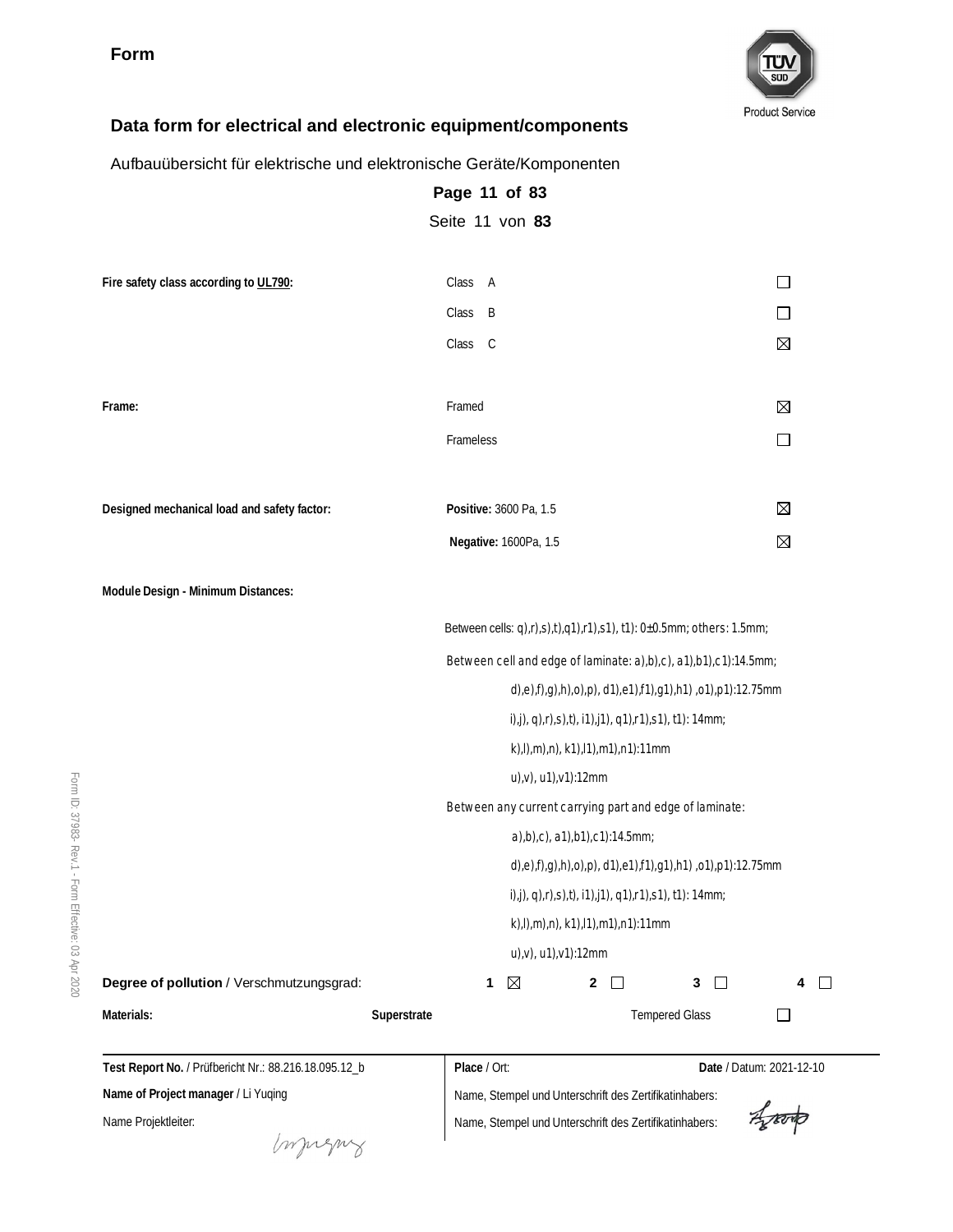

#### **Data form for electrical and electronic equipment/components**

Aufbauübersicht für elektrische und elektronische Geräte/Komponenten

|             | CoatingTempered Glass | ⊠ |
|-------------|-----------------------|---|
|             | Normal Glass          |   |
|             |                       | П |
| Encapsulant | <b>EVA</b>            | ⊠ |
|             | Other                 |   |
| Substrate   | <b>TPT</b>            |   |
|             | <b>TPE</b>            | П |
|             | Other:                | ⊠ |
|             | See below for details |   |
| Frame       | Aluminium             | ⊠ |
|             |                       |   |

**Supplementary information: Components marked "For 1000V DC certificate" have passed 1000V testing, other components passed 1500V testing.**

**Page 12 of 83** Seite 12 von **83**

**Test Report No.** / Prüfbericht Nr.: 88.216.18.095.12\_b **Place** / Ort: **Date** / Datum: 2021-12-10 **Name of Project manager** / Li Yuqing Name, Stempel und Unterschrift des Zertifikatinhabers: Aporto Name Projektleiter: Name, Stempel und Unterschrift des Zertifikatinhabers:

money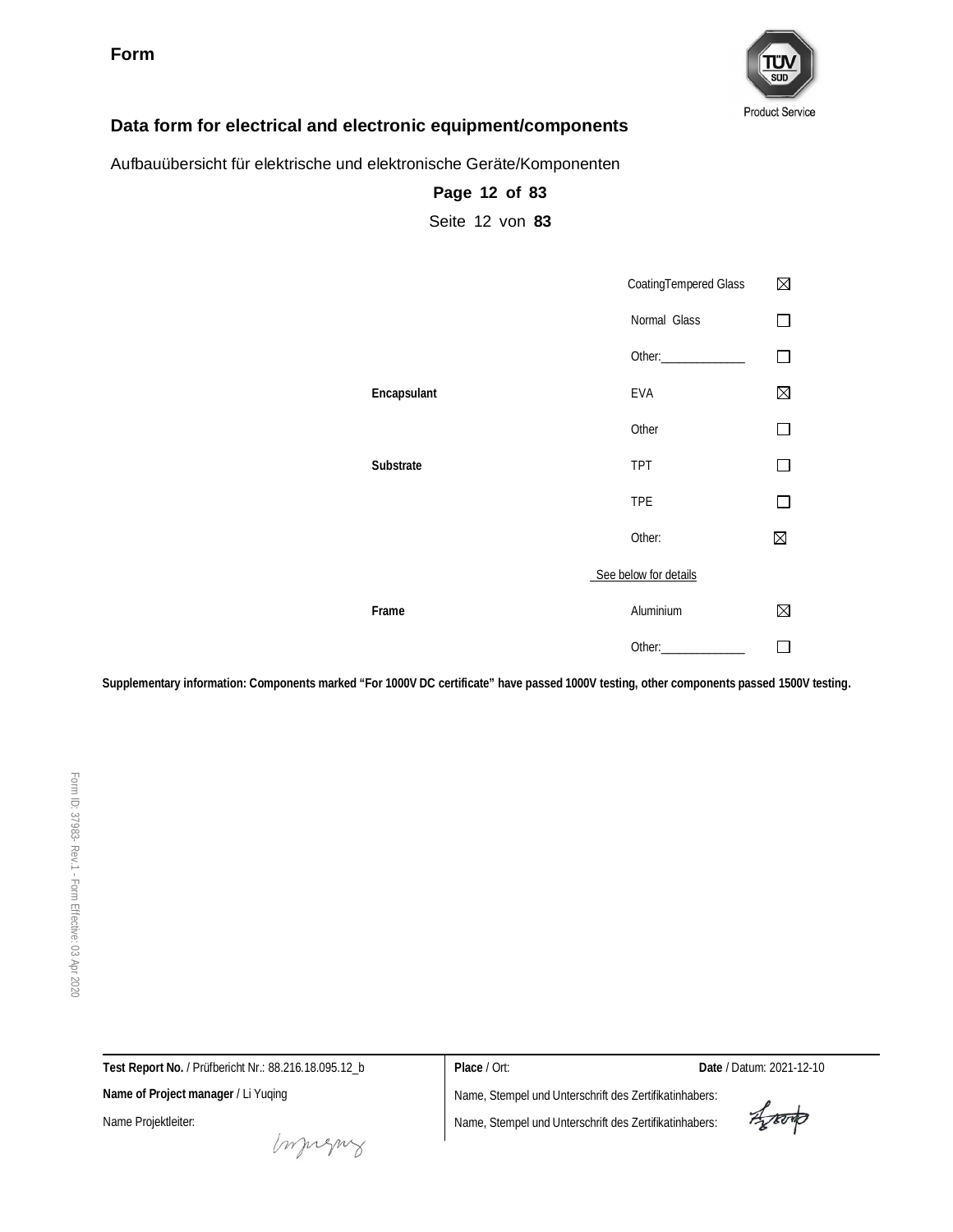

#### **Data form for electrical and electronic equipment/components**

Aufbauübersicht für elektrische und elektronische Geräte/Komponenten

**pneumatic controllers, Software (Revision), housing parts, materials with contact to food etc.**

**Components for Functional Safety shall be listed in appropriate table.**

**product specialist.** Sicherheitsrelevante Bauteile: (Schalter, Temperaturregler, Heizkörper, Stecker, Fassungen, Leitungen, Kondensatoren, Motoren und sonstige Wicklungen z.B. Transformatoren, Magnetspulen, Not-Aus Geräte, 2-Handsteuerungen, Verriegelungsschalter, Sicherheits-Lichtschranken, Sicherheitsventile, Programmierbare Steuerungen-SPS, hydraulische Steuerungen, pneumatische Steuerungen , Software (Revisionsstand), Gehäuseteile, Materialien mit Kontakt zu Lebensmitteln usw. Komponenten für Funktionale Sicherheit müssen in die entsprechende Tabelle eingetragen werden. Der Eintrag sicherheitsrelevanter Komponenten in die Übersicht dokumentiert und bestätigt die Überprüfung der Eignung und Freigabe durch den "Product Specialist". **Kind of component** / Bauteil **Part. No. (e.g. X1, F1)** / Bauteilbez. (z. B. X1, F1) **PCB (PWB)** / Leiterplatte **Manufacturer** / Hersteller **Trademark** / Handelsname **Information about mechanical, electrical, chemical etc. requirements, e.g. type, current, power, transformer specification number, insulating class, mechanical strength, PAH content** / Angaben über mechanische, elektrische, chemische, etc. Anforderungen z.B. Typ, Stromstärke, Leistung, Transformatorspezifikationsnummer, Isolationsklasse, mechanische Festigkeit, PAK-Gehalt **Test mark from** / Prüfzeichen von **(TÜV, VDE, BSI, UL etc.) / Test report of an ISO 17025 accredited laboratory with appropriate scope** / Prüfbericht von einem akkreditierten ISO 17025 Labor mit korrekten Scope **1.Solar Cell 1.Motech Rencewable Energy Co.Ltd. (For 1000VDC certifiate) Mono-Si, Cell type: XS156B5-210R+,5BB Cell dimensions L x W: 156.75mm x 156.75mm Cell thickness: 200±20 (µm) Cell area: 244.32 (cm²) Tested with appliance 2.Jiangsu Shunfeng Photovoltaic Technology Co., Ltd. (For 1000VDC certifiate) Mono-Si, Cell type: 156S2-PERC, 12BB Cell dimensions L x W: 156.75mm x 156.75mm Cell thickness: 200±20 (µm) Tested with appliance**

**Page 13 of 83** Seite 13 von **83**

**The entry of safety relevant components into this table documents and confirms review of suitability and acceptance by the**

**Safety relevant components: (switches, temperature regulators, heating elements, plugs, sockets, wiring, capacitors, motors and other components with windings e.g. transformers, coils, emergency off devices, 2-hand-control-devices, interlock switches, safety light barriers, safety valves, programmable electronic controllers -PLC, hydraulic controllers,**

**Test Report No.** / Prüfbericht Nr.: 88.216.18.095.12\_b

**Place** / Ort: **Date** / Datum: 2021-12-10

**Name of Project manager** / Li Yuqing

Name Projektleiter:

Injugny

Arouto

Form ID: 37983- Rev.1 - Form Effective:  $\mathbb S$ Apr 2020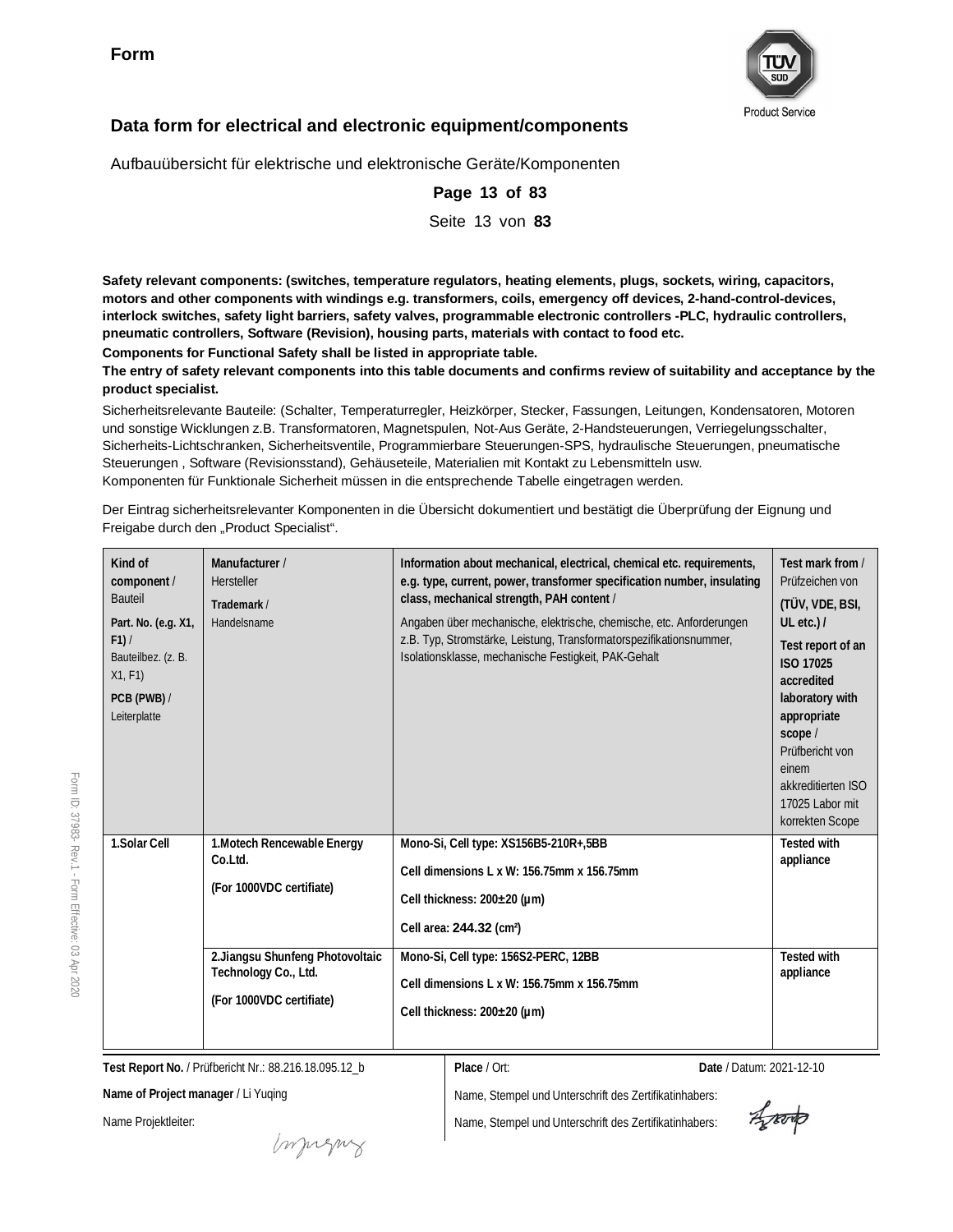

Aufbauübersicht für elektrische und elektronische Geräte/Komponenten

|                                 | Cell area: 244.32 (cm <sup>2</sup> )       |                    |
|---------------------------------|--------------------------------------------|--------------------|
|                                 | (Test report no. 88.216.17.261.02_a)       |                    |
| 3. Tongwei solar energy (hefei) | Mono-Si, Cell type: M1565B, half-cell      | Tested with        |
| co. LTD.                        | Cell dimensions L x W: 156.75mm x 78.38mm  | appliance          |
|                                 | Cell thickness: 200±30 (µm)                |                    |
|                                 | Cell area: 122.16(cm <sup>2</sup> )        |                    |
|                                 | (Test report no. 88.216.17.261.03)         |                    |
| 4. Tongwei solar energy (hefei) | Mono-Si, Cell type: M1565B                 | <b>Tested with</b> |
| co. LTD.                        | Cell dimensions L x W: 156.75mm x 156.75mm | appliance          |
|                                 | Cell thickness: 200±30 (µm)                |                    |
|                                 | Cell area: 244.32(cm <sup>2</sup> )        |                    |
|                                 | (Test report no.: 88.216.18.096.03)        |                    |
| <b>5.SHANXI LUAN</b>            | Mono-Si, Cell type: M1565B                 | <b>Tested with</b> |
| PHOTOVOLTAICS CO. LTD.          | Cell dimensions L x W: 156.75mm x 156.75mm | appliance          |
|                                 | Cell thickness: 180(-10, +20)(µm)          |                    |
|                                 | Cell area: 244.32(cm <sup>2</sup> )        |                    |
|                                 | (Test report no.: 88.216.18.096.03)        |                    |
| 6. Tainergy Tech Co., Ltd       | Mono-Si, Cell type: T1S-                   | <b>Tested with</b> |
|                                 | Cell dimensions L x W: 156.75mm x 52.25mm  | appliance          |
|                                 | Cell thickness: 200±20 (µm)                |                    |
|                                 | Cell area:81.90(cm <sup>2</sup> )          |                    |
|                                 | (Test report no.: 88.216.18.096.04)        |                    |
| 7. Tongwei solar energy (hefei) | Mono-Si, Cell type: M1585BPERC             | <b>Tested with</b> |
| co. LTD.                        | Cell dimensions L x W: 158.75mm x79.375mm  | appliance          |
| (For 1500VDC certifiate)        | Cell thickness: 190±30 (µm)                |                    |
|                                 | Cell area: 126.01(cm <sup>2</sup> )        |                    |
|                                 | (Test report no.: 88.216.18.096.05)        |                    |

**Page 14 of 83** Seite 14 von **83**

**Test Report No.** / Prüfbericht Nr.: 88.216.18.095.12\_b

**Place** / Ort: **Date** / Datum: 2021-12-10

**Name of Project manager** / Li Yuqing

Name Projektleiter:

muring

Aparto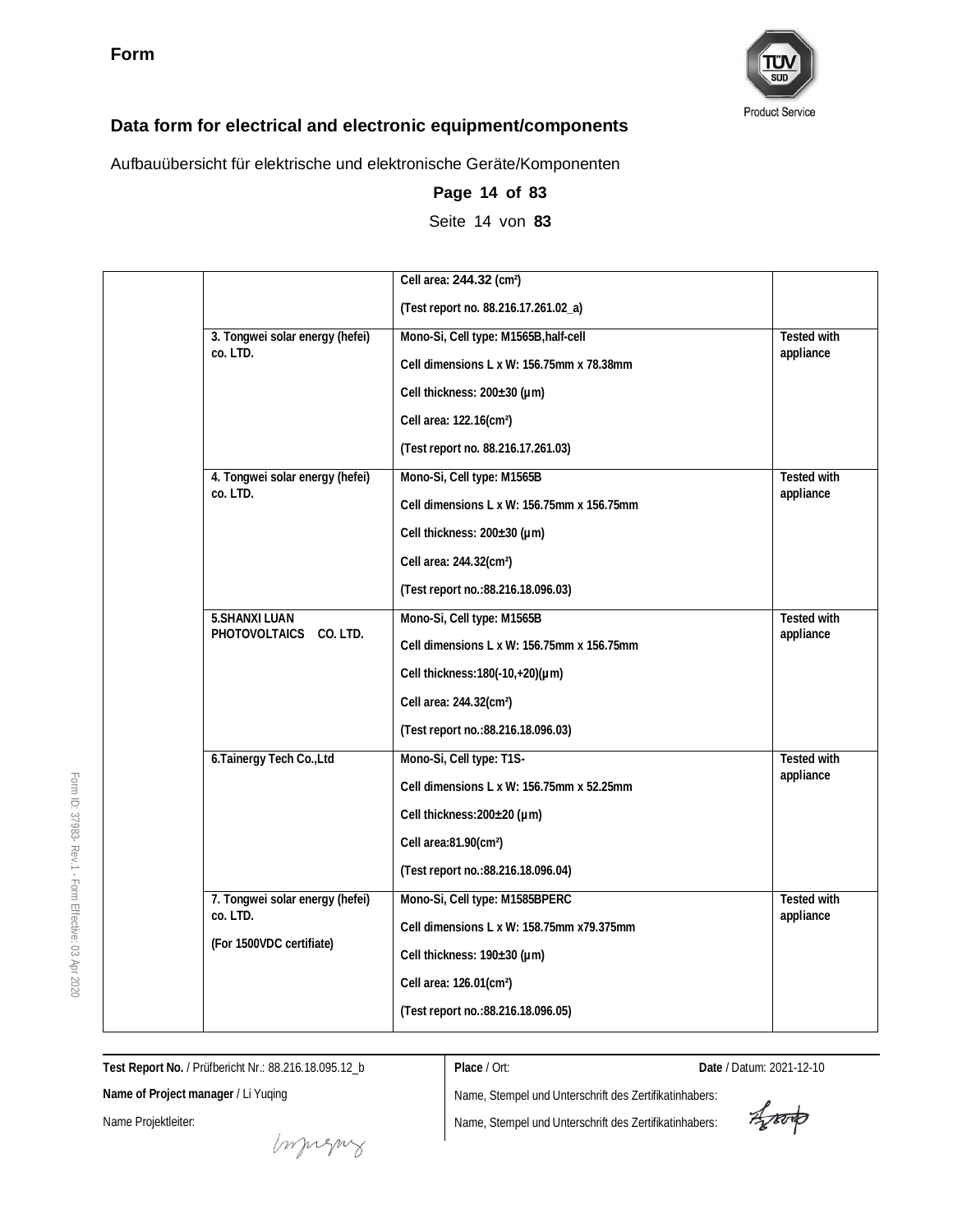

Aufbauübersicht für elektrische und elektronische Geräte/Komponenten

| 8. Zhejiang Aiko Solar Energy     | Mono-Si, Cell type: 6M2E514A-J1            | Tested with        |
|-----------------------------------|--------------------------------------------|--------------------|
| Technology Co., Ltd.              | Cell dimensions L x W: 158.75mm x52.92mm   | appliance          |
|                                   | Cell thickness: 190±20 (µm)                |                    |
|                                   | Cell area:84.01(cm <sup>2</sup> )          |                    |
|                                   | (Test report no.: 88.216.18.096.06)        |                    |
| 9. Zhejiang Beyondsun PV Co., Ltd | Mono-Si, Cell type: BYS6S-5BB              | Tested with        |
|                                   | Cell dimensions L x W: 156.75mm x 156.75mm | appliance          |
|                                   | Cell thickness: 200±30 (µm)                |                    |
|                                   | Cell area: 244.32(cm <sup>2</sup> )        |                    |
|                                   | (Test report no.88.216.18.096.06_a)        |                    |
| 10. Tongwei solar energy          | Mono-Si, Cell type: M1666BPERC             | Tested with        |
| (chengdu) co. LTD.                | Cell dimensions L x W: 166mm x 83mm        | appliance          |
|                                   | Cell thickness: 190±30 (µm)                |                    |
|                                   | Cell area:137.78(cm <sup>2</sup> )         |                    |
|                                   | (Test report no.88.216.18.096.07)          |                    |
| 11. Tainergy Tech Co., Ltd.       | Mono-Si, Cell type: T1S-00000UD6B          | <b>Tested with</b> |
|                                   | Cell dimensions L x W: 158.75mm x 79.375mm | appliance          |
|                                   | Cell thickness: 190±20 (µm)                |                    |
|                                   | Cell area:126.01(cm <sup>2</sup> )         |                    |
|                                   | (Test report no.: 88.216.18.095.08)        |                    |
| 12. Tongwei solar energy          | Mono-Si, Cell type: M1669BPERCBP SE        | Tested with        |
| (chengdu) co. LTD.                | Cell dimensions L x W: 166mm x 83mm        | appliance          |
|                                   | Cell thickness: 190±30 (µm)                |                    |
|                                   | Cell area:137.075(cm <sup>2</sup> )        |                    |
|                                   | (Test report no.88.216.18.096.08_a)        |                    |
| 13. Tongwei solar energy          | Mono-Si, Cell type: M182ABPERCBP SE        | <b>Tested with</b> |
| (meishan) co. LTD.                | Cell dimensions L x W: 182mm x 91mm        | appliance          |
|                                   |                                            |                    |

**Page 15 of 83** Seite 15 von **83**

**Test Report No.** / Prüfbericht Nr.: 88.216.18.095.12\_b

**Name of Project manager** / Li Yuqing

Name Projektleiter:

Form ID: 37983-

Rev.1 - Form

Effective:  $\mathbb S$ Apr 2020

**Place** / Ort: **Date** / Datum: 2021-12-10

Aproto

Imprezny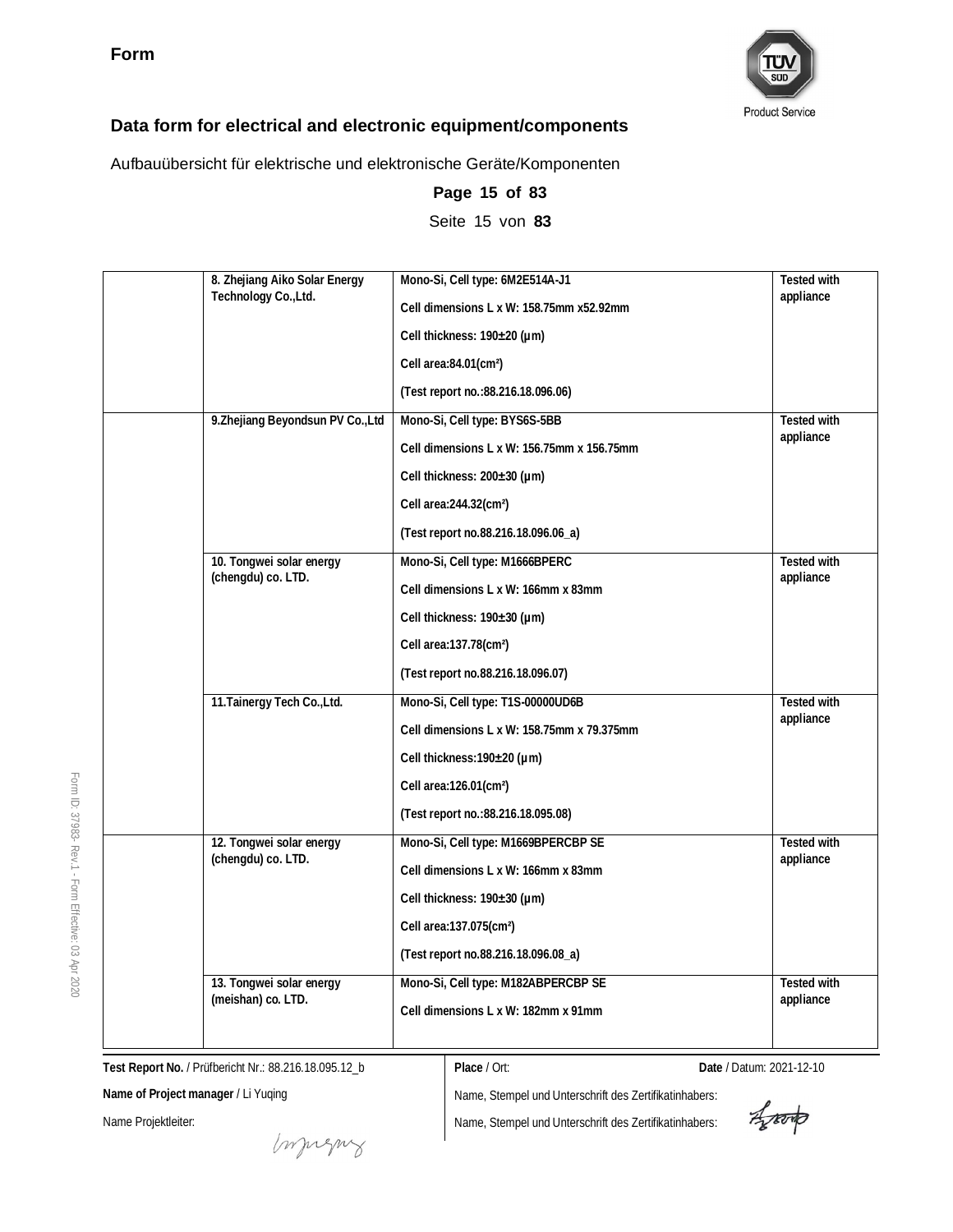

Aufbauübersicht für elektrische und elektronische Geräte/Komponenten

|                                  | Cell thickness: 180±18 (µm)                  |                    |
|----------------------------------|----------------------------------------------|--------------------|
|                                  | Cell area:165.07(cm <sup>2</sup> )           |                    |
|                                  | (Test report no.: 88.216.18.095.09)          |                    |
| 14. Tongwei solar energy         | Mono-Si, Cell type: M1585BPERC               | <b>Tested with</b> |
| (chengdu) co. LTD.               | Cell dimensions L x W: 158.75mm x 52.92mm    | appliance          |
|                                  | Cell thickness: 190±30 (µm)                  |                    |
|                                  | Cell area: 84.01(cm <sup>2</sup> )           |                    |
|                                  | (Test report no.: 88.216.18.095.09_a)        |                    |
| 15. Tongwei solar energy (hefei) | Mono-Si, Cell type: M1565BPERC               | <b>Tested with</b> |
| co. LTD.                         | Cell dimensions L x W: 156.75mm x52.25mm     | appliance          |
|                                  | Cell thickness: $200 \pm 30$ (µm)            |                    |
|                                  | Cell area: 81.90 (cm <sup>2</sup> )          |                    |
|                                  | (Test report no.: 88.216.18.095.09_a)        |                    |
| 16. Tongwei solar energy         | Mono-Si, Cell type: M2109BPERCBP SE          | <b>Tested with</b> |
| (meishan) co. LTD.               | Cell dimensions L x W: 210mm x 105mm         | appliance          |
|                                  | Cell thickness: 180±18 (µm)                  |                    |
|                                  | Cell area: 220.5(cm <sup>2</sup> )           |                    |
|                                  | (Test report no.: 88.216.18.095.10)          |                    |
| 17. SHANXI LUAN                  | Mono-Si, Cell type: LA MP 112D-5-DFBP-158.75 | <b>Tested with</b> |
| PHOTOVOLTAICS CO. LTD.           | Cell dimensions L x W: 158.75mm x 79.375mm   | appliance          |
|                                  | Cell thickness: 175 (-10,+20) (um)           |                    |
|                                  | Cell area: 126.01 (cm <sup>2</sup> )         |                    |
|                                  | (Test report no.: 88.216.18.095.10_a)        |                    |
| <b>18.SHANXI LUAN</b>            | Mono-Si, Cell type: LA MP 122D-9-BP-166SE    | <b>Tested with</b> |
| PHOTOVOLTAICS CO. LTD.           | Cell dimensions L x W: 166mm x 83mm          | appliance          |
|                                  | Cell thickness: $170 \pm 17.5$ (µm)          |                    |
|                                  | Cell area:137.1 (cm <sup>2</sup> )           |                    |

**Page 16 of 83** Seite 16 von **83**

**Test Report No.** / Prüfbericht Nr.: 88.216.18.095.12\_b

**Place** / Ort: **Date** / Datum: 2021-12-10

**Name of Project manager** / Li Yuqing

Name Projektleiter:

muring

Aporto

Form ID: 37983- Rev.1 - Form Effective:  $\mathbb S$ Apr 2020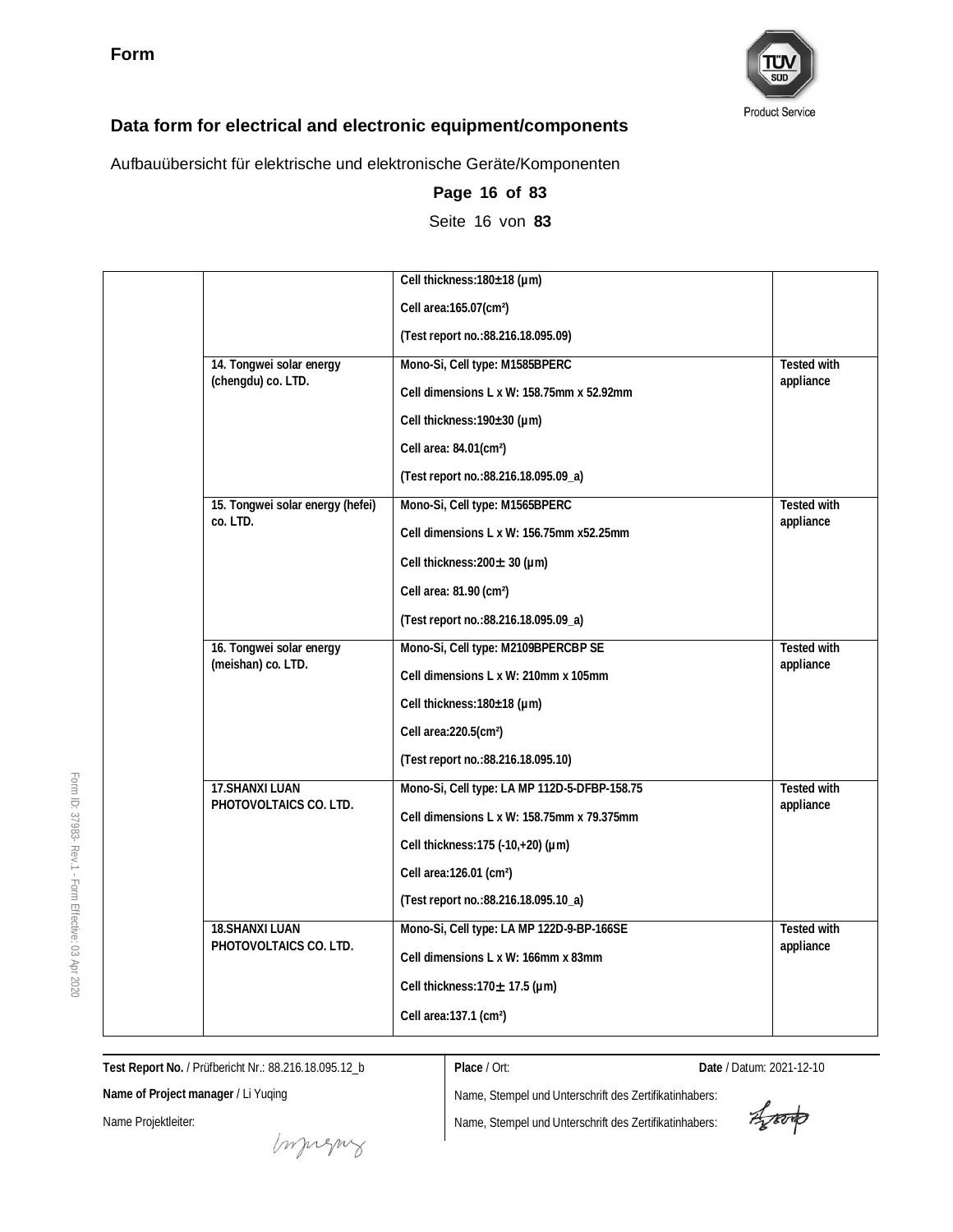

Aufbauübersicht für elektrische und elektronische Geräte/Komponenten

|                                                         | (Test report no.: 88.216.18.095.10_a)                                              |                          |
|---------------------------------------------------------|------------------------------------------------------------------------------------|--------------------------|
| 19. JIANGSU RUNERGY YUEDA<br>PV TECHNOLOGY CO., LTD     | Mono-Si, Cell type: PM69BF29B2                                                     | Tested with<br>appliance |
|                                                         | Cell dimensions L x W: 166mm x 83mm                                                |                          |
|                                                         | Cell thickness: $185 \pm 18.5$ (um)                                                |                          |
|                                                         | Cell area:137.1 (cm <sup>2</sup> )                                                 |                          |
|                                                         | (Test report no.: 88.216.18.095.10_a)                                              |                          |
| 20. JIANGSU RUNERGY YUEDA                               | Mono-Si, Cell type: M6E9B                                                          | Tested with              |
| PV TECHNOLOGY CO., LTD                                  | Cell dimensions L x W: 166mm x 83mm                                                | appliance                |
|                                                         | Cell thickness: 180 ± 18(µm)                                                       |                          |
|                                                         | Cell area:137.1 (cm <sup>2</sup> )                                                 |                          |
|                                                         | (Test report no.:88.216.18.095.10_a)                                               |                          |
| 21. Tongwei solar energy                                | Model:M21012BPERCBP SE                                                             | <b>Tested with</b>       |
| (meishan) co. LTD.                                      | Cell type: P type, Cell technology: Mono-si                                        | appliance                |
|                                                         | Cell dimensions : $210*105$ mm $\pm$ 0. 25                                         |                          |
|                                                         | Cell thickness [µm]: 180± 18                                                       |                          |
|                                                         | (Test report no.: 88.216.18.095.12)                                                |                          |
| <b>22. SHANXI LUAN</b><br><b>PHOTOVOLTAICS CO. LTD.</b> | Model: LA MP 136D-10BB-DFBP-182SE                                                  | <b>Tested with</b>       |
|                                                         | Cell type: P type, Cell technology: Mono-si                                        | appliance                |
|                                                         | Cell dimensions: $182mm*91mm + 0.5$                                                |                          |
|                                                         | Cell thickness [ $\mu$ m]: 175 $\pm$ 17.5<br>(Test report no.: 88.216.18.095.12_a) |                          |
| <b>23. JIANGSU RUNERGY</b>                              | <b>Model: PM1011BF1B1</b>                                                          | <b>Tested with</b>       |
| <b>YUEDA PV TECHNOLOGY</b>                              |                                                                                    | appliance                |
| CO.,LTD.                                                | Cell type: P type,<br>Cell dimensions :182mm*91mm $\pm$ 0.5                        |                          |
|                                                         | Cell thickness [ $\mu$ m]: 175 $\pm$ 17.5                                          |                          |
|                                                         | (Test report no.:88.216.18.095.12_a)                                               |                          |
| 24. Tainergy Tech Co., Ltd.                             | Model: HE2B                                                                        | <b>Tested with</b>       |
|                                                         | Cell type: P type, Cell technology: Mono-si                                        | appliance                |
|                                                         | Cell dimensions: 166mm*83mm±0.25                                                   |                          |

**Page 17 of 83** Seite 17 von **83**

**Test Report No.** / Prüfbericht Nr.: 88.216.18.095.12\_b

**Place** / Ort: **Date** / Datum: 2021-12-10

**Name of Project manager** / Li Yuqing

Name Projektleiter:

money

Name, Stempel und Unterschrift des Zertifikatinhabers: Name, Stempel und Unterschrift des Zertifikatinhabers:

Aproto

ID: 37983- Rev.1 - Form Effective:  $\mathbb S$ Apr 2020

Form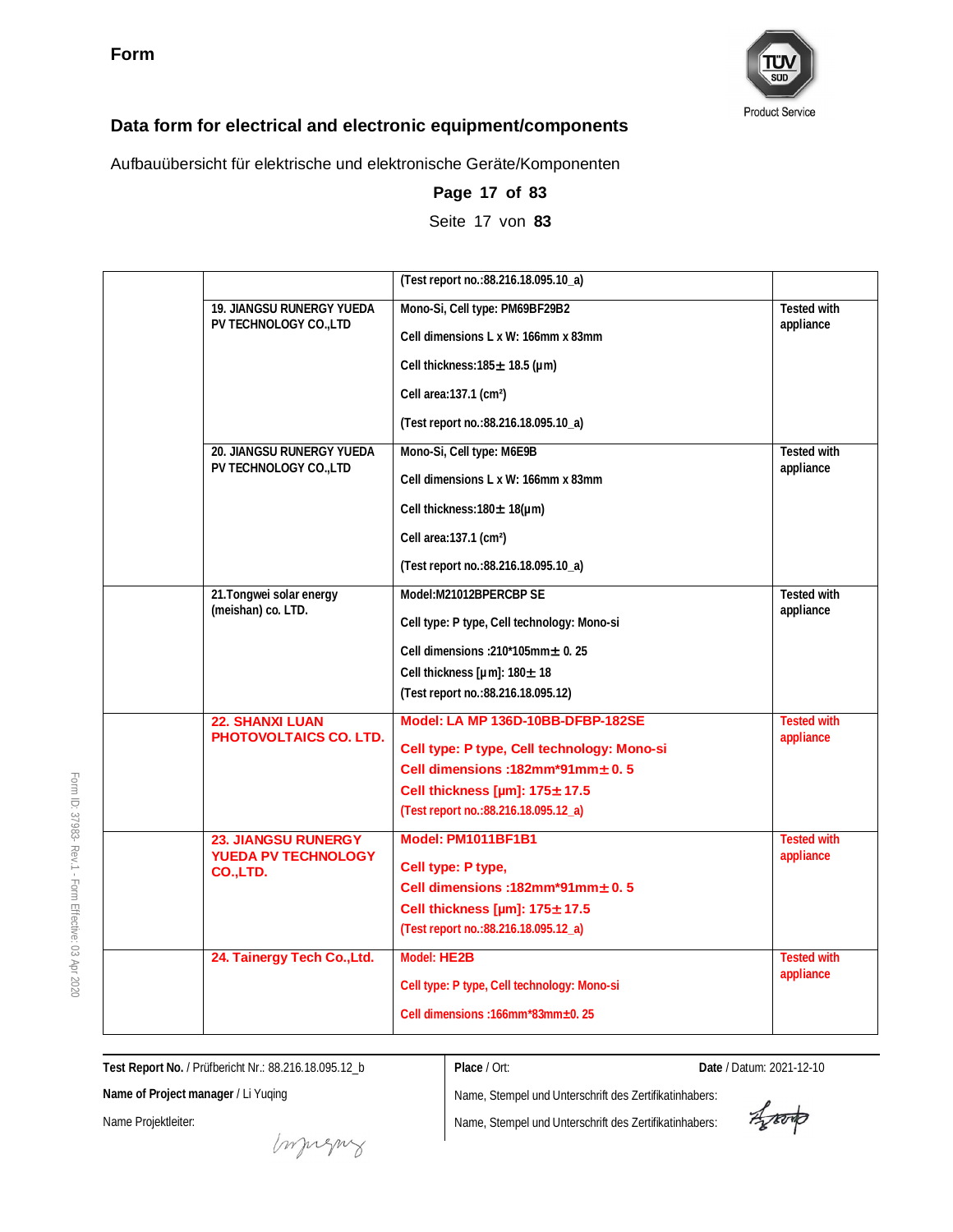

Aufbauübersicht für elektrische und elektronische Geräte/Komponenten

|                |                                     | Cell thickness [µm]: 190±19                 |                    |
|----------------|-------------------------------------|---------------------------------------------|--------------------|
|                |                                     | (Test report no.: 88.216.18.095.12_b)       |                    |
|                | 25.Et Solar Technology              | Model: ET-P-166-9BB-Bifacial Cell           | <b>Tested with</b> |
|                | (Vietnam) Company Limited           | Cell type: P type, Cell technology: Mono-si | appliance          |
|                |                                     | Cell dimensions: 166mm*83mm±0.25            |                    |
|                |                                     | Cell thickness [µm]: 190±19                 |                    |
|                |                                     | (Test report no.: 88.216.18.095.12_b)       |                    |
|                | 26. Vina Solar Technology Co.,      | Model: M6B9B                                | <b>Tested with</b> |
|                | Ltd.                                | Cell type: P type, Cell technology: Mono-si | appliance          |
|                |                                     | Cell dimensions: 166mm*83mm±0.25            |                    |
|                |                                     | Cell thickness [µm]: 190±19                 |                    |
|                |                                     | (Test report no.: 88.216.18.095.12_b)       |                    |
| 2. Superstrate | 1. Xinyi PV Products Holdings Ltd.  | Type: 3.2 AR Glass                          | <b>Tested with</b> |
|                |                                     | Material: Outside coated tempered Glass     | appliance          |
|                |                                     | Size: Thickness: 3.2 (mm)                   |                    |
|                |                                     | (Tested in report no.88.216.18.095.01)      |                    |
|                | 2. Jinxin PV Products (Anhui)       | Type: 3.2 AR Glass                          | Tested with        |
|                | Holdings Ltd.                       | Material: Outside coated tempered Glass     | appliance          |
|                |                                     | Size: Thickness: 3.2 (mm)                   |                    |
|                |                                     | (Test report no.: 88.216.18.096.03)         |                    |
|                | 3. Henan Ancai High-Tech Co.,       | Type: 3.2AR Glass                           | <b>Tested with</b> |
|                | Ltd.                                | Material: Outside coated tempered Glass     | appliance          |
|                |                                     | Size: Thickness: 3.2 (mm)                   |                    |
|                |                                     | (Test report no.: 88.216.18.096.04)         |                    |
|                | 4. Wuxi haida safety glass Co., Ltd | Type: 3.2 AR Glass                          | <b>Tested with</b> |
|                |                                     | Material: Outside coated tempered Glass     | appliance          |
|                | Size: Thickness: 3.2 (mm)           |                                             |                    |

**Page 18 of 83** Seite 18 von **83**

**Test Report No.** / Prüfbericht Nr.: 88.216.18.095.12\_b

**Place** / Ort: **Date** / Datum: 2021-12-10

**Name of Project manager** / Li Yuqing

Name Projektleiter:

Impregnz

Aproto

Form ID: 37983- Rev.1 - Form Effective:  $\mathbb S$ Apr 2020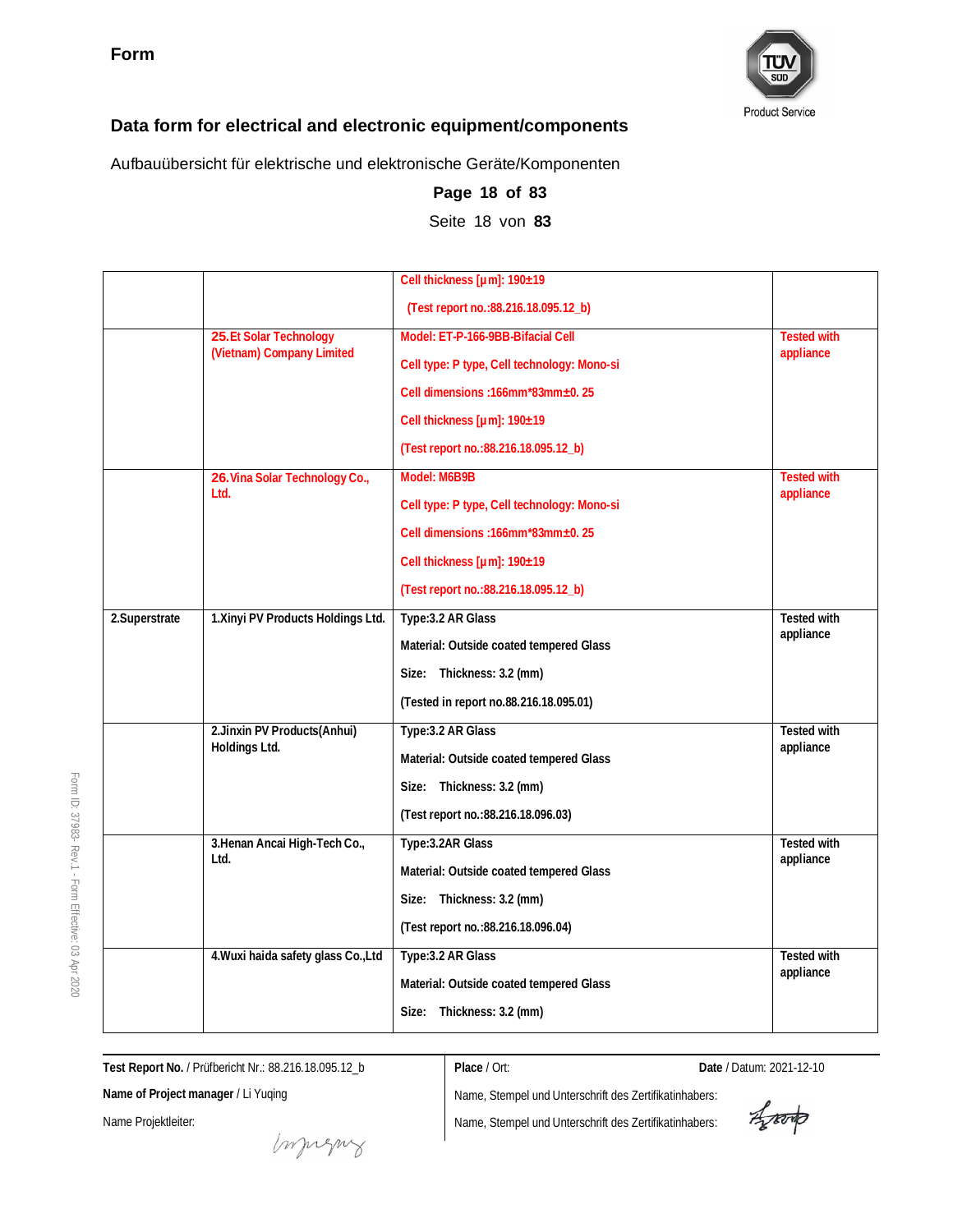

Aufbauübersicht für elektrische und elektronische Geräte/Komponenten

|             |                                                             | (Test report no.: 88.216.18.096.05)                              |                                 |
|-------------|-------------------------------------------------------------|------------------------------------------------------------------|---------------------------------|
|             | 5. Changzhou Almaden Stock<br>Co., Ltd.                     | Type: 3.2 AR Glass<br>Material: Outside coated tempered<br>Glass | <b>Tested with</b><br>appliance |
|             |                                                             | Size: Thickness: 3.2 (mm)                                        |                                 |
|             |                                                             | (Test report no.: 88.216.18.095.06)                              |                                 |
|             | <b>6. CAIHONG GROUP NEW</b>                                 | Type: 3.2 AR Glass                                               | <b>Tested with</b>              |
|             | <b>ENERGY COMPANY LIMITED</b>                               | Material: Outside coated tempered Glass                          | appliance                       |
|             |                                                             | Size: Thickness: 3.2 (mm)                                        |                                 |
|             |                                                             | (Test report no.: 88.216.18.095.09_a)                            |                                 |
|             | 7. FLAT GLASS GROUP CO., LTD                                | Type: 3.2 AR Glass                                               | <b>Tested with</b>              |
|             |                                                             | Material: Outside coated tempered Glass                          | appliance                       |
|             |                                                             | Size: Thickness: 3.2 (mm)                                        |                                 |
|             |                                                             | (Test report no.: 88.216.18.095.10_a)                            |                                 |
| 3.Substrate | 1. Cybrid Tecenologies Inc.                                 | Type: Cynagard 2X5A                                              | Tested with                     |
| (backsheet) | (For 1000VDC certifiate)                                    | Material: PVDF/Adhesive/PET/Primer coating<br>White              | appliance                       |
|             |                                                             | Thickness: 22.5/10/250 /4(µm)                                    |                                 |
|             |                                                             | Max. System voltage rating: 1000 VDC                             |                                 |
|             |                                                             | (Tested in report no.88.216.17.261.01)                           |                                 |
|             | 2. Endurance Sunshine Solar<br>Technology(Suzhou) Co., Ltd. | Type: HP B05                                                     | <b>Tested with</b><br>appliance |
|             | (For 1000VDC certifiate)                                    | Material: (air side)modified PA12/modified PO/modified PE        |                                 |
|             |                                                             | Thickness: 25/240/35(µm) White                                   |                                 |
|             |                                                             | Max. System voltage rating: 1000 VDC                             |                                 |
|             |                                                             | (Tested in report no.88.216.17.261.02_a)                         |                                 |
|             | 3. Zhong Tian photovoltaic<br>Materials Co., Ltd.           | Type:ZTT-TPT                                                     | <b>Tested with</b><br>appliance |
|             |                                                             | Material: PVF/Adhesive/PET/ Adhesive/PVF<br>White                |                                 |
|             |                                                             | Thickness: 25-38/10/250 /10/25-38(µm)                            |                                 |
|             |                                                             | Max. System voltage rating: 1500 VDC                             |                                 |
|             |                                                             | (Tested in report no.88.216.18.095.01)                           |                                 |

**Page 19 of 83** Seite 19 von **83**

**Test Report No.** / Prüfbericht Nr.: 88.216.18.095.12\_b

**Name of Project manager** / Li Yuqing

Name Projektleiter:

**Place** / Ort: **Date** / Datum: 2021-12-10

Name, Stempel und Unterschrift des Zertifikatinhabers: Name, Stempel und Unterschrift des Zertifikatinhabers:

Aporto

ID: 37983- Rev.1 - Form Effective:  $\mathbb S$ Apr 2020

Form

muring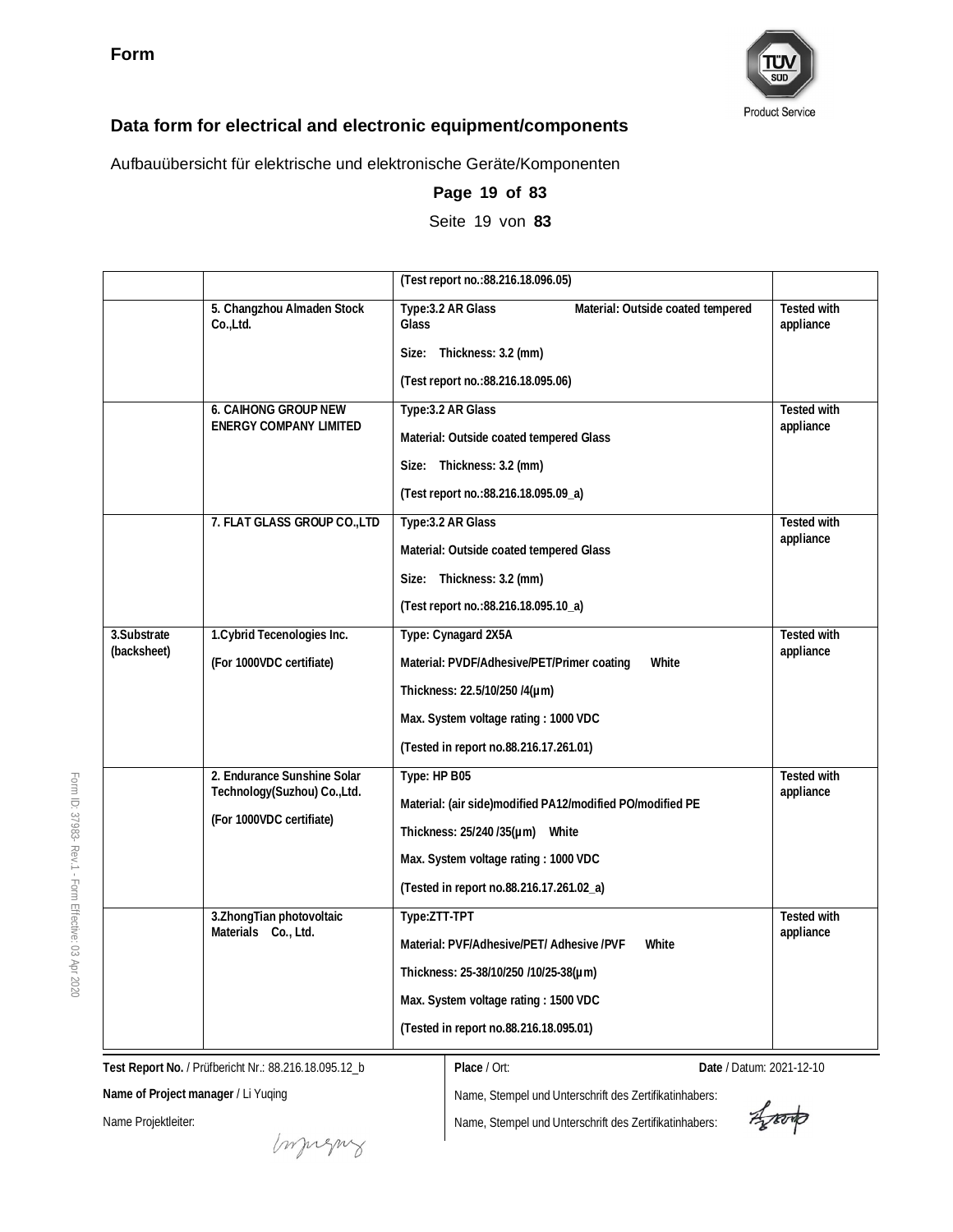

Aufbauübersicht für elektrische und elektronische Geräte/Komponenten

| 4. ZhongTian photovoltaic<br>Materials Co., Ltd.<br>(For 1000VDC certifiate) | Type:ZTT-KPO<br>Material: PVDF/Adhesive/PET/ Adhesive /O Film<br>White<br>Thickness: 20/10/188 /10/60(µm)<br>Max. System voltage rating: 1000 VDC<br>(Test report no. 88.216.17.261.03)                | <b>Tested with</b><br>appliance |
|------------------------------------------------------------------------------|--------------------------------------------------------------------------------------------------------------------------------------------------------------------------------------------------------|---------------------------------|
| 5. Lucky Film Company Limited<br>(For 1000VDC certifiate)                    | Type:KPCw<br>Material: PVDF/Adhesive/PET/ coating<br>White<br>Thickness: 20-25/7/230-285/5-10(µm)<br>Max. System voltage rating: 1000 VDC                                                              | <b>Tested with</b><br>appliance |
| 6. Crown Advanced Material<br>Co.,Ltd                                        | Type:Crown BF-xyn<br>Material:PVF/Adhesive/PET/Adhesive/M Film<br>White<br>Thickness: 25-38/10/250-275/10/25-38(µm)<br>Max. System voltage rating: 1500 VDC<br>(Test report no. 88.216.18.096.04)      | <b>Tested with</b><br>appliance |
| 7. Crown Advanced Material<br>Co.,Ltd.<br>(For 1500VDC certifiate)           | Type:Crown BE-xn<br>Material:PVDF/Adhesive/PET/Adhesive/M Film<br>White<br>Thickness:20-25/7-13/225-275/7-13/45-55(µm)<br>Max. System voltage rating: 1500 VDC<br>(Test report no. 88.216.18.096.05)   | <b>Tested with</b><br>appliance |
| 8. Crown Advanced Material<br>Co.,Ltd.                                       | Type:Crown BE-xn(black)<br>Material: PVDF/Adhesive/PET/Adhesive/M Film<br>Thickness: 20-25/7-13/225-275/7-13/45-55(µm)<br>Max. System voltage rating: 1500 VDC<br>(Test report no. 88.216.18.096.05_a) | Tested with<br>appliance        |
| 9. Jolywood(Suzhou) Sunwatt<br>Co.,Ltd.                                      | Type: TFB-30(plus)<br>Material: PVF/Adhesive/PET/FFC<br>Thickness: 25/10/275/10(µm)                                                                                                                    | <b>Tested with</b><br>appliance |

**Page 20 of 83** Seite 20 von **83**

**Test Report No.** / Prüfbericht Nr.: 88.216.18.095.12\_b

**Place** / Ort: **Date** / Datum: 2021-12-10

**Name of Project manager** / Li Yuqing

Name Projektleiter:

Impregnz

Aporto

Form ID: 37983- Rev.1 - Form Effective:  $\mathbb S$ Apr 2020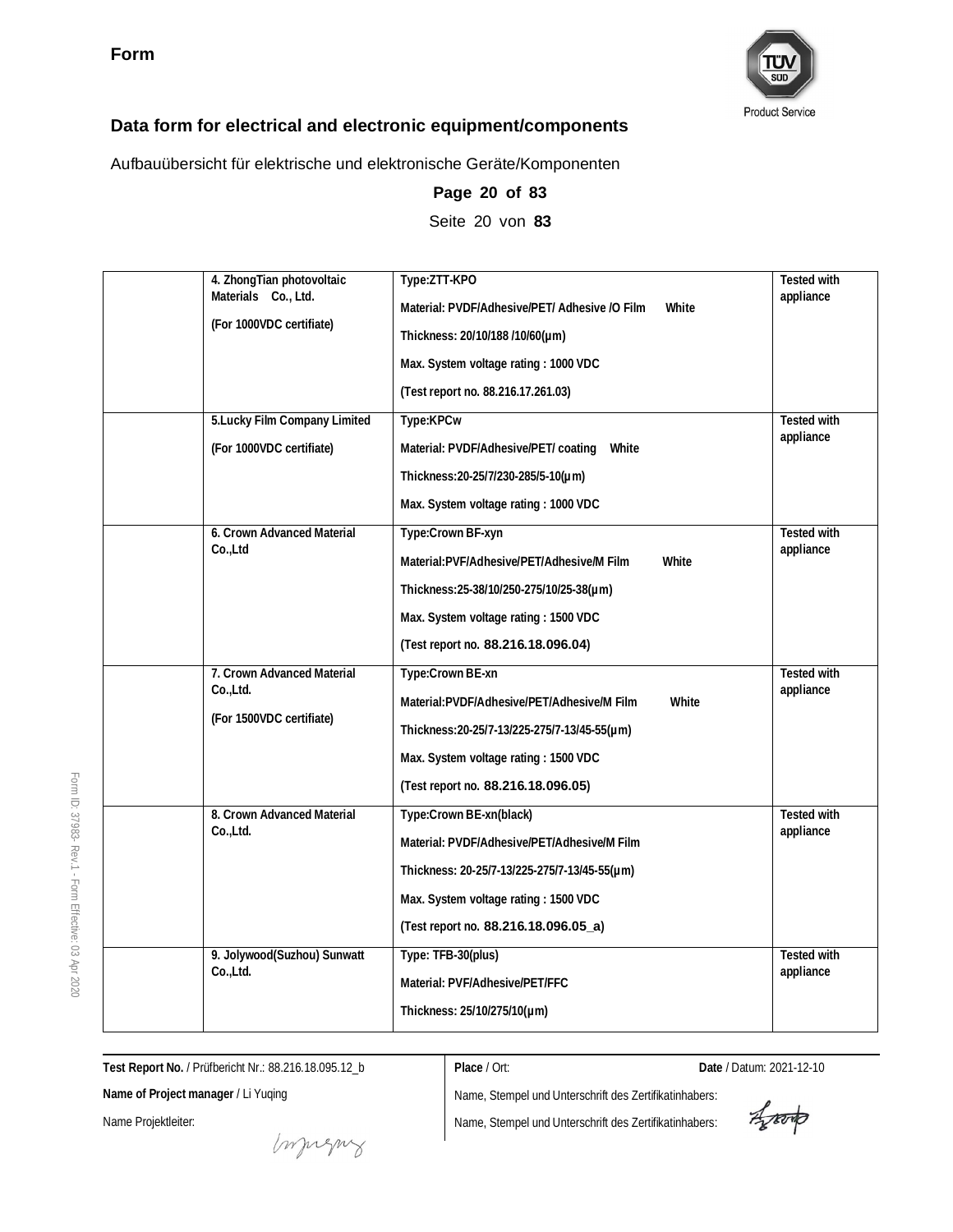

Aufbauübersicht für elektrische und elektronische Geräte/Komponenten

|                              | Max. System voltage rating: 1500 VDC                                                                                                                        |                    |
|------------------------------|-------------------------------------------------------------------------------------------------------------------------------------------------------------|--------------------|
|                              | (Test report no. 88.216.18.095.06)                                                                                                                          |                    |
| 10. Cybird Tecenologies Inc. | Type: Cynagard 2X5A(R)                                                                                                                                      | <b>Tested with</b> |
|                              | Material: PVDF/Adhesive/PET/Primer coating<br>White                                                                                                         | appliance          |
|                              | Thickness: 22.5/10/275 /4(µm)                                                                                                                               |                    |
|                              | Max. System voltage rating: 1500 VDC                                                                                                                        |                    |
|                              | (Tested in report no. 88.216.18.095.06_a)                                                                                                                   |                    |
| 11. Zhejiang sinopoly        | Type:NewCo-1000                                                                                                                                             | Tested with        |
| materials co., LTD.          | Material: modified PO/modified PE<br>White                                                                                                                  | appliance          |
| (For 1000VDC certifiate)     | Thickness: 275/25(µm)                                                                                                                                       |                    |
|                              | Max. System voltage rating: 1000 VDC                                                                                                                        |                    |
|                              | Alternative                                                                                                                                                 |                    |
|                              | (Test report no.: 88.216.18.095.09_a)                                                                                                                       |                    |
| 12. Zhejiang sinopoly        | Type:NewCo-1500E                                                                                                                                            | <b>Tested with</b> |
| materials co., LTD.          | Material: modified PO/modified PE<br>White                                                                                                                  | appliance          |
|                              | Thickness: 325/25(µm)                                                                                                                                       |                    |
|                              | Max. System voltage rating: 1500 VDC                                                                                                                        |                    |
|                              | (Test report no.: 88.216.18.095.09_a)                                                                                                                       |                    |
| 13. COOLBACK COMPANY B.V.    | Type: Coolback <sup>®</sup> system                                                                                                                          | Tested with        |
| (for cooling system modules) | Material of Coolback® system:                                                                                                                               | appliance          |
|                              | COOLBACK PROFILES (CB-P01) / dyMAT COOL 40/300/75 (1500V DC)<br>or dyMAT COOL 40/300/50(1500V DC) backsheet / COOLBACK<br>ADHESIVE (COOLBACK ADHESIVE CB-1) |                    |
|                              | Remark:                                                                                                                                                     |                    |
|                              | (1) Manufacturer of backsheet: Coveme Engineered Films<br>Zhangjiagang Co., Ltd.                                                                            |                    |
|                              | Material of dyMAT COOL 40/300/75(1500 VDC):<br>(2)                                                                                                          |                    |
|                              | Aluminum foli(aire side foil/natural color) 40um;                                                                                                           |                    |
|                              | Adhesive/Translucent:8.5µm;                                                                                                                                 |                    |
|                              |                                                                                                                                                             |                    |

**Page 21 of 83** Seite 21 von **83**

**Test Report No.** / Prüfbericht Nr.: 88.216.18.095.12\_b

muring

**Name of Project manager** / Li Yuqing

Name Projektleiter:

**Place** / Ort: **Date** / Datum: 2021-12-10

Name, Stempel und Unterschrift des Zertifikatinhabers: Name, Stempel und Unterschrift des Zertifikatinhabers:

Agreento

ID: 37983- Rev.1 - Form Effective:  $\mathbb S$ Apr 2020

Form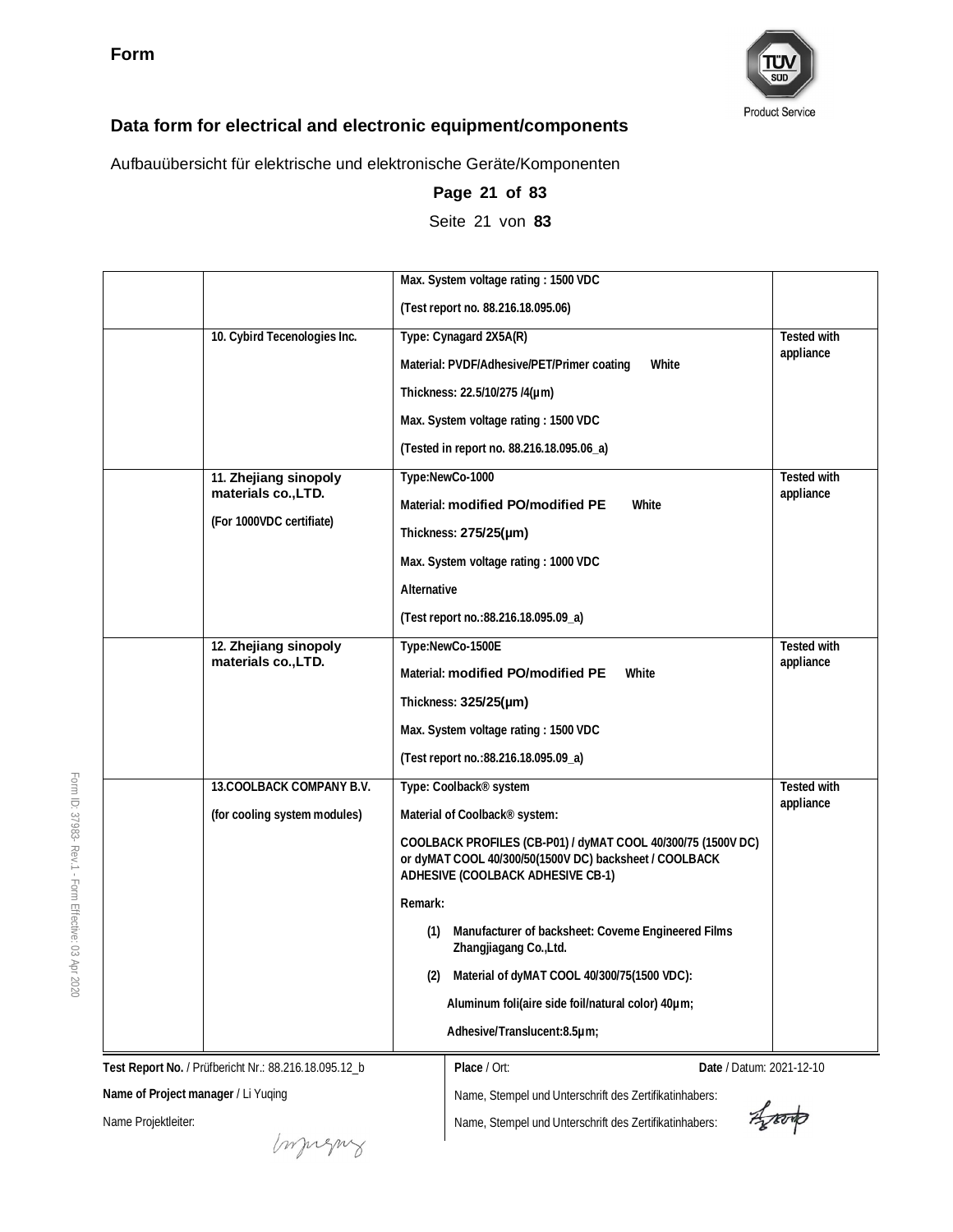

Aufbauübersicht für elektrische und elektronische Geräte/Komponenten

|                                                              | PET(middle foil/Natural color):300um;                                                                                                                                                                                                                                                  |                                 |
|--------------------------------------------------------------|----------------------------------------------------------------------------------------------------------------------------------------------------------------------------------------------------------------------------------------------------------------------------------------|---------------------------------|
|                                                              | Adhesive/Translucent:8.5 µm;                                                                                                                                                                                                                                                           |                                 |
|                                                              | PE(inner side foil/ White): 75 µm;                                                                                                                                                                                                                                                     |                                 |
|                                                              | Total thckness: 432 um;                                                                                                                                                                                                                                                                |                                 |
|                                                              | (3) Material of dyMAT COOL 40/300/50(1500V DC):                                                                                                                                                                                                                                        |                                 |
|                                                              | Aluminum foli(aire side foil/natural color) 40um;                                                                                                                                                                                                                                      |                                 |
|                                                              | Adhesive/Translucent:8.5µm;                                                                                                                                                                                                                                                            |                                 |
|                                                              | PET(middle foil/Natural color):300um;                                                                                                                                                                                                                                                  |                                 |
|                                                              | Adhesive/Translucent:8.5 µm;                                                                                                                                                                                                                                                           |                                 |
|                                                              | PE(inner side foil/ White): 50 µm;                                                                                                                                                                                                                                                     |                                 |
|                                                              | Total thckness: 407 µm;                                                                                                                                                                                                                                                                |                                 |
|                                                              | (4) Max. System voltage rating: 1500 VDC                                                                                                                                                                                                                                               |                                 |
|                                                              | (5) RTI for PET of dyMAT COOL 40/300/75(1500 VDC)<br>or dyMAT COOL 40/300/50(1500V DC) backsheet:<br>$105^{\circ}$ C                                                                                                                                                                   |                                 |
|                                                              | (6) Details of COOLBACK PROFILES (CB-P01) listed<br>below:<br>Material: 1050 H18 Aluminum<br><b>Width: 94.24mm</b><br>Length: 900mm<br>Height: $35(\pm 10)$ mm<br>(7) Coolback adhesive type: CB-A01.<br>Temperature range of use: -45 to 125°C<br>(Test report no.: 88.216.18.095.10) |                                 |
| 14. Endurance Sunshine Solar<br>Technology(Suzhou) Co., Ltd. | Type: HP D15                                                                                                                                                                                                                                                                           | Tested with<br>appliance        |
|                                                              | Material: Modified PO-1/ Modified PO-2/ Modified PO-3<br>White                                                                                                                                                                                                                         |                                 |
|                                                              | Thickness: $30/290/30(\mu m)$ , total: 350 $\mu$ m, RTI: 125 $\textdegree$ C                                                                                                                                                                                                           |                                 |
|                                                              | Max. System voltage rating: 1500 VDC                                                                                                                                                                                                                                                   |                                 |
|                                                              | (Test report no.: 88.216.18.095.10_a)                                                                                                                                                                                                                                                  |                                 |
| 15. Suzhou Yisheng opticl<br>material Co., Ltd               | Type: Inshine301Y<br>Material: PVDF/Adhesive/PET/Fluorocarbon coating<br>White                                                                                                                                                                                                         | <b>Tested with</b><br>appliance |

**Page 22 of 83** Seite 22 von **83**

**Test Report No.** / Prüfbericht Nr.: 88.216.18.095.12\_b

**Place** / Ort: **Date** / Datum: 2021-12-10

**Name of Project manager** / Li Yuqing

Name Projektleiter:

money

Aporto

Form ID: 37983- Rev.1 - Form Effective:  $\mathbb S$ Apr 2020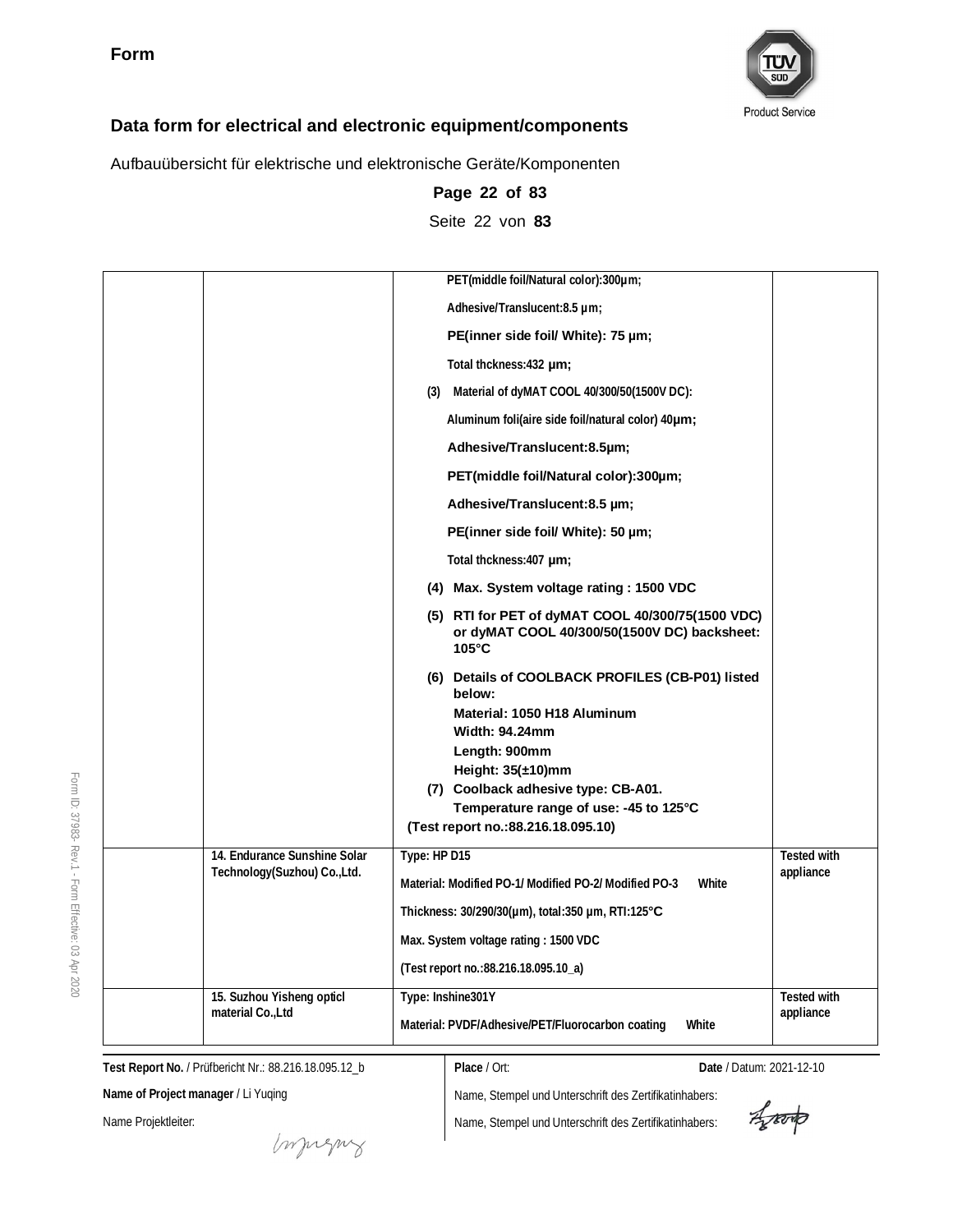

Aufbauübersicht für elektrische und elektronische Geräte/Komponenten

|                                | Thickness: 22.5/12/260/5(um), total:300 um, TI:124°C<br>Max. System voltage rating: 1000 VDC |                    |
|--------------------------------|----------------------------------------------------------------------------------------------|--------------------|
|                                | Alternative                                                                                  |                    |
|                                | (Test report no.: 88.216.18.095.10_a)                                                        |                    |
| 16. Suzhou Yisheng opticl      | Type: Inshine301H                                                                            | <b>Tested with</b> |
| material Co., Ltd              | Material: PVDF/PU/PET/Fluorocarbon coating<br>White                                          | appliance          |
|                                | Thickness: 22.5/12/275/5(µm), total: 314.5µm; TI: 124°C                                      |                    |
|                                | Max. System voltage rating: 1500 VDC                                                         |                    |
|                                | (Test report no.: 88.216.18.095.10_a)                                                        |                    |
| 17. Jolywood(Suzhou) Sunwatt   | Type: FFC-JW3020                                                                             | Tested with        |
| Co.,Ltd.                       | Material: Fluorine resin /PET /Fluorine resin<br>White                                       | appliance          |
|                                | Thickness: 13/250/12(µm)                                                                     |                    |
|                                | Max. System voltage rating: 1000 VDC                                                         |                    |
|                                | Alternative                                                                                  |                    |
|                                | (Test report no.: 88.216.18.095.10_a)                                                        |                    |
| 18 Jolywood(Suzhou) Sunwatt    | Type: FFC-JW3010(plus)                                                                       | Tested with        |
| Co.,Ltd.                       | Material: Fluorine resin /PET /Fluorine resin<br>White                                       | appliance          |
|                                | Thickness: 13/285/12(µm)                                                                     |                    |
|                                | Max. System voltage rating: 1500 VDC                                                         |                    |
|                                | (Test report no.: 88.216.18.095.10_a)                                                        |                    |
| 19. SUZHOU FIRST PV MATERIAL   | Type: BEC-301                                                                                | Tested with        |
| CO., LTD                       | Material: Fluororesin /PET / Fluororesin<br>White                                            | appliance          |
|                                | Thickness: 15/250/15(µm), total: 280 µm; Tl: 124°C                                           |                    |
|                                | Max. System voltage rating: 1000 VDC                                                         |                    |
|                                | (Test report no.: 88.216.18.095.10_a)                                                        |                    |
| 20. Lucky Film Company Limited | Type: KPP                                                                                    | <b>Tested with</b> |
|                                | Material: PVDF /PU/ PET/ PU/PO White                                                         | appliance          |
|                                |                                                                                              |                    |

**Page 23 of 83** Seite 23 von **83**

**Test Report No.** / Prüfbericht Nr.: 88.216.18.095.12\_b

**Place** / Ort: **Date** / Datum: 2021-12-10

**Name of Project manager** / Li Yuqing

Name Projektleiter:

muring

Aproto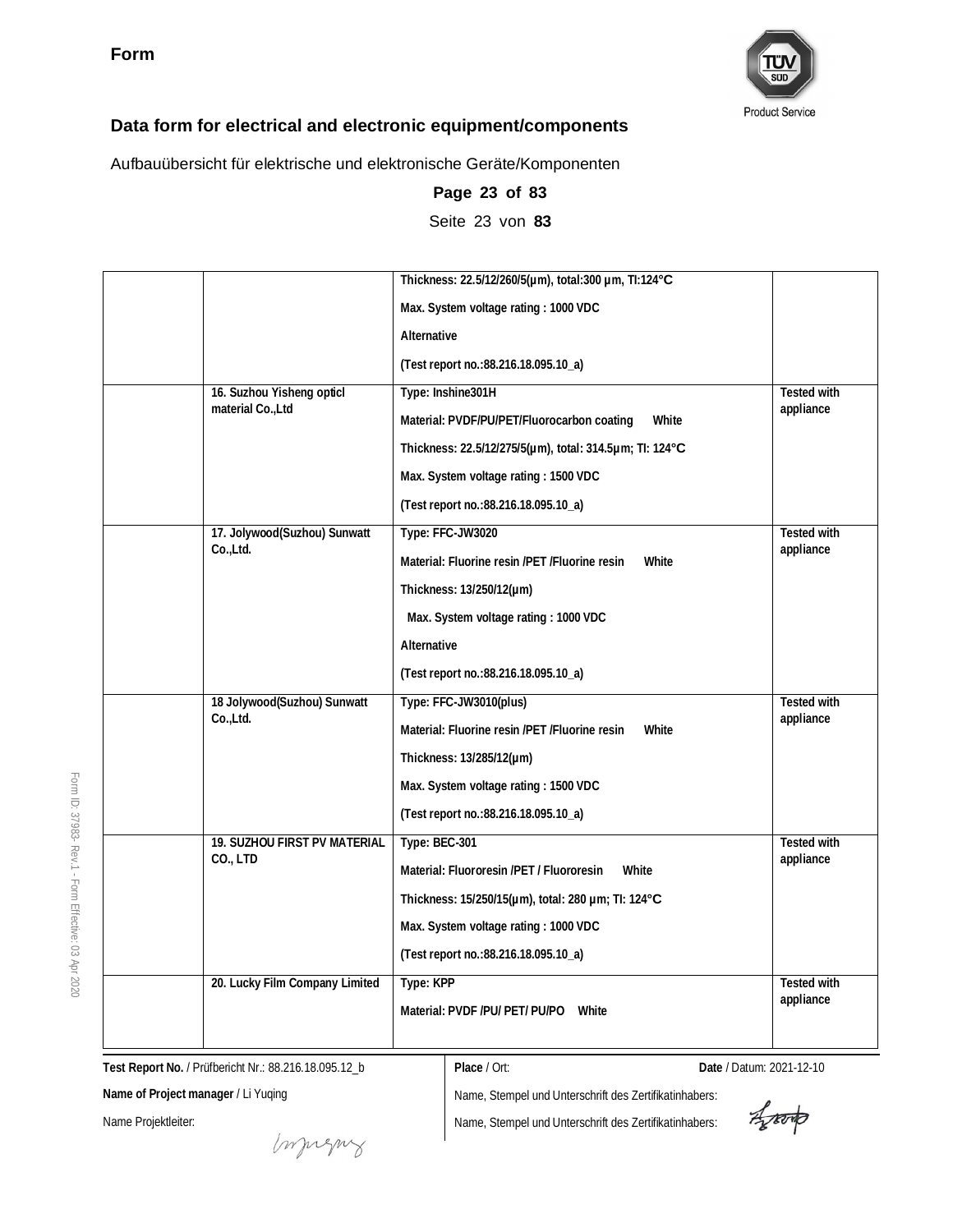

Aufbauübersicht für elektrische und elektronische Geräte/Komponenten

|                |                                                   | Thickness: 20/6.5/200/6.5/60 (µm)                                                                                                                                                       |                                 |
|----------------|---------------------------------------------------|-----------------------------------------------------------------------------------------------------------------------------------------------------------------------------------------|---------------------------------|
|                |                                                   | Max. System voltage rating: 1000 VDC                                                                                                                                                    |                                 |
|                |                                                   | Alternative                                                                                                                                                                             |                                 |
|                |                                                   | (Test report no.: 88.216.18.095.10_a)                                                                                                                                                   |                                 |
|                | 21. Lucky Film Company Limited                    | Type: KPP2                                                                                                                                                                              | <b>Tested with</b>              |
|                |                                                   | Material: PVDF /Adhesive/ PET/ Adhesive /PO White<br>Thickness: 20/6.5/250/6.5/60(um), total: 343 um; TI:122°C                                                                          | appliance                       |
|                |                                                   | Max. System voltage rating: 1500 VDC                                                                                                                                                    |                                 |
|                |                                                   | (Test report no.:88.216.18.095.10_a)                                                                                                                                                    |                                 |
|                | 22. Jolywood (Suzhou)<br><b>Sunwatt Co., Ltd.</b> | Model: KFB-30(plus)<br>Material:PVDF/Adhesive/PET/ Fluorine resin<br>Thickness: 20/10/275 /10(µm)<br><b>Color: White</b>                                                                | <b>Tested with</b><br>appliance |
|                |                                                   | (Test report no.:88.216.18.095.12 a)                                                                                                                                                    |                                 |
|                | 23. Jolywood (Suzhou)<br>Sunwatt Co., Ltd.        | Model: KFB-30<br><b>Material:PVDF/Adhesive/PET/ Fluorine resin</b><br>Thickness: 20/10/250 /10(µm)<br>Color: White<br>(Test report no.:88.216.18.095.12 a)                              | <b>Tested with</b><br>appliance |
|                | 24. Chang Zhou Hui Tian<br>New Material Co., Ltd. | Model: PV331C<br>Material:PVDF/PU/PET/ Fluoropolymer Coating<br>Thickness: $25 \pm 5/10 \pm 5/275 \pm 25/6 \pm 2(\mu m)$<br>Color: White<br>(Test report no.: 88.216.18.095.12_b)       | <b>Tested with</b><br>appliance |
|                | 25. Chang Zhou Hui Tian<br>New Material Co., Ltd. | Model: PV332C<br><b>Material:PVDF/PU/PET/ Fluoropolymer Coating</b><br>Thickness: $25 \pm 5/10 \pm 5/275 \pm 25/6 \pm 2(\mu m)$<br>Color: White<br>(Test report no.:88.216.18.095.12_b) | <b>Tested with</b><br>appliance |
| 4. Encapsulant | 1.HangZhou First PV Material<br>Co.,Ltd.          | Material:EVA,F406p(superstrateside)/F806p(backsheet side)<br>Thickness: 0.45mm/0.5mm/0.55mm/0.6mm /0.65mm                                                                               | <b>Tested with</b><br>appliance |

**Page 24 of 83** Seite 24 von **83**

**Test Report No.** / Prüfbericht Nr.: 88.216.18.095.12\_b

**Place** / Ort: **Date** / Datum: 2021-12-10

**Name of Project manager** / Li Yuqing

Name Projektleiter:

Imprezny

Name, Stempel und Unterschrift des Zertifikatinhabers: Name, Stempel und Unterschrift des Zertifikatinhabers:

Aproto

ID: 37983- Rev.1 - Form Effective:  $\mathbb S$ Apr 2020

Form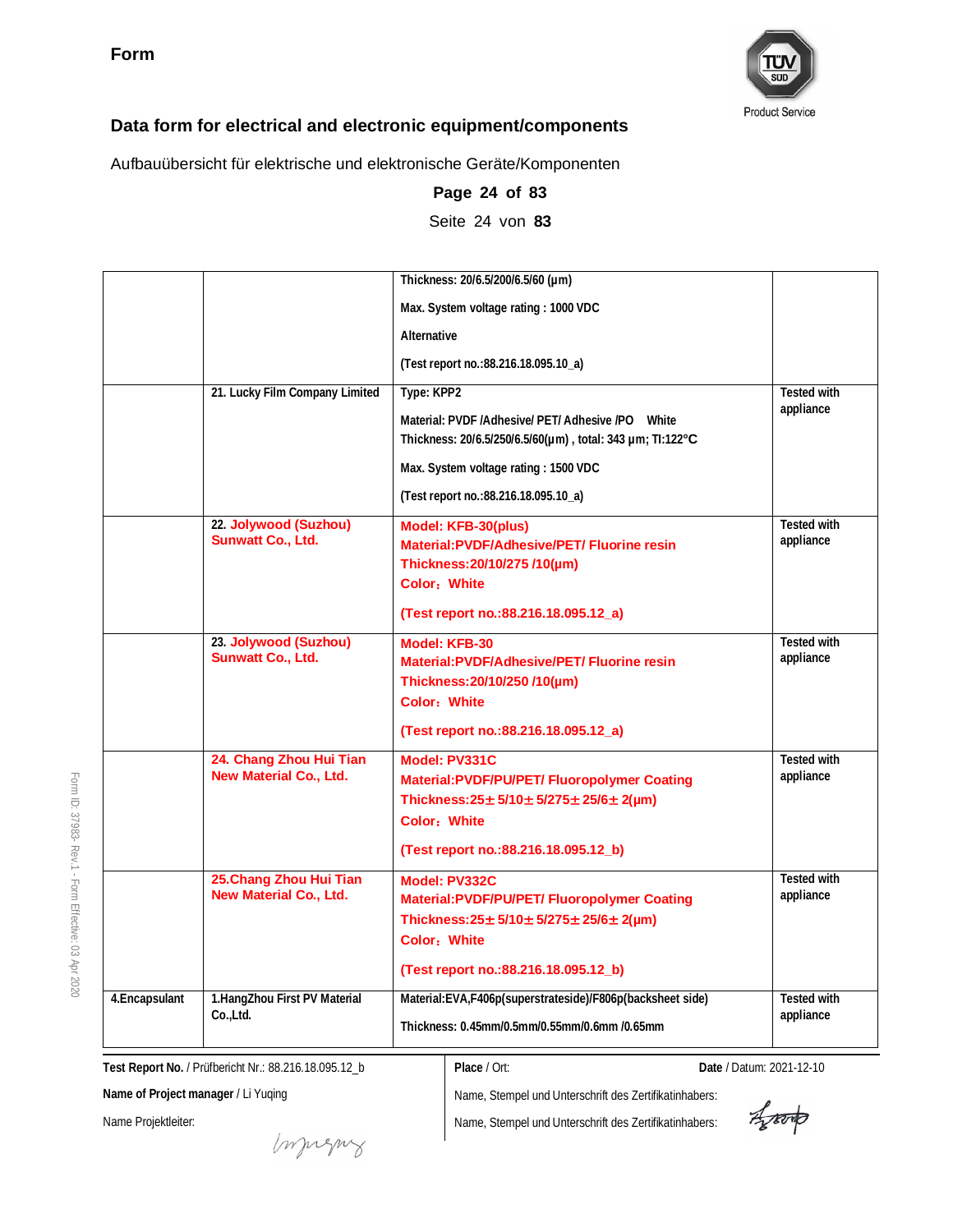

Aufbauübersicht für elektrische und elektronische Geräte/Komponenten

| (combined with backsheet 1 type<br>Cynagard 2X5A, backsheet 2<br>type: MP Sheet PF B05, backsheet<br>4 type ZTT-KPO, backsheet 8 type<br>Crown BE-xn(black), backsheet<br>10 type Cynagard 2X5A(R),<br>backsheet model: KFB-<br>30(plus), KFB-30)<br>2.HangZhou First PV Material                                                    | Material:EVA,F406P(superstrateside)/F806W(backsheet side)                                                                                                         | <b>Tested with</b>              |
|--------------------------------------------------------------------------------------------------------------------------------------------------------------------------------------------------------------------------------------------------------------------------------------------------------------------------------------|-------------------------------------------------------------------------------------------------------------------------------------------------------------------|---------------------------------|
| Co., Ltd. (combined withbacksheet<br>3 type: ZTT-TPT, backsheet 7 type<br>Crown BE-xn, backsheet 13 type<br>Coolback® system, backsheet 15<br>type: Inshine301Y, backsheet 16<br>type: Inshine301H, backsheet 17<br>type: FFC-JW3020, backsheet 18<br>type: FFC-JW3010(plus),<br>backsheet 20 type: KPP,<br>backsheet 21 type: KPP2) | Thickness: 0.45mm/0.5mm /0.55mm/0.6mm/0.65mm<br>(Tested in report no.88.216.18.095.01)                                                                            | appliance                       |
| 3. Lushan Photovoltaic<br>Technology Co., Ltd<br>(combined with backsheet 5<br>type:KPCw)                                                                                                                                                                                                                                            | Material: EVA, EV1050G2(superstrateside)<br>/EV1050G5(Y)(backsheet side)<br>Thickness: 0.45mm/0.5mm/0.55mm/0.6mm/0.65mm<br>(Tested in report no.88.216.18.095.03) | <b>Tested with</b><br>appliance |
| 4. Lushan Photovoltaic<br>Technology Co., Itd.<br>Combined with backsheet 6<br>type: Crown BF-xyn, backsheet<br>15 type: Inshine301Y, backsheet<br>16 type: Inshine301H,<br>backsheet type PV331C,<br><b>PV332C)</b>                                                                                                                 | Material:EVA,EV1050G2(superstrateside)/EV1050G1(Y)(backsheet<br>side)<br>Thickness: 0.45mm/0.5mm /0.55mm/0.6mm/0.65mm<br>(Tested in report no. 88.216.18.096.04)  | <b>Tested with</b><br>appliance |
| 5.Hangzhou First PV Material<br>Co, Ltd.<br>(combined with backsheet 9 type:<br>$TFB-30(plus))$                                                                                                                                                                                                                                      | Material:F406P/TF4<br>thickness: 0.45/0.5/0.55/0.6/0.65mm<br>(Test report no. 88.216.18.095.06)                                                                   | <b>Tested with</b><br>appliance |
| 6. Shanghai HIUV New<br>Materials Co., Ltd.                                                                                                                                                                                                                                                                                          | Material: S201MT1/ S201MT2<br>thickness: $0.6 \pm 0.1$ mm<br>(Test report no.:88.216.18.095.09_a)                                                                 | <b>Tested with</b><br>appliance |

**Page 25 of 83**

Seite 25 von **83**

**Test Report No.** / Prüfbericht Nr.: 88.216.18.095.12\_b

**Name of Project manager** / Li Yuqing

Name Projektleiter:

Form ID: 37983-

Rev.1 - Form

Effective:  $\mathbb S$ Apr 2020

muring

Name, Stempel und Unterschrift des Zertifikatinhabers:

Name, Stempel und Unterschrift des Zertifikatinhabers:

**Place** / Ort: **Date** / Datum: 2021-12-10

Aparto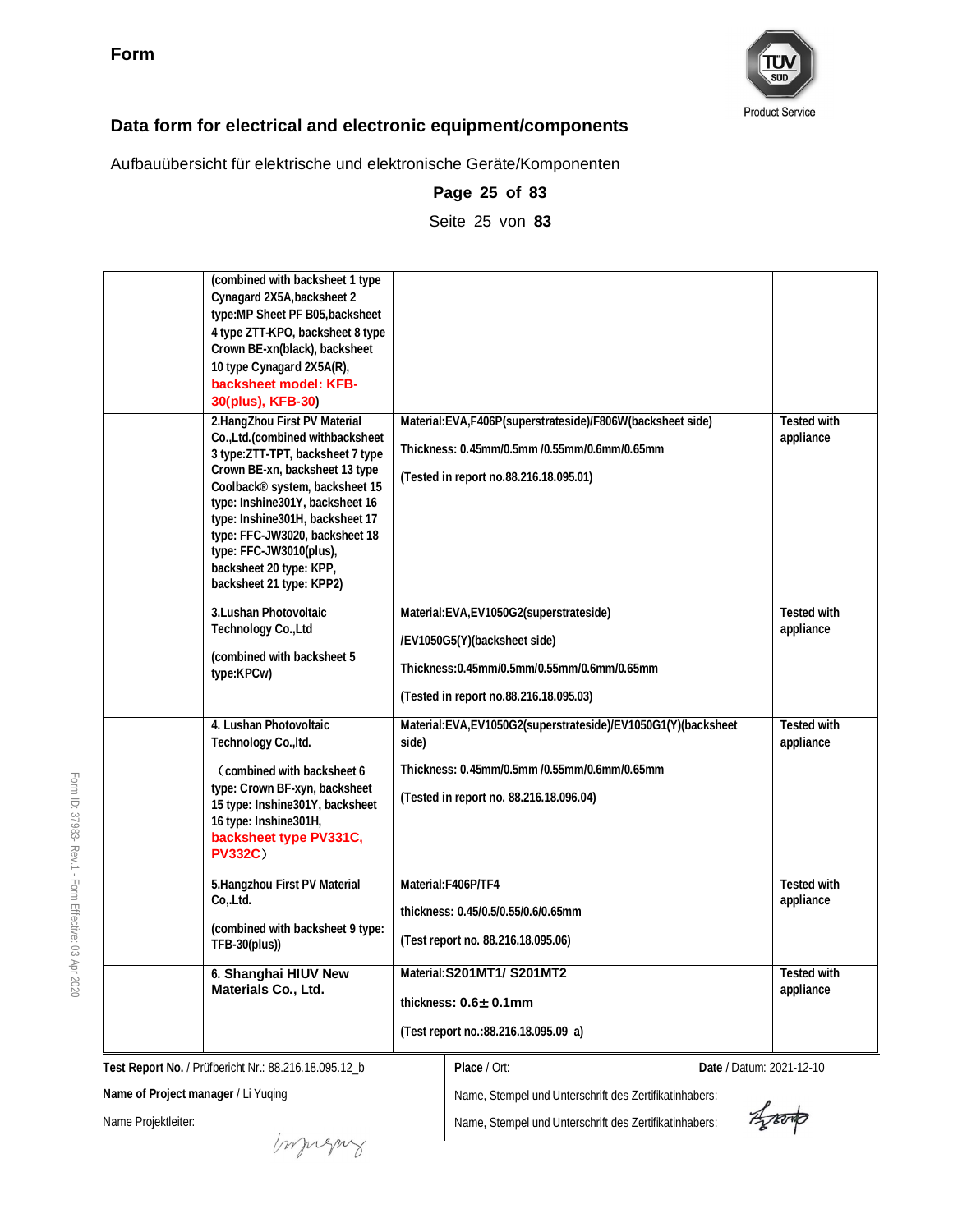

Aufbauübersicht für elektrische und elektronische Geräte/Komponenten

|                               | (combined with backsheet 11<br>type: NewCo-1000, backsheet 12<br>type: NewCo-1500E)                     |                                                                                                                                                                                                    |                                 |
|-------------------------------|---------------------------------------------------------------------------------------------------------|----------------------------------------------------------------------------------------------------------------------------------------------------------------------------------------------------|---------------------------------|
|                               | 7. Changzhou Sveck PV New<br>Material Co., Ltd<br>(combined with backsheet 14<br>type: MP sheet PF D15) | Material: SV-15296P/SV-15297P<br>thickness: 0.9mm~0.6mm/0.5mm/0.45mm<br>(Test report no.: 88.216.18.095.10_a)                                                                                      | <b>Tested with</b><br>appliance |
|                               | 8. CHANGZHOU BBETTER FILM<br>TECHNOLOGIES CO., LTD<br>(combined with backsheet 19<br>type: BEC-301)     | Material: B601HP/B601P<br>thickness: 0.45/0.5mm<br>(Test report no.: 88.216.18.095.10_a)                                                                                                           | Tested with<br>appliance        |
| 5. Junction box combination 1 |                                                                                                         |                                                                                                                                                                                                    |                                 |
| Junction box                  | LEONI Cable (China) Co., Itd.                                                                           | Type: LSB-00070, 1000V DC, 13A, 110°C(RTI)<br><b>IP68</b>                                                                                                                                          | TÜV RH R<br>50387210            |
| Cable                         | <b>LEONI Studer AG</b>                                                                                  | Type: H1Z2Z2-K, 1 x 4.0 mm <sup>2</sup> , 1500V DC                                                                                                                                                 | <b>TÜV TÜV RH</b><br>R60119044  |
|                               | <b>LEONI Studer AG and LEONI</b><br>Cable(China) Co., Ltd.                                              | Type: H1Z2Z2-K, 1 x 4.0 mm <sup>2</sup> , 1500V DC                                                                                                                                                 | <b>TÜV RH</b><br>R60101179      |
| Connector                     | LEONI Cable(china) Co., Ltd.                                                                            | LSC-R1, LSC-R1-A, LSC-R1-C, 1000V DC, 30A;<br>Type:<br>LSC-R1-B, 1500V DC, 30A;                                                                                                                    | <b>TÜV RH R</b><br>50386679     |
|                               | LEONI Cable(china) Co., Ltd.                                                                            | Type: LSC-R4, LSC-R4-A, 1500V DC, 30A;<br>(Alternative)                                                                                                                                            | <b>TÜV RH R</b><br>50382446     |
|                               | Amphenol Industrial Operations                                                                          | Type: Helios H4, 1000V DC, 32A<br>(Alternative)                                                                                                                                                    | <b>TÜV RH R</b><br>5038538      |
| Bypass diode                  | Yangzhou Yangjie Electronic Co.,<br>Ltd.                                                                | Type: 20SQ045<br>Max. peak reverse voltage 45V,<br>Forward Rectified current 20A.<br>Max junction temperature +200°C<br>Cells per bypass diode: 24(for 72 cells);20(for 60 cells);18(for 54 cells) | Tested with<br>appliance        |

**Page 26 of 83** Seite 26 von **83**

Form ID: 37983- Rev.1 - Form Effective:  $\mathbb S$ Apr 2020

**Test Report No.** / Prüfbericht Nr.: 88.216.18.095.12\_b

**Place** / Ort: **Date** / Datum: 2021-12-10

**Name of Project manager** / Li Yuqing

Name Projektleiter:

muring

Aporto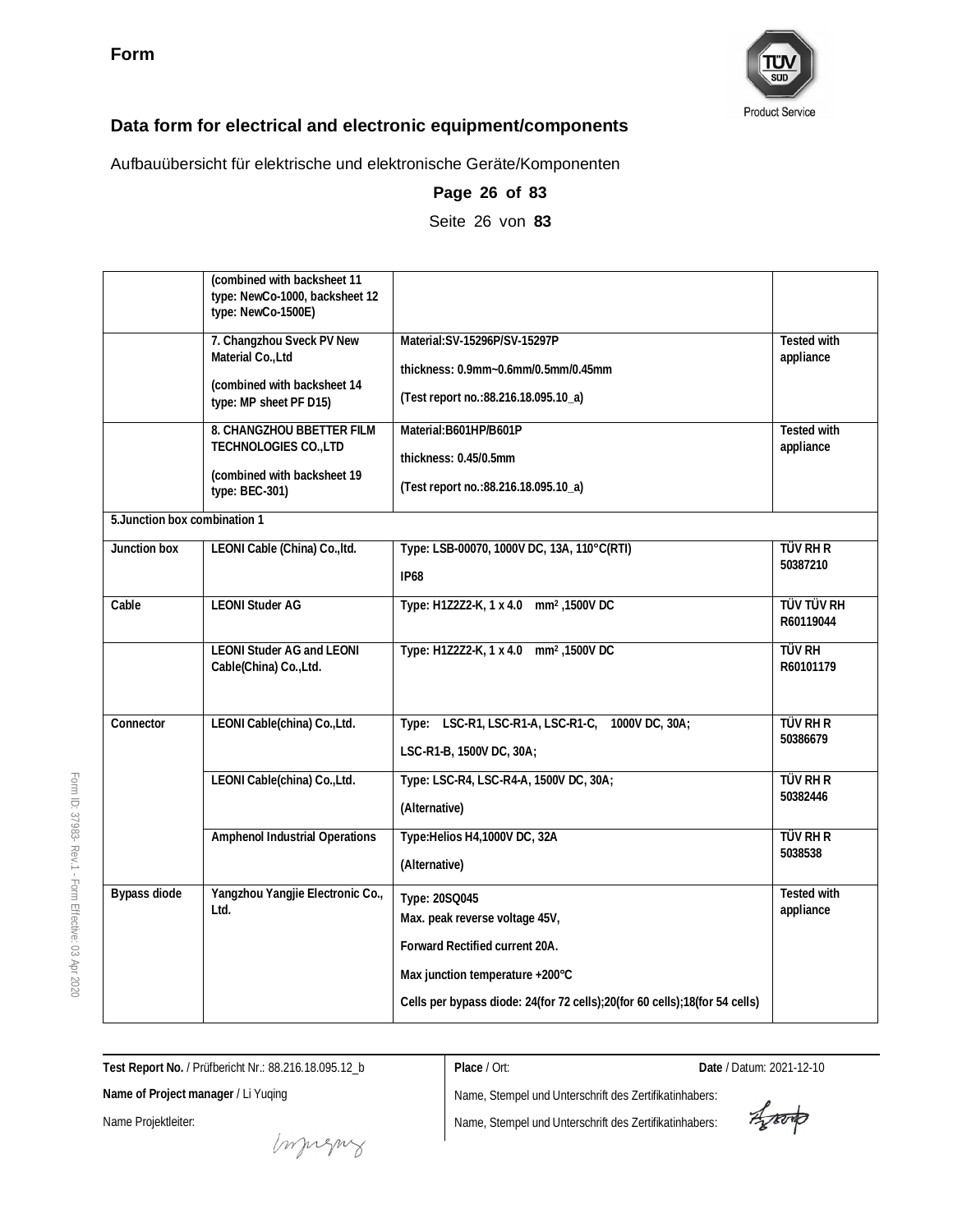

Aufbauübersicht für elektrische und elektronische Geräte/Komponenten

| <b>Potting Material</b><br>inside | Beijing Tonsan New Material<br>Technology Co., Ltd  | TS1533                                                                     | Tested with<br>appliance        |
|-----------------------------------|-----------------------------------------------------|----------------------------------------------------------------------------|---------------------------------|
| Adhesive for                      | Shanghai Huitian New                                | Type: HT906Z                                                               | Tested with                     |
| junction box                      | ChemicalMaterial Co., Ltd.                          | Max operating Temp.: 105°C                                                 | appliance                       |
| Junction box combination 2        |                                                     |                                                                            |                                 |
| Junction box                      | LEONI Cable (China) Co., Itd.                       | Type: LSB-00170, 1500V DC, 15A, 110°C(RTI)                                 | TÜV RH R                        |
|                                   |                                                     | <b>IP68</b>                                                                | 50344959                        |
| Cable                             | <b>LEONI Studer AG</b>                              | Type: BETAflam Solar 125 V Flex FRNC, 1 x 4.0 mm <sup>2</sup> ,            | <b>TÜV RH</b>                   |
|                                   |                                                     | 1500V DC                                                                   | R60100611                       |
| Connector                         | LEONI Cable(china) Co., Ltd.                        | Type: LSC-R1, LSC-R1-B, 1500V DC, 30A;                                     | <b>TÜV RH R</b><br>50386679     |
| <b>Bypass diode</b>               | Panjit<br>Electronics(wuxi)<br>Co.<br>Ltd.          | Type: SB2045DY                                                             | <b>Tested with</b><br>appliance |
|                                   |                                                     | Max. peak reverse voltage 45V,                                             |                                 |
|                                   |                                                     | Forward Rectified current 15A.                                             |                                 |
|                                   |                                                     | Max junction temperature +200                                              |                                 |
|                                   |                                                     | Cells per bypass diode: 24(for 72 cells);20(for 60 cells);18(for 54 cells) |                                 |
| <b>Potting Material</b><br>inside | Beijing Tonsan New Material<br>Technology Co., Ltd  | TS1533                                                                     | <b>Tested with</b><br>appliance |
| Adhesive for                      | DOW CORNING CORPORATION                             | Type: PV804                                                                | <b>Tested with</b>              |
| junction box                      |                                                     | Max operating Temp.: 105°C                                                 | appliance                       |
| Junction box combination 3        |                                                     |                                                                            |                                 |
| Junction box                      | Jiangsu Holysun Electronics                         | Type: J2, 1500V DC, 13A, 105°C (RTI)                                       | <b>TÜV RH R</b>                 |
|                                   | Technology Co., Ltd.                                | <b>IP68</b>                                                                | 50400305                        |
| Cable                             | <b>CNINGBO KIBOR WIRE &amp; CABLE</b><br>CO.,LTD.   | Type:H1Z2Z2-K 1x 4.0mm <sup>2</sup> , 1 x 4.0 mm <sup>2</sup> , 1500V DC   | <b>TÜV RH</b><br>R50302047      |
|                                   | Jiangsu Holysun Electronics<br>Technology Co., Ltd. | Type:H1Z2Z2-K 1× 4.0mm <sup>2</sup> , 1 x 4.0 mm <sup>2</sup> , 1500V DC   | TÜV R 50432749                  |
| Connector                         | Jiangsu Holysun Electronics<br>Technology Co., Ltd. | Type: C1, 1500V DC, 30A                                                    | TÜV RH R<br>50400309            |

**Page 27 of 83**

Seite 27 von **83**

**Test Report No.** / Prüfbericht Nr.: 88.216.18.095.12\_b

**Name of Project manager** / Li Yuqing

Name Projektleiter:

Name, Stempel und Unterschrift des Zertifikatinhabers: Name, Stempel und Unterschrift des Zertifikatinhabers:

**Place** / Ort: **Date** / Datum: 2021-12-10

Aparto

muring

Form ID: 37983- Rev.1 - Form Effective:  $\mathbb S$ Apr

2020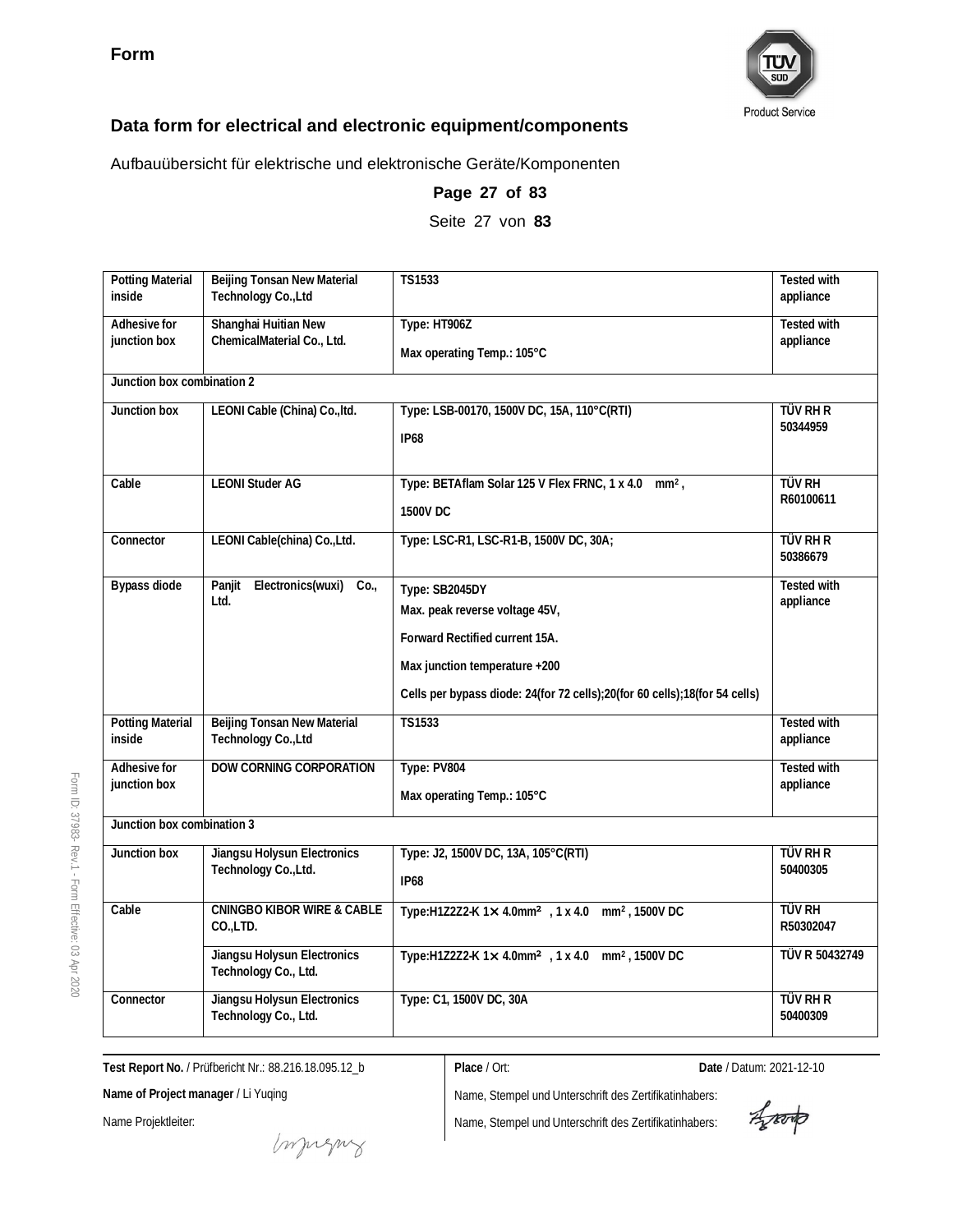

Aufbauübersicht für elektrische und elektronische Geräte/Komponenten

|                                   | Jiangsu Holysun Electronics<br>Technology Co., Ltd. | Type:C2,1500V DC,30A<br>(Alternative)                                                                                                                                                              | TÜV R 50435943                  |
|-----------------------------------|-----------------------------------------------------|----------------------------------------------------------------------------------------------------------------------------------------------------------------------------------------------------|---------------------------------|
| Bypass diode                      | Electronics Co., Ltd.<br>Panjit                     | Type: 20SQ045<br>Max. peak reverse voltage 45V,<br>Forward Rectified current 20A.<br>Max junction temperature +200°C<br>Cells per bypass diode: 24(for 72 cells);20(for 60 cells);18(for 54 cells) | <b>Tested with</b><br>appliance |
| <b>Potting Material</b><br>inside | Shanghai Huitian New<br>ChemicalMaterial Co., Ltd.  | 5299w-s                                                                                                                                                                                            | <b>Tested with</b><br>appliance |
|                                   | Beijing Tonsan New Material<br>Technology Co., Ltd  | TS1533                                                                                                                                                                                             | Tested with<br>appliance        |
| Adhesive for<br>junction box      | <b>DOW CORNING CORPORATION</b>                      | Type: PV804<br>Max operating Temp.: 105°C                                                                                                                                                          | <b>Tested with</b><br>appliance |
|                                   | JiangSu CREVO science&<br>Technology Co., Ltd.      | Type: CV709<br>Max operating Temp.: 200°C                                                                                                                                                          | <b>Tested with</b><br>appliance |
|                                   | Beijing Tonsan New Material<br>Technology Co., Ltd. | <b>Type: TS1527</b><br>Max operating Temp.: 210°C                                                                                                                                                  | <b>Tested with</b><br>appliance |
| Junction box combination 4        |                                                     |                                                                                                                                                                                                    |                                 |
| Junction box                      | Suzhou Xtong Photovoltaic<br>Technologies Co., Ltd. | Type: PV-XT1206xy, 1500V DC, 15A, 110°C(RTI)<br><b>IP68</b>                                                                                                                                        | TÜV RH R<br>50357480            |
| Cable                             | Suzhou Xtong Photovoltaic<br>Technologies Co., Ltd. | Type:H1Z2Z2-K 1× 4.0mm <sup>2</sup> , 1 x 4.0 mm <sup>2</sup> ,<br>1500V DC                                                                                                                        | TÜV RH<br>R50358893             |
| Connector                         | Suzhou Xtong Photovoltaic<br>Technologies Co., Ltd. | Type: PV-XT101, 1500V DC, 35A;                                                                                                                                                                     | <b>TÜV RH R</b><br>50315829     |
| Bypass diode                      | Suzhou Xtong Photovoltaic<br>Technologies Co., Ltd. | Type: 20SQ045<br>Max. peak reverse voltage 45V,<br>Forward Rectified current 15A.<br>Max junction temperature +200°C                                                                               | Tested with<br>appliance        |

**Page 28 of 83** Seite 28 von **83**

**Test Report No.** / Prüfbericht Nr.: 88.216.18.095.12\_b

**Name of Project manager** / Li Yuqing

Name Projektleiter:

Name, Stempel und Unterschrift des Zertifikatinhabers: Name, Stempel und Unterschrift des Zertifikatinhabers:

**Place** / Ort: **Date** / Datum: 2021-12-10

Aparto

muring

2020

Form ID: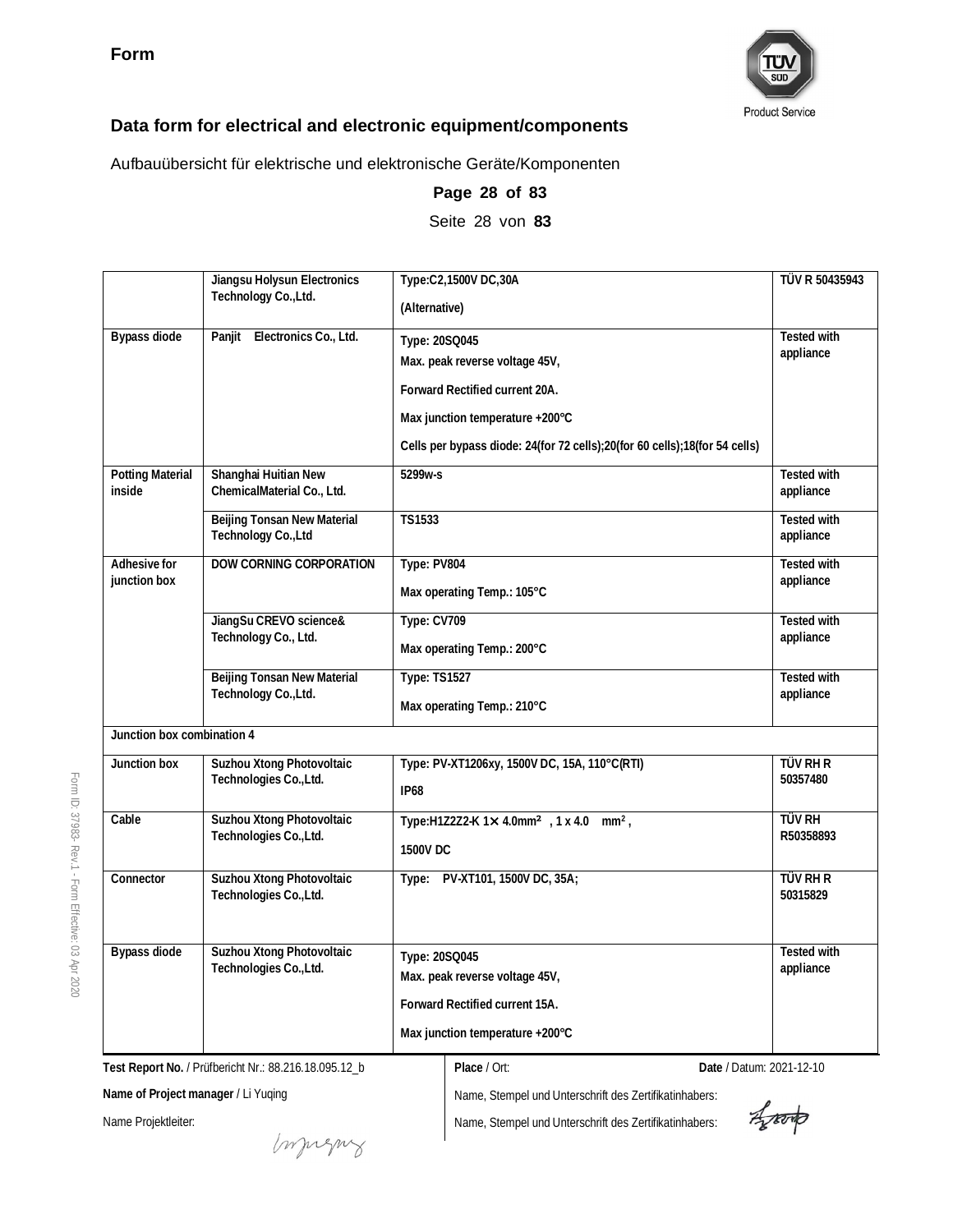

Aufbauübersicht für elektrische und elektronische Geräte/Komponenten

|                                   |                                                     | Cells per bypass diode: 24(for 72 cells);20(for 60 cells);18(for 54 cells)                                      |                                 |
|-----------------------------------|-----------------------------------------------------|-----------------------------------------------------------------------------------------------------------------|---------------------------------|
| <b>Potting Material</b><br>inside | Beijing Tonsan New Material<br>Technology Co., Ltd  | <b>TS1521</b>                                                                                                   | <b>Tested with</b><br>appliance |
| Adhesive for<br>junction box      | DOW CORNING CORPORATION                             | Type: PV804<br>Max operating Temp.: 105°C                                                                       | <b>Tested with</b><br>appliance |
|                                   | JiangSu CREVO science&<br>Technology Co., Ltd.      | Type: CV709<br>Max operating Temp.: 200°C                                                                       | <b>Tested with</b><br>appliance |
| Junction box combination 5        |                                                     |                                                                                                                 |                                 |
| Junction box                      | Zhejiang RenHe Photovoltaic<br>Technology Co., Itd. | Type: GF50xy, 1500V DC, 15A, 110°C(RTI)<br><b>IP68</b>                                                          | tüv Rh R<br>50406314            |
| Cable                             | Zhejiang RenHe Photovoltaic<br>Technology Co., Itd. | Type:H1Z2Z2-K, 1 x 4.0 mm <sup>2</sup> , 1500V DC                                                               | <b>TÜV RH</b><br>R50318681      |
|                                   | Zhejiang RenHe Photovoltaic<br>Technology Co., Itd. | Type:62930 IEC 131, 1 x 4.0 mm <sup>2</sup> , 1500V DC                                                          | TUV R 50452023                  |
| Connector                         | Zhejiang RenHe Photovoltaic<br>Technology Co., Itd. | Type: 05-6, 05-8,<br>1500V DC, 30A;                                                                             | TÜV RH R<br>50334688            |
|                                   | Zhejiang RenHe Photovoltaic<br>Technology Co., Itd. | Type:RHC2xyzu, 1500V DC, 35A;                                                                                   | TUV R 504 73621                 |
| <b>Bypass diode</b>               | Zhejiang RenHe Photovoltaic<br>Technology Co., Itd. | Type:PS4025<br>Max. peak reverse voltage 45V,<br>Forward Rectified current 15A.                                 | <b>Tested with</b><br>appliance |
|                                   |                                                     | Max junction temperature +200°C<br>Cells per bypass diode: 24(for 72 cells); 20(for 60 cells); 18(for 54 cells) |                                 |
| <b>Potting Material</b><br>inside | Beijing Tonsan New Material<br>Technology Co., Ltd  | <b>TS1533</b>                                                                                                   | <b>Tested with</b><br>appliance |
|                                   | Shanghai Huitian New Chemical<br>Material Co., Ltd  | Model:5299W-S                                                                                                   | <b>Tested with</b><br>appliance |
| Adhesive for<br>junction box      | DOW CORNING CORPORATION                             | Type: PV804<br>Max operating Temp.: 105°C                                                                       | <b>Tested with</b><br>appliance |

**Page 29 of 83**

Seite 29 von **83**

**Test Report No.** / Prüfbericht Nr.: 88.216.18.095.12\_b

**Place** / Ort: **Date** / Datum: 2021-12-10

**Name of Project manager** / Li Yuqing

Name Projektleiter:

Impregnz

Aproto

Form ID: 37983- Rev.1 - Form Effective:  $\mathbb S$ Apr 2020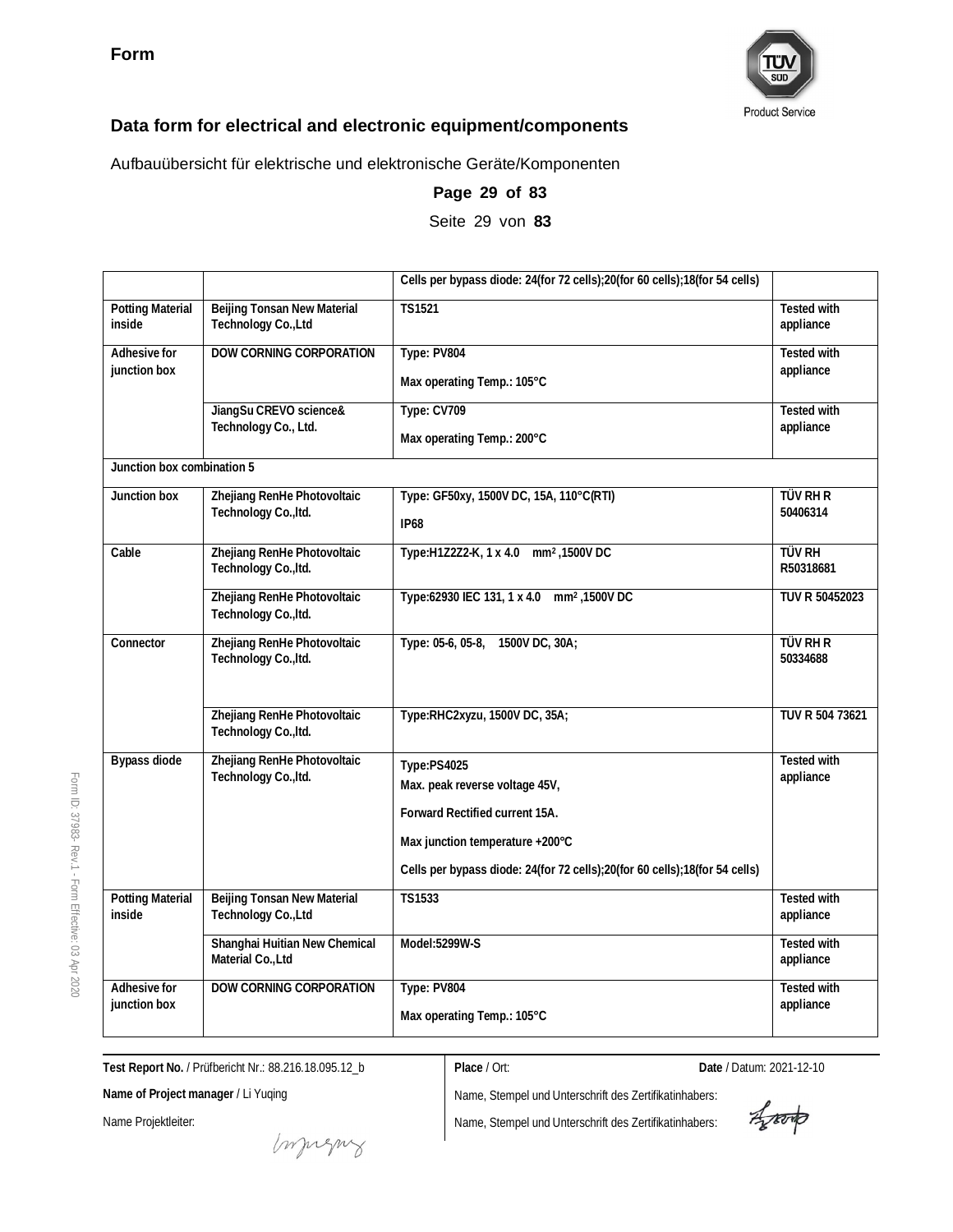

Aufbauübersicht für elektrische und elektronische Geräte/Komponenten

|                              | JiangSu CREVO science&                              | Type: CV709                                                                                                                                                                                       | <b>Tested with</b>              |
|------------------------------|-----------------------------------------------------|---------------------------------------------------------------------------------------------------------------------------------------------------------------------------------------------------|---------------------------------|
|                              | Technology Co., Ltd.                                | Max operating Temp.: 200°C                                                                                                                                                                        | appliance                       |
|                              | Shanghai Huitian New Chemical<br>Material Co., Ltd  | Model:HT906Z                                                                                                                                                                                      | <b>Tested with</b><br>appliance |
|                              | Beijing Tonsan New Material<br>Technology Co., Ltd. | Model:TS1527                                                                                                                                                                                      | <b>Tested with</b><br>appliance |
| Junction box combination 6   |                                                     |                                                                                                                                                                                                   |                                 |
| Junction box                 | Jiangsu TianSheng PV<br>Technology Co., Ltd         | Type: TS08-12, 1000V DC, 15A, 110°C(RTI)<br><b>IP67</b>                                                                                                                                           | <b>TÜV SÜD</b><br>B0952070015   |
| Cable                        | Huzhou Shangfu Electric<br>Wire&Cable High-Tech     | Model:62930 IEC 131 1*2,535mm <sup>2</sup> , 1x4mm <sup>2</sup> ,1x6mm <sup>2</sup> ,25A                                                                                                          | R50444396                       |
|                              | Wuxi Xinhongye Wire & Cable<br>Co.,Ltd.             | Model:62930 IEC 131 1*2,535mm <sup>2</sup> , 1x4mm <sup>2</sup> ,1000V DC                                                                                                                         | <b>TUV RH</b><br>R50439595      |
| Connector                    | Jiangsu TianSheng PV<br>Technology Co., Ltd         | Type: TS01, 1000V DC, 30A;                                                                                                                                                                        | <b>TÜV SÜD</b><br>B160695207005 |
| Bypass diode                 | Yangzhou hongyang electronics<br>co. LTD            | Type:20PV045<br>Max. peak reverse voltage 45V,<br>Forward Rectified current 15A.<br>Max junction temperature +200°C<br>Cells per bypass diode: 24(for 72 cells);20(for 60 cells);18(for 54 cells) | Tested with<br>appliance        |
| Potting Material<br>inside   | JiangSu CREVO science&<br>Technology Co., Ltd.      | CV315                                                                                                                                                                                             | <b>Tested with</b><br>appliance |
| Adhesive for<br>junction box | DOW CORNING CORPORATION                             | Type: PV804<br>Max operating Temp.: 105°C                                                                                                                                                         | <b>Tested with</b><br>appliance |
|                              | JiangSu CREVO science&<br>Technology Co., Ltd.      | Type: CV709<br>Max operating Temp.: 200°C                                                                                                                                                         | <b>Tested with</b><br>appliance |
| Junction box combination 7   |                                                     |                                                                                                                                                                                                   |                                 |
| Junction box                 | Jiangsu TianSheng PV<br>Technology Co., Ltd         | Type: TS03-13B, 1500V DC, 15A, 110°C(RTI)<br><b>IP67</b>                                                                                                                                          | <b>TÜV SÜD</b><br>B0952070015   |

**Page 30 of 83**

Seite 30 von **83**

**Test Report No.** / Prüfbericht Nr.: 88.216.18.095.12\_b

**Name of Project manager** / Li Yuqing

Name Projektleiter:

**Place** / Ort: **Date** / Datum: 2021-12-10

Aporto

Name, Stempel und Unterschrift des Zertifikatinhabers:

Name, Stempel und Unterschrift des Zertifikatinhabers:

**Product Service** 

Form ID: 37983- Rev.1 - Form Effective:  $\mathbb S$ Apr 2020

money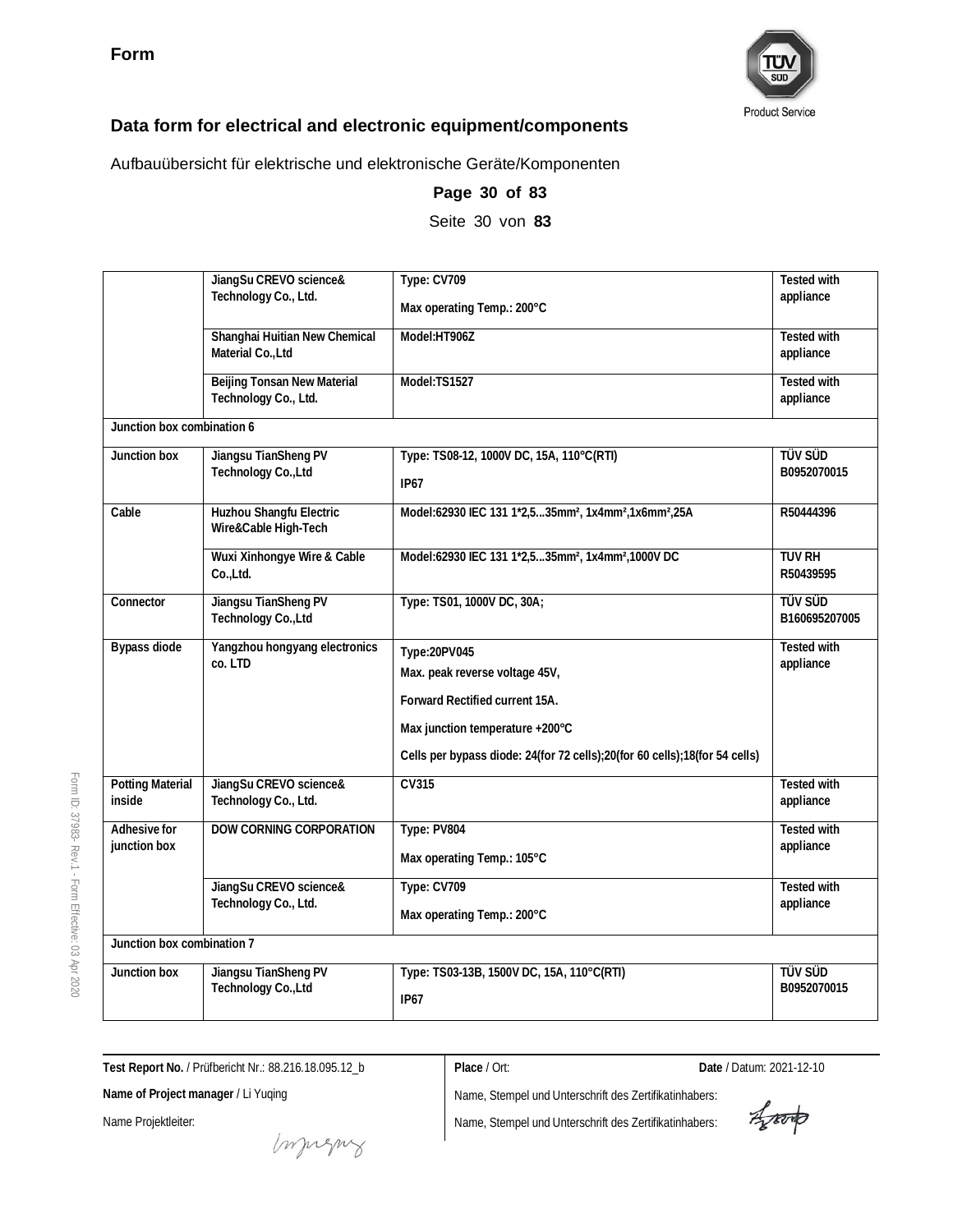

Aufbauübersicht für elektrische und elektronische Geräte/Komponenten

| Cable                             | Huzhou Shangfu Electric<br>Wire&Cable High-Tech     | Model:62930 IEC 131 1*2,535mm <sup>2</sup> , 1x4mm <sup>2</sup> ,1x6mm <sup>2</sup> ,25A                                                                                                          | R50444396                       |
|-----------------------------------|-----------------------------------------------------|---------------------------------------------------------------------------------------------------------------------------------------------------------------------------------------------------|---------------------------------|
|                                   | Wuxi Xinhongye Wire & Cable<br>Co.,Ltd.             | Model:62930 IEC 131 1*2,535mm <sup>2</sup> , 1x4mm <sup>2</sup> ,1500V DC                                                                                                                         | <b>TUV RH</b><br>R50439595      |
| Connector                         | Jiangsu TianSheng PV<br>Technology Co., Ltd         | 1500V DC, 25A;<br>Type: TS02,                                                                                                                                                                     | <b>TÜV R15076730</b><br>001     |
| Bypass diode                      | Yangzhou hongyang electronics<br>co. LTD            | Type:20PV045<br>Max. peak reverse voltage 45V,<br>Forward Rectified current 15A.<br>Max junction temperature +200°C<br>Cells per bypass diode: 24(for 72 cells);20(for 60 cells);18(for 54 cells) | <b>Tested with</b><br>appliance |
| <b>Potting Material</b><br>inside | Beijing Tonsan New Material<br>Technology Co., Ltd  | <b>TS1533</b>                                                                                                                                                                                     | <b>Tested with</b><br>appliance |
|                                   | Shanghai Huitian New<br>ChemicalMaterial Co., Ltd.  | 5299w-s                                                                                                                                                                                           | Tested with<br>appliance        |
| Adhesive for<br>junction box      | DOW CORNING CORPORATION                             | Type: PV804<br>Max operating Temp.: 105°C                                                                                                                                                         | <b>Tested with</b><br>appliance |
|                                   | JiangSu CREVO science&<br>Technology Co., Ltd.      | Type: CV709<br>Max operating Temp.: 200°C                                                                                                                                                         | Tested with<br>appliance        |
|                                   | Beijing Tonsan New Material<br>Technology Co., Ltd. | <b>Type: TS1527</b><br>Max operating Temp.: 210°C                                                                                                                                                 | <b>Tested with</b><br>appliance |
| Junction box combination 8        |                                                     |                                                                                                                                                                                                   |                                 |
| Junction box                      | Zhejiang Renhe Photovoltaic<br>Technology Co., Ltd  | Type: FT50xy, 1500V DC, 16A/20A/25A,<br>110°C (RTI)<br><b>IP68</b>                                                                                                                                | TÜV RH R<br>50415465            |
| Cable                             | Zhejiang RenHe Photovoltaic<br>Technology Co., Itd. | Type:H1Z2Z2-K, 1 x 4.0 mm <sup>2</sup> , 1500V DC                                                                                                                                                 | <b>TÜV RH</b><br>R50318681      |
|                                   | Trina Solar Co., Ltd.                               | Type:H1Z2Z2-K, 1 x 4.0 mm <sup>2</sup> , 1500V DC                                                                                                                                                 | <b>TUV RH</b><br>R50426462      |

**Page 31 of 83**

Seite 31 von **83**

Form ID: 37983- Rev.1 - Form Effective:  $\mathbb S$ Apr 2020

**Test Report No.** / Prüfbericht Nr.: 88.216.18.095.12\_b

**Place** / Ort: **Date** / Datum: 2021-12-10

**Name of Project manager** / Li Yuqing

Name Projektleiter:

Aporto

money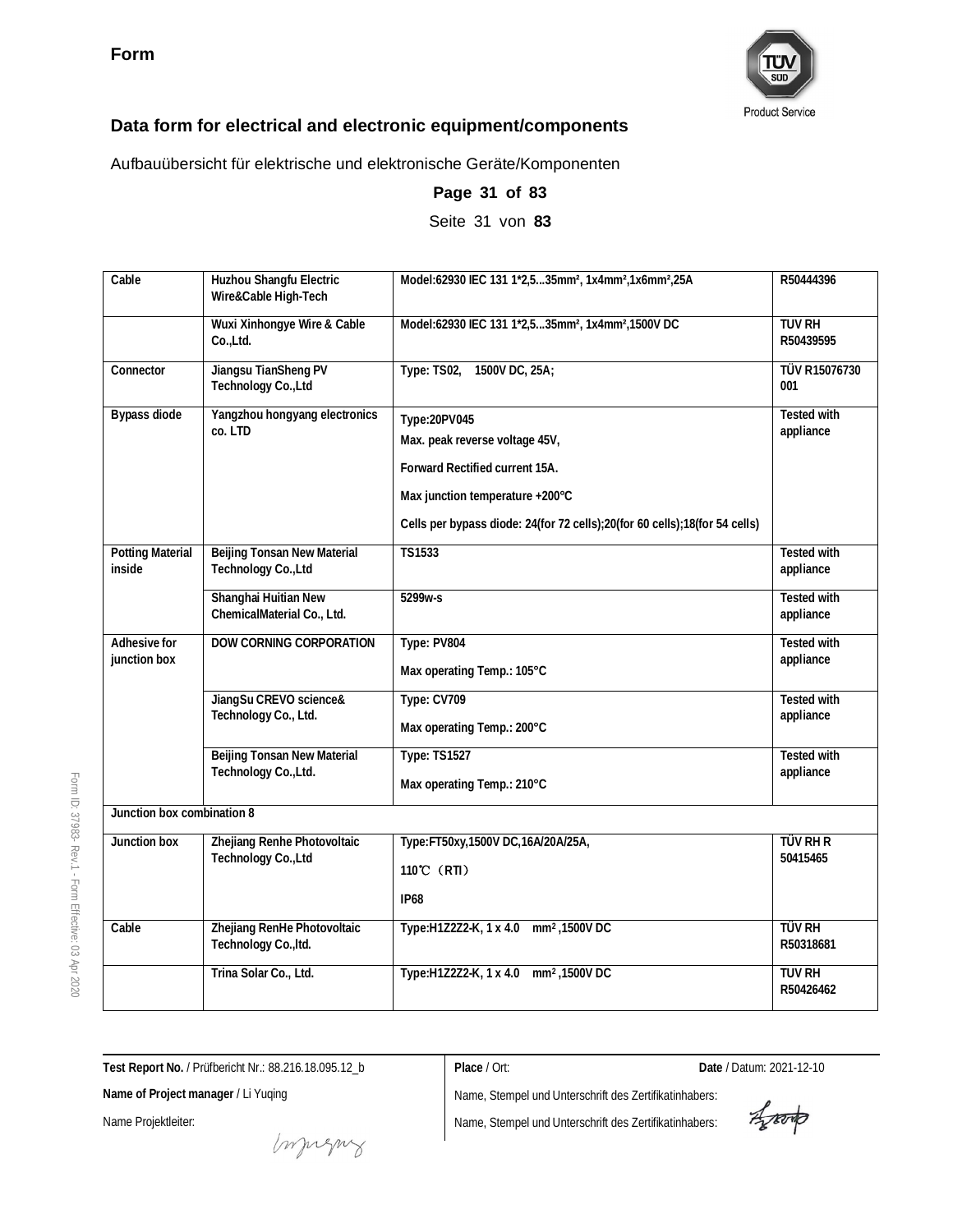

Aufbauübersicht für elektrische und elektronische Geräte/Komponenten

|                                   | Trina Solar Co., Ltd.                                     | Model: 62930 IEC131 1x4mm2,1500V DC                                        | <b>TUV RH</b><br>R50358893      |
|-----------------------------------|-----------------------------------------------------------|----------------------------------------------------------------------------|---------------------------------|
| Connector                         | Zhejiang Renhe Photovoltaic<br>Technology Co., Ltd.       | Type:05-8,1500V DC,30A                                                     | TÜV R 50334688                  |
|                                   | Zhejiang Renhe Photovoltaic<br>Technology Co., Ltd        | Model: RHC2xyzu, 1500V DC, 35A.                                            | <b>TUV RH</b><br>R50473621      |
|                                   | Stäubli Electrical Connectors AG                          | Type:PV-KST4-EVO2/XY-UR; PV-KBT4-EVO2/XY-UR,1500V DC,45A                   | TÜV R 60127169                  |
| <b>Bypass diode</b>               | Changzhou Starsea Electronic<br>Co., Ltd                  | Type:FMK4525A                                                              | <b>Tested with</b>              |
|                                   |                                                           | Max. peak reverse voltage 45V,                                             | appliance                       |
|                                   |                                                           | Forward Rectified current 16A.                                             |                                 |
|                                   |                                                           | Max junction temperature +200°C                                            |                                 |
|                                   |                                                           | Cells per bypass diode: 24(for 72 cells);20(for 60 cells);18(for 54 cells) |                                 |
|                                   | Changzhou Starsea Electronic<br>Co., Ltd                  | Type:FMK4530T                                                              | <b>Tested with</b><br>appliance |
|                                   |                                                           | Max. peak reverse voltage 45V,                                             |                                 |
|                                   |                                                           | Forward Rectified current 20A.                                             |                                 |
|                                   |                                                           | Max junction temperature +200°C                                            |                                 |
|                                   |                                                           | Cells per bypass diode: 24(for 72 cells);20(for 60 cells);18(for 54 cells) |                                 |
|                                   | Zhejiang Renhe Photovoltaic<br>Technology Co., Ltd        | Model: FMK5040D                                                            | <b>Tested with</b><br>appliance |
|                                   |                                                           | Max. peak reverse voltage 45V,                                             |                                 |
|                                   |                                                           | Forward Rectified current 30A.                                             |                                 |
|                                   |                                                           | Max junction temperature +200°C                                            |                                 |
|                                   |                                                           | Cells per bypass diode: 48(for 144 cells);40(for 120 cells);               |                                 |
| <b>Potting Material</b><br>inside | <b>Beijing Tonsan New Material</b><br>Technology Co., Ltd | <b>TS1533</b>                                                              | <b>Tested with</b><br>appliance |
|                                   | Shanghai Huitian New Chemical<br>Material Co., Ltd        | Model:5299W-S                                                              | Tested with<br>appliance        |
| Adhesive for<br>junction box      | DOW CORNING CORPORATION                                   | Type: PV804<br>Max operating Temp.: 105°C                                  | <b>Tested with</b><br>appliance |

#### **Page 32 of 83**

Seite 32 von **83**

**Test Report No.** / Prüfbericht Nr.: 88.216.18.095.12\_b

**Place** / Ort: **Date** / Datum: 2021-12-10

Aparto

muring

Name, Stempel und Unterschrift des Zertifikatinhabers: Name, Stempel und Unterschrift des Zertifikatinhabers:

**Name of Project manager** / Li Yuqing

Name Projektleiter:

Form ID: 37983-

Rev.1 - Form

Effective:  $\mathbb S$ Apr 2020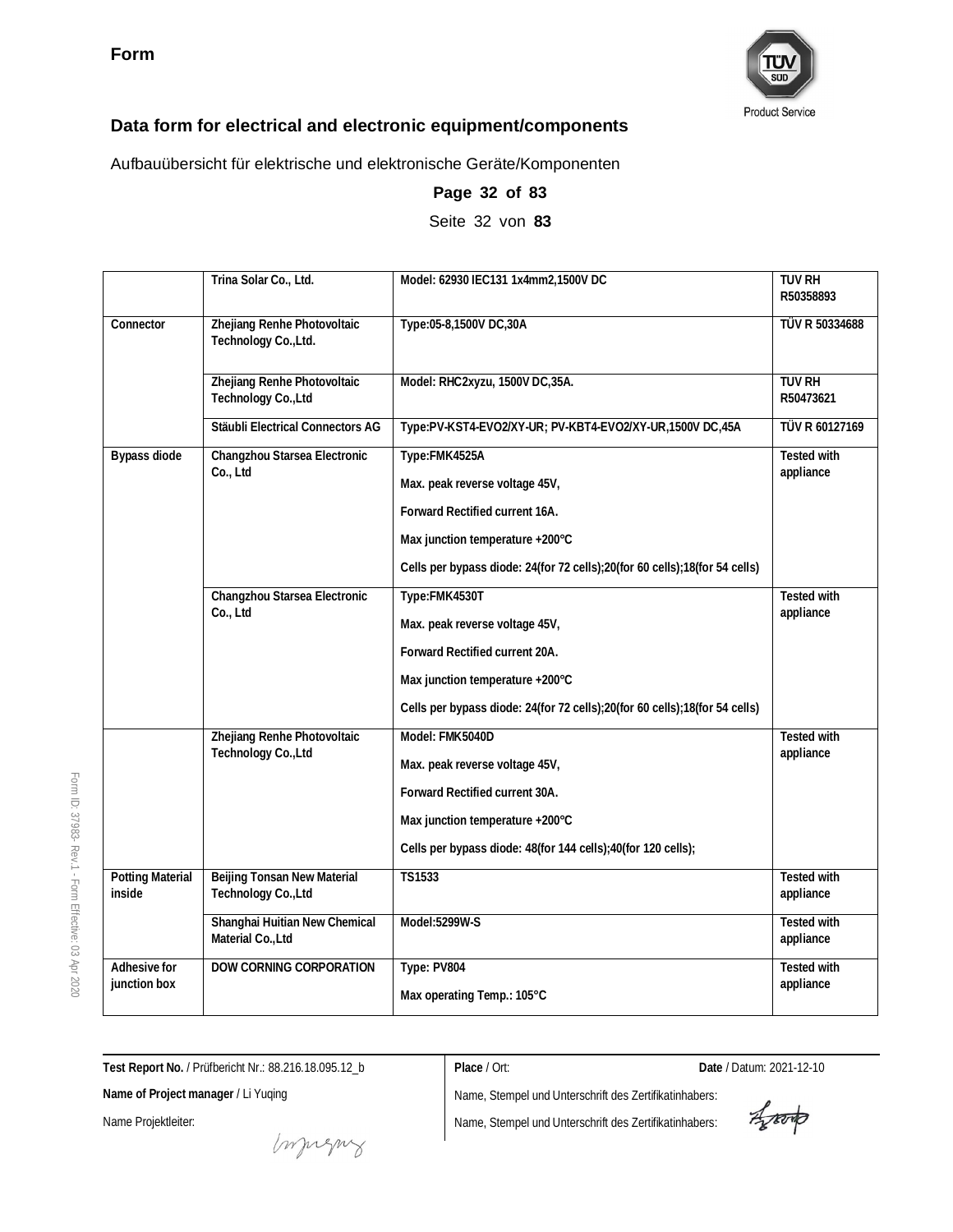

Aufbauübersicht für elektrische und elektronische Geräte/Komponenten

|                                   | JiangSu CREVO science&<br>Technology Co., Ltd.                 | Type: CV709                                                                                                                                                                                               | <b>Tested with</b><br>appliance |
|-----------------------------------|----------------------------------------------------------------|-----------------------------------------------------------------------------------------------------------------------------------------------------------------------------------------------------------|---------------------------------|
|                                   | Shanghai Huitian New Chemical<br>Material Co., Ltd             | Model:HT906Z                                                                                                                                                                                              | <b>Tested with</b><br>appliance |
|                                   | Beijing Tonsan New Material<br>Technology Co., Ltd.            | Model:TS1527                                                                                                                                                                                              | <b>Tested with</b><br>appliance |
| Junction box combination 9        |                                                                |                                                                                                                                                                                                           |                                 |
| Junction box                      | Jiangsu Holysun Electronics<br>Technology Co., Ltd.            | Type: S1, 1500V DC, 15A, 125°C(RTI)<br><b>IP68</b>                                                                                                                                                        | <b>TÜV RH R</b><br>50400306     |
| Cable                             | Ningbo Kibor Wire & Cable<br>Co.,Ltd.                          | Type:H1Z2Z2-K 1x 4.0mm <sup>2</sup> , 1 x 4.0 mm <sup>2</sup> , 1500V DC                                                                                                                                  | <b>TÜV RH R</b><br>50302047     |
|                                   | Changshu JHOSIN<br><b>Communication Technology</b><br>Co.,Ltd. | Type:H1Z2Z2-K 1x 4.0mm <sup>2</sup> , 1 x 4.0 mm <sup>2</sup> , 1500V DC                                                                                                                                  | TÜV RH R<br>50325448            |
|                                   | Changzhou Chaoyue Special<br>Cable Co., Ltd.                   | Type:H1Z2Z2-K 1× 4.0mm <sup>2</sup> , 1 x 4.0 mm <sup>2</sup> , 1500V DC                                                                                                                                  | TÜV RH R<br>50419838            |
|                                   | Jiangsu Holysun Electronics<br>Technology Co., Ltd.            | Type:H1Z2Z2-K 1x 4.0mm <sup>2</sup> , 1 x 4.0 mm <sup>2</sup> , 1500V DC                                                                                                                                  | <b>TÜV RH R</b><br>50432749     |
|                                   | <b>EGE KABLO Endustri</b><br>Malzemeleri Sanayi Ticaret A.S.   | Type:H1Z2Z2-K 1x 4.0mm <sup>2</sup> , 1 x 4.0 mm <sup>2</sup> , 1500V DC                                                                                                                                  | <b>TÜV RH R</b><br>50389201     |
| Connector                         | Jiangsu Holysun Electronics<br>Technology Co., Ltd.            | Type: C1, 1500V DC, 30A                                                                                                                                                                                   | <b>TÜV RH R</b><br>50400309     |
|                                   | Jiangsu Holysun Electronics<br>Technology Co., Ltd.            | Type:C2,1500V DC,30A<br>(Alternative)                                                                                                                                                                     | TÜV R 50435943                  |
| <b>Bypass diode</b>               | Jiangsu Holysun Electronics<br>Technology Co., Ltd.            | <b>Type: HD2045</b><br>Max. peak reverse voltage 45V,<br>Forward Rectified current 20A.<br>Max junction temperature +200°C<br>Cells per bypass diode: 24(for 72 cells);20(for 60 cells);18(for 54 cells); | <b>Tested with</b><br>appliance |
| <b>Potting Material</b><br>inside | Shanghai Huitian New<br>ChemicalMaterial Co., Ltd.             | 5299w-s                                                                                                                                                                                                   | <b>Tested with</b><br>appliance |

**Page 33 of 83** Seite 33 von **83**

Form ID: 37983- Rev.1 - Form Effective:  $\mathbb S$ Apr 2020

**Test Report No.** / Prüfbericht Nr.: 88.216.18.095.12\_b

**Place** / Ort: **Date** / Datum: 2021-12-10

**Name of Project manager** / Li Yuqing

Name Projektleiter:

muring

Aparto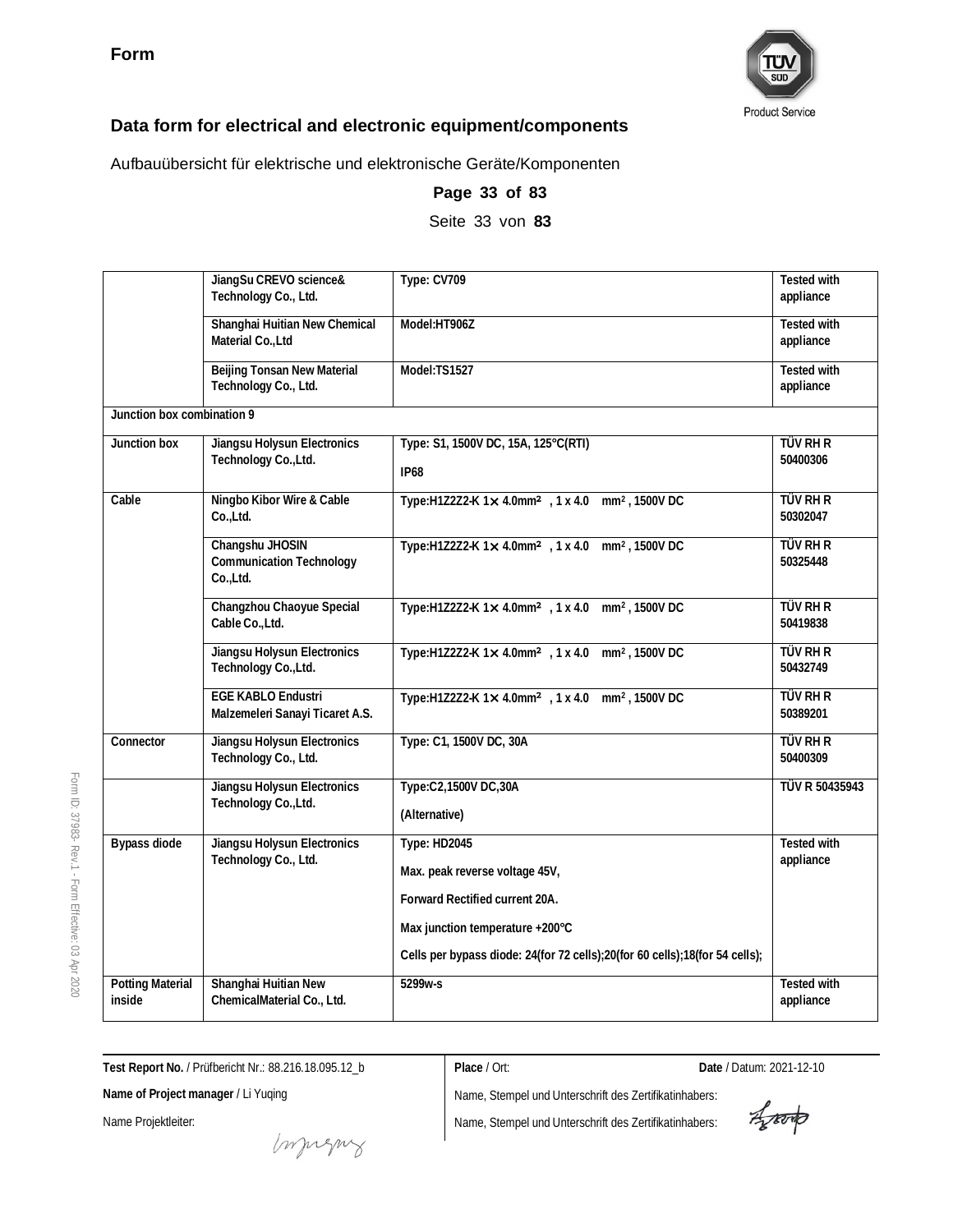

Aufbauübersicht für elektrische und elektronische Geräte/Komponenten

| Adhesive for                      | DOW CORNING CORPORATION                            | Type: PV804                                                                              | <b>Tested with</b>              |
|-----------------------------------|----------------------------------------------------|------------------------------------------------------------------------------------------|---------------------------------|
| junction box                      |                                                    | Max operating Temp.: 105°C                                                               | appliance                       |
| Junction box combination 10       |                                                    |                                                                                          |                                 |
| Junction box                      | Jiangsu TianSheng PV                               | Type:TS08-12A, 1500V DC, 15A, 110°C(RTI)                                                 | TUV SUD B                       |
|                                   | Technology Co., Ltd.                               | IP67                                                                                     | 095207 0015<br><b>Rev.01</b>    |
| Cable                             | Huzhou Shangfu Electric<br>Wire&Cable High-Tech    | Model:62930 IEC 131 1*2,535mm <sup>2</sup> , 1x4mm <sup>2</sup> ,1x6mm <sup>2</sup> ,25A | R50444396                       |
|                                   | Wuxi Xinhongye Wire & Cable<br>Co.,Ltd.            | Model:62930 IEC 131 1*2,535mm <sup>2</sup> , 1x4mm <sup>2</sup> ,1500V DC                | <b>TUV RH</b><br>R50439595      |
| Connector                         | Jiangsu TianSheng PV<br>Technology Co., Ltd        | Type: TS02,<br>1500V DC, 25A;                                                            | <b>TÜV R15076730</b><br>001     |
| <b>Bypass diode</b>               | Yangzhou hongyang electronics<br>co. LTD           | Type:20PV045                                                                             | <b>Tested with</b>              |
|                                   |                                                    | Max. peak reverse voltage 45V,                                                           | appliance                       |
|                                   |                                                    | Forward Rectified current 15A.                                                           |                                 |
|                                   |                                                    | Max junction temperature +200°C                                                          |                                 |
|                                   |                                                    | Cells per bypass diode: 24(for 72 cells);20(for 60 cells);18(for 54 cells)               |                                 |
| <b>Potting Material</b><br>inside | Shanghai Huitian New<br>ChemicalMaterial Co., Ltd. | 5299w-s                                                                                  | <b>Tested with</b><br>appliance |
| Adhesive for                      | DOW CORNING CORPORATION                            | Type: PV804                                                                              | <b>Tested with</b>              |
| junction box                      |                                                    | Max operating Temp.: 105°C                                                               | appliance                       |
| Junction box combination 11       |                                                    |                                                                                          |                                 |
| Junction box                      | Jiangsu TianSheng PV                               | Type:TS08-15A, 1500V DC, 20A, 110°C(RTI)                                                 | <b>TUV SUD B</b>                |
|                                   | Technology Co., Ltd.                               | IP67                                                                                     | 095207 0015<br><b>Rev.02</b>    |
| Cable                             | Huzhou Shangfu Electric<br>Wire&Cable High-Tech    | Model:62930 IEC 131 1*2,535mm <sup>2</sup> , 1x4mm <sup>2</sup> ,1x6mm <sup>2</sup> ,25A | R50444396                       |
|                                   | Wuxi Xinhongye Wire & Cable<br>Co.,Ltd.            | Model:62930 IEC 131 1*2,535mm <sup>2</sup> , 1x4mm <sup>2</sup> ,1500V DC                | <b>TUV RH</b><br>R50439595      |
| Connector                         | Jiangsu TianSheng PV<br>Technology Co., Ltd        | Type: TS02, 1500V DC, 25A;                                                               | TÜV R15076730<br>001            |

**Page 34 of 83** Seite 34 von **83**

**Test Report No.** / Prüfbericht Nr.: 88.216.18.095.12\_b

**Place** / Ort: **Date** / Datum: 2021-12-10

**Name of Project manager** / Li Yuqing

Name Projektleiter:

Form ID: 37983-

Rev.1 - Form

Effective:  $\mathbb S$ Apr 2020

Aporto

money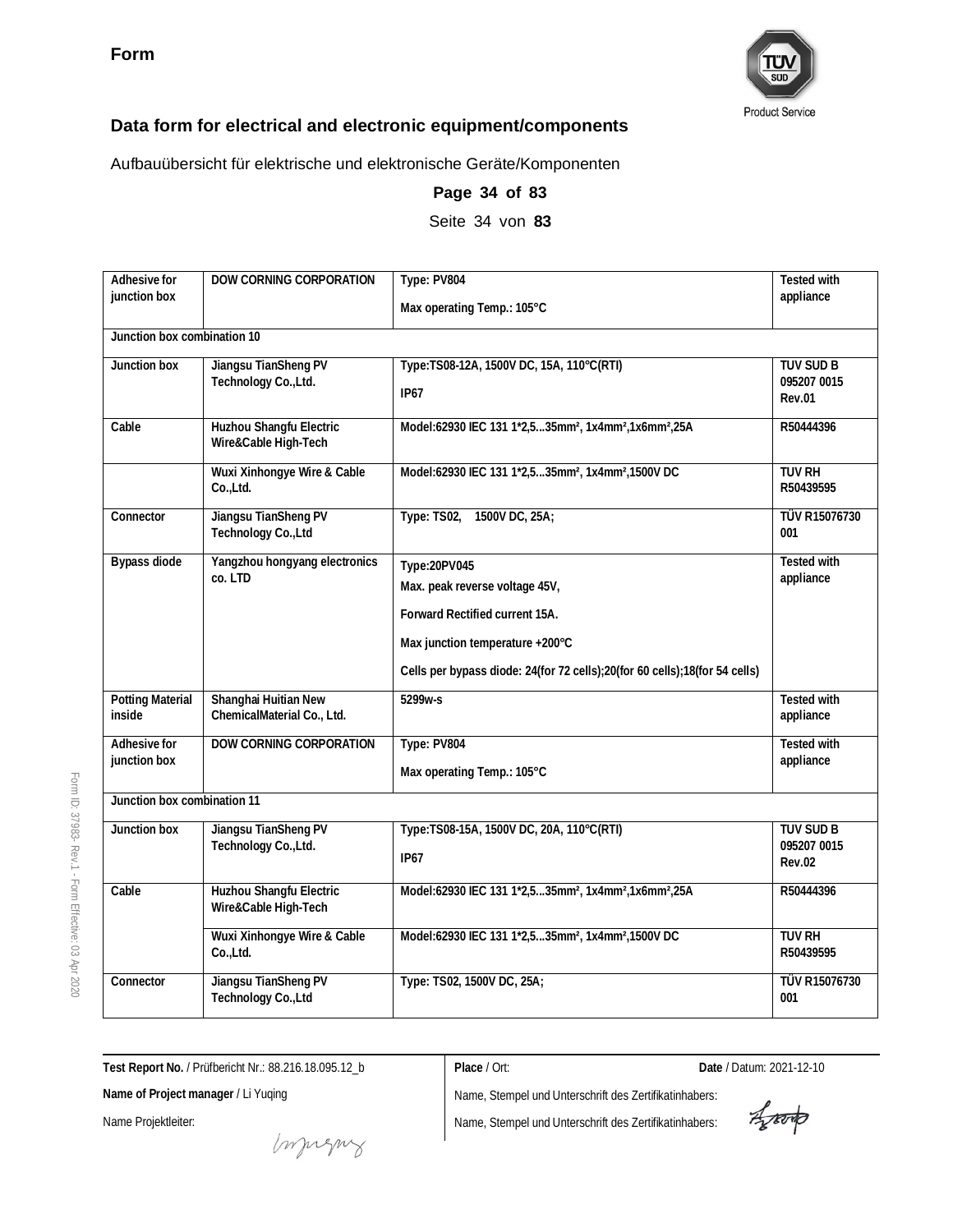

Aufbauübersicht für elektrische und elektronische Geräte/Komponenten

| Bypass diode                      | Yangzhou hongyang electronics<br>co. LTD            | Type: 30SQ045                                                            | Tested with<br>appliance        |
|-----------------------------------|-----------------------------------------------------|--------------------------------------------------------------------------|---------------------------------|
|                                   |                                                     | Max. peak reverse voltage 45V,                                           |                                 |
|                                   |                                                     | Forward Rectified current 30A.                                           |                                 |
|                                   |                                                     | Max junction temperature +200°C                                          |                                 |
|                                   |                                                     | Cells per bypass diode: 80(for 240 cells);66(for 198 cells);             |                                 |
| <b>Potting Material</b><br>inside | Shanghai Huitian New<br>ChemicalMaterial Co., Ltd.  | 5299w-s                                                                  | <b>Tested with</b><br>appliance |
|                                   | Beijing Tonsan New Material<br>Technology Co., Ltd  | <b>TS1533</b>                                                            | <b>Tested with</b><br>appliance |
| Adhesive for                      | Beijing Tonsan New Material                         | <b>Type: TS1527</b>                                                      | <b>Tested with</b>              |
| junction box                      | Technology Co., Ltd.                                | Max operating Temp.: 210°C                                               | appliance                       |
|                                   | Shanghai Huitian New Chemical<br>Material Co., Ltd  | Model:HT906Z                                                             | <b>Tested with</b><br>appliance |
| Junction box combination 12       |                                                     |                                                                          |                                 |
| Junction box                      | Jiangsu Holysun Electronics<br>Technology Co., Ltd. | Type: J1A, 1500V DC, 15A, 125°C(RTI)                                     | <b>TÜV RH R</b>                 |
|                                   |                                                     | <b>IP68</b>                                                              | 50400305                        |
| Cable                             | <b>CNINGBO KIBOR WIRE &amp; CABLE</b><br>CO.,LTD.   | Type:H1Z2Z2-K 1x 4.0mm <sup>2</sup> , 1 x 4.0 mm <sup>2</sup> , 1500V DC | <b>TÜV RH R</b><br>50302047     |
|                                   | Jiangsu Holysun Electronics<br>Technology Co., Ltd. | Type:H1Z2Z2-K 1x 4.0mm <sup>2</sup> , 1 x 4.0 mm <sup>2</sup> , 1500V DC | TÜV R 50432749                  |
| Connector                         | Jiangsu Holysun Electronics<br>Technology Co., Ltd. | Type: C1, 1500V DC, 30A                                                  | TÜV RH R<br>50400309            |
|                                   | Stäubli Electrical Connectors AG                    | Type:PV-KST4-EVO2/XY; PV-KBT4-EVO2/XY,1500V DC,45A                       | TÜV R 60098495                  |
|                                   |                                                     | (Alternative)                                                            |                                 |
| Bypass diode                      | Changzhou Starsea Electronic<br>Co.,Ltd.            | Type: PV3045                                                             | Tested with<br>appliance        |
|                                   |                                                     | Max. peak reverse voltage 45V,                                           |                                 |
|                                   |                                                     | Forward Rectified current 30A.                                           |                                 |
|                                   |                                                     | Max junction temperature +200°C                                          |                                 |
|                                   |                                                     | Cells per bypass diode: 80(for 240 cells);66(for 198 cells);             |                                 |

**Page 35 of 83**

Seite 35 von **83**

Form

**Test Report No.** / Prüfbericht Nr.: 88.216.18.095.12\_b

**Name of Project manager** / Li Yuqing

Name Projektleiter:

**Place** / Ort: **Date** / Datum: 2021-12-10

Aporto

muring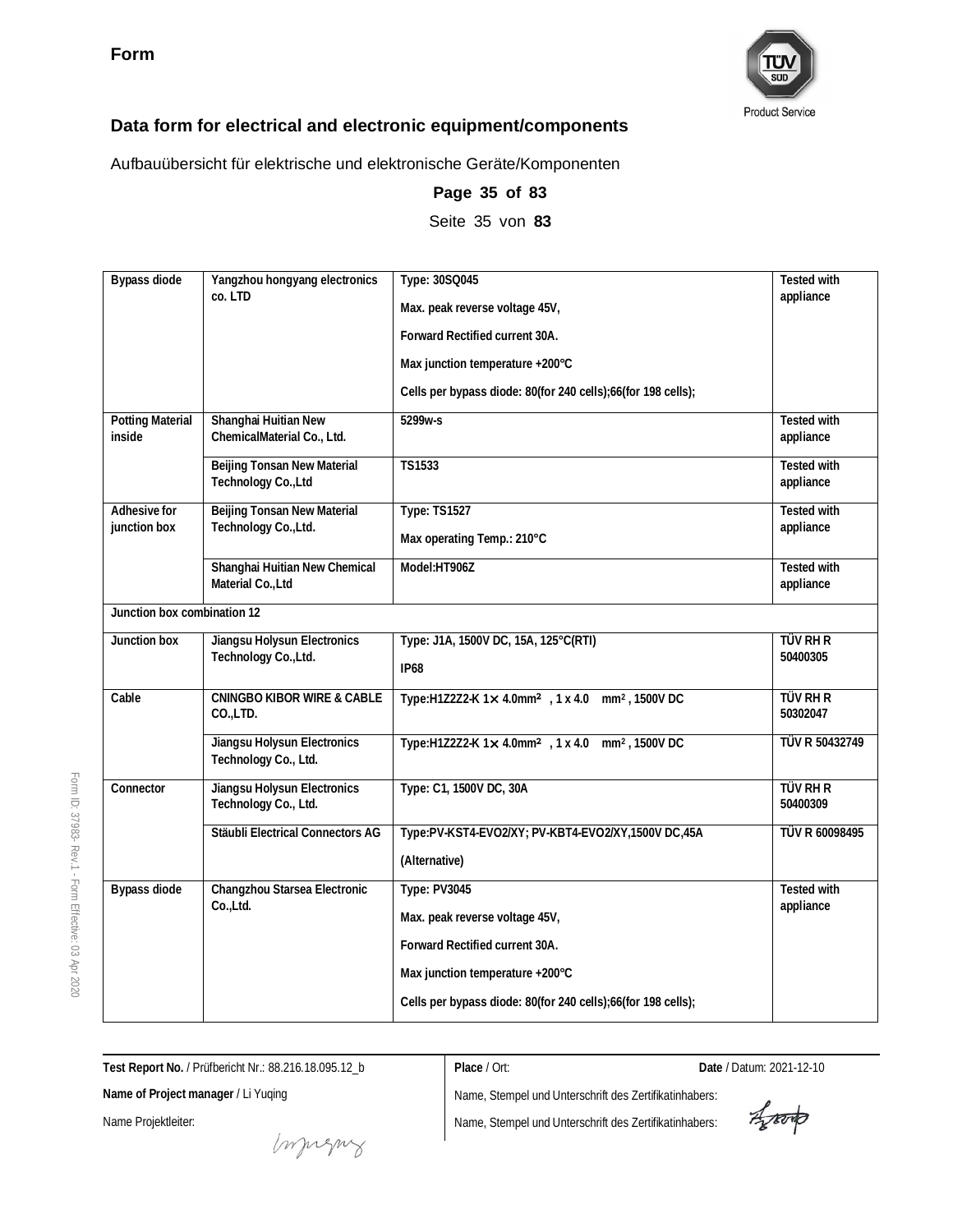

Aufbauübersicht für elektrische und elektronische Geräte/Komponenten

| <b>Potting Material</b><br>inside | Beijing Tonsan New Material<br>Technology Co., Ltd  | TS1533                                                                   | <b>Tested with</b><br>appliance |
|-----------------------------------|-----------------------------------------------------|--------------------------------------------------------------------------|---------------------------------|
| Adhesive for                      | Beijing Tonsan New Material                         | <b>Type: TS1527</b>                                                      | <b>Tested with</b>              |
| junction box                      | Technology Co., Ltd.                                | Max operating Temp.: 210°C                                               | appliance                       |
| Junction box combination 13       |                                                     |                                                                          |                                 |
| Junction box                      | Jiangsu Holysun Electronics<br>Technology Co., Ltd. | Model:S4xy(x=C or G, y=blank or N; x=K, y=N),1500V DC,25/30A,            | <b>TUV RH</b><br>R50400306      |
|                                   |                                                     | (Test report no.: 88.216.18.095.09)                                      |                                 |
| Cable                             | Ningbo Kibor Wire & Cable<br>Co.,Ltd.               | Model:H1Z2Z2K,1x4.0mm <sup>2</sup> ,1500V DC                             | R 50302047                      |
|                                   | Jiangsu Holysun Electronics<br>Technology Co., Ltd. | Type:H1Z2Z2-K 1× 4.0mm <sup>2</sup> , 1 x 4.0 mm <sup>2</sup> , 1500V DC | TÜV R 50432749                  |
|                                   | Jiangsu Holysun Electronics<br>Technology Co., Ltd. | 62930 IEC 131 1X46mm2 HALOGEN GREE LOW SMOKE                             | TÜV R 50481494                  |
|                                   | Jiangsu Holysun Electronics<br>Technology Co., Ltd. | 62930 IEC 131 1X4mm2 HALOGEN GREE LOW SMOKE                              | TUV R 50483180                  |
| Connector                         | Jiangsu Holysun Electronics<br>Technology Co., Ltd. | Model: C1, 1500V DC, 30A                                                 | R 50462216                      |
|                                   | Stäubli Electrical Connectors AG                    | PV-KST4-EVO 2/xy_UR;PV-KBT4-EVO 2/xy_UR, 1500V DC, 30A                   | TÜV R 60127169                  |
| Bypass diode                      | SUZHOU GOOD-ARK                                     | Model: GFT4050SM                                                         | <b>Tested with</b>              |
|                                   | ELECTRONIC CO., LTD                                 | Max. peak reverse voltage 50V,                                           | appliance                       |
|                                   |                                                     | Forward Rectified current 40A.                                           |                                 |
|                                   |                                                     | Max junction temperature +200°C                                          |                                 |
|                                   |                                                     | Cells per bypass diode: 48(for 144 cells);40(for 120 cells);             |                                 |
|                                   | <b>Supplier: PAN JIT</b>                            | Model: GF6045                                                            | <b>Tested with</b><br>appliance |
| LTD.                              | <b>ELECTRONICS (WUXI) CO.,</b>                      | Max. peak reverse voltage 50V,                                           |                                 |
|                                   |                                                     | Forward Rectified current 40A.                                           |                                 |
|                                   |                                                     | Max junction temperature +200°C                                          |                                 |
|                                   |                                                     | Cells per bypass diode: 48(for 144 cells);40(for 120 cells);             |                                 |
| <b>Potting Material</b><br>inside | Beijing Tonsan New Material<br>Technology Co., Ltd. | Model:TS1533                                                             | Tested with<br>appliance        |

**Page 36 of 83**

Seite 36 von **83**

**Test Report No.** / Prüfbericht Nr.: 88.216.18.095.12\_b

**Place** / Ort: **Date** / Datum: 2021-12-10

**Name of Project manager** / Li Yuqing

Name Projektleiter:

Impregnz

Aproto

Form ID: 37983- Rev.1 - Form Effective:  $\mathbb S$ Apr 2020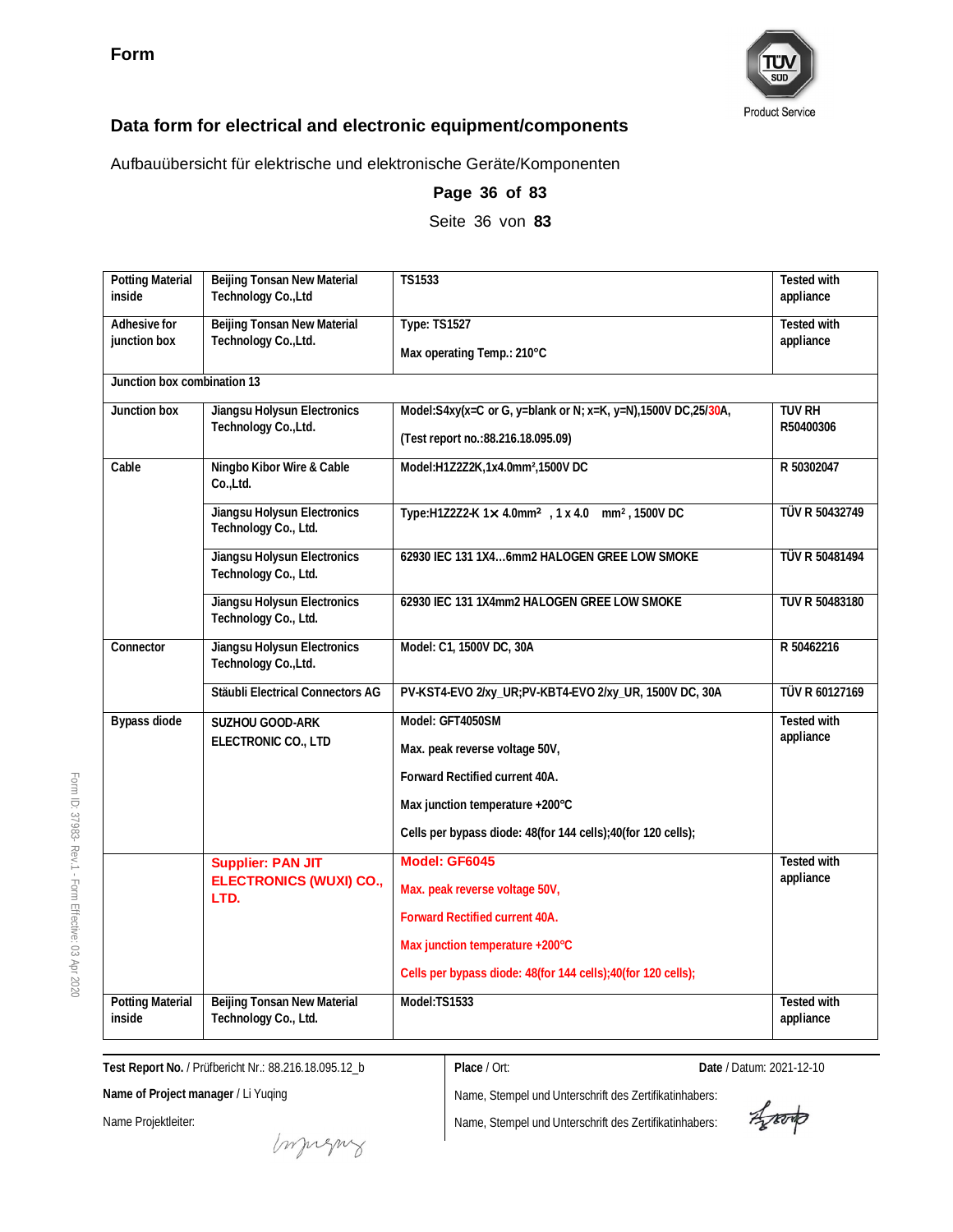

Aufbauübersicht für elektrische und elektronische Geräte/Komponenten

|                                   | Shanghai Huitian New Chemical<br>Material Co., Ltd.               | Model:5299W-S                                                                                                                                                                                       | <b>Tested with</b><br>appliance |
|-----------------------------------|-------------------------------------------------------------------|-----------------------------------------------------------------------------------------------------------------------------------------------------------------------------------------------------|---------------------------------|
| Adhesive for<br>junction box      | Beijing Tonsan New Material<br>Technology Co., Ltd.               | Model:TS1527                                                                                                                                                                                        | <b>Tested with</b><br>appliance |
|                                   | Shanghai Huitian New Chemical<br>Material Co., Ltd.               | Model:HT906Z                                                                                                                                                                                        | Tested with<br>appliance        |
| Junction box combination 14       |                                                                   |                                                                                                                                                                                                     |                                 |
| Junction box                      | Jiangxi Jinko PV Material Co.,<br>Ltd.                            | Model: PV- JK06Hxy, 1500VDC, 15A<br>(Test report no.: 88.216.18.095.09_a)                                                                                                                           | <b>TUV RH</b><br>R50377288      |
| Cable                             | Ningbo Kibor Wire&Cable Co.,<br>Ltd.                              | Model:H1Z2Z2K,1x4.0mm <sup>2</sup> ,1500V DC                                                                                                                                                        | R 50302047                      |
| Connector                         | Jiangxi Jinko PV Material Co.,<br>Ltd.                            | Model: PV-JK03Mxy, 1500V DC, 45A                                                                                                                                                                    | R 50318165                      |
| <b>Bypass diode</b>               | PANJIT International Inc.                                         | Model: TPD3045<br>Max. peak reverse voltage 45V,<br>Forward Rectified current 30A.<br>Max junction temperature +200°C<br>Cells per bypass diode: 24(for 72 cells);20(for 60 cells);18(for 54 cells) | <b>Tested with</b><br>appliance |
| <b>Potting Material</b><br>inside | <b>CHENGDU GUIBAO</b><br><b>SCIENCE&amp;TECHNOLOGY</b><br>CO.,LTD | Model:4808                                                                                                                                                                                          | <b>Tested with</b><br>appliance |
|                                   | Beijing Tonsan New Material<br>Technology Co., Ltd.               | Model:TS1533                                                                                                                                                                                        | <b>Tested with</b><br>appliance |
|                                   | Shanghai Huitian photovoltaic<br>technology co.Ltd.               | Model:5299w-s                                                                                                                                                                                       | Tested with<br>appliance        |
| Adhesive for<br>junction box      | CHENGDU GUIBAO<br>SCIENCE&TECHNOLOGY<br>CO.,LTD                   | Model:888A                                                                                                                                                                                          | <b>Tested with</b><br>appliance |
|                                   | Beijing Tonsan New Material<br>Technology Co., Ltd.               | Model:TS1527                                                                                                                                                                                        | <b>Tested with</b><br>appliance |

**Page 37 of 83** Seite 37 von **83**

**Test Report No.** / Prüfbericht Nr.: 88.216.18.095.12\_b

**Name of Project manager** / Li Yuqing

Name Projektleiter:

**Place** / Ort: **Date** / Datum: 2021-12-10

Aporto

muring

Name, Stempel und Unterschrift des Zertifikatinhabers:

Form ID: 37983- Rev.1 - Form Effective:  $\mathbb S$ Apr 2020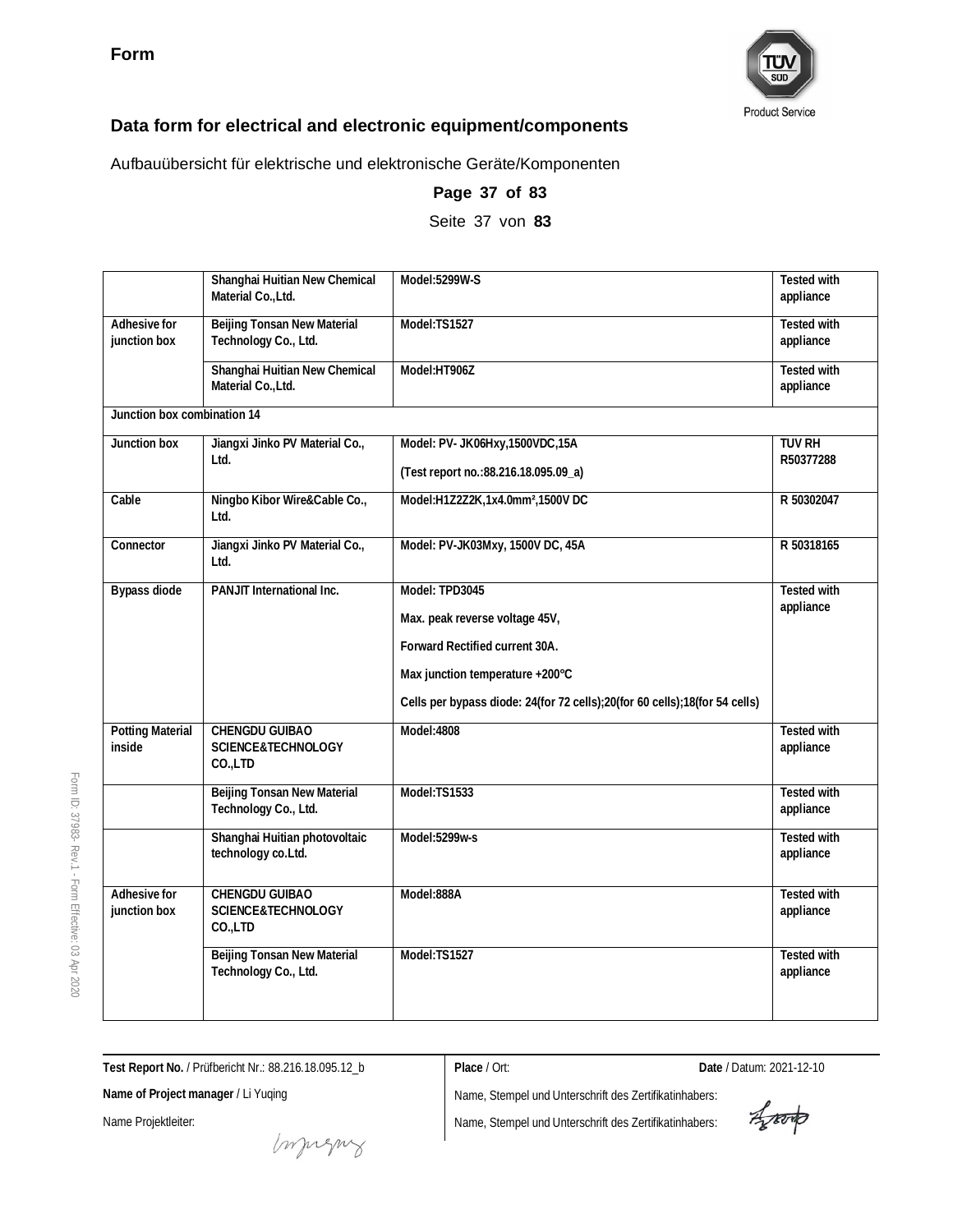

Aufbauübersicht für elektrische und elektronische Geräte/Komponenten

|                             | Shanghai Huitian photovoltaic<br>technology co. Ltd. | Model:HT906Z                                                                             | <b>Tested with</b><br>appliance                  |
|-----------------------------|------------------------------------------------------|------------------------------------------------------------------------------------------|--------------------------------------------------|
| Junction box combination 15 |                                                      |                                                                                          |                                                  |
| Junction box                | Jiangsu TianSheng PV                                 | Model: PV-TS11-20A, 1500V DC, 20A/25A/30A,                                               | TUV SUD B                                        |
|                             | Technology Co., Ltd                                  | (Test report no.: 88.216.18.095.10)                                                      | 095207 0015<br>Rev.04                            |
| Cable                       | Huzhou Shangfu Electric<br>Wire&Cable High-Tech      | Model:62930 IEC 131 1*2,535mm <sup>2</sup> , 1x4mm <sup>2</sup> ,1x6mm <sup>2</sup> ,25A | R50444396                                        |
|                             | Wuxi Xinhongye Wire & Cable<br>Co.,Ltd.              | Model:62930 IEC 131 1*2,535mm <sup>2</sup> , 1x4mm <sup>2</sup> ,1000V DC                | <b>TUV RH</b><br>R50439595                       |
| Connector                   | Jiangsu TianSheng PV<br>Technology Co., Ltd          | Model: TS02, 1500V DC, 30A                                                               | <b>TUV SUD B</b><br>095207 0016<br><b>Rev.00</b> |
|                             | Stäubli Electrical Connectors AG                     | Type:PV-KST4-EVO2/XY-UR; PV-KBT4-EVO2/XY-UR,1500V DC,45A                                 | TUV RH<br>R60127169                              |
| Bypass diode                | Wuxi Panjit Technology<br>Development Co., Ltd.      | Model: GF4045                                                                            | <b>Tested with</b>                               |
|                             |                                                      | Max. peak reverse voltage 45V,                                                           | appliance                                        |
|                             |                                                      | Forward Rectified current 40A.                                                           |                                                  |
|                             |                                                      | Max junction temperature +200°C                                                          |                                                  |
|                             |                                                      | Cells per bypass diode: 48(for 144 cells);40(for 120 cells);                             |                                                  |
|                             | Wuxi Panjit Technology<br>Development Co., Ltd.      | Model: GF3045                                                                            | <b>Tested with</b>                               |
|                             |                                                      | Max. peak reverse voltage 45V,                                                           | appliance                                        |
|                             |                                                      | Forward Rectified current 30A.                                                           |                                                  |
|                             |                                                      | Max junction temperature +200°C                                                          |                                                  |
|                             |                                                      | Cells per bypass diode: 48(for 144 cells); 40(for 120 cells);                            |                                                  |
|                             | Wuxi Panjit Technology                               | Model: GF6045                                                                            | Tested with                                      |
|                             | Development Co., Ltd.                                | Max. peak reverse voltage 45V,                                                           | appliance                                        |
|                             |                                                      | Forward Rectified current 60A.                                                           |                                                  |
|                             |                                                      | Max junction temperature +200°C                                                          |                                                  |
|                             |                                                      | Cells per bypass diode: 48(for 144 cells);40(for 120 cells);                             |                                                  |

**Page 38 of 83** Seite 38 von **83**

**Test Report No.** / Prüfbericht Nr.: 88.216.18.095.12\_b

**Name of Project manager** / Li Yuqing

Name Projektleiter:

Form ID: 37983-

Rev.1 - Form

Effective:  $\mathbb S$ Apr 2020

**Place** / Ort: **Date** / Datum: 2021-12-10

Agreento

money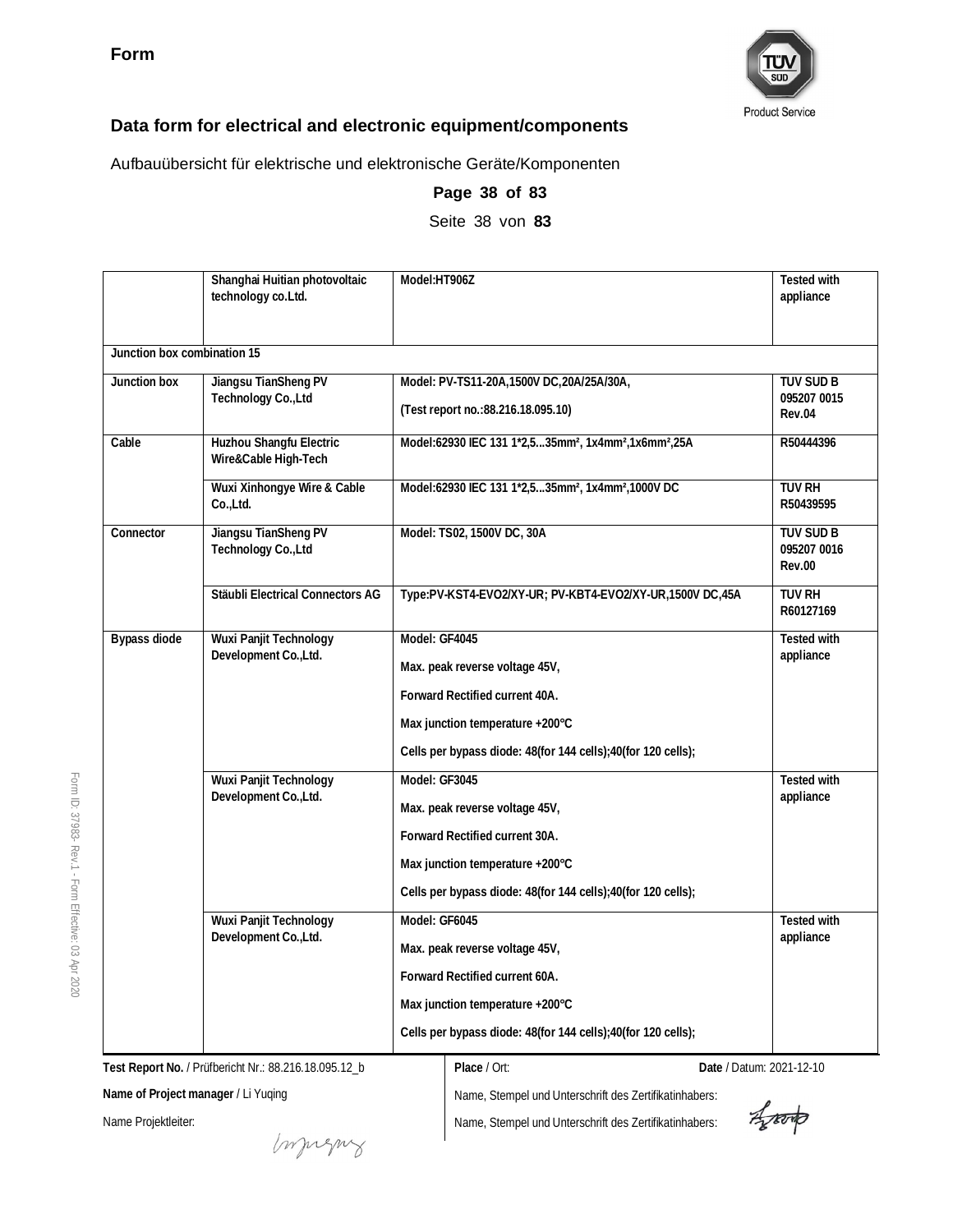

Aufbauübersicht für elektrische und elektronische Geräte/Komponenten

| <b>Potting Material</b><br>inside | Beijing Tonsan New Material<br>Technology Co., Ltd.      | Model:TS1533                                                 | <b>Tested with</b><br>appliance           |
|-----------------------------------|----------------------------------------------------------|--------------------------------------------------------------|-------------------------------------------|
|                                   | Shanghai Huitian New Chemical<br>Material Co., Ltd       | Model:HT5299W-S                                              | <b>TUV SUD B</b><br>095207 0015<br>Rev.04 |
| Adhesive for<br>junction box      | Beijing Tonsan New Material<br>Technology Co., Ltd.      | Model:TS1527                                                 | Tested with<br>appliance                  |
|                                   | Shanghai Huitian New Chemical<br>Material Co., Ltd       | Model:HT906Z                                                 | <b>TUV SUD B</b><br>095207 0015<br>Rev.04 |
| Junction box combination 16       |                                                          |                                                              |                                           |
| Junction box                      | Suzhou UKT New Energy                                    | Model: PV-JB12S1,1500V DC,30A,                               | TUV RH                                    |
|                                   | Technology CO., LTD                                      | (Test report no.: 88.216.18.095.10_a)                        | R50377301                                 |
| Cable                             | Ningbo Kibor Wire & Cable Co.,<br>Ltd.                   | Model: H1Z2Z2K, 1x4.0mm <sup>2</sup> , 1500V DC              | R 50302047                                |
|                                   | Wuxi Xinhongye Wire & Cable<br>Co., Ltd.                 | Model: H1Z2Z2K, 1x4.0mm <sup>2</sup> , 1500V DC              | R 50311889                                |
|                                   | Changshu JHOSIN<br>Communication Technology Co.,<br>Ltd. | Model: 62930 IEC 131,1x4.0 mm <sup>2</sup> ,1500V DC         | R 50413335                                |
| Connector                         | Suzhou UKT New Energy<br>Technology CO., LTD             | Model: PV-CO02-xy, 1500V DC, 45A                             | TUV SUD B<br>095207 0016<br><b>Rev.00</b> |
|                                   | Stäubli Electrical Connectors AG                         | Type:PV-KST4-EVO2/XY-UR; PV-KBT4-EVO2/XY-UR,1500V DC,45A     | TÜV R 60127169                            |
| Bypass diode                      | Suzhou UKT New Energy<br>Technology CO., LTD             | Model: UKTH3045-12                                           | <b>Tested with</b>                        |
|                                   |                                                          | Max. peak reverse voltage 45V,                               | appliance                                 |
|                                   |                                                          | Forward Rectified current 30A.                               |                                           |
|                                   |                                                          | Max junction temperature +200°C                              |                                           |
|                                   |                                                          | Cells per bypass diode: 48(for 144 cells);40(for 120 cells); |                                           |
| <b>Potting Material</b>           | CHENGDU GUIBAO                                           | Model:4808                                                   | <b>Tested with</b>                        |
| inside                            | SCIENCE&TECHNOLOGY<br>CO.,LTD.                           | (Tested)                                                     | appliance                                 |

**Page 39 of 83** Seite 39 von **83**

37983- Rev.1 - Form Effective:  $\mathbb S$ Apr

2020

Form ID:

**Test Report No.** / Prüfbericht Nr.: 88.216.18.095.12\_b

**Name of Project manager** / Li Yuqing

Name Projektleiter:

**Place** / Ort: **Date** / Datum: 2021-12-10

Aproto

muring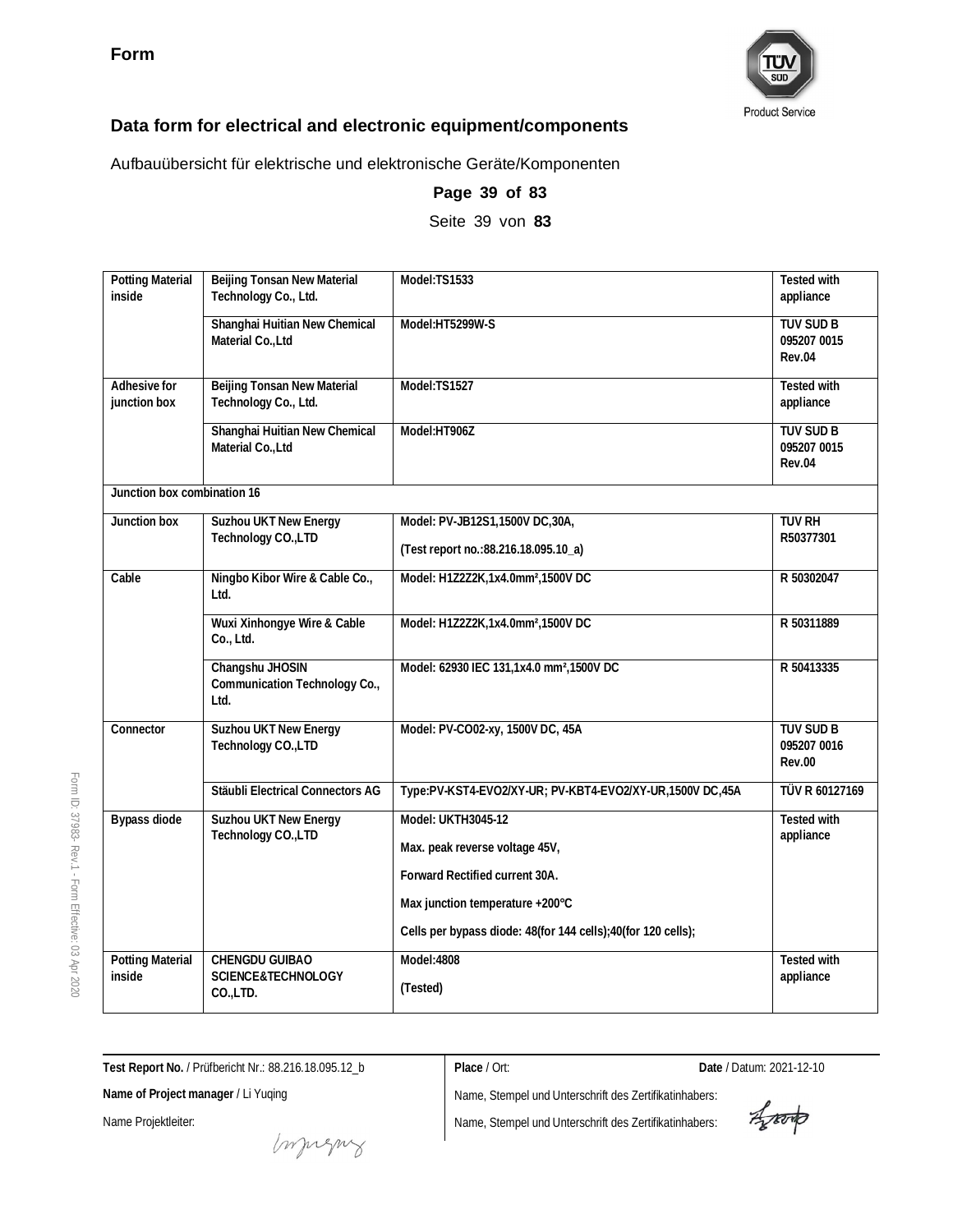

Aufbauübersicht für elektrische und elektronische Geräte/Komponenten

|                                   | Shanghai Huitian New Chemical<br>Material Co., Ltd      | Model:5299W-S                                                           | <b>Tested with</b><br>appliance |
|-----------------------------------|---------------------------------------------------------|-------------------------------------------------------------------------|---------------------------------|
|                                   | Beijing Tonsan New Material<br>Technology Co., Ltd.     | Model:1533                                                              | <b>Tested with</b><br>appliance |
| Adhesive for<br>junction box      | <b>CHENGDU GUIBAO</b><br>SCIENCE&TECHNOLOGY<br>CO.,LTD. | Model:888A<br>(Tested)                                                  | Tested with<br>appliance        |
|                                   | Shanghai Huitian New Chemical<br>Material Co., Ltd      | Model:HT906Z                                                            | <b>Tested with</b><br>appliance |
|                                   | Beijing Tonsan New Material<br>Technology Co., Ltd.     | Model:1527                                                              | <b>Tested with</b><br>appliance |
| Junction box combination 17       |                                                         |                                                                         |                                 |
| Junction box                      | Jiangsu Holysun Electronics<br>Technology Co., Ltd.     | Model: S2N, 1500V DC, 20A,<br>(Test report no.: 88.216.18.095.10_a)     | <b>TUV RH</b><br>R50400306      |
| Cable                             | Ningbo Kibor Wire &<br>Cable Co., Ltd.                  | Model: H1Z2Z2-K1X2,54,0mm2,1500V DC                                     | <b>TUV RH</b><br>R50302047      |
|                                   | Jiangsu Holysun Electronics<br>Technology Co., Ltd.     | Type:H1Z2Z2-K 1× 4.0mm <sup>2</sup> , 1× 4.0 mm <sup>2</sup> , 1500V DC | TÜV R 50432749                  |
|                                   | Jiangsu Holysun Electronics<br>Technology Co., Ltd.     | Model: 62930 IEC 131 1X46mm2 HALOGENGREE LOW<br>SMOKE, 1500V DC         | <b>TUV RH</b><br>R50481494      |
| Connector                         | Jiangsu Holysun Electronics<br>Technology Co., Ltd.     | Model: C1, 1500V DC, 30A                                                | TUV RH<br>R50462216             |
|                                   | Stäubli Electrical Connectors AG                        | Type:PV-KST4-EVO2/XY-UR; PV-KBT4-EVO2/XY-UR,1500V DC,45A                | TÜV R 60127169                  |
| Bypass diode                      | Jiangsu Holysun Electronics<br>Technology Co., Ltd.     | Model: HD3045<br>Max. peak reverse voltage 45V,                         | <b>Tested with</b><br>appliance |
|                                   |                                                         | Forward Rectified current 30A.                                          |                                 |
|                                   |                                                         | Max junction temperature +200°C                                         |                                 |
|                                   |                                                         | Cells per bypass diode: 48(for 144 cells);40(for 120 cells);            |                                 |
| <b>Potting Material</b><br>inside | Beijing Tonsan New Material<br>Technology Co., Ltd.     | Model:TS1533                                                            | <b>Tested with</b><br>appliance |

**Page 40 of 83**

Seite 40 von **83**

Form ID: 37983- Rev.1 - Form Effective:  $\mathbb S$ Apr 2020

**Test Report No.** / Prüfbericht Nr.: 88.216.18.095.12\_b

**Name of Project manager** / Li Yuqing

Name Projektleiter:

Name, Stempel und Unterschrift des Zertifikatinhabers: Name, Stempel und Unterschrift des Zertifikatinhabers:

**Place** / Ort: **Date** / Datum: 2021-12-10

Aporto

muring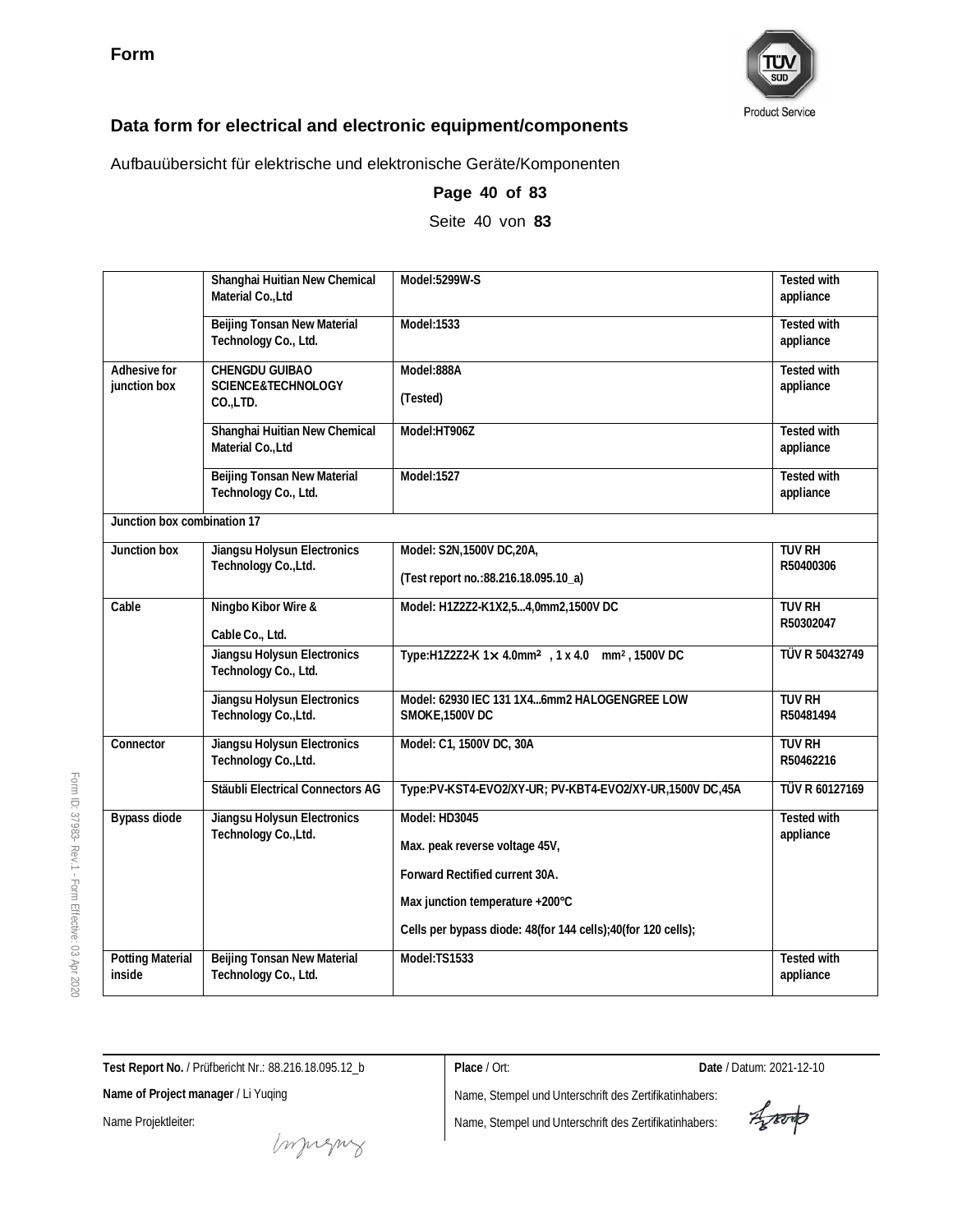

Aufbauübersicht für elektrische und elektronische Geräte/Komponenten

|                                   | Shanghai Huitian New Chemical<br>Material Co., Ltd  | Model:HT5299W-S                                                                                                                                                                                    | <b>TUV SUD B</b><br>095207 0015<br>Rev.04 |
|-----------------------------------|-----------------------------------------------------|----------------------------------------------------------------------------------------------------------------------------------------------------------------------------------------------------|-------------------------------------------|
| Adhesive for<br>junction box      | Beijing Tonsan New Material<br>Technology Co., Ltd. | Model:TS1527                                                                                                                                                                                       | <b>Tested with</b><br>appliance           |
|                                   | Shanghai Huitian New Chemical<br>Material Co., Ltd  | Model:HT906Z                                                                                                                                                                                       | <b>TUV SUD B</b><br>095207 0015<br>Rev.04 |
| Junction box combination 18       |                                                     |                                                                                                                                                                                                    |                                           |
| Junction box                      | Suzhou Xtong Photovoltaic<br>Technologies Co., Ltd. | Model: PV-1609Nxyz, 1500V DC, 20A/25A,<br>(Test report no.: 88.216.18.095.10_a)                                                                                                                    | <b>TUV RH</b><br>R50359250                |
| Cable                             | Wuxi Xingongye Wire&Cable<br>Co.,Ltd                | Model: 62930 IEC 1X4.0mm2,1500V DC                                                                                                                                                                 | <b>TUV RH</b><br>R50439595                |
|                                   | Suzhou Xtong Photovoltaic<br>Technologies Co., Ltd. | Model: 62930 IEC 1X4.0 HALOGENGREE LOW SMOKE, 1500V DC                                                                                                                                             | <b>TUV RH</b><br>R50358893                |
| Connector                         | Suzhou Xtong Photovoltaic<br>Technologies Co., Ltd. | Model: PV-XT101.1, 1500V DC, 35A                                                                                                                                                                   | <b>TUV RH</b><br>R50385354                |
|                                   | Stäubli Electrical Connectors AG                    | Type:PV-KST4-EVO2/XY-UR; PV-KBT4-EVO2/XY-UR,1500V DC,45A                                                                                                                                           | TÜV R 60127169                            |
| Bypass diode                      | Suzhou Xtong Photovoltaic<br>Technologies Co., Ltd. | Model: XT3050A(x=3,y=3,z=6)<br>Max. peak reverse voltage 45V,<br>Forward Rectified current 30A.<br>Max junction temperature +200°C<br>Cells per bypass diode: 48(for 144 cells);40(for 120 cells); | Tested with<br>appliance                  |
|                                   | Suzhou Xtong Photovoltaic<br>Technologies Co., Ltd. | Model: XT3050(x=3,y=2,z=4)<br>Max. peak reverse voltage 50V,<br>Forward Rectified current 30A.<br>Max junction temperature +200°C<br>Cells per bypass diode: 48(for 144 cells);40(for 120 cells);  | Tested with<br>appliance                  |
| <b>Potting Material</b><br>inside | Beijing Tonsan New Material<br>Technology Co., Ltd. | Model:TS1521                                                                                                                                                                                       | <b>Tested with</b><br>appliance           |

# **Page 41 of 83**

Seite 41 von **83**

**Test Report No.** / Prüfbericht Nr.: 88.216.18.095.12\_b

**Name of Project manager** / Li Yuqing

Name Projektleiter:

**Place** / Ort: **Date** / Datum: 2021-12-10

Aporto

muring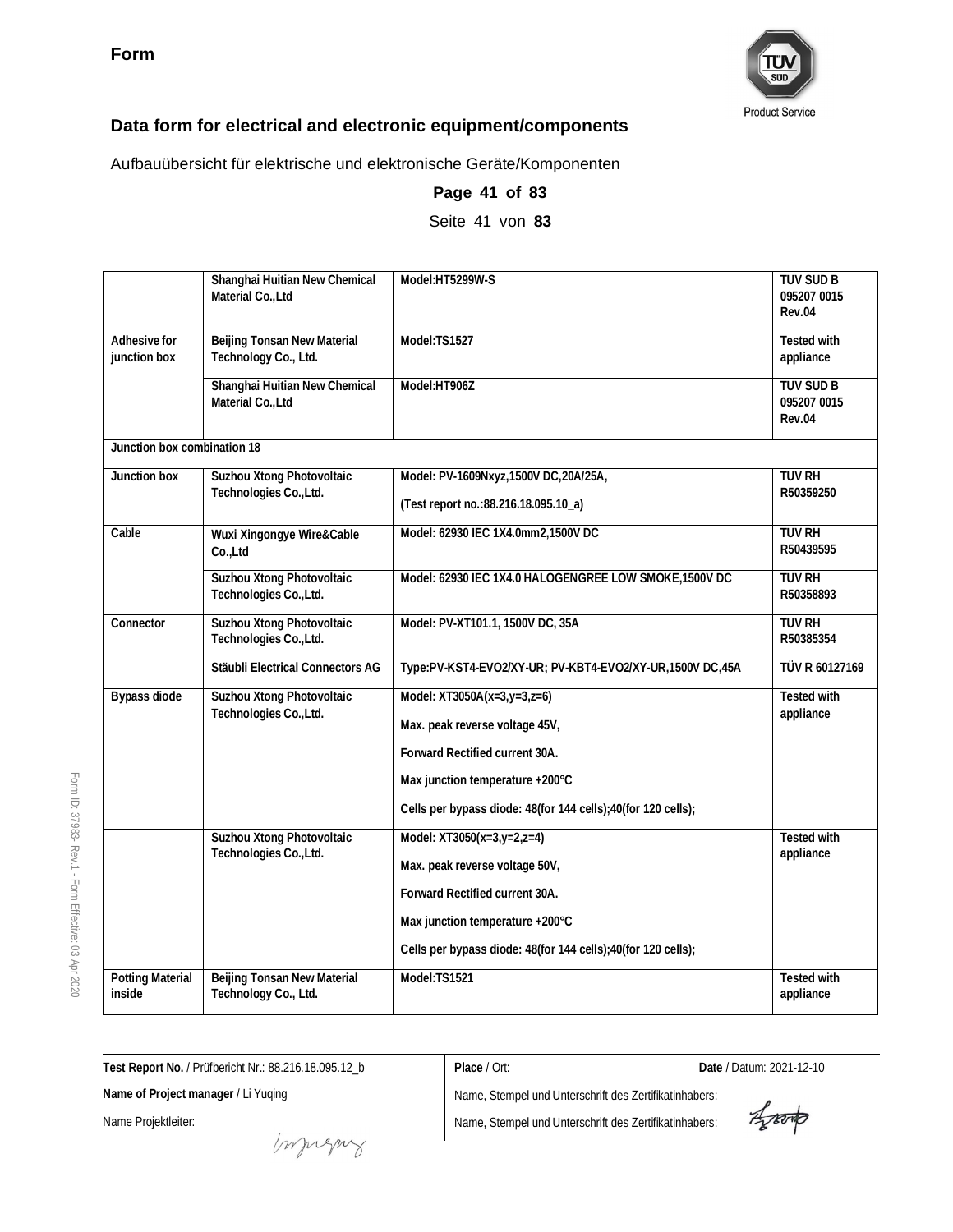

Aufbauübersicht für elektrische und elektronische Geräte/Komponenten

|                                   | Shanghai Huitian New Chemical<br>Material Co., Ltd  | Model:HT5299W-S                                                                                                                                                                       | TUV SUD B<br>095207 0015<br>Rev.04        |
|-----------------------------------|-----------------------------------------------------|---------------------------------------------------------------------------------------------------------------------------------------------------------------------------------------|-------------------------------------------|
| Adhesive for<br>junction box      | Beijing Tonsan New Material<br>Technology Co., Ltd. | Model:TS1527                                                                                                                                                                          | Tested with<br>appliance                  |
|                                   | Shanghai Huitian New Chemical<br>Material Co., Ltd  | Model:HT906Z                                                                                                                                                                          | <b>TUV SUD B</b><br>095207 0015<br>Rev.04 |
| Junction box combination 19       |                                                     |                                                                                                                                                                                       |                                           |
| Junction box                      | Jiangxi Jinko PV Material Co.,<br>Ltd.              | Model:PV-JK09Exy(x=M or M2 or L, y=1 or 2),1500V DC,18A,<br>(Test report no.: 88.216.18.095.10_a)                                                                                     | <b>TUV RH</b><br>R50354415                |
| Cable                             | Jiangxi Jinko PV Material Co.,<br>Ltd.              | Model: 62930 IEC131 1x4.0mm2,1500V DC                                                                                                                                                 | <b>TUV RH</b><br>R50463891                |
|                                   | Wuxi Xinhongye Wire & Cable<br>Co.,Ltd.             | Model: 62930 IEC131 1x1,535mm2,1500V DC                                                                                                                                               | <b>TUV RH</b><br>R50439595                |
| Connector                         | Jiangxi Jinko PV Material Co.,<br>Ltd.              | Model: PV-JK03M2xy, 1500V DC, 45A.                                                                                                                                                    | <b>TUV RH</b><br>R50385354                |
|                                   | Stäubli Electrical Connectors AG                    | Type:PV-KST4-EVO2/XY-UR; PV-KBT4-EVO2/XY-UR,1500V DC,45A                                                                                                                              | TÜV R 60127169                            |
| <b>Bypass diode</b>               | Jiangxi Jinko PV Material Co.,<br>Ltd.              | Model: TPA3045<br>Max. peak reverse voltage 45V,<br>Forward Rectified current 30A.<br>Max junction temperature +200°C<br>Cells per bypass diode: 48(for 144 cells);40(for 120 cells); | <b>Tested with</b><br>appliance           |
| <b>Potting Material</b><br>inside | Beijing Tonsan New Material<br>Technology Co., Ltd. | Model:TS1533                                                                                                                                                                          | Tested with<br>appliance                  |
|                                   | Shanghai Huitian New Chemical<br>Material Co., Ltd  | Model:HT5299W-S                                                                                                                                                                       | <b>Tested with</b><br>appliance           |
| Adhesive for<br>junction box      | Hangzhou Zhijiang Silicone<br>Chemicals Co., Ltd.   | Model:JS-606                                                                                                                                                                          | <b>Tested with</b><br>appliance           |
|                                   | Beijing Tonsan New Material<br>Technology Co., Ltd. | Model:TS1527                                                                                                                                                                          | <b>Tested with</b><br>appliance           |

## **Page 42 of 83**

Seite 42 von **83**

**Test Report No.** / Prüfbericht Nr.: 88.216.18.095.12\_b

**Name of Project manager** / Li Yuqing

Name Projektleiter:

**Place** / Ort: **Date** / Datum: 2021-12-10

Aporto

Name, Stempel und Unterschrift des Zertifikatinhabers: Name, Stempel und Unterschrift des Zertifikatinhabers:

money

Form ID: 37983- Rev.1 - Form Effective:  $\mathbb S$ Apr

2020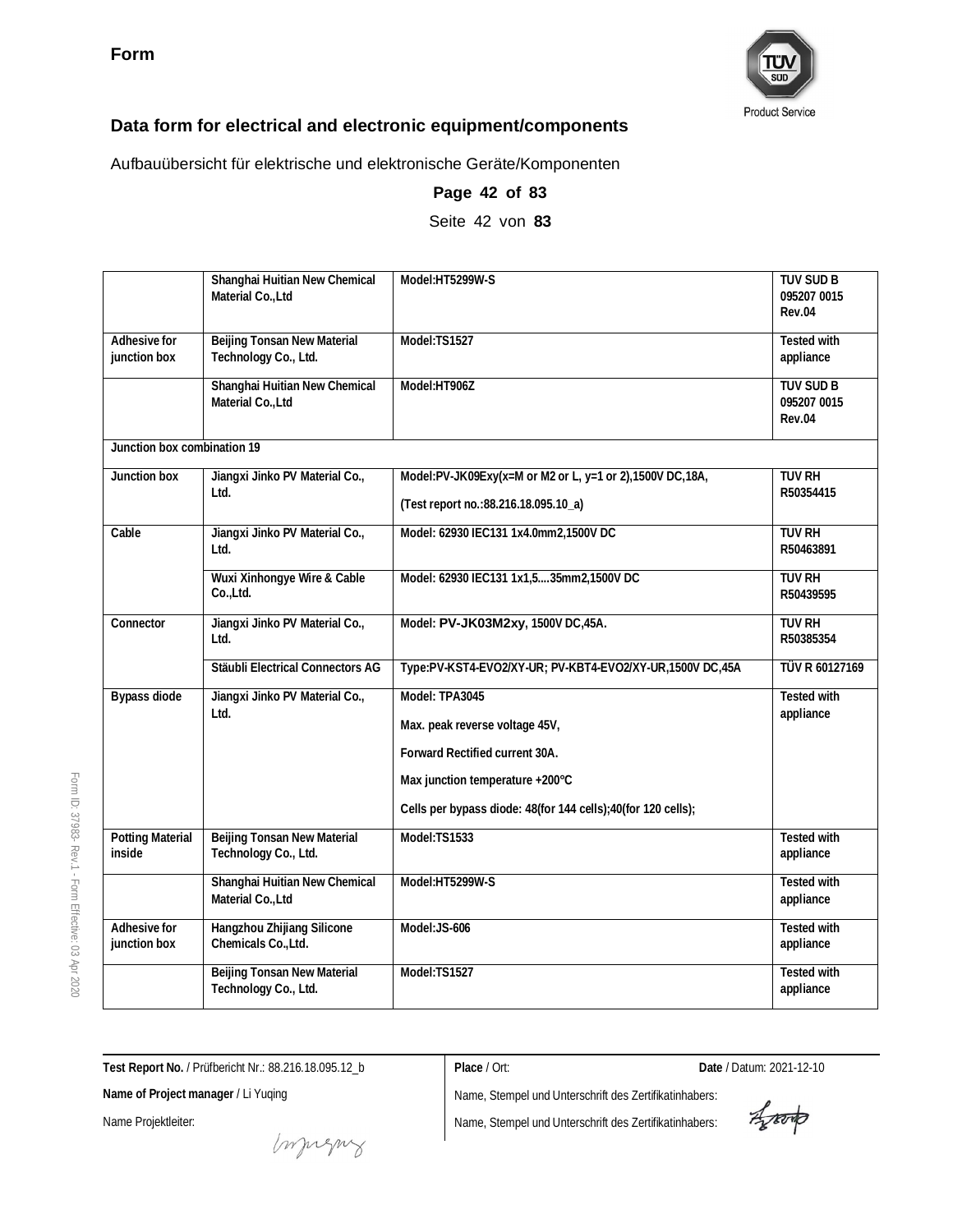

Aufbauübersicht für elektrische und elektronische Geräte/Komponenten

|                                   | Shanghai Huitian New Chemical<br>Material Co., Ltd  | Model:HT906Z                                                                                                                                                                            | Tested with<br>appliance                  |  |
|-----------------------------------|-----------------------------------------------------|-----------------------------------------------------------------------------------------------------------------------------------------------------------------------------------------|-------------------------------------------|--|
| Junction box combination 20       |                                                     |                                                                                                                                                                                         |                                           |  |
| Junction box                      | Jiangsu Tonglin Electric Co, Ltd.                   | Model: TL-BOX022.3-A-2-1xyzF(x=4),1500V DC,25A,<br>(Test report no.: 88.216.18.095.10_a)                                                                                                | <b>TUV RH</b><br>R50431146                |  |
| Cable                             | Jiangsu Tonglin Electric Co, Ltd.                   | Model: H1Z2Z2-K1X1,535mm2/4mm2, 1500V DC                                                                                                                                                | <b>TUV RH</b><br>R50362278                |  |
|                                   | Wuxi Xinhongye Wire & Cable<br>Co.,Ltd.             | Model: H1Z2Z2-K1X1,535mm2/4mm2, 1500V DC                                                                                                                                                | <b>TUV RH</b><br>R50311889                |  |
| Connector                         | Jiangsu Tonglin Electric Co, Ltd.                   | Model: TL-CABLE01S, 1500V DC,30A.                                                                                                                                                       | <b>TUV RH</b><br>R50385354                |  |
|                                   | Stäubli Electrical Connectors AG                    | Type:PV-KST4-EVO2; PV-KBT4-EVO2,1500V DC,45A                                                                                                                                            | TÜV R 60127169                            |  |
| <b>Bypass diode</b>               | Jiangsu Tonglin Electric Co, Ltd.                   | Model: PT001B-HS<br>Max. peak reverse voltage 45V,<br>Forward Rectified current 30A.<br>Max junction temperature +200°C<br>Cells per bypass diode: 48(for 144 cells);40(for 120 cells); | <b>Tested with</b><br>appliance           |  |
| <b>Potting Material</b><br>inside | Beijing Tonsan New Material<br>Technology Co., Ltd. | Model:1521                                                                                                                                                                              | Tested with<br>appliance                  |  |
|                                   | Shanghai Huitian New Chemical<br>Material Co., Ltd  | Model:5299W                                                                                                                                                                             | <b>TUV SUD B</b><br>095207 0015<br>Rev.04 |  |
| Adhesive for<br>junction box      | Beijing Tonsan New Material<br>Technology Co., Ltd. | Model:TS1527                                                                                                                                                                            | Tested with<br>appliance                  |  |
|                                   | Shanghai Huitian New Chemical<br>Material Co., Ltd  | Model:HT906Z                                                                                                                                                                            | <b>TUV SUD B</b><br>095207 0015<br>Rev.04 |  |
|                                   | Hangzhou Zhijiang Silicone<br>Chemicals Co., Ltd.   | Model:JS606                                                                                                                                                                             | <b>Tested with</b><br>appliance           |  |
|                                   | Junction box combination 21                         |                                                                                                                                                                                         |                                           |  |

**Page 43 of 83**

Seite 43 von **83**

**Test Report No.** / Prüfbericht Nr.: 88.216.18.095.12\_b

**Place** / Ort: **Date** / Datum: 2021-12-10

Aporto

**Name of Project manager** / Li Yuqing

Name Projektleiter:

muring

Name, Stempel und Unterschrift des Zertifikatinhabers: Name, Stempel und Unterschrift des Zertifikatinhabers:

2020

Form ID: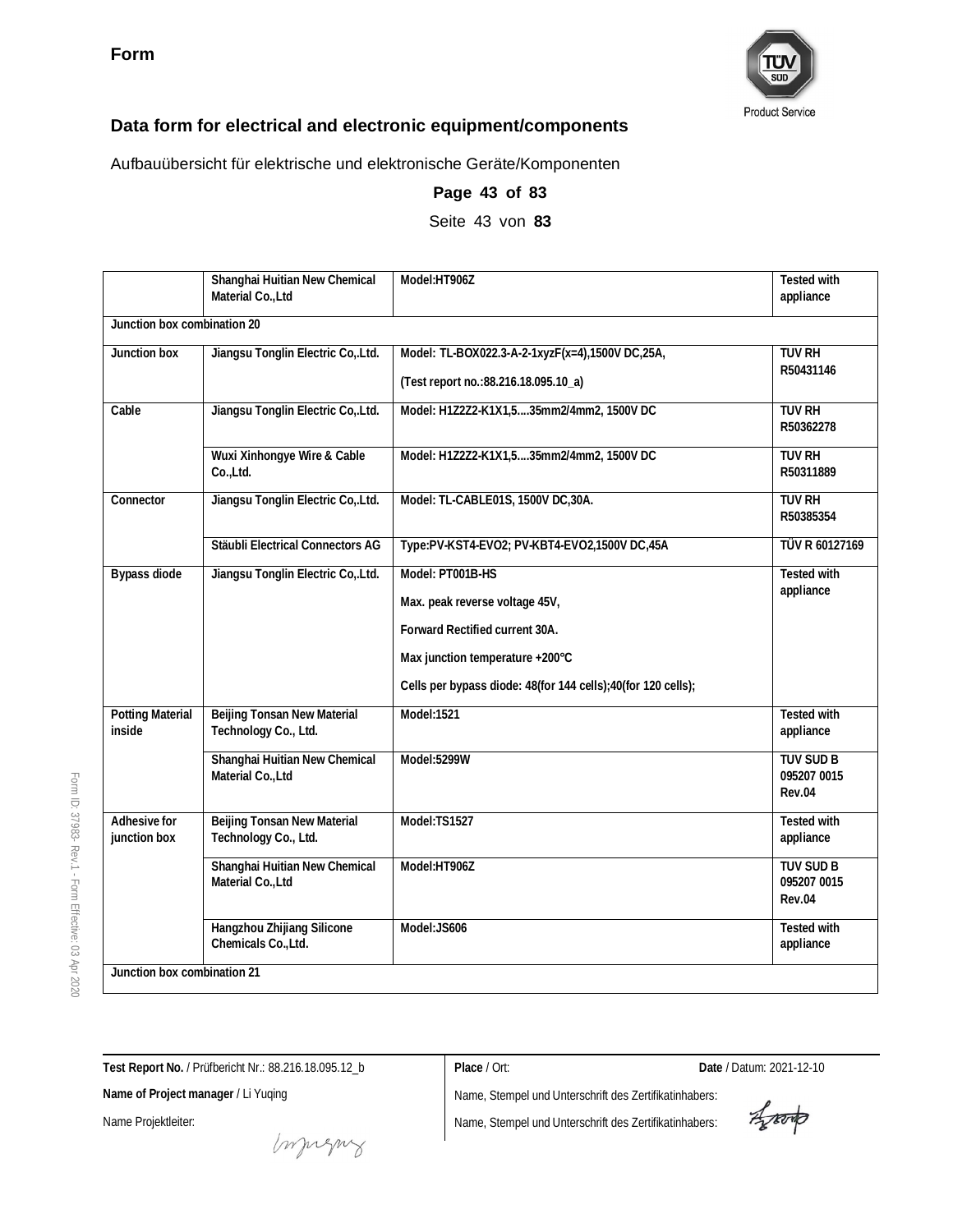

Aufbauübersicht für elektrische und elektronische Geräte/Komponenten

| Junction box                      | Dongguan Zerun Electronics<br>Technology Co., Ltd   | Model: Z7-abcdef-g, 1500V DC, 15A,<br>(Test report no.: 88.216.18.095.10_a)                                                                                                           | TUV SUD<br>B109065 0001<br><b>Rev.00</b> |
|-----------------------------------|-----------------------------------------------------|---------------------------------------------------------------------------------------------------------------------------------------------------------------------------------------|------------------------------------------|
| Cable                             | Dongguan Zerun Electronics<br>Technology Co., Ltd   | Model: H1Z2Z2-K 1X4mm2, 1500V DC                                                                                                                                                      | <b>TUV RH</b><br>R50354353               |
|                                   | Wuxi Xinhongye Wire & Cable<br>Co.,Ltd.             | Model: 62930 IEC131 1X4mm2, 1500V DC                                                                                                                                                  | <b>TUV RH</b><br>R50439595               |
| Connector                         | Dongguan Zerun Electronics<br>Technology Co., Ltd   | Model: Z4S, 1500V DC, 40A.                                                                                                                                                            | <b>TUV RH</b><br>R50363877               |
| Bypass diode                      | Dongguan Zerun Electronics<br>Technology Co., Ltd   | Model: 20SQ045<br>Max. peak reverse voltage 45V,<br>Forward Rectified current 30A.<br>Max junction temperature +200°C<br>Cells per bypass diode: 48(for 144 cells);40(for 120 cells); | <b>Tested with</b><br>appliance          |
| <b>Potting Material</b><br>inside | Beijing Tonsan New Material<br>Technology Co., Ltd. | Model:TS1521                                                                                                                                                                          | <b>Tested with</b><br>appliance          |
|                                   | Shanghai Huitian New Chemical<br>Material Co., Ltd  | Model:HT5299W-S                                                                                                                                                                       | <b>Tested with</b><br>appliance          |
| Adhesive for<br>junction box      | Beijing Tonsan New Material<br>Technology Co., Ltd. | Model:TS1521                                                                                                                                                                          | <b>Tested with</b><br>appliance          |
|                                   | Shanghai Huitian New Chemical<br>Material Co., Ltd  | Model:HT906Z                                                                                                                                                                          | Tested with<br>appliance                 |
| Junction box combination 22       |                                                     |                                                                                                                                                                                       |                                          |
| Junction box                      | Dongguan Zerun Electronics<br>Technology Co., Ltd   | Model: Z8-abcde, 1500V DC, 16A/18A/20A,<br>(Test report no.: 88.216.18.095.10_a)                                                                                                      | TUV SUD<br>B098719 0005<br>Rev.01        |
| Cable                             | Dongguan Zerun Electronics<br>Technology Co., Ltd   | Model: H1Z2Z2-K, 1X4mm2, 1500V DC                                                                                                                                                     | <b>TUV RH</b><br>R50354353               |
|                                   | Wuxi Suntech Power Co., Ltd                         | Model: 62930 IEC131, 1X4mm2, 1500V DC                                                                                                                                                 | <b>TUV RH</b><br>R50439595               |
| Connector                         | Dongguan Zerun Electronics<br>Technology Co., Ltd   | Model: Z4S-abcde, 1500V DC, 40A.                                                                                                                                                      | <b>TUV RH</b><br>R50363877               |

**Page 44 of 83**

Seite 44 von **83**

**Test Report No.** / Prüfbericht Nr.: 88.216.18.095.12\_b

Name, Stempel und Unterschrift des Zertifikatinhabers: Name, Stempel und Unterschrift des Zertifikatinhabers:

**Place** / Ort: **Date** / Datum: 2021-12-10

Aporto

muring

**Name of Project manager** / Li Yuqing

Name Projektleiter: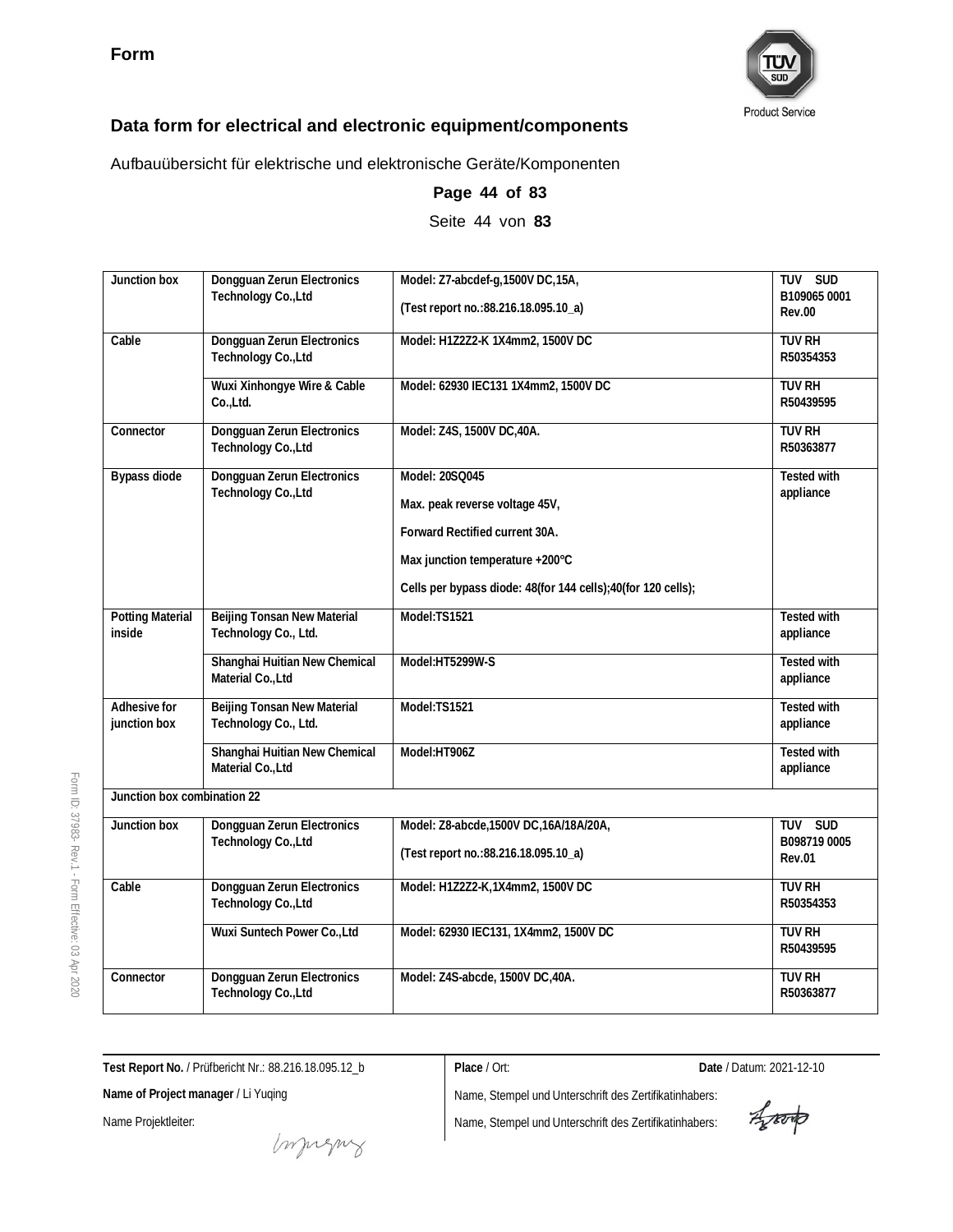

Aufbauübersicht für elektrische und elektronische Geräte/Komponenten

| Bypass diode                      | Yangzhou Yangjie Electronic                         | Model: 20SQ045                                                             | <b>Tested with</b>              |
|-----------------------------------|-----------------------------------------------------|----------------------------------------------------------------------------|---------------------------------|
|                                   | Technology Co., Ltd                                 | Max. peak reverse voltage 45V,                                             | appliance                       |
|                                   |                                                     | Forward Rectified current 20A.                                             |                                 |
|                                   |                                                     | Max junction temperature +200°C                                            |                                 |
|                                   |                                                     | Cells per bypass diode: 48(for 144 cells); 40(for 120 cells);              |                                 |
|                                   | Yangzhou Yangjie Electronic                         | Model: 25SQ045                                                             | <b>Tested with</b>              |
|                                   | Technology Co., Ltd                                 | Max. peak reverse voltage 45V,                                             | appliance                       |
|                                   |                                                     | Forward Rectified current 25A                                              |                                 |
|                                   |                                                     | Max junction temperature +200°C                                            |                                 |
|                                   |                                                     | Cells per bypass diode: 48(for 144 cells);40(for 120 cells);               |                                 |
|                                   | Yangzhou Yangjie Electronic                         | Model: 30SQ045                                                             | Tested with                     |
|                                   | Technology Co., Ltd                                 | Max. peak reverse voltage 45V,                                             | appliance                       |
|                                   |                                                     | Forward Rectified current 30A                                              |                                 |
|                                   |                                                     | Max junction temperature +200°C                                            |                                 |
|                                   |                                                     | Cells per bypass diode: 48(for 144 cells);40(for 120 cells);               |                                 |
| <b>Potting Material</b><br>inside | Beijing Tonsan New Material<br>Technology Co., Ltd. | Model:TS1521                                                               | <b>Tested with</b><br>appliance |
|                                   | Shanghai Huitian New Chemical<br>Material Co., Ltd  | Model:HT5299W-S                                                            | <b>Tested with</b><br>appliance |
| Adhesive for<br>junction box      | Beijing Tonsan New Material<br>Technology Co., Ltd. | Model:TS1527                                                               | Tested with<br>appliance        |
|                                   | Shanghai Huitian New Chemical<br>Material Co., Ltd  | Model:HT906Z                                                               | Tested with<br>appliance        |
| Junction box combination 23       |                                                     |                                                                            |                                 |
| Junction box                      | Jiangsu TianSheng PV                                | Model: PV-TS03-13C 1000V DC, 15A/20A                                       | <b>TUV SUD B</b>                |
|                                   | Technology Co., Ltd                                 | (Test report no.: 88.216.18.095.10_a)                                      | 095207 0015<br>Rev.04           |
| Cable                             | Huzhou Shangfu Electric                             | Model:62930 IEC 131 1*2,535mm <sup>2</sup> , 1x4mm <sup>2</sup> , 1000V DC | <b>TUV RH</b>                   |
|                                   | Wire&Cable High-Tech                                |                                                                            | R50444396                       |

**Page 45 of 83** Seite 45 von **83**

**Test Report No.** / Prüfbericht Nr.: 88.216.18.095.12\_b

**Place** / Ort: **Date** / Datum: 2021-12-10

**Name of Project manager** / Li Yuqing

Name Projektleiter:

Form ID: 37983-

Rev.1 - Form

Effective:  $\mathbb S$ Apr 2020

money

Aporto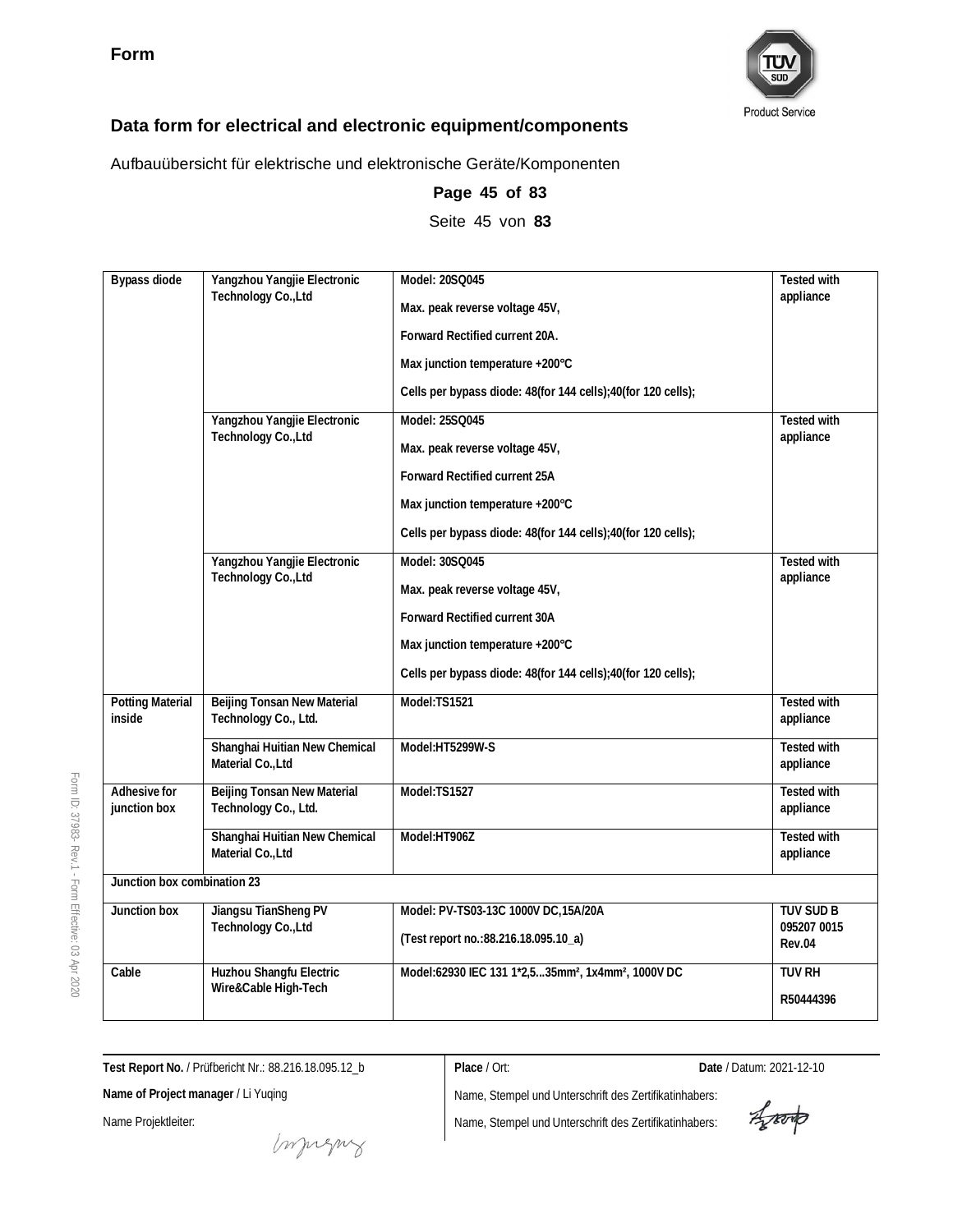

Aufbauübersicht für elektrische und elektronische Geräte/Komponenten

|                                   | Wuxi Xinhongye Wire & Cable<br>Co.,Ltd.             | Model:62930 IEC 131 1*2,535mm <sup>2</sup> , 1x4mm <sup>2</sup> , 1000V DC                                                                                                                | <b>TUV RH</b><br>R50439595                |
|-----------------------------------|-----------------------------------------------------|-------------------------------------------------------------------------------------------------------------------------------------------------------------------------------------------|-------------------------------------------|
| Connector                         | Jiangsu TianSheng PV<br>Technology Co., Ltd         | Model: TS01, 1000V DC, 30A                                                                                                                                                                | TUV SUD B<br>095207 0016<br><b>Rev.00</b> |
| <b>Bypass diode</b>               | Yangzhou Hongyang Technology<br>Co.,Ltd             | Model: HY 20PV045<br>Max. peak reverse voltage 45V,<br>Forward Rectified current 20A.<br>Max junction temperature +200°C<br>Cells per bypass diode: 48(for 144 cells); 40(for 120 cells); | Tested with<br>appliance                  |
|                                   | Yangzhou Hongyang Technology<br>Co.,Ltd             | Model: 30SQ045<br>Max. peak reverse voltage 45V,<br>Forward Rectified current 30A.<br>Max junction temperature +200°C<br>Cells per bypass diode: 48(for 144 cells);40(for 120 cells);     | <b>Tested with</b><br>appliance           |
| <b>Potting Material</b><br>inside | Beijing Tonsan New Material<br>Technology Co., Ltd. | Model:TS1521                                                                                                                                                                              | Tested with<br>appliance                  |
|                                   | Shanghai Huitian New Chemical<br>Material Co., Ltd  | Model:HT5299W-S                                                                                                                                                                           | Tested with<br>appliance                  |
| Adhesive for<br>junction box      | Beijing Tonsan New Material<br>Technology Co., Ltd. | Model:TS1527                                                                                                                                                                              | <b>Tested with</b><br>appliance           |
|                                   | Shanghai Huitian New Chemical<br>Material Co., Ltd  | Model:HT906Z                                                                                                                                                                              | <b>Tested with</b><br>appliance           |
| Junction box combination 24       |                                                     |                                                                                                                                                                                           |                                           |
| Junction box                      | Jiangsu TianSheng PV<br>Technology Co., Ltd         | Model: PV-TS11-20,1000V DC,20A/25A<br>(Test report no.: 88.216.18.095.10_a)                                                                                                               | <b>TUV SUD B</b><br>095207 0015<br>Rev.04 |
| Cable                             | Huzhou Shangfu Electric<br>Wire&Cable High-Tech     | Model:62930 IEC 131 1*2,535mm <sup>2</sup> , 1x4mm <sup>2</sup> ,1000V DC                                                                                                                 | <b>TUV RH</b><br>R50444396                |
|                                   | Wuxi Xinhongye Wire & Cable<br>Co.,Ltd.             | Model:62930 IEC 131 1*2,535mm <sup>2</sup> , 1x4mm <sup>2</sup> ,1000V DC                                                                                                                 | <b>TUV RH</b><br>R50439595                |

**Page 46 of 83**

Seite 46 von **83**

**Test Report No.** / Prüfbericht Nr.: 88.216.18.095.12\_b

**Place** / Ort: **Date** / Datum: 2021-12-10

**Name of Project manager** / Li Yuqing

Name Projektleiter:

Impregnz

Name, Stempel und Unterschrift des Zertifikatinhabers: Name, Stempel und Unterschrift des Zertifikatinhabers:

Aparto

Form ID: 37983-

Rev.1 - Form

Effective:  $\mathbb S$ Apr 2020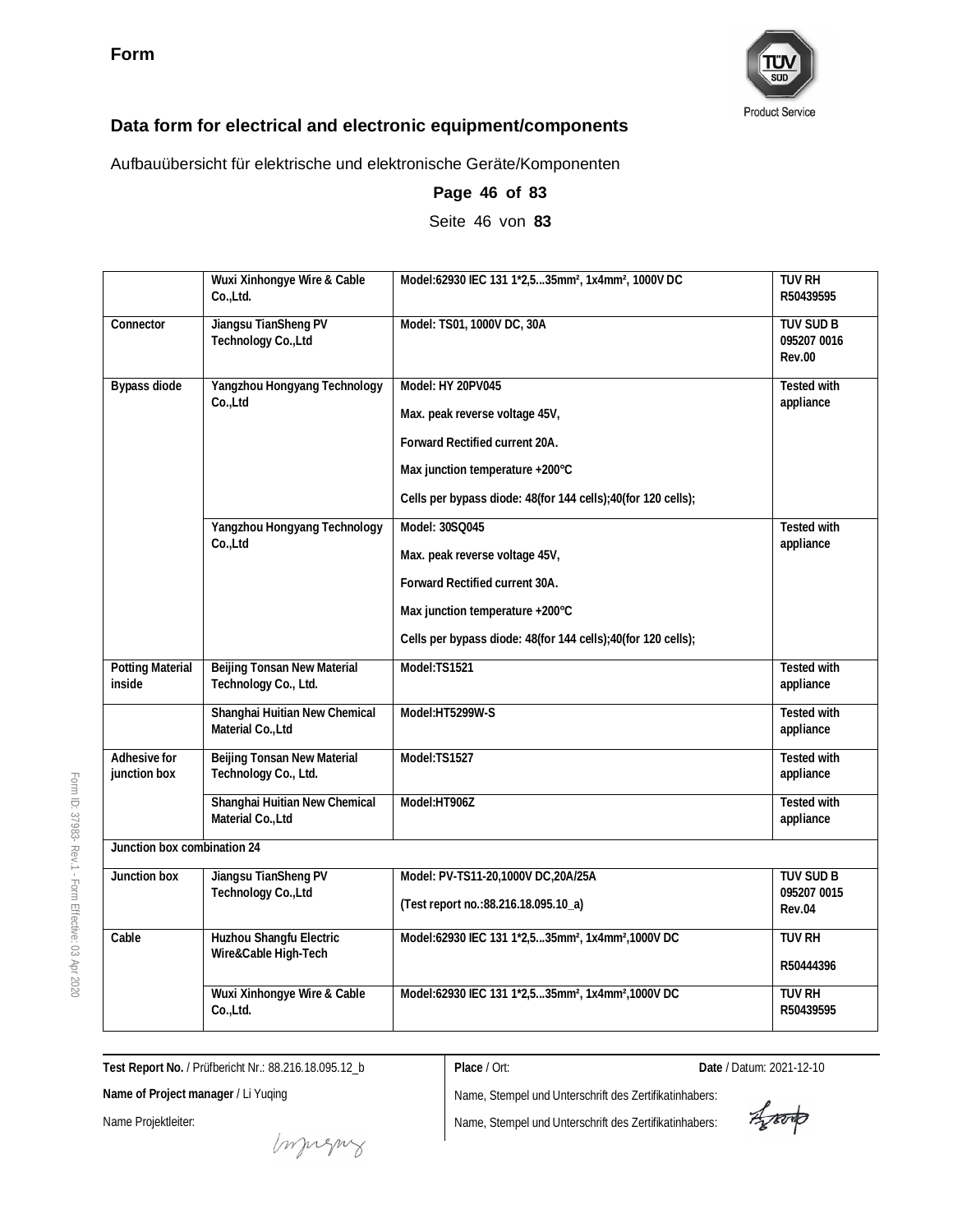

Aufbauübersicht für elektrische und elektronische Geräte/Komponenten

| Connector                         | Jiangsu TianSheng PV<br>Technology Co., Ltd                          | Model: TS01, 1000V DC, 30A                                   | <b>TUV SUD B</b><br>095207 0016<br><b>Rev.00</b> |
|-----------------------------------|----------------------------------------------------------------------|--------------------------------------------------------------|--------------------------------------------------|
| Bypass diode                      | Wuxi Panjit Technology                                               | Model: GF4045                                                | Tested with                                      |
|                                   | Development Co., Ltd.                                                | Max. peak reverse voltage 45V,                               | appliance                                        |
|                                   |                                                                      | Forward Rectified current 40A.                               |                                                  |
|                                   |                                                                      | Max junction temperature +200°C                              |                                                  |
|                                   |                                                                      | Cells per bypass diode: 48(for 144 cells);40(for 120 cells); |                                                  |
|                                   | Wuxi Panjit Technology                                               | Model: GF3045                                                | Tested with                                      |
|                                   | Development Co., Ltd.                                                | Max. peak reverse voltage 45V,                               | appliance                                        |
|                                   |                                                                      | Forward Rectified current 30A.                               |                                                  |
|                                   |                                                                      | Max junction temperature +200°C                              |                                                  |
|                                   |                                                                      | Cells per bypass diode: 48(for 144 cells);40(for 120 cells); |                                                  |
| <b>Potting Material</b><br>inside | Beijing Tonsan New Material<br>Technology Co., Ltd.                  | Model:TS1521                                                 | <b>Tested with</b><br>appliance                  |
|                                   | <b>Beijing Tonsan New Material</b><br>Technology Co., Ltd.           | Model:TS1533                                                 | Tested with<br>appliance                         |
|                                   | Shanghai Huitian New Chemical<br>Material Co., Ltd                   | Model:HT5299W-S                                              | Tested with<br>appliance                         |
| Adhesive for<br>junction box      | Beijing Tonsan New Material<br>Technology Co., Ltd.                  | Model:TS1527                                                 | Tested with<br>appliance                         |
|                                   | Shanghai Huitian New Chemical<br>Material Co., Ltd                   | Model:HT906Z                                                 | Tested with<br>appliance                         |
| Junction box combination 24       |                                                                      |                                                              |                                                  |
| Junction box                      | <b>Zhejiang Renhe</b><br><b>Photovoltaic Technology</b><br>Co., Ltd  | Model:FT60xy,1500V DC,25A/30/35A,                            | Tested with<br>appliance                         |
| Cable                             | <b>Zhejiang RenHe</b><br><b>Photovoltaic Technology</b><br>Co., Itd. | Model:62930 iec 131,1x4.0mm <sup>2</sup> ,1500V              | Tested with<br>appliance                         |
| Connector                         | <b>Zhejiang RenHe</b><br><b>Photovoltaic Technology</b><br>Co., Itd. | <b>Model: RHC2xyzu</b>                                       | Tested with<br>appliance                         |

**Page 47 of 83** Seite 47 von **83**

**Test Report No.** / Prüfbericht Nr.: 88.216.18.095.12\_b

**Place** / Ort: **Date** / Datum: 2021-12-10

**Name of Project manager** / Li Yuqing

Name Projektleiter:

Form ID: 37983-

Rev.1 - Form

Effective:  $\mathbb S$ Apr 2020

Name, Stempel und Unterschrift des Zertifikatinhabers:

Aparto

muring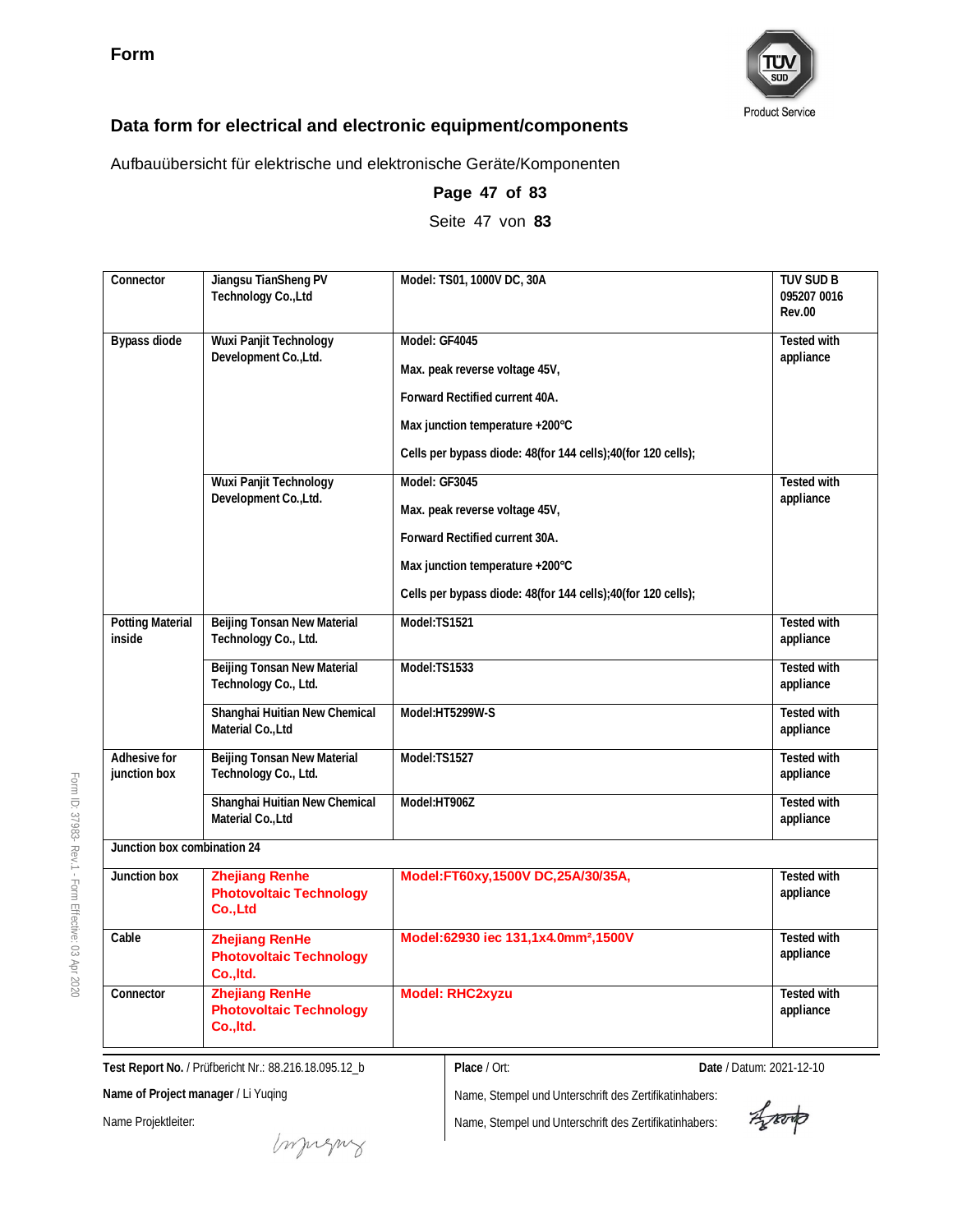

Aufbauübersicht für elektrische und elektronische Geräte/Komponenten

|                                                           | Stäubli Electrical<br><b>Connectors AG</b>                           | Type:PV-KST4-EVO2/xy-UR; PV-KBT4-EVO2/xy-UR,1500V<br><b>DC.45A</b>   |                                 |
|-----------------------------------------------------------|----------------------------------------------------------------------|----------------------------------------------------------------------|---------------------------------|
| Bypass diode                                              | <b>Zhejiang RenHe</b><br><b>Photovoltaic Technology</b><br>Co., Itd  | Model: RMK4545D<br>IF(AV)=45A, VRRM=45V, Tj=200℃, 30A                | Tested with<br>appliance        |
|                                                           | <b>Zhejiang RenHe</b><br><b>Photovoltaic Technology</b><br>Co., Itd  | Model: RMK4560D<br>IF(AV)=60A, VRRM=45V, Tj=200℃, 35A                | Tested with<br>appliance        |
|                                                           | <b>Zhejiang RenHe</b><br><b>Photovoltaic Technology</b>              | Model: RMK4550D                                                      | Tested with<br>appliance        |
|                                                           | Co., Itd                                                             | IF(AV)=50A, VRRM=45V, Tj=200℃, 30A                                   |                                 |
|                                                           | <b>Zhejiang RenHe</b><br><b>Photovoltaic Technology</b><br>Co., Itd  | Model: RMK4555D<br>IF(AV)=55A, VRRM=45V, Tj=200℃, 30A                | <b>Tested with</b><br>appliance |
|                                                           | <b>Zhejiang RenHe</b><br><b>Photovoltaic Technology</b><br>Co., Itd  | Model: RMK4545T<br>IF(AV)=45A, VRRM=45V, Tj=200℃, 25A                | Tested with<br>appliance        |
| <b>Potting Material</b><br>inside                         | <b>Beijing Tonsan New</b><br><b>Material Technology Co.,</b><br>Ltd. | Model:TS1533                                                         | <b>Tested with</b><br>appliance |
|                                                           | Shanghai Huitian New<br><b>Chemical Material Co., Ltd</b>            | Model:HT5299W-S                                                      | <b>Tested with</b><br>appliance |
| <b>Adhesive for</b><br>junction box                       | <b>Beijing Tonsan New</b><br><b>Material Technology Co.,</b><br>Ltd. | Model: TS1527                                                        | Tested with<br>appliance        |
|                                                           | Shanghai Huitian New<br><b>Chemical Material Co., Ltd</b>            | Model:HT906Z                                                         | <b>Tested with</b><br>appliance |
| 6. Cell<br>interconnector<br>Adhesive for<br>junction box | 1. Wuxi Sveck Technology Co.,<br>Ltd.                                | Cross section: 0.25mm x 1.0mm/ 0.9mm<br>Material: Cu, Sn, PbSn60Pb40 | <b>Tested with</b><br>appliance |
|                                                           | 2.Xi' an Telison New Materials<br>Co.,Ltd.                           | Cross section: $\Phi$ 0.4mm;<br>Material: Cu, Sn, PbSn60Pb40         | Tested with<br>appliance        |
|                                                           | 3. TaiCang JuRen PV Material<br>Co.,Ltd.                             | Cross section: 0.25mm x 1.0mm/ 0.9mm<br>Material: Cu, Sn, PbSn60Pb40 | Tested with<br>appliance        |

**Page 48 of 83** Seite 48 von **83**

Form ID: 37983- Rev.1 - Form Effective:  $\mathbb S$ Apr 2020

**Test Report No.** / Prüfbericht Nr.: 88.216.18.095.12\_b

**Name of Project manager** / Li Yuqing

Name Projektleiter:

**Place** / Ort: **Date** / Datum: 2021-12-10

Aporto

muring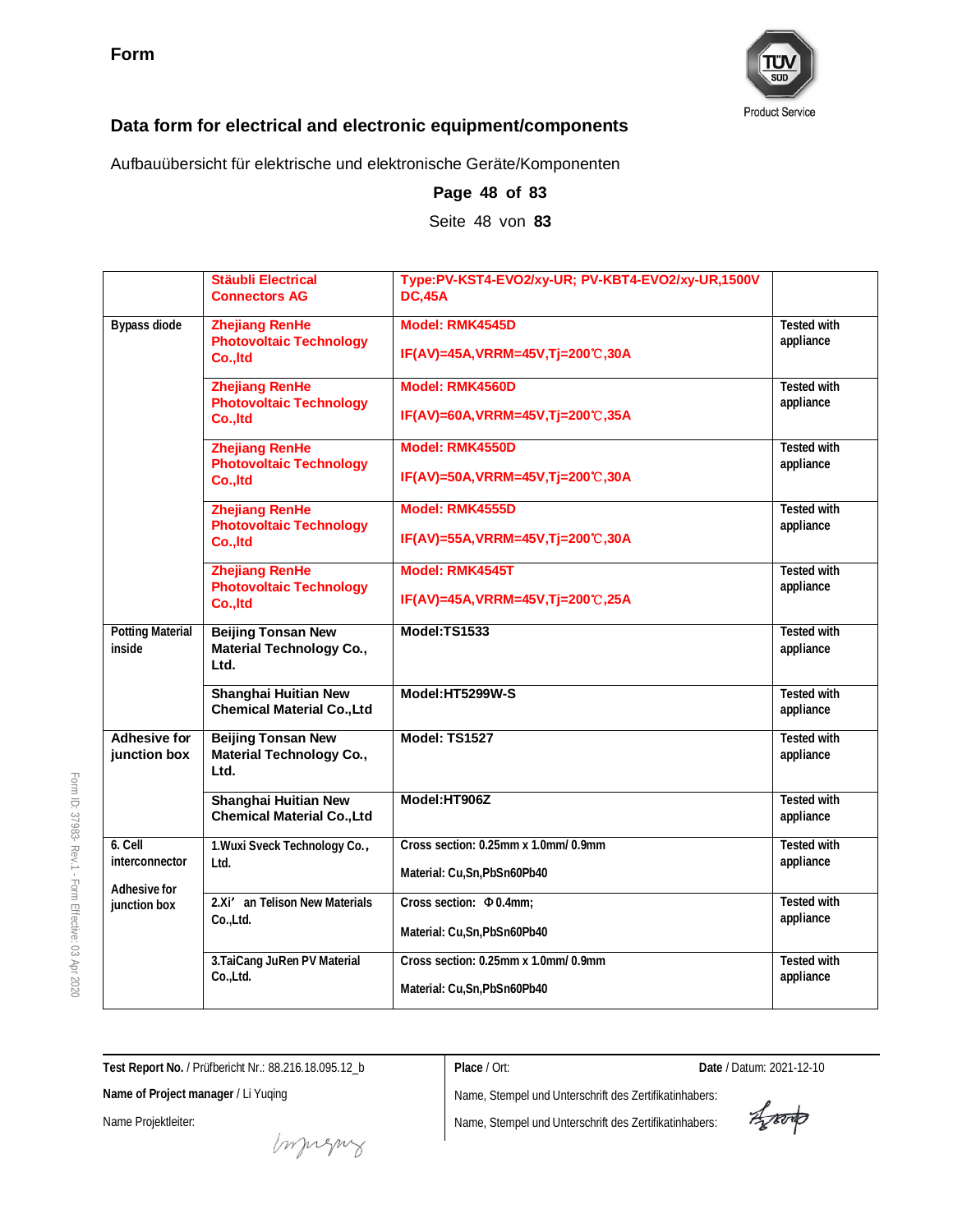

Aufbauübersicht für elektrische und elektronische Geräte/Komponenten

|             | 4. Jiangsu Sun Technology Corp.,<br>Ltd. | Cross section: 0.25mm x 1.0mm/0.9mm                         | <b>Tested with</b><br>appliance |
|-------------|------------------------------------------|-------------------------------------------------------------|---------------------------------|
|             |                                          | Material: Cu, Sn, PbSn60Pb40                                |                                 |
|             | 5. TaiCang JuRen PV Material             | Cross section: 0.18mm*0.6mm;                                | <b>Tested with</b>              |
|             | Co.,Ltd.                                 | Material: Cu, Sn, PbSn60Pb40                                | appliance                       |
|             | 6.Xi' an Telison New Materials           | Cross section: 0.25mm x 1.0mm/0.9mm                         | <b>Tested with</b>              |
|             | Co.,Ltd.                                 | Material: Cu,Sn,PbSn60Pb40                                  | appliance                       |
|             | 7. Jiangsu Sun Technology Corp.,         | cell connector 0.18*0.6mm                                   | Tested with                     |
| Ltd.        |                                          | Material: Cu,Sn,PbSn60Pb40                                  | appliance                       |
|             | 8. TaiCang JuRen PV Material             | cell connector $\varphi$ 0.3mm                              | <b>Tested with</b>              |
|             | Co.,Ltd.                                 | Material: Cu,Sn,PbSn60Pb40                                  | appliance                       |
|             | 9. TaiCang JuRen PV Material             | cell connector : 0.2mm x 0.9mm                              | <b>Tested with</b>              |
|             | Co.,Ltd.                                 | Material: Cu, Sn, PbSn60Pb40                                | appliance                       |
|             |                                          | (Test report no.: 88.216.18.095.09_a)                       |                                 |
|             | 10.Jiangsu Sun Technology                | cell connector : 0.2mm x 0.9mm                              | Tested with                     |
| Corp., Ltd. |                                          | Material: Cu, Sn, PbSn60Pb40                                | appliance                       |
|             | 11. TaiCang JuRen PV Material            | cell connector $\varphi$ 0.35mm/ $\varphi$ 0.32mm           | <b>Tested with</b>              |
|             | Co.,Ltd.                                 | Material: Cu,Sn,PbSn60Pb40                                  | appliance                       |
|             | 12. Jiangsu Sun Technology               | cell connector: $\phi$ 0.3mm                                | <b>Tested with</b>              |
|             | Corp., Ltd.                              | Material: Cu, Sn, PbSn60Pb40                                | appliance                       |
|             | 13. Jiangsu Sun Technology               | cell connector: $\varphi$ 0.35mm/ $\varphi$ 0.32mm          | <b>Tested with</b>              |
|             | Corp., Ltd.                              | Material: Cu,Sn,PbSn60Pb40                                  | appliance                       |
|             | 14. Shanghai Shengbai Solar              | cell connector: 0.25x0.9/1.0mm                              | <b>Tested with</b>              |
|             | Energy Technology Co., Ltd.              | Material: Cu, Sn, PbSn60Pb40                                | appliance                       |
|             | 15. Tangshan Haitai New Energy           | cell connector: 0.25x0.9/1.0mm, $\phi$ 0.35mm, $\phi$ 0.3mm | <b>Tested with</b>              |
|             | Technology Co., Ltd                      | Material: Cu,Sn,PbSn60Pb40                                  | appliance                       |
| 7. String   | 1. Wuxi Sveck Technology Co.,            | Cross section: 0.35mm x 6.0mm/ 4.0mm                        | <b>Tested with</b>              |
| connector   | Ltd.                                     | Material: Cu, Sn, PbSn60Pb40                                | appliance                       |

**Page 49 of 83**

Seite 49 von **83**

**Test Report No.** / Prüfbericht Nr.: 88.216.18.095.12\_b

**Place** / Ort: **Date** / Datum: 2021-12-10

**Name of Project manager** / Li Yuqing

Name Projektleiter:

muring

Aparto

Form ID: 37983- Rev.1 - Form Effective:  $\mathbb S$ Apr 2020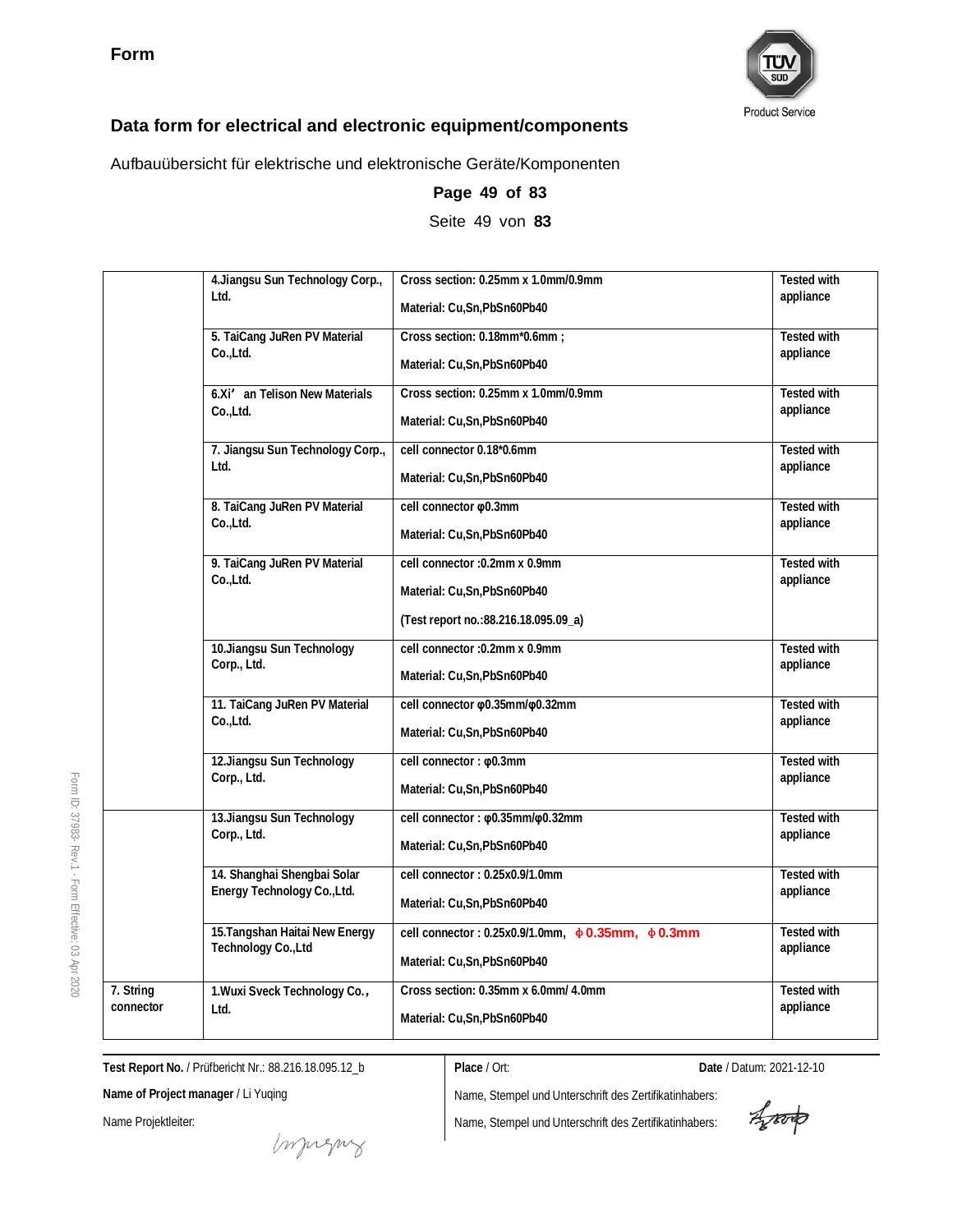

Aufbauübersicht für elektrische und elektronische Geräte/Komponenten

|                                                             | 2.Xi' an Telison New Materials           | Cross section: 0.35mm x 6.0mm/ 4mm, 0.4*6mm&0.35*4mm                                                                   | <b>Tested with</b>              |
|-------------------------------------------------------------|------------------------------------------|------------------------------------------------------------------------------------------------------------------------|---------------------------------|
|                                                             | Co.,Ltd.                                 | Material: Cu, Sn, PbSn60Pb40                                                                                           | appliance                       |
|                                                             | 3. TaiCang JuRen PV Material             | Cross section: 0.35mm x 6.0mm/ 4mm; 0.35mm x8.0mm                                                                      | <b>Tested with</b>              |
|                                                             | Co.,Ltd.                                 | Material: Cu, Sn, PbSn60Pb40                                                                                           | appliance                       |
|                                                             | 4. Jiangsu Sun Technology Corp.,         | Cross section: 0.35mm x 6.0mm/4mm                                                                                      | <b>Tested with</b>              |
|                                                             | Ltd.                                     | Material: Cu,Sn,PbSn60Pb40                                                                                             | appliance                       |
|                                                             | 5. TaiCang JuRen PV Material             | Cross section: 0.1mm*3mm(0.1mm*5mm) ; 0.4mm*6mm                                                                        | <b>Tested with</b>              |
|                                                             | Co.,Ltd.                                 | Material: Cu.Sn.PbSn60Pb40                                                                                             | appliance                       |
|                                                             | 6. Jiangsu Sun Technology Corp.,         | Cross section: 0.13*3.0/0.4*6 mm                                                                                       | <b>Tested with</b>              |
|                                                             | Ltd.                                     | Material: Cu, Sn, PbSn60Pb40                                                                                           | appliance                       |
|                                                             | 7. TaiCang JuRen PV Material<br>Co.,Ltd. | Cross section: 0.35mm x 6.0mm/ 0.13mm x 3.0mm<br>Material: Cu, Sn, PbSn60Pb40<br>(Test report no.: 88.216.18.095.09_a) | <b>Tested with</b><br>appliance |
|                                                             | 8. Jiangsu Sun Technology Corp.,         | Cross section: 0.3 x 6 mm                                                                                              | <b>Tested with</b>              |
|                                                             | $1$ td.                                  | Material: Cu,Sn,PbSn60Pb40                                                                                             | appliance                       |
|                                                             | 9. TaiCang JuRen PV Material             | Cross section: 0.25 x 6mm                                                                                              | <b>Tested with</b>              |
|                                                             | Co.,Ltd.                                 | Material: Cu, Sn, PbSn60Pb40                                                                                           | appliance                       |
|                                                             | 10. Jiangsu Sun Technology               | Cross section: 0.25 x 6mm                                                                                              | <b>Tested with</b>              |
|                                                             | Corp., Ltd.                              | Material: Cu, Sn, PbSn60Pb40                                                                                           | appliance                       |
|                                                             | 11. Xi' an Telison New Materials         | Cross section: 0.25mm x 6mm                                                                                            | <b>Tested with</b>              |
|                                                             | Co.,Ltd.                                 | Material: Cu, Sn, PbSn60Pb40                                                                                           | appliance                       |
|                                                             | 12. Shanghai Shengbai Solar              | Cross section: 0.35 x 4/6mm                                                                                            | <b>Tested with</b>              |
|                                                             | Energy Technology Co., Ltd.              | Material: Cu, Sn, PbSn60Pb40                                                                                           | appliance                       |
|                                                             | 13. Tangshan Haitai New Energy           | Cross section: 0.35 x 4/6mm, 0.3*6mm&0.35*4mm                                                                          | Tested with                     |
|                                                             | Technology Co., Ltd                      | Material: Cu, Sn, PbSn60Pb40                                                                                           | appliance                       |
| $\overline{\overline{\mathbf{8}}\cdot}$ Fluxing<br>material | 1. Zhaori                                | Type: SF-56                                                                                                            | <b>Tested with</b><br>appliance |

**Page 50 of 83**

Seite 50 von **83**

**Test Report No.** / Prüfbericht Nr.: 88.216.18.095.12\_b

**Place** / Ort: **Date** / Datum: 2021-12-10

**Name of Project manager** / Li Yuqing

Name Projektleiter:

money

Aporto

Form ID: 37983- Rev.1 - Form Effective:  $\mathbb S$ Apr 2020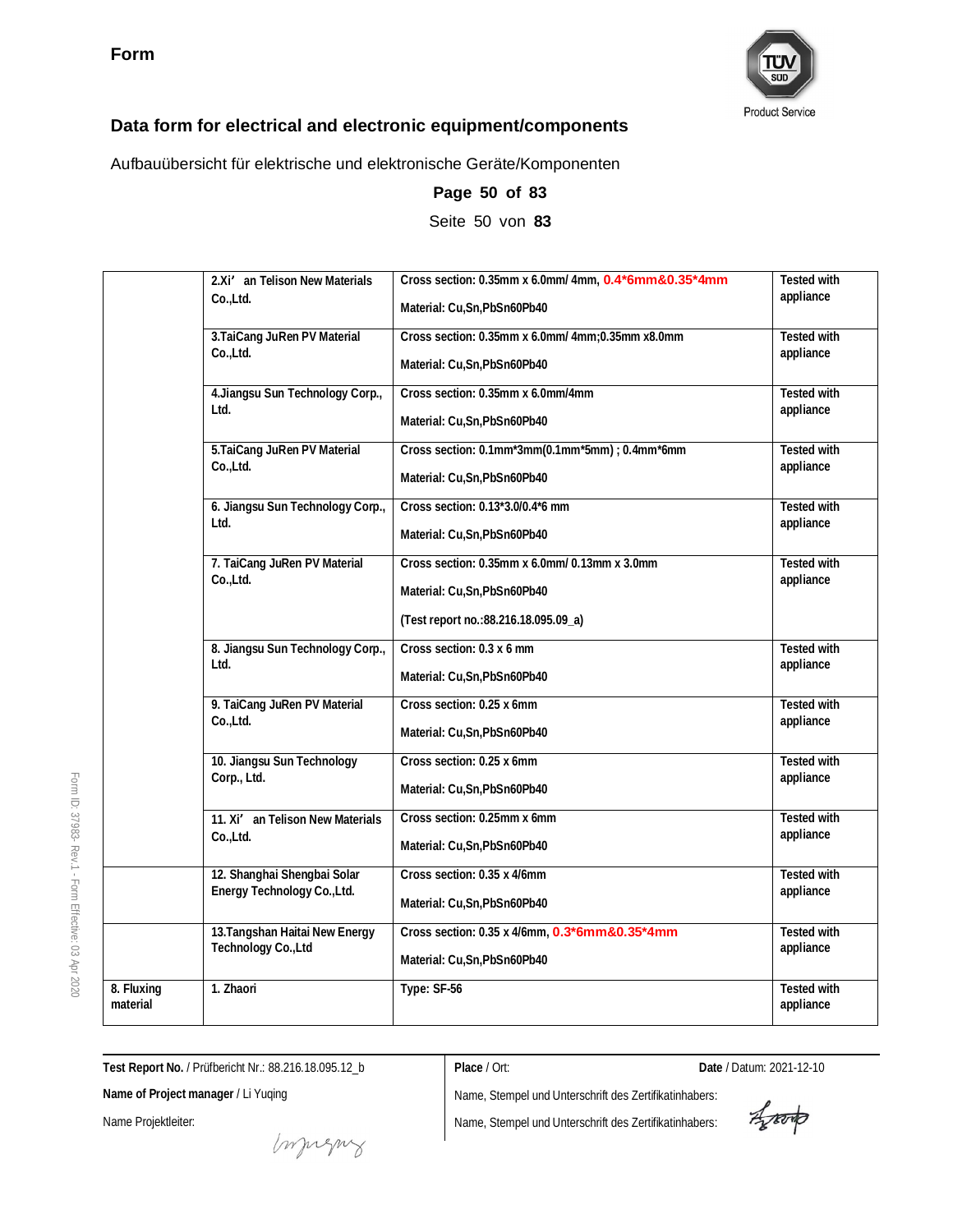

Aufbauübersicht für elektrische und elektronische Geräte/Komponenten

|         | 2. HenKel                                                  | Type: X33-08i                                                                                                                     | <b>Tested with</b><br>appliance |
|---------|------------------------------------------------------------|-----------------------------------------------------------------------------------------------------------------------------------|---------------------------------|
|         | 3. Hasaconi                                                | Type: SF-56                                                                                                                       | Tested with<br>appliance        |
|         | 4. Shenzhen Vital New Material<br>Company Limited          | Type: PV105A                                                                                                                      | <b>Tested with</b><br>appliance |
|         | 5. Shenzhen Tong fang Electronic<br>New Material Co., Ltd. | <b>Type TF-6201</b>                                                                                                               | <b>Tested with</b><br>appliance |
|         | 6. Shenzhen Tong fang Electronic<br>New Material Co., Ltd. | Type: TFHF9200                                                                                                                    | <b>Tested with</b><br>appliance |
|         | 7.CHANGLI SHENGRI CHEMICAL<br>PRODUCTS CO., LTD            | <b>Type: SF-105</b>                                                                                                               | Tested with<br>appliance        |
| 9.Frame | 1. TangShan Jing Tuo Aluminum<br>Products Co.Ltd.          | Type: Aluminum 6063T5<br>Material: Al Alloy ; size: 40mm x 30mm, 35mm X35mm                                                       | <b>Tested with</b><br>appliance |
|         | 2. Jinan sonny photovoltaic<br>technology co. LTD          | Type: Aluminum 6063T5<br>Material: Al Alloy ; size: 40mm $\times$ 30mm/35mm X 35mm                                                | <b>Tested with</b><br>appliance |
|         | 3. Jiangyin Chuangyue Metal<br>Products Co., Ltd.          | Type: Aluminum 6005-T6<br>Material: Al Alloy ; size: 40mm $\times$ 30mm/35mm $\times$ 35mm                                        | <b>Tested with</b><br>appliance |
|         | 4. Tangshan Haitai New Energy<br>Technology Co., Ltd       | Type: Aluminum 6063T5<br>Material: Al Alloy ; size: 40mm $\times$ 30mm/35mm $\times$ 35mm<br>(Test report no.:88.216.18.095.09_a) | Tested with<br>appliance        |
|         | 5. Jiangyin Xuchu Technology<br>Co., Ltd.                  | Type: Aluminum 6063T5<br>Material: Al Alloy ; size: 40mm x 30mm/35mm X 35mm<br>(Test report no.:88.216.18.095.10_a)               | Tested with<br>appliance        |
|         | 6. Jiangyin Xuchu Technology<br>Co., Ltd.                  | Type: Aluminum 6005T6<br>Material: AI Alloy ; size: 40mm x 30mm/35mm X 35mm<br>(Test report no.: 88.216.18.095.10_a)              | <b>Tested with</b><br>appliance |
|         | 7. Henan Guotai Aluminium<br>Industry Co., Ltd             | Type: Aluminum 6063T5<br>Material: Al Alloy ; size: 40mm $\times$ 30mm/35mm $\times$ 35mm                                         | <b>Tested with</b><br>appliance |

**Page 51 of 83**

Seite 51 von **83**

**Test Report No.** / Prüfbericht Nr.: 88.216.18.095.12\_b

**Name of Project manager** / Li Yuqing

Name Projektleiter:

Form ID: 37983-

Rev.1 - Form

Effective:  $\mathbb S$ Apr 2020

Name, Stempel und Unterschrift des Zertifikatinhabers:

Name, Stempel und Unterschrift des Zertifikatinhabers:

**Place** / Ort: **Date** / Datum: 2021-12-10

Aparto

muring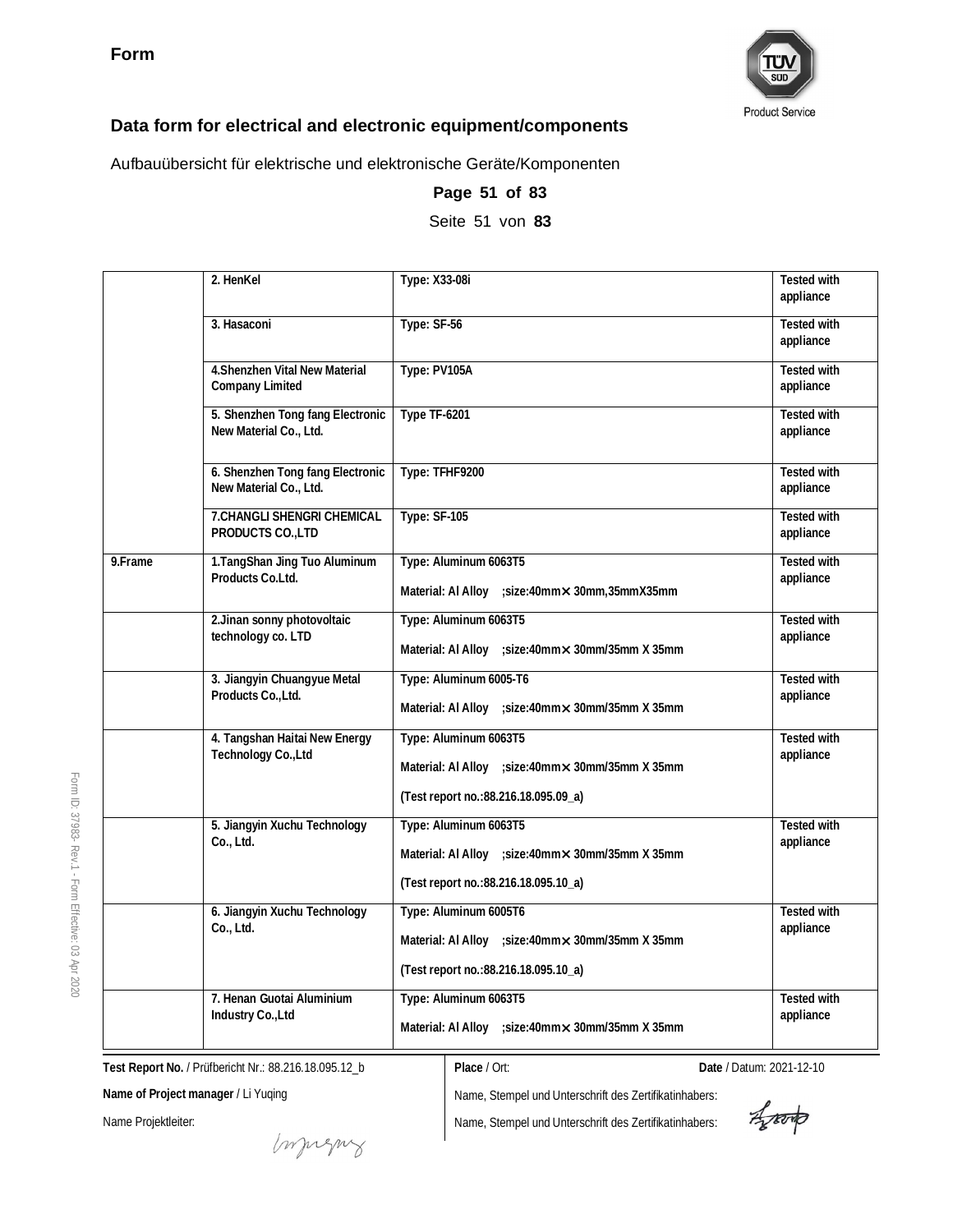

Aufbauübersicht für elektrische und elektronische Geräte/Komponenten

|                           |                                                            | (Test report no.: 88.216.18.095.10_a)                                                                                             |                                 |
|---------------------------|------------------------------------------------------------|-----------------------------------------------------------------------------------------------------------------------------------|---------------------------------|
|                           | 8. JIANGSU YUEJIA METALLIC<br>TECHNOLOGY CO., LTD          | Type: Aluminum 6063T5<br>Material: Al Alloy ; size: 40mm $\times$ 30mm/35mm $\times$ 35mm<br>(Test report no.:88.216.18.095.10_a) | <b>Tested with</b><br>appliance |
|                           | 9. Wuxi Haiyuan New Energy<br>Material Technology Co., Ltd | Type: Aluminum 6063T5<br>Material: Al Alloy ; size: 40mm x 30mm/35mm X 35mm<br>(Test report no.:88.216.18.095.10_a)               |                                 |
|                           | 10. Tangshan Haitai New Energy<br>Technology Co., Ltd      | Type: Aluminum 6005T6<br>Material: Al Alloy ; size: 40mm x 30mm/35mm X 35mm<br>(Test report no.:88.216.18.095.10_a)               | <b>Tested with</b><br>appliance |
|                           | 11. Jiangsu Guangzhou<br><b>Metal Technology Co., Ltd.</b> | Type: Aluminum 6005T6<br>Material: Al Alloy ; size: 40mm x 30mm/35mm X 35mm<br>(Test report no.: 88.216.18.095.12_b)              | <b>Tested with</b><br>appliance |
| 10. Adhesive for<br>frame | 1. Shanghai Huitian New<br>ChemicalMaterial Co., Ltd.      | Type: HT906Z<br>Max operating Temp.: 105°C<br>(Test report no. 88.216.17.261.01)                                                  | Tested with<br>appliance        |
|                           | 2. DOW CORNING<br>CORPORATION                              | Type: PV804<br>Max operating Temp.: 105°C<br>Test report no. 88.216.18.096.01)                                                    | <b>Tested with</b><br>appliance |
|                           | 3.JiangSu CREVO science&<br>Technology Co., Ltd.           | Type: CV709<br>Max operating Temp.: 200°C<br>(Tested in report no. 88.216.18.095.03)                                              | Tested with<br>appliance        |
|                           | 4. Beijing Tonsan New Material<br>Technology Co., Ltd.     | <b>Type: TS1527</b><br>Max operating Temp.: 210°C<br>(Tested in report 88.216.18.096.04)                                          | <b>Tested with</b><br>appliance |
|                           | 5.CHENGDU GUIBAO<br>SCIENCE&TECHNOLOGY<br>CO.,LTD          | Model:888A<br>Max operating Temp.: 180°C                                                                                          | Tested with<br>appliance        |

**Page 52 of 83** Seite 52 von **83**

**Test Report No.** / Prüfbericht Nr.: 88.216.18.095.12\_b

**Name of Project manager** / Li Yuqing

Name Projektleiter:

Form ID: 37983-

Rev.1 - Form

Effective:  $\mathbb S$ Apr 2020

> Name, Stempel und Unterschrift des Zertifikatinhabers: Name, Stempel und Unterschrift des Zertifikatinhabers:

**Place** / Ort: **Date** / Datum: 2021-12-10

Aproto

Impregnz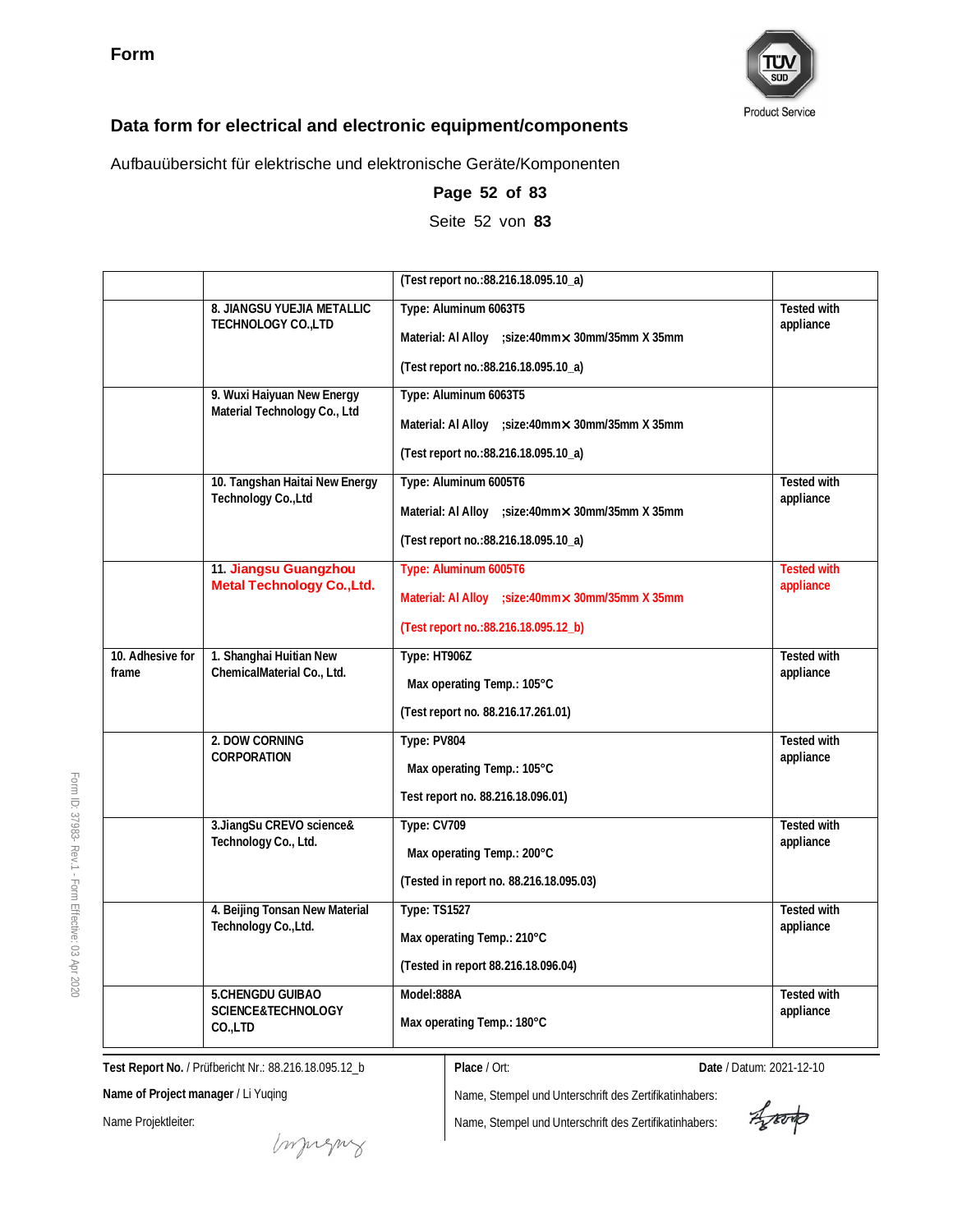

Aufbauübersicht für elektrische und elektronische Geräte/Komponenten

|                                              |                                                        | (Test report no.:88.216.18.095.09_a)                                  |                                 |
|----------------------------------------------|--------------------------------------------------------|-----------------------------------------------------------------------|---------------------------------|
|                                              | 6.Hangzhou Zhijiang Silicone<br>Chemicals Co., Ltd.    | Model:JS606<br>(Test report no.: 88.216.18.095.10_a)                  | <b>Tested with</b><br>appliance |
| 11. Insulation<br>material<br>between string | 1.HangZhou First PV Material<br>Co.,Ltd.               | Type:BEC-201                                                          | <b>Tested with</b><br>appliance |
| connectors                                   | 2.3M                                                   | Type: EPE                                                             | <b>Tested with</b><br>appliance |
|                                              | 3. Suzhou Technique Solar Film<br>Material Co., Ltd.   | Type: TEC022                                                          | <b>Tested with</b><br>appliance |
|                                              | 4. Suzhou Technique Solar Film<br>Material Co., Ltd.   | Type: TEC030                                                          | Tested with<br>appliance        |
|                                              | 5. Changzhou Sveck New Material<br>Technology Co., Ltd | Type: SVK-GL01                                                        | <b>Tested with</b><br>appliance |
| 12. Fixing tape                              | 1.3M                                                   | Type: UV-1                                                            | <b>Tested with</b><br>appliance |
|                                              | 2. TERAOKA                                             | Type:631S                                                             | <b>Tested with</b><br>appliance |
|                                              | 3. 3M                                                  | <b>Type: UV-100</b>                                                   | <b>Tested with</b><br>appliance |
| 13. Solar light<br>Redirecting<br>Film       | 1.3M                                                   | Type: T81X, Solar light redirecting film.<br>Thickness: 0.068-0.075mm | <b>Tested with</b><br>appliance |
| 14.label                                     | 1. Tianjin Heng Qi packaging<br>products Co., Ltd.     | UV<br>series                                                          | <b>Tested with</b><br>appliance |
|                                              | 2. Lintec Printing&Technology<br>(Tianjin) Corporation | 72826T                                                                | <b>Tested with</b><br>appliance |

### **Page 53 of 83**

Seite 53 von **83**

Form ID: 37983- Rev.1 - Form Effective:  $\mathbb S$ Apr 2020

### **Label** / Typenschild

**Test Report No.** / Prüfbericht Nr.: 88.216.18.095.12\_b

**Place** / Ort: **Date** / Datum: 2021-12-10

Agreento

**Name of Project manager** / Li Yuqing

Name Projektleiter:

money

Name, Stempel und Unterschrift des Zertifikatinhabers: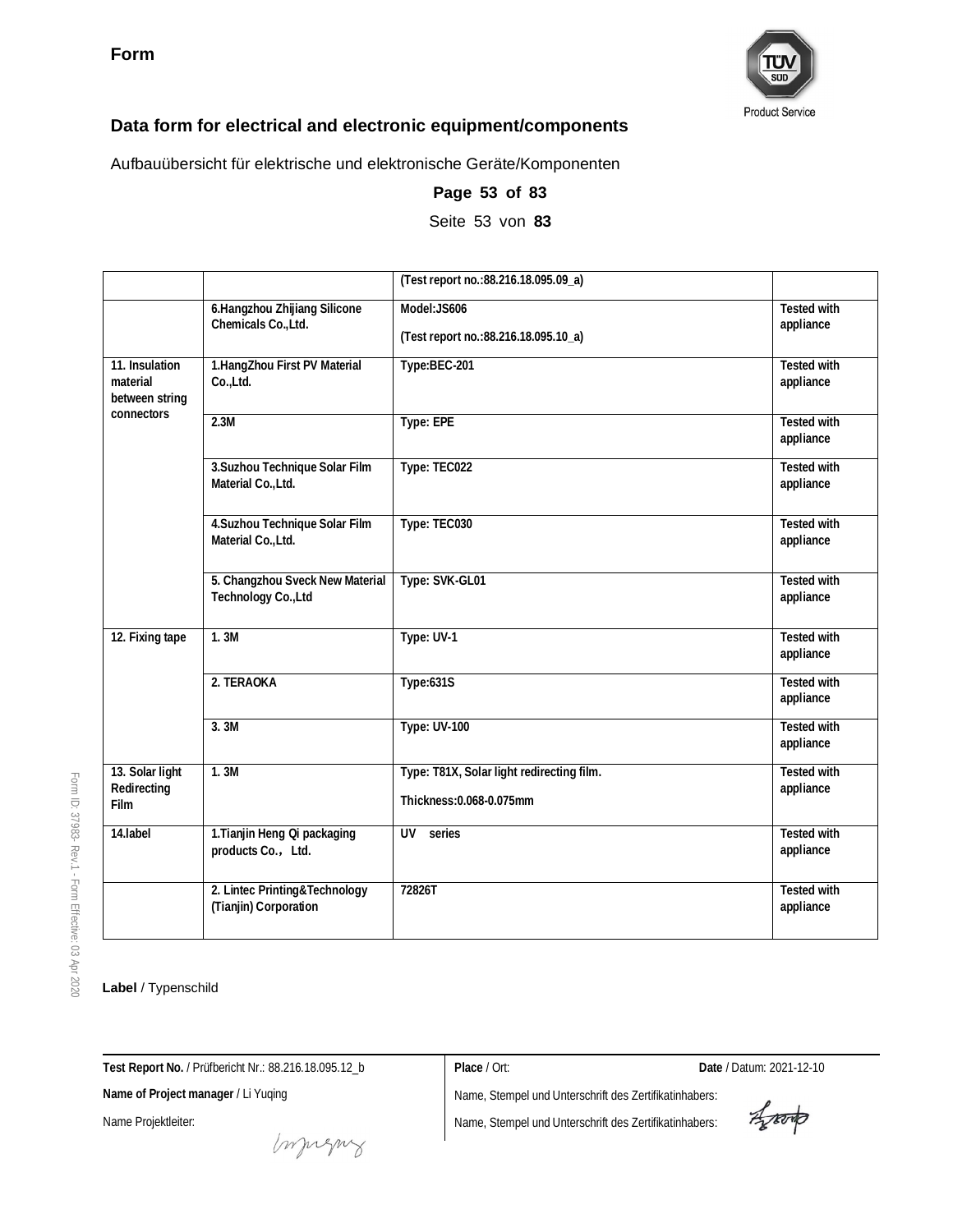

П

670W

 $+3%$ 

38.19V

17.55A

46.09±3%V

18.63±4%A 41±3°C

1500VDC

Class A

Class II 34.0kg

2384\*1303\*35mm

Є

30A

г

HTM670MH8-66(1500)

### **Data form for electrical and electronic equipment/components**

Aufbauübersicht für elektrische und elektronische Geräte/Komponenten

| ≽ Haitai Solar                              | <b>Crystalline Silicon</b><br><b>Photovoltaic Modules</b> | <b>Baitai Solar</b>                                                |
|---------------------------------------------|-----------------------------------------------------------|--------------------------------------------------------------------|
| <b>Module Type</b>                          | HTM670MH8-66(1500)                                        | <b>Crystalline Silicon</b><br><b>Photovoltaic Modules</b>          |
| Rated Maximum Power(Pm)<br><b>Tolerance</b> | 670W<br>±3%                                               |                                                                    |
| <b>Voltage at Pmax(Vmp)</b>                 | 38.19V                                                    | <b>Module Type</b>                                                 |
| <b>Current at Pmax (Imp)</b>                | 17.55A                                                    | Rated Maximum Power(Pm)<br><b>Tolerance</b>                        |
| Open-Circuit Voltage(Voc)                   | 46.09±3%V                                                 | <b>Voltage at Pmax(Vmp)</b>                                        |
| <b>Short-Circuit Current(Isc)</b>           | 18.63±4%A                                                 | <b>Current at Pmax (Imp)</b>                                       |
| <b>Nominal Module Operating Temperature</b> | 41±3°C                                                    | Open-Circuit Voltage(Voc)                                          |
| <b>Maximum System Voltage</b>               | <b>1500VDC</b>                                            | <b>Short-Circuit Current(Isc)</b>                                  |
| <b>Maximum Series Fuse Rating</b>           | 30A                                                       | <b>Nominal Module Operating Temperature</b>                        |
| <b>Application Class</b>                    | Class A                                                   | <b>Maximum System Voltage</b><br><b>Maximum Series Fuse Rating</b> |
| <b>Safety Class</b>                         | Class II                                                  | <b>Application Class</b>                                           |
| Weight                                      | 34.0kg                                                    | <b>Safety Class</b>                                                |
| <b>Dimensions</b>                           | 2384*1303*35mm                                            | Weight                                                             |
| STC: AM=1.5 E=1000W/m <sup>2</sup> TC=25°C  |                                                           | <b>Dimensions</b>                                                  |
|                                             |                                                           | $STC: AM=1.5$<br>$E = 1000W/m2$<br>$TC = 25^{\circ}C$              |



Tangshan Haitai New Energy Technology Co., Ltd Add: NO.88 Haomen Road,Yutai Industrial Zone,Yutian County, Tangshan City, China.<br>Web: www.haltal-solar.cn E-mail:Info@haltal-solar.com Made In China

Solar modules generate electricity as soon as they are exposed<br>to light. One module on its own is below the safety extra low volt<br>level, but multiple modules connected in series (summing the<br>voltage) represent a danger.  $\frac{4}{\sqrt{2}}$ Tangshan Haitai New Energy Technology Co., Ltd<br>Add: NO.88 Haomen Road, Yutai Industrial Zone, Yutian County, Tangshan City, China<br>Web: www.haitai-solar.cn E-mail:info@haitai-solar.com Made in China

**Page 54 of 83** Seite 54 von **83**

TUV

**Serial No. code bar**



**Test Report No.** / Prüfbericht Nr.: 88.216.18.095.12\_b

**Name of Project manager** / Li Yuqing

Name Projektleiter:

**Place** / Ort: **Date** / Datum: 2021-12-10

Name, Stempel und Unterschrift des Zertifikatinhabers: Name, Stempel und Unterschrift des Zertifikatinhabers:

Aporto

mongue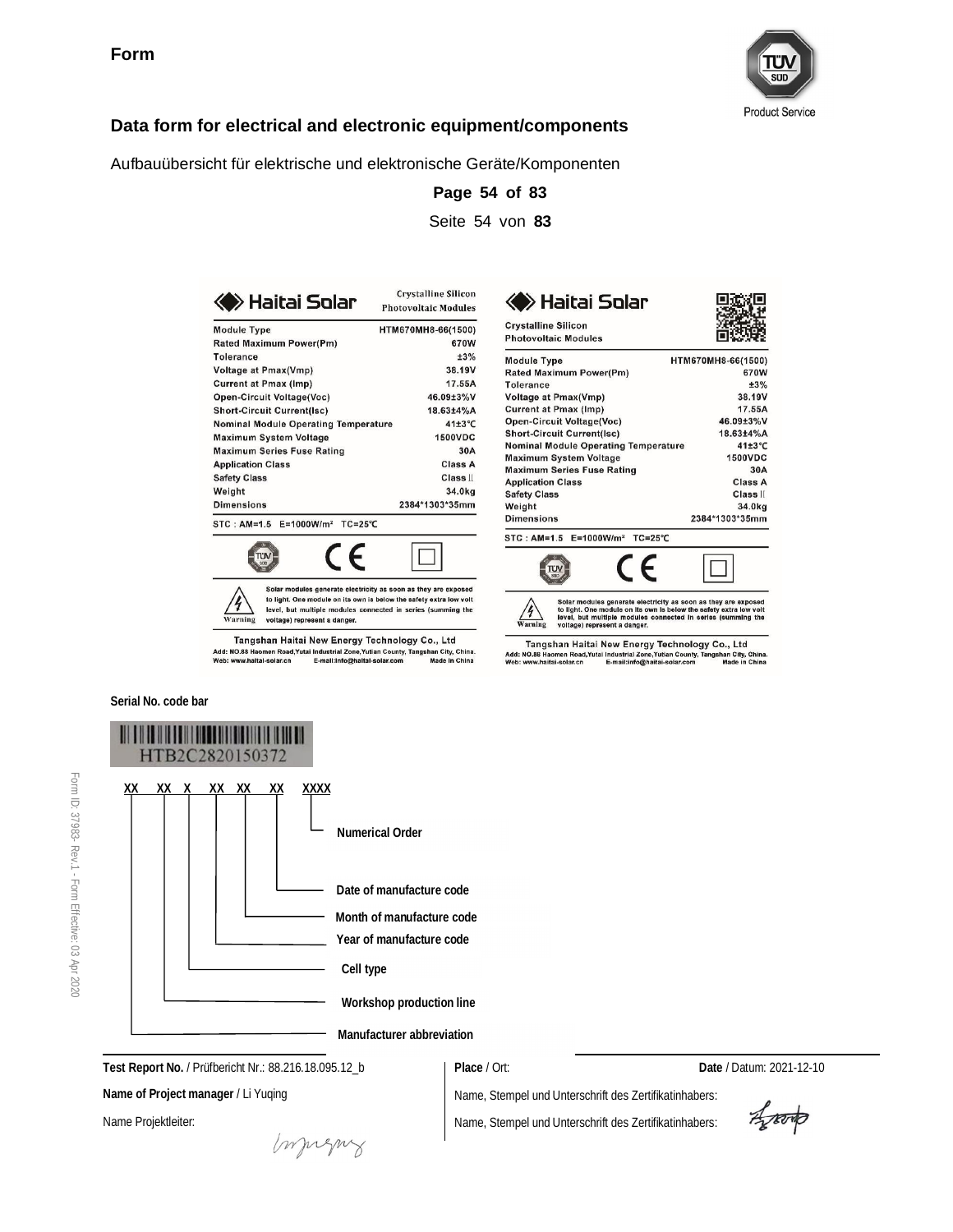**Form**



### **Data form for electrical and electronic equipment/components**

Aufbauübersicht für elektrische und elektronische Geräte/Komponenten

**Page 55 of 83** Seite 55 von **83**

**Equipotential bonding symbol**



#### **Warning label attached on the cable**



#### **Routine Safety Test**

Final inspection requirements for production are described in:

| IEC 61215-1(ed.1)                                     |                     |              |                                                        |                          |
|-------------------------------------------------------|---------------------|--------------|--------------------------------------------------------|--------------------------|
| IEC 61215-1-1(ed.1)                                   |                     |              |                                                        |                          |
| IEC 61215-2(ed.1)                                     |                     |              |                                                        |                          |
| IEC 61730-1(ed.2)<br>IEC 61730-2(ed.2)                |                     |              |                                                        |                          |
| Required<br>⊠                                         | Not Required        |              | Reason:                                                |                          |
|                                                       |                     |              | Class III product                                      |                          |
|                                                       |                     |              | Other:                                                 |                          |
| <b>Test Details:</b>                                  | <b>Test Points:</b> |              | <b>Test Values:</b>                                    |                          |
| Dielectric Strength<br>⊠                              | $BI: L/N - Chassis$ |              | 4800Vdc,1s (for 1500VDC modules)                       |                          |
| Test Report No. / Prüfbericht Nr.: 88.216.18.095.12_b |                     | Place / Ort: |                                                        | Date / Datum: 2021-12-10 |
| Name of Project manager / Li Yuqing                   |                     |              | Name, Stempel und Unterschrift des Zertifikatinhabers: |                          |
| Name Projektleiter:                                   |                     |              | Name, Stempel und Unterschrift des Zertifikatinhabers: |                          |
|                                                       |                     |              |                                                        |                          |
|                                                       |                     |              |                                                        |                          |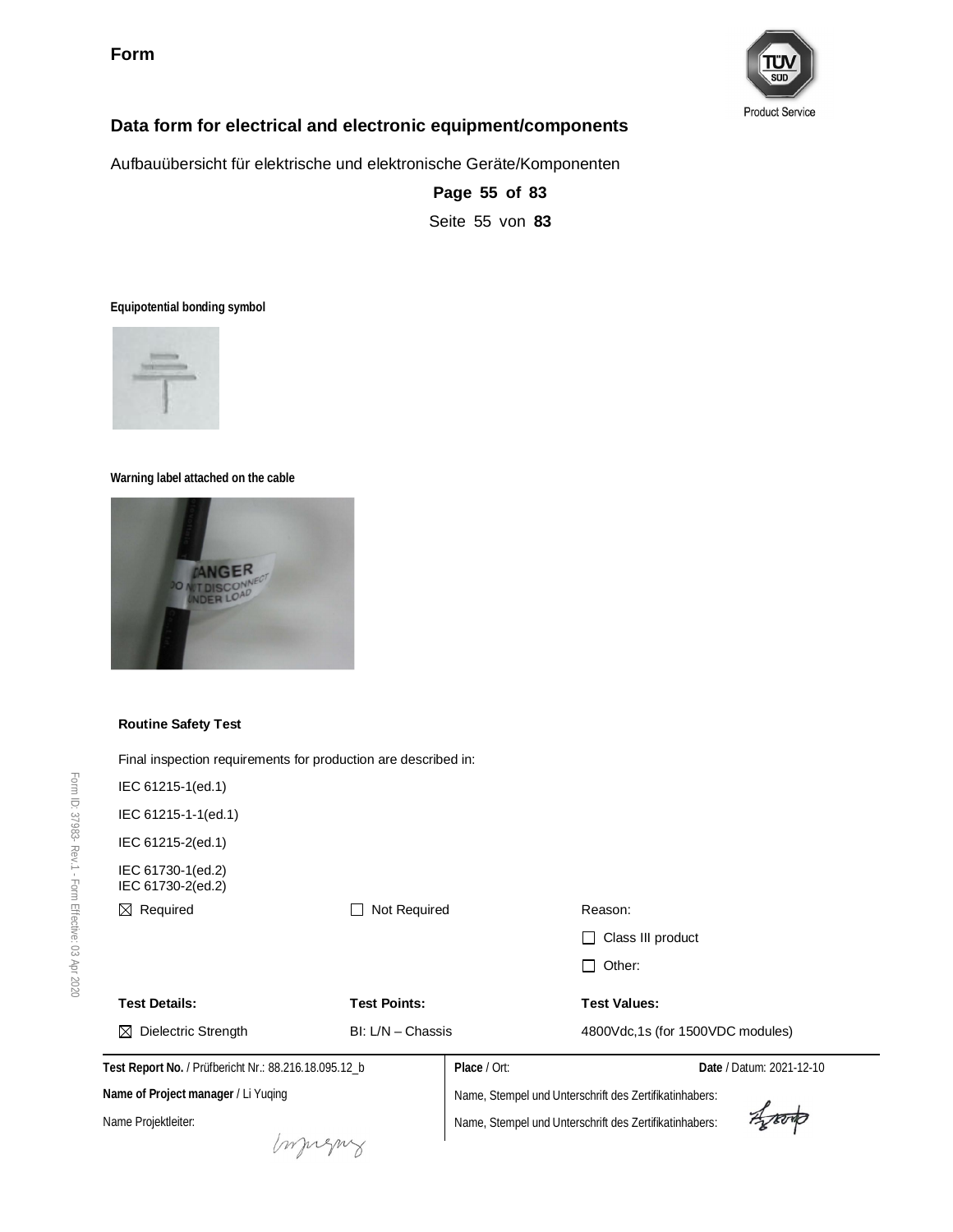**Form**



### **Data form for electrical and electronic equipment/components**

Aufbauübersicht für elektrische und elektronische Geräte/Komponenten

|                                                    |                       | Seite 56 von 83 |                                                    |
|----------------------------------------------------|-----------------------|-----------------|----------------------------------------------------|
|                                                    |                       |                 | 3600Vdc, 1s (for 1000VDC modules)                  |
| $\boxtimes$ Ground Continuity                      | $RI: L/N -$ Secondary |                 | 50A, 1s, <0.1 Ohm $(\Omega)$                       |
| <b>Insulation Resistance</b><br>M                  | AC-Inlet - Chassis    |                 | 1500V, 1s, ≥27 M Ohm (Ω) (for<br>1500VDC modules); |
|                                                    |                       |                 | 1000V, 1s, ≥27 M Ohm (Ω) (for<br>1000VDC modules); |
| Leakage Current                                    |                       |                 |                                                    |
| Other:                                             |                       |                 |                                                    |
| <b>Mechanical testing:</b>                         |                       |                 |                                                    |
| $\boxtimes$ Load test                              | Result:               | P               |                                                    |
| Pressure test                                      | Result:               |                 |                                                    |
| Control of safety relevant measurements<br>$\perp$ |                       |                 |                                                    |
|                                                    |                       |                 |                                                    |

**Page 56 of 83**

Form ID: 37983- Rev.1 - Form Effective:  $\mathbb S$ Apr 2020

**Test Report No.** / Prüfbericht Nr.: 88.216.18.095.12\_b

**Name of Project manager** / Li Yuqing

Name Projektleiter:

**Place** / Ort: **Date** / Datum: 2021-12-10

Aporto

money

Name, Stempel und Unterschrift des Zertifikatinhabers: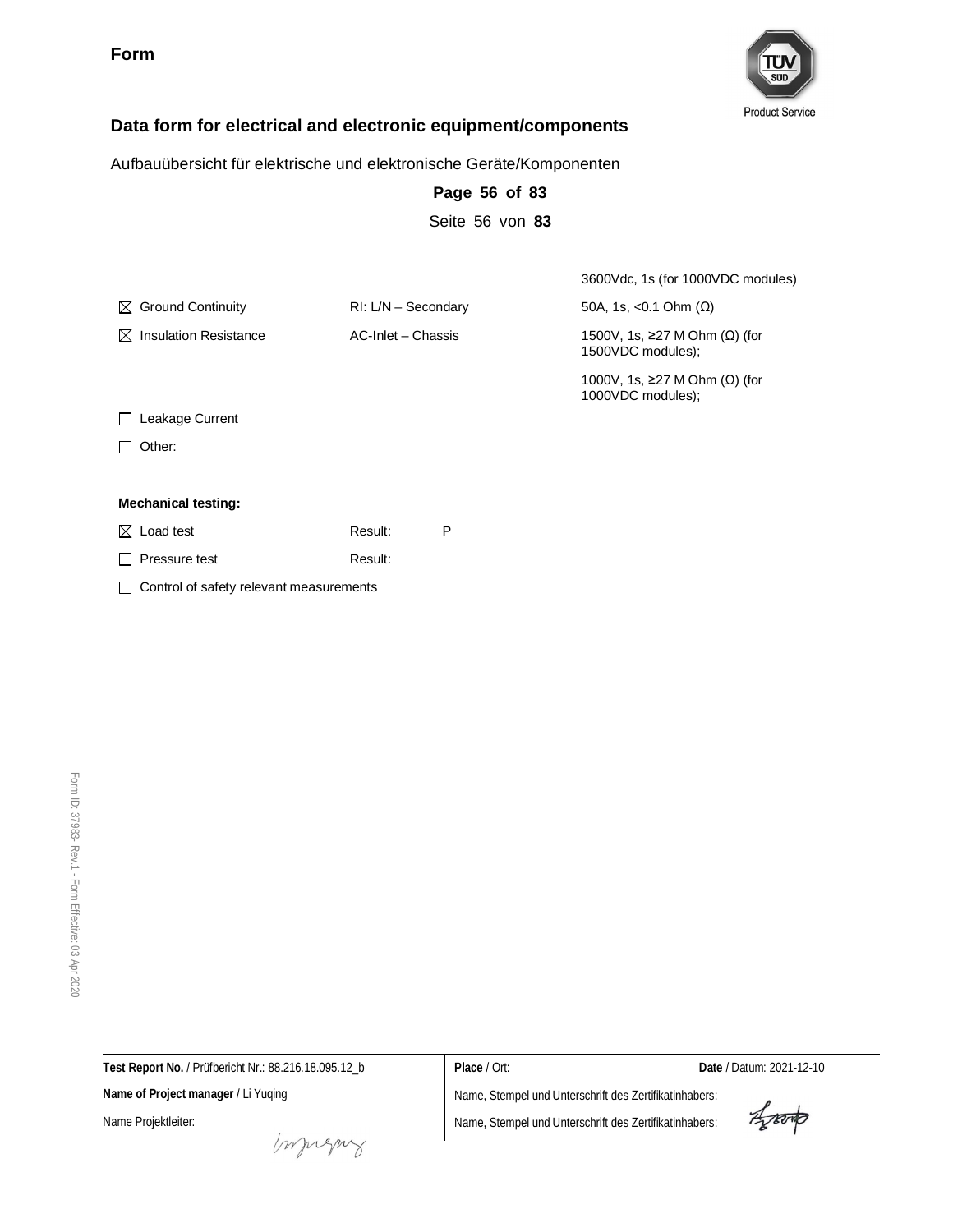

Aufbauübersicht für elektrische und elektronische Geräte/Komponenten

| Page 57 of 83 |
|---------------|
|---------------|

Seite 57 von **83**

|                                                 | <b>Product Electrical Ratings at STC:</b> |                   |                   |                   |                   |                   |                 |
|-------------------------------------------------|-------------------------------------------|-------------------|-------------------|-------------------|-------------------|-------------------|-----------------|
| Module                                          | HTM330MA<br>$-72$                         | HTM335MA<br>-72   | HTM340MA<br>$-72$ | HTM345MA<br>$-72$ | HTM350MA<br>$-72$ | HTM355MA<br>$-72$ | HTM360MA-<br>72 |
| open-circuit<br>voltage(                        | $46.13 \pm 3\%$                           | $46.41 \pm 3\%$   | $46.62 \pm 3\%$   | $46.86 \pm 3\%$   | $47.02 \pm 3\%$   | $47.45 \pm 3\%$   | $47.77 \pm 3\%$ |
| tolerance±2%)<br>$[V]$ :                        |                                           |                   |                   |                   |                   |                   |                 |
| short-circuit<br>current                        | 37.60                                     | 37.91             | 38.12             | 38.30             | 38.55             | 38.80             | 39.09           |
| (tolerance±3%<br>$\mathcal{L}$                  |                                           |                   |                   |                   |                   |                   |                 |
| voltage at<br>max. power<br>$[V]$ :             | 8.78                                      | 8.84              | 8.92              | 9.01              | 9.08              | 9.15              | 9.21            |
| current at<br>max. power<br>$[A]$ : $[A]$ :     | $9.31 \pm 4\%$                            | $9.37 \pm 4\%$    | $9.44 \pm 4\%$    | $9.52 \pm 4\%$    | $9.59 + 4%$       | $9.64 \pm 4\%$    | $9.71 \pm 4\%$  |
| max. power<br>(with<br>tolerance±3%)<br>$[W]$ : | $330 \pm 3%$                              | $335 \pm 3%$      | $340 \pm 3%$      | $345 \pm 3%$      | $350 \pm 3%$      | $355 \pm 3\%$     | $360 \pm 3%$    |
|                                                 |                                           |                   |                   |                   |                   |                   |                 |
| Module                                          | HTM365MA<br>$-72$                         | HTM370MA<br>$-72$ | HTM375MA<br>$-72$ | HTM380MA<br>$-72$ | HTM385MA<br>$-72$ |                   |                 |
| open-circuit<br>voltage(                        | $47.96 \pm 3\%$                           | $48.36 \pm 3\%$   | $48.52 \pm 3\%$   | $48.82 \pm 3\%$   | $49.07 \pm 3\%$   |                   |                 |
| tolerance±2%)<br>$[V]$ :                        |                                           |                   |                   |                   |                   |                   |                 |
| short-circuit<br>current                        | 39.35                                     | 39.58             | 39.81             | 40.05             | 40.28             |                   |                 |
| (tolerance±3%<br>$\mathbf{I}$                   |                                           |                   |                   |                   |                   |                   |                 |
| voltage at<br>max. power<br>$[V]$ :             | 9.28                                      | 9.35              | 9.42              | 9.49              | 9.56              |                   |                 |

**Test Report No.** / Prüfbericht Nr.: 88.216.18.095.12\_b

**Place** / Ort: **Date** / Datum: 2021-12-10

**Name of Project manager** / Li Yuqing

Name Projektleiter:

Name, Stempel und Unterschrift des Zertifikatinhabers:

Name, Stempel und Unterschrift des Zertifikatinhabers:

Aporto

37983- Rev.1 - Form Effective:  $\mathbb S$ Apr 2020

Form ID: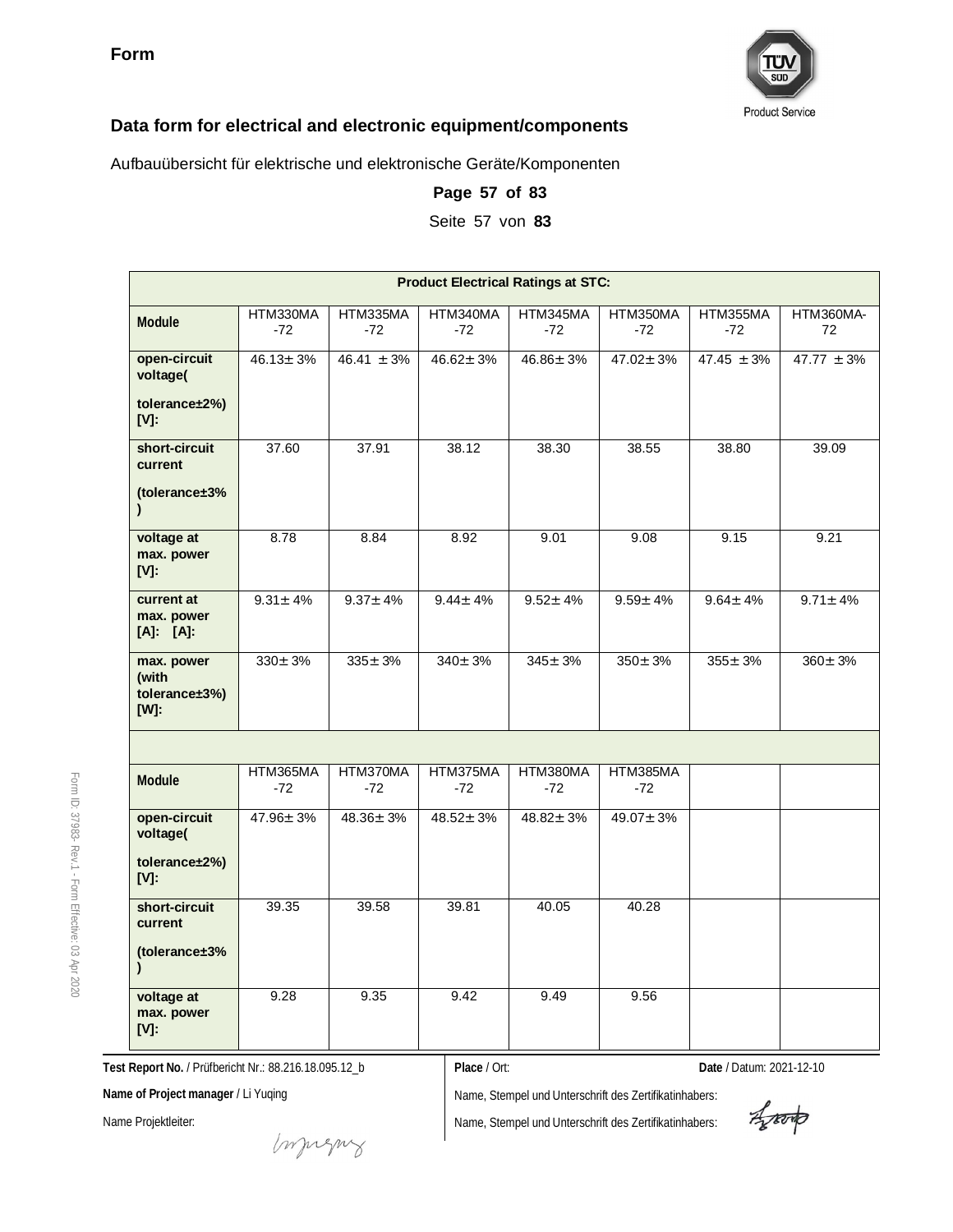

Aufbauübersicht für elektrische und elektronische Geräte/Komponenten

| current at<br>max. power<br>$[A]$ : $[A]$ :            | $9.78 \pm 4\%$  | $9.85 \pm 4\%$  | $9.92 \pm 4\%$  | $9.99 \pm 4\%$  | $10.06 \pm 4\%$ |                 |                 |
|--------------------------------------------------------|-----------------|-----------------|-----------------|-----------------|-----------------|-----------------|-----------------|
| max. power<br>(with<br>tolerance)<br>$[W]$ :           | $365 \pm 3%$    | $370 \pm 3%$    | $375 \pm 3%$    | $380 \pm 3\%$   | $385 \pm 3%$    |                 |                 |
|                                                        |                 |                 |                 |                 |                 |                 |                 |
| <b>Module</b>                                          | HTM275MA<br>-60 | HTM280MA-<br>60 | HTM285MA-<br>60 | HTM290MA-<br>60 | HTM295MA-<br>60 | HTM300MA<br>-60 | HTM305MA-<br>60 |
| open-circuit<br>voltage (with<br>tolerance)<br>$[V]$ : | $38.23 \pm 3\%$ | $38.52 \pm 3\%$ | $38.85 \pm 3\%$ | $39.15 \pm 3\%$ | $39.48 \pm 3\%$ | $39.84 \pm 3\%$ | $40.15 \pm 3\%$ |
| voltage at<br>max. power<br>$[V]$ :                    | 31.18           | 31.5            | 31.81           | 32.1            | 32.35           | 32.65           | 32.91           |
| current at max.<br>power [A]:                          | 8.82            | 8.89            | 8.96            | 9.05            | 9.12            | 9.2             | 9.27            |
| short-circuit<br>current (with<br>tolerance) [A]:      | $9.37 \pm 4\%$  | $9.43 \pm 4\%$  | $9.51 \pm 4\%$  | $9.58 \pm 4\%$  | $9.65 \pm 4\%$  | $9.72 \pm 4\%$  | $9.79 \pm 4\%$  |
| max. power<br>(with<br>tolerance)<br>$[W]$ :           | $275 \pm 3%$    | $280 \pm 3\%$   | $285 \pm 3\%$   | $290 \pm 3\%$   | $295 \pm 3%$    | $300 \pm 3\%$   | $305 \pm 3%$    |
|                                                        |                 |                 |                 |                 |                 |                 |                 |
| <b>Module</b>                                          | HTM310MA<br>-60 | HTM315MA-<br>60 | HTM320MA-<br>60 |                 |                 |                 |                 |
| open-circuit<br>voltage (with<br>tolerance)<br>$[V]$ : | $40.63 \pm 3\%$ | $40.91 \pm 3\%$ | $41.3 \pm 3\%$  |                 |                 |                 |                 |
| voltage at<br>max. power<br>$[V]$ :                    | 33.25           | 33.55           | 33.87           |                 |                 |                 |                 |

**Page 58 of 83** Seite 58 von **83**

**Test Report No.** / Prüfbericht Nr.: 88.216.18.095.12\_b

**Place** / Ort: **Date** / Datum: 2021-12-10

**Name of Project manager** / Li Yuqing

Name Projektleiter:

Form ID: 37983-

Rev.1 - Form

Effective:  $\mathbb S$ Apr 2020

Aporto

mongue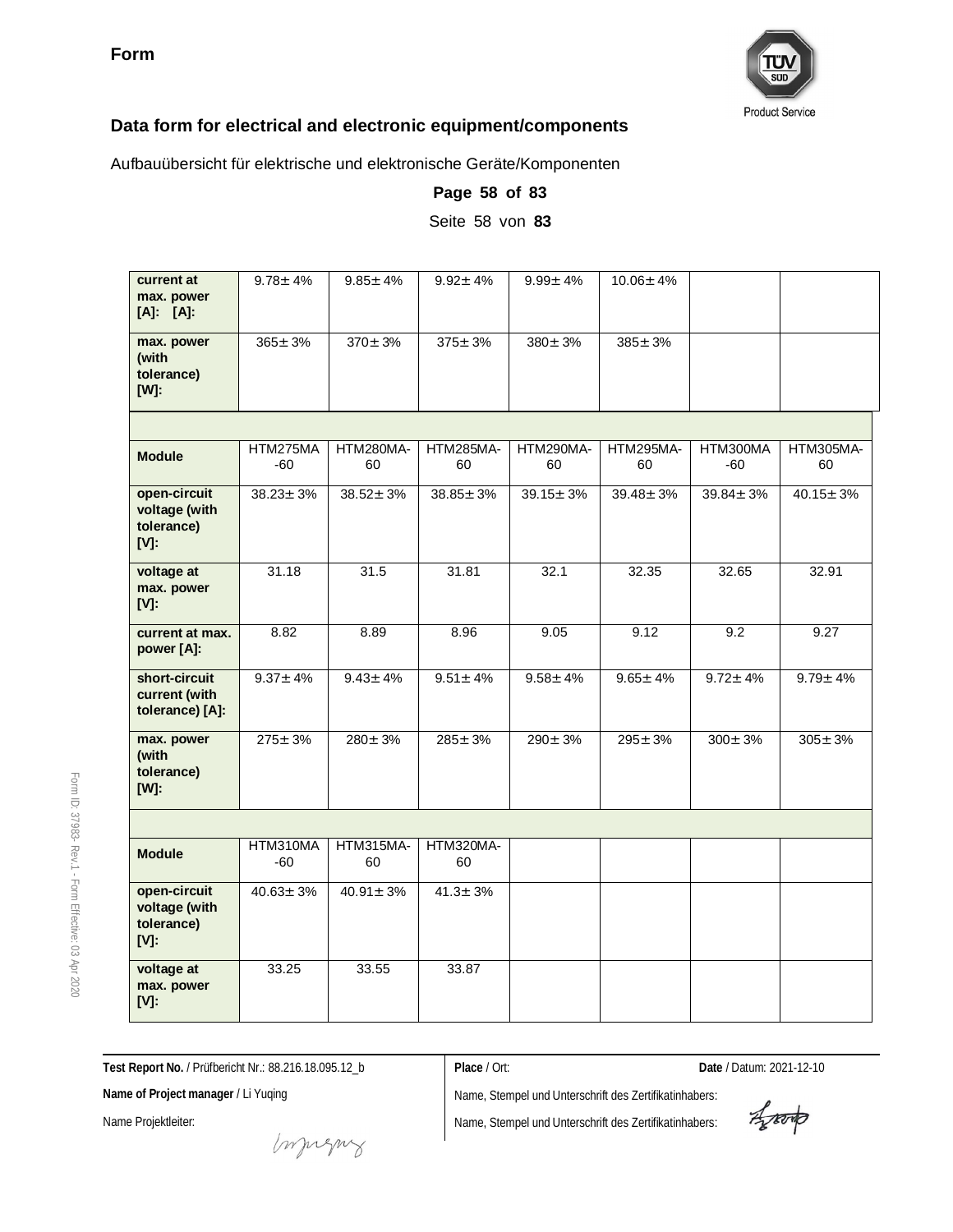

Aufbauübersicht für elektrische und elektronische Geräte/Komponenten

| current at max.<br>power [A]:                          | $\overline{9}.33$ | 9.39            | 9.45            |                 |                 |                 |                 |
|--------------------------------------------------------|-------------------|-----------------|-----------------|-----------------|-----------------|-----------------|-----------------|
| short-circuit<br>current (with<br>tolerance) [A]:      | $9.85 \pm 4\%$    | $9.91 \pm 4\%$  | $9.97 \pm 4\%$  |                 |                 |                 |                 |
| max. power<br>(with<br>tolerance)<br>$[W]$ :           | $310 \pm 3\%$     | $315 \pm 3%$    | $320 \pm 3%$    |                 |                 |                 |                 |
|                                                        |                   |                 |                 |                 |                 |                 |                 |
| <b>Module</b>                                          | HTM250MA<br>$-54$ | HTM255MA-<br>54 | HTM260MA-<br>54 | HTM265MA-<br>54 | HTM270MA-<br>54 | HTM275MA<br>-54 | HTM280MA-<br>54 |
| open-circuit<br>voltage (with<br>tolerance)<br>$[V]$ : | $34.6 \pm 3\%$    | $35.07 \pm 3\%$ | $35.53 \pm 3\%$ | $35.99 \pm 3\%$ | $36.44 \pm 3\%$ | $36.89 \pm 3\%$ | $37.33 \pm 3\%$ |
| voltage at<br>max. power<br>$[V]$ :                    | 28.16             | 28.53           | 28.91           | 29.26           | 29.62           | 29.97           | 30.31           |
| current at max.<br>power [A]:                          | 8.88              | 8.94            | 9               | 9.06            | 9.12            | 9.18            | 9.24            |
| short-circuit<br>current (with<br>tolerance) [A]:      | $9.42 \pm 4\%$    | $9.48 \pm 4\%$  | $9.54 \pm 4\%$  | $9.6 \pm 4\%$   | $9.66 \pm 4\%$  | $9.72 \pm 4\%$  | $9.78 \pm 4\%$  |
| max. power<br>(with<br>tolerance)<br>$[W]$ :           | $250 + 3%$        | $255 \pm 3 \%$  | $260 + 3%$      | $265 + 3%$      | $270 + 3%$      | $275 + 3%$      | $280 \pm 3%$    |
|                                                        |                   |                 |                 |                 |                 |                 |                 |
| <b>Module</b>                                          | HTM285MA<br>-54   |                 |                 |                 |                 |                 |                 |
| open-circuit<br>voltage (with<br>tolerance)<br>$[V]$ : | $37.76 \pm 3\%$   |                 |                 |                 |                 |                 |                 |

**Page 59 of 83**

Seite 59 von **83**

**Test Report No.** / Prüfbericht Nr.: 88.216.18.095.12\_b

**Place** / Ort: **Date** / Datum: 2021-12-10

**Name of Project manager** / Li Yuqing

Name Projektleiter:

Name, Stempel und Unterschrift des Zertifikatinhabers: Name, Stempel und Unterschrift des Zertifikatinhabers:

Aporto

money

Form ID: 37983- Rev.1 - Form Effective:  $\mathbb S$ Apr 2020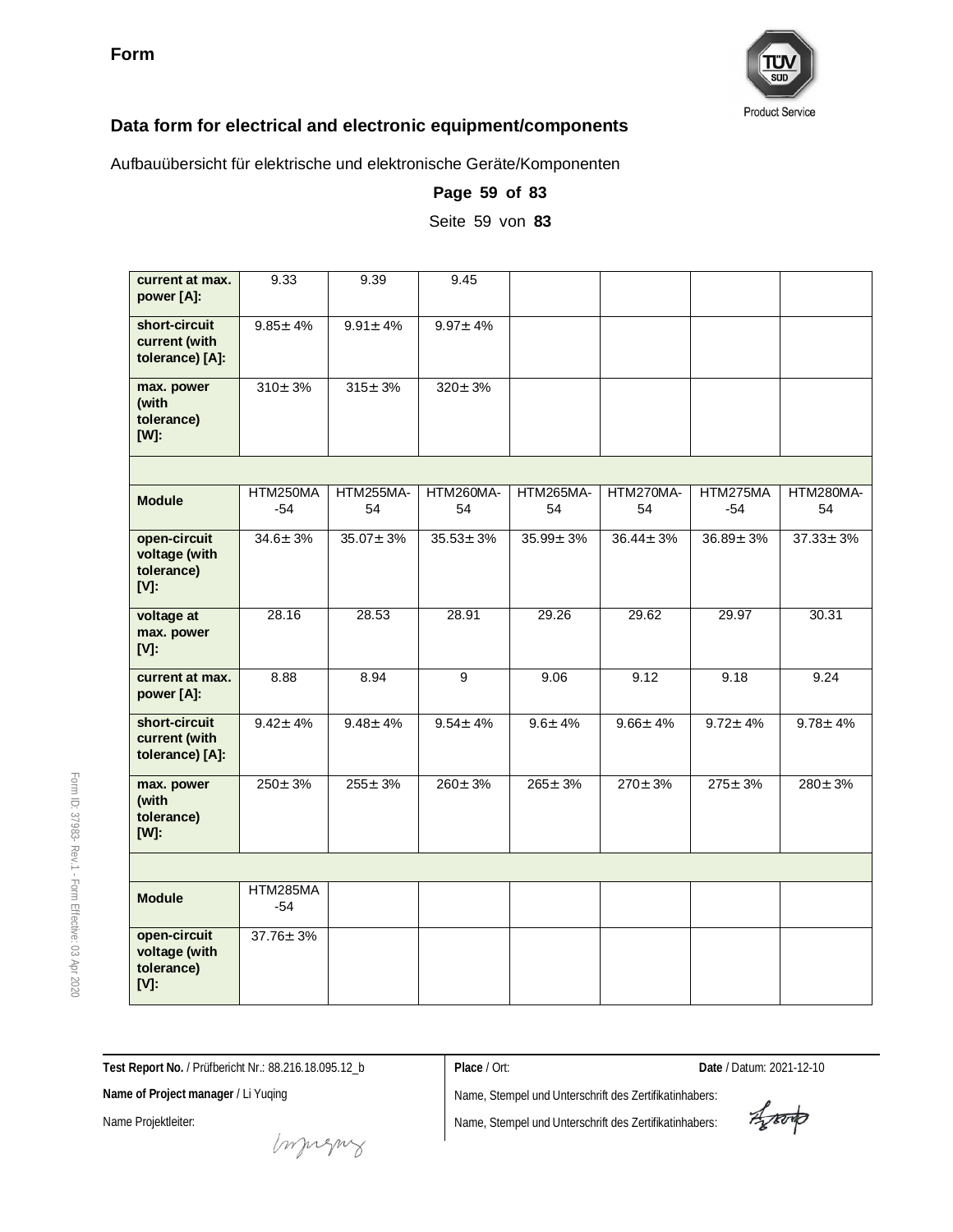

Aufbauübersicht für elektrische und elektronische Geräte/Komponenten

| voltage at<br>max. power<br>$[V]$ :                    | 30.66             |                   |                   |                   |                   |                   |                 |
|--------------------------------------------------------|-------------------|-------------------|-------------------|-------------------|-------------------|-------------------|-----------------|
| current at max.<br>power [A]:                          | 9.3               |                   |                   |                   |                   |                   |                 |
| short-circuit<br>current (with<br>tolerance) [A]:      | $9.84 \pm 4\%$    |                   |                   |                   |                   |                   |                 |
| max. power<br>(with<br>tolerance)<br>$[W]$ :           | $285 \pm 3\%$     |                   |                   |                   |                   |                   |                 |
|                                                        |                   |                   |                   |                   |                   |                   |                 |
| <b>Module</b>                                          | HTM340MH<br>$-72$ | HTM345MH<br>$-72$ | HTM350MH<br>$-72$ | HTM355MH<br>$-72$ | HTM360MH<br>$-72$ | HTM365MH<br>$-72$ | HTM370MH-<br>72 |
| open-circuit<br>voltage (with<br>tolerance)<br>$[V]$ : | $46.61 \pm 3%$    | $46.8 \pm 3\%$    | $47.00 \pm 3\%$   | $47.42 \pm 3%$    | $47.75 \pm 3\%$   | $47.95 \pm 3\%$   | $48.35 \pm 3\%$ |
| voltage at<br>max. power<br>[V]:                       | 38.38             | 38.64             | 38.89             | 39.15             | 39.39             | 39.64             | 39.88           |
| current at max.<br>power [A]:                          | 8.86              | 8.93              | 9.00              | 9.07              | 9.14              | 9.21              | 9.28            |
| short-circuit<br>current (with<br>tolerance) [A]:      | $9.37 \pm 4\%$    | $9.44 \pm 4\%$    | $9.51 \pm 4\%$    | $9.58 \pm 4\%$    | $9.65 \pm 4\%$    | $9.72 \pm 4\%$    | $9.79 \pm 4\%$  |
| max. power<br>(with<br>tolerance)<br>$[W]$ :           | $340 + 3%$        | $345 + 3%$        | $350 + 3%$        | $355 \pm 3%$      | $360 \pm 3%$      | $365 \pm 3\%$     | $370 \pm 3%$    |
|                                                        |                   |                   |                   |                   |                   |                   |                 |
| <b>Module</b>                                          | HTM375MH<br>$-72$ | HTM380MH<br>$-72$ | HTM385MH<br>$-72$ | HTM390MH<br>$-72$ |                   |                   |                 |
| open-circuit<br>voltage (with                          | $48.75 \pm 3\%$   | $49.06 \pm 3\%$   | $49.35 \pm 3\%$   | $49.65 \pm 3\%$   |                   |                   |                 |

**Page 60 of 83**

Seite 60 von **83**

**Test Report No.** / Prüfbericht Nr.: 88.216.18.095.12\_b

**Place** / Ort: **Date** / Datum: 2021-12-10

**Name of Project manager** / Li Yuqing

Name Projektleiter:

muring

Aporto

Form ID: 37983- Rev.1 - Form Effective:  $\mathbb S$ Apr 2020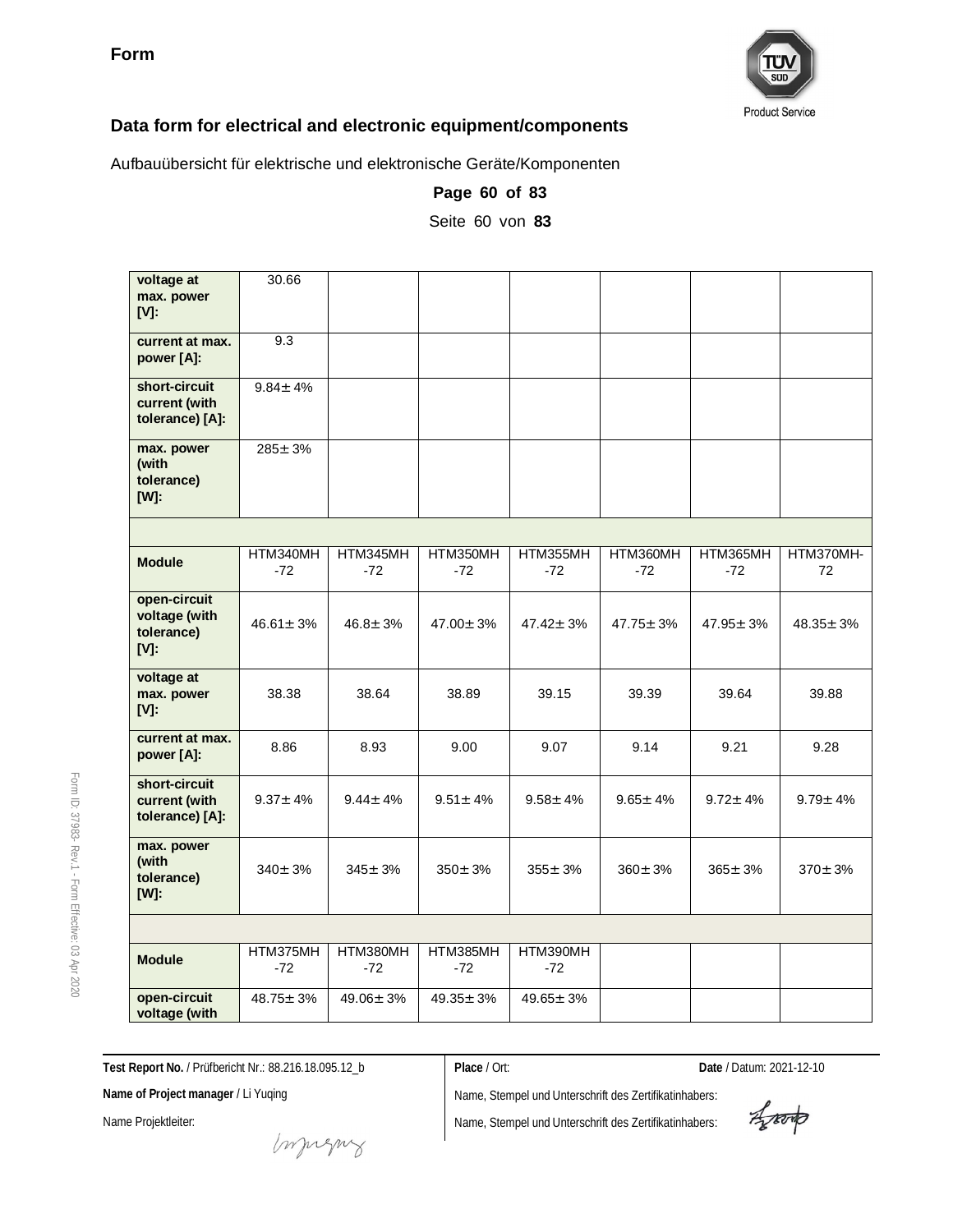

Aufbauübersicht für elektrische und elektronische Geräte/Komponenten

|                                                   | Seite 61 von 83 |                 |                   |                   |                 |                 |                 |  |  |
|---------------------------------------------------|-----------------|-----------------|-------------------|-------------------|-----------------|-----------------|-----------------|--|--|
|                                                   |                 |                 |                   |                   |                 |                 |                 |  |  |
| tolerance)<br>$[V]$ :                             |                 |                 |                   |                   |                 |                 |                 |  |  |
| voltage at<br>max. power<br>$[V]$ :               | 40.11           | 40.34           | 40.57             | 40.80             |                 |                 |                 |  |  |
| current at max.<br>power [A]:                     | 9.35            | 9.42            | 9.49              | 9.56              |                 |                 |                 |  |  |
| short-circuit<br>current (with<br>tolerance) [A]: | $9.86 \pm 4\%$  | $9.93 \pm 4\%$  | $10.00 \pm 4\%$   | $10.07 \pm 4\%$   |                 |                 |                 |  |  |
| max. power<br>(with<br>tolerance)<br>$[W]$ :      | $375 \pm 3%$    | $380 \pm 3%$    | $385 \pm 3\%$     | $390 \pm 3\%$     |                 |                 |                 |  |  |
|                                                   |                 |                 |                   |                   |                 |                 |                 |  |  |
| Module                                            | HTM285MH<br>-60 | HTM290MH<br>-60 | HTM295MH<br>$-60$ | HTM300MH<br>$-60$ | HTM305MH<br>-60 | HTM310MH<br>-60 | HTM315MH-<br>60 |  |  |
| open-circuit<br>voltage [V]:                      | $38.84 \pm 3\%$ | $39.14 \pm 3\%$ | $39.47 \pm 3\%$   | $39.83 \pm 3\%$   | $40.14 \pm 3\%$ | $40.62 \pm 3\%$ | $40.99 \pm 3\%$ |  |  |
| voltage at<br>max. power<br>[V]:                  | 32.03           | 32.33           | 32.64             | 32.94             | 33.23           | 33.52           | 33.80           |  |  |
| current at max.<br>power [A]:                     | 8.9             | 8.97            | 9.04              | 9.11              | 9.18            | 9.25            | 9.32            |  |  |
| short-circuit<br>current [A]:                     | $9.45 \pm 4\%$  | $9.54 \pm 4\%$  | $9.61 \pm 4\%$    | $9.67 \pm 4\%$    | $9.73 \pm 4\%$  | $9.79 \pm 4\%$  | $9.85 \pm 4\%$  |  |  |
| max. power<br>(with<br>tolerance)<br>$[W]$ :      | $285 \pm 3%$    | $290 \pm 3%$    | $295 \pm 3\%$     | $300 \pm 3%$      | $305 \pm 3%$    | $310 \pm 3\%$   | $315 \pm 3%$    |  |  |
|                                                   |                 |                 |                   |                   |                 |                 |                 |  |  |
| <b>Module</b>                                     | HTM320MH<br>-60 | HTM325MH<br>-60 |                   |                   |                 |                 |                 |  |  |
| open-circuit<br>voltage [V]:                      | $41.39 \pm 3\%$ | $41.79 \pm 3\%$ |                   |                   |                 |                 |                 |  |  |

**Page 61 of 83**

**Test Report No.** / Prüfbericht Nr.: 88.216.18.095.12\_b

**Place** / Ort: **Date** / Datum: 2021-12-10

**Name of Project manager** / Li Yuqing

Name Projektleiter:

Form ID: 37983-

Rev.1 - Form

Effective:  $\mathbb S$ Apr 2020

Name, Stempel und Unterschrift des Zertifikatinhabers:

Aporto

money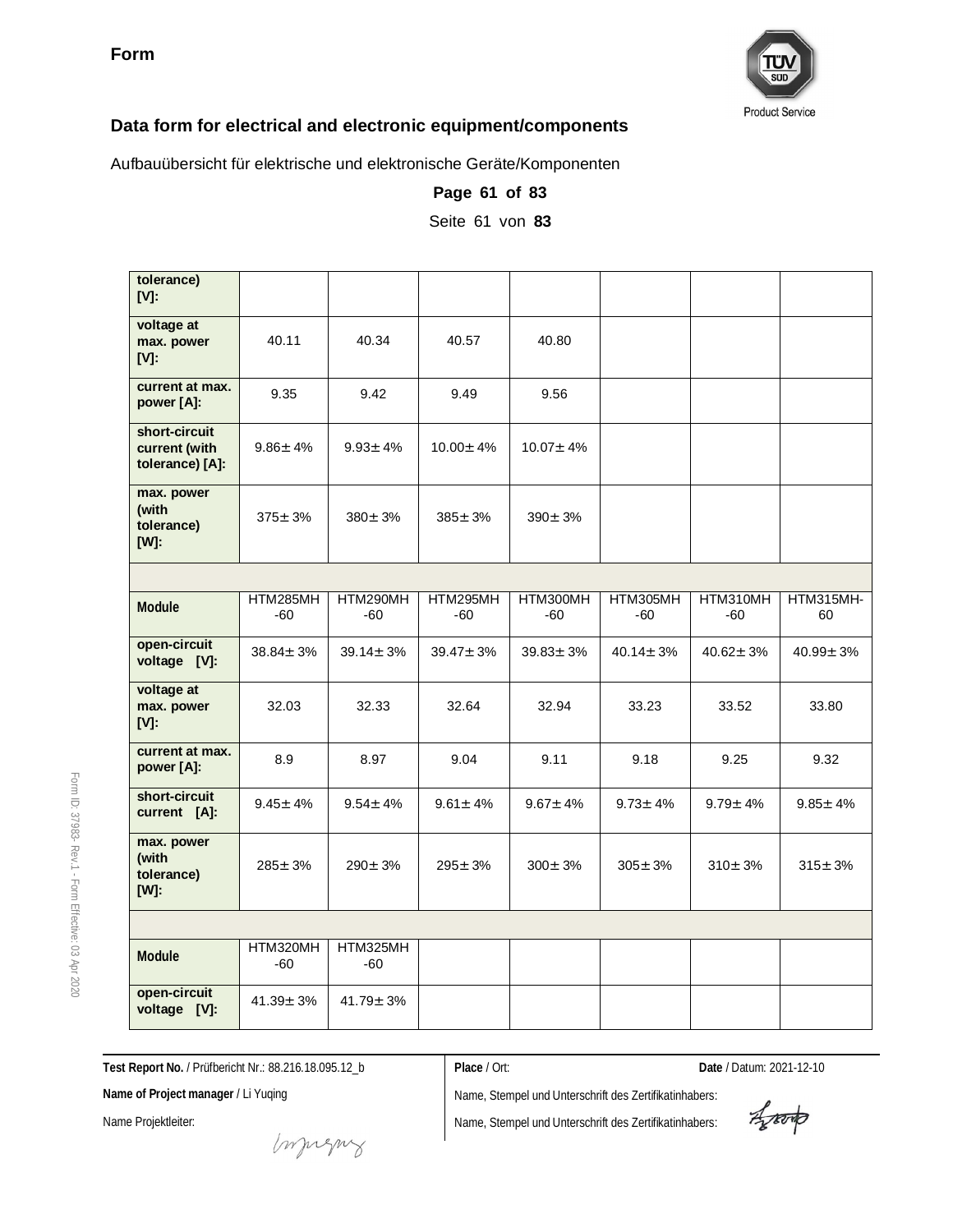

Aufbauübersicht für elektrische und elektronische Geräte/Komponenten

| voltage at<br>max. power<br>$[V]$ :          | 34.08             | 34.36           |                 |                 |                 |                 |                 |
|----------------------------------------------|-------------------|-----------------|-----------------|-----------------|-----------------|-----------------|-----------------|
| current at max.<br>power [A]:                | 9.39              | 9.46            |                 |                 |                 |                 |                 |
| short-circuit<br>current [A]:                | $9.91 \pm 4\%$    | $9.97 \pm 4\%$  |                 |                 |                 |                 |                 |
| max. power<br>(with<br>tolerance)<br>$[W]$ : | $320 \pm 3%$      | $325 \pm 3%$    |                 |                 |                 |                 |                 |
|                                              |                   |                 |                 |                 |                 |                 |                 |
| Module                                       | HTM255MH<br>-54   | HTM260MH<br>-54 | HTM265MH<br>-54 | HTM270MH<br>-54 | HTM275MH<br>-54 | HTM280MH<br>-54 | HTM285MH-<br>54 |
| open-circuit<br>voltage [V]:                 | $35.26 \pm 3\%$   | $35.70 \pm 3\%$ | $36.11 \pm 3\%$ | $36.52 \pm 3\%$ | $36.92 \pm 3\%$ | $37.31 \pm 3\%$ | $37.72 \pm 3\%$ |
| voltage at<br>max. power<br>$[V]$ :          | 28.62             | 28.99           | 29.35           | 29.71           | 30.05           | 30.40           | 30.74           |
| current at max.<br>power [A]:                | 8.91              | 8.97            | 9.03            | 9.09            | 9.15            | 9.21            | 9.27            |
| short-circuit<br>current [A]:                | $9.39 \pm 4\%$    | $9.46 \pm 4\%$  | $9.53 \pm 4\%$  | $9.60 \pm 4\%$  | $9.67 \pm 4\%$  | $9.74 \pm 4\%$  | $9.81 \pm 4\%$  |
| max. power<br>(with<br>tolerance)<br>$[W]$ : | $255 \pm 3%$      | $260 \pm 3%$    | $265 \pm 3%$    | $270 \pm 3\%$   | $275 \pm 3%$    | $280 \pm 3 \%$  | $285 \pm 3\%$   |
|                                              |                   |                 |                 |                 |                 |                 |                 |
| Module                                       | HTM290MH<br>$-54$ |                 |                 |                 |                 |                 |                 |
| open-circuit<br>voltage [V]:                 | $38.11 \pm 3\%$   |                 |                 |                 |                 |                 |                 |
| voltage at<br>max. power<br>$[V]$ :          | 31.08             |                 |                 |                 |                 |                 |                 |

**Page 62 of 83** Seite 62 von **83**

**Test Report No.** / Prüfbericht Nr.: 88.216.18.095.12\_b

**Place** / Ort: **Date** / Datum: 2021-12-10

**Name of Project manager** / Li Yuqing

Name Projektleiter:

muring

Name, Stempel und Unterschrift des Zertifikatinhabers: Name, Stempel und Unterschrift des Zertifikatinhabers:

Aparto

37983- Rev.1 - Form Effective:  $\mathbb S$ Apr 2020

Form ID: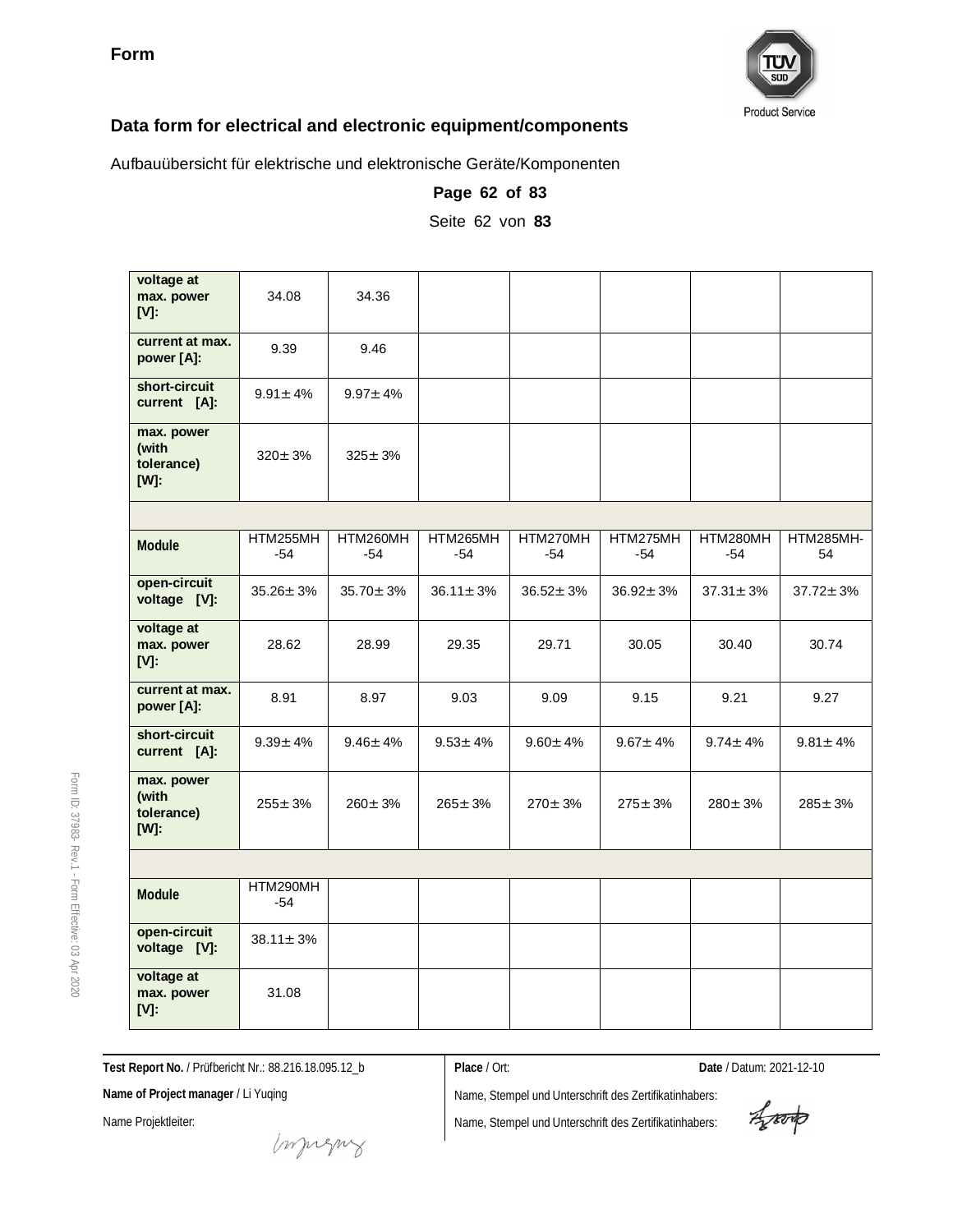

Aufbauübersicht für elektrische und elektronische Geräte/Komponenten

| current at max.<br>power [A]:                | 9.33                 |                      |                      |                      |                      |                      |                      |
|----------------------------------------------|----------------------|----------------------|----------------------|----------------------|----------------------|----------------------|----------------------|
| short-circuit<br>current [A]:                | $9.88 \pm 4\%$       |                      |                      |                      |                      |                      |                      |
| max. power<br>(with<br>tolerance)<br>$[W]$ : | $290 \pm 3%$         |                      |                      |                      |                      |                      |                      |
|                                              |                      |                      |                      |                      |                      |                      |                      |
| Module                                       | HTM390MH<br>$2 - 72$ | HTM395MH<br>$2 - 72$ | HTM400MH<br>$2 - 72$ | HTM405MH<br>$2 - 72$ | HTM410MH<br>$2 - 72$ | HTM415MH<br>$2 - 72$ | HTM420MH<br>$2 - 72$ |
| open-circuit<br>voltage [V]:                 | 48.64±3%             | 48.92±3%             | $49.21 \pm 3\%$      | 49.48±3%             | 49.76±3%             | $50.03 \pm 3\%$      | $50.29 \pm 3\%$      |
| voltage at<br>max. power<br>$[V]$ :          | 40.42                | 40.65                | 40.87                | 41.09                | 41.29                | 41.51                | 41.71                |
| current at max.<br>power [A]:                | 9.65                 | 9.72                 | 9.79                 | 9.86                 | 9.93                 | 10.00                | 10.07                |
| short-circuit<br>current [A]:                | $10.15 + 4%$         | $10.22 + 4%$         | $10.29 + 4%$         | 10.36±4%             | $10.43 + 4%$         | 10.50±4%             | $10.57 + 4%$         |
| max. power<br>(with<br>tolerance)<br>[W]:    | $390+3%$             | 395±3%               | 400±3%               | 405±3%               | 410±3%               | $415 \pm 3%$         | $420 \pm 3\%$        |
|                                              |                      |                      |                      |                      |                      |                      |                      |
| Module                                       | HTM425MH<br>$2 - 72$ | HTM325MH<br>$2 - 60$ | HTM330MH<br>$2 - 60$ | HTM335MH<br>$2 - 60$ | HTM340MH<br>$2 - 60$ | HTM345MH<br>$2 - 60$ | HTM350MH<br>$2 - 60$ |
| open-circuit<br>voltage [V]:                 | 50.56±3%             | 40.25±3%             | 40.59±3%             | 40.93±3%             | 41.26±3%             | 41.59±3%             | $41.91 \pm 3\%$      |
| voltage at<br>max. power<br>$[V]$ :          | 41.92                | 33.45                | 33.72                | 33.99                | 34.24                | 34.51                | 34.76                |
| current at max.<br>power [A]:                | 10.14                | 9.72                 | 9.79                 | 9.86                 | 9.93                 | 10.00                | 10.07                |

**Page 63 of 83**

Seite 63 von **83**

**Test Report No.** / Prüfbericht Nr.: 88.216.18.095.12\_b

**Place** / Ort: **Date** / Datum: 2021-12-10

**Name of Project manager** / Li Yuqing

Name Projektleiter:

Name, Stempel und Unterschrift des Zertifikatinhabers: Name, Stempel und Unterschrift des Zertifikatinhabers:

Aporto

Form ID: 37983-

Rev.1 - Form

Effective:  $\mathbb S$ Apr 2020

mongue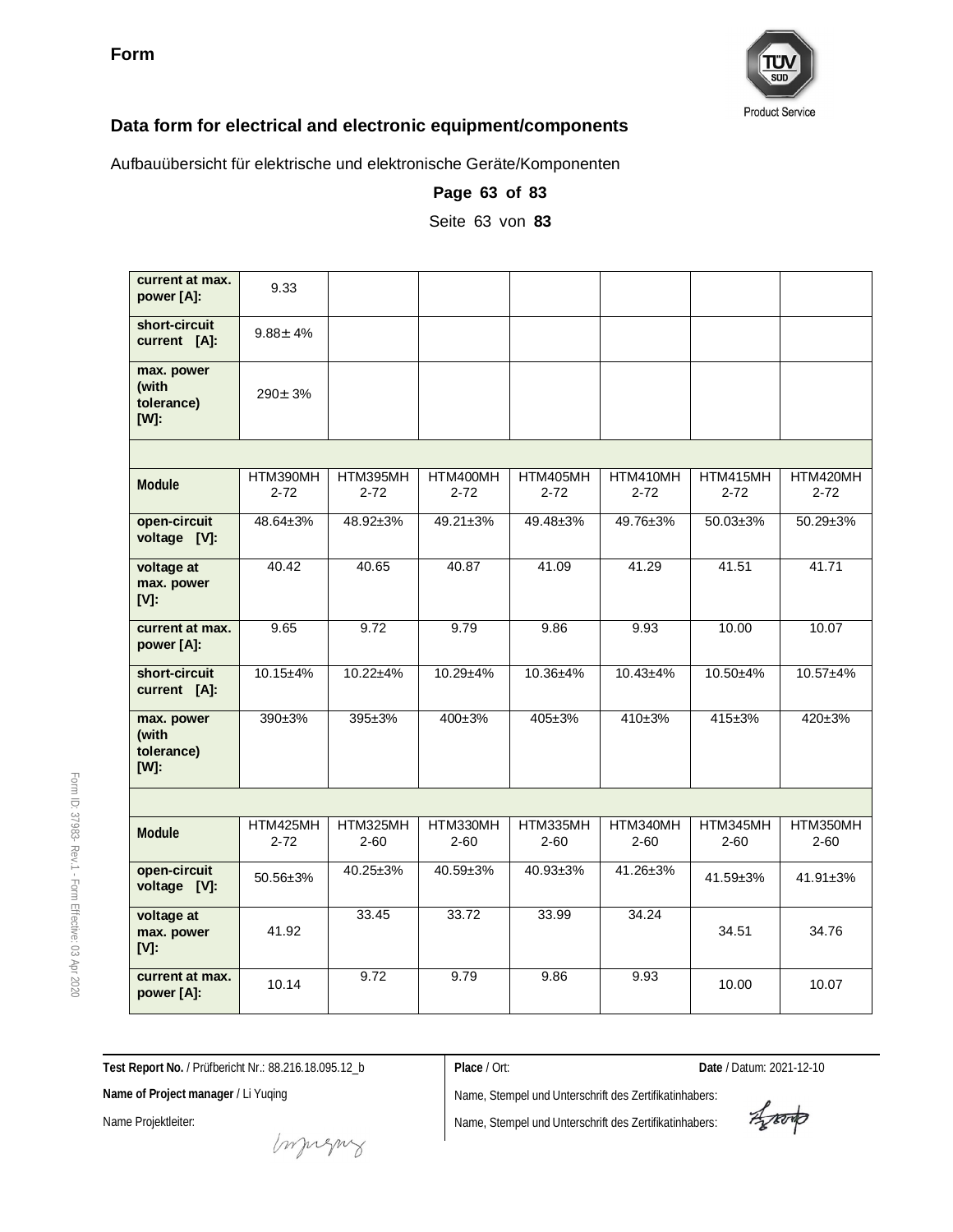

Aufbauübersicht für elektrische und elektronische Geräte/Komponenten

| short-circuit<br>current [A]:                    | $10.64 + 4%$      | $10.22 + 4%$      | $10.29 + 4%$      | 10.36±4%          | $10.43 + 4%$      | $10.50 + 4%$      | $10.57 + 4%$      |
|--------------------------------------------------|-------------------|-------------------|-------------------|-------------------|-------------------|-------------------|-------------------|
| max. power<br>(with<br>tolerance)<br>[W]:        | $425 \pm 3%$      | $325 \pm 3\%$     | 330±3%            | $335 \pm 3%$      | 340±3%            | 345±3%            | 350±3%            |
|                                                  |                   |                   |                   |                   |                   |                   |                   |
| Module                                           | HTM-TSA-<br>315M1 | HTM-TSA-<br>320M1 | HTM-TSA-<br>325M1 | HTM-TSA-<br>330M1 | HTM-TSA-<br>335M1 | HTM-TSA-<br>340M1 | HTM-TSA-<br>345M1 |
| open-circuit<br>voltage [V]:                     | 43.06±3%          | 43.30±3%          | 43.55±3%          | 43.72±3%          | 43.98±3%          | 44.23±3%          | 44.45±3%          |
| voltage at<br>max. power<br>IV:                  | 36.09             | 36.29             | 36.49             | 36.68             | 36.86             | 37.05             | 37.23             |
| current at max.<br>power [A]:                    | 8.73              | 8.82              | 8.91              | 9.00              | 9.09              | 9.18              | 9.27              |
| short-circuit<br>current [A]:                    | $9.18 + 4\%$      | $9.27 + 4%$       | $9.36 + 4%$       | $9.45 + 4%$       | $9.54 + 4%$       | $9.63 + 4%$       | $9.72 + 4%$       |
| max. power<br>(with<br>tolerance)<br><b>IWI:</b> | $315 \pm 3%$      | 320±3%            | 325±3%            | $330+3%$          | 335±3%            | 340±3%            | 345±3%            |
|                                                  |                   |                   |                   |                   |                   |                   |                   |
| Module                                           | HTM-TSB-<br>380M1 | HTM-TSB-<br>385M1 | HTM-TSB-<br>390M1 | HTM-TSB-<br>395M1 | HTM-TSB-<br>400M1 | HTM-TSB-<br>405M1 | HTM-TSB-<br>410M1 |
| open-circuit<br>voltage [V]:                     | 52.24±3%          | 52.46±3%          | 52.68±3%          | $52.9 + 3%$       | $53.1 + 3%$       | $53.25 \pm 3\%$   | 53.45±3%          |
| voltage at<br>max. power<br>$[V]$ :              | 43.74             | 43.91             | 44.08             | 44.24             | 44.41             | 44.56             | 44.72             |
| current at max.<br>power [A]:                    | 8.69              | 8.77              | 8.85              | 8.93              | 9.01              | 9.09              | 9.17              |
| short-circuit<br>current [A]:                    | $9.13 + 4%$       | $9.21 + 4%$       | $9.29 + 4%$       | $9.37 + 4%$       | $9.45 + 4%$       | $9.53 + 4%$       | $9.61 + 4%$       |
| max. power<br>(with                              | 380±3%            | $385 \pm 3\%$     | $390+3%$          | $395 \pm 3\%$     | $400 \pm 3\%$     | $405 \pm 3\%$     | 410±3%            |

**Page 64 of 83**

Seite 64 von **83**

**Test Report No.** / Prüfbericht Nr.: 88.216.18.095.12\_b

**Place** / Ort: **Date** / Datum: 2021-12-10

**Name of Project manager** / Li Yuqing

Name Projektleiter:

muring

Aparto

Form ID: 37983- Rev.1 - Form Effective:  $\mathbb S$ Apr 2020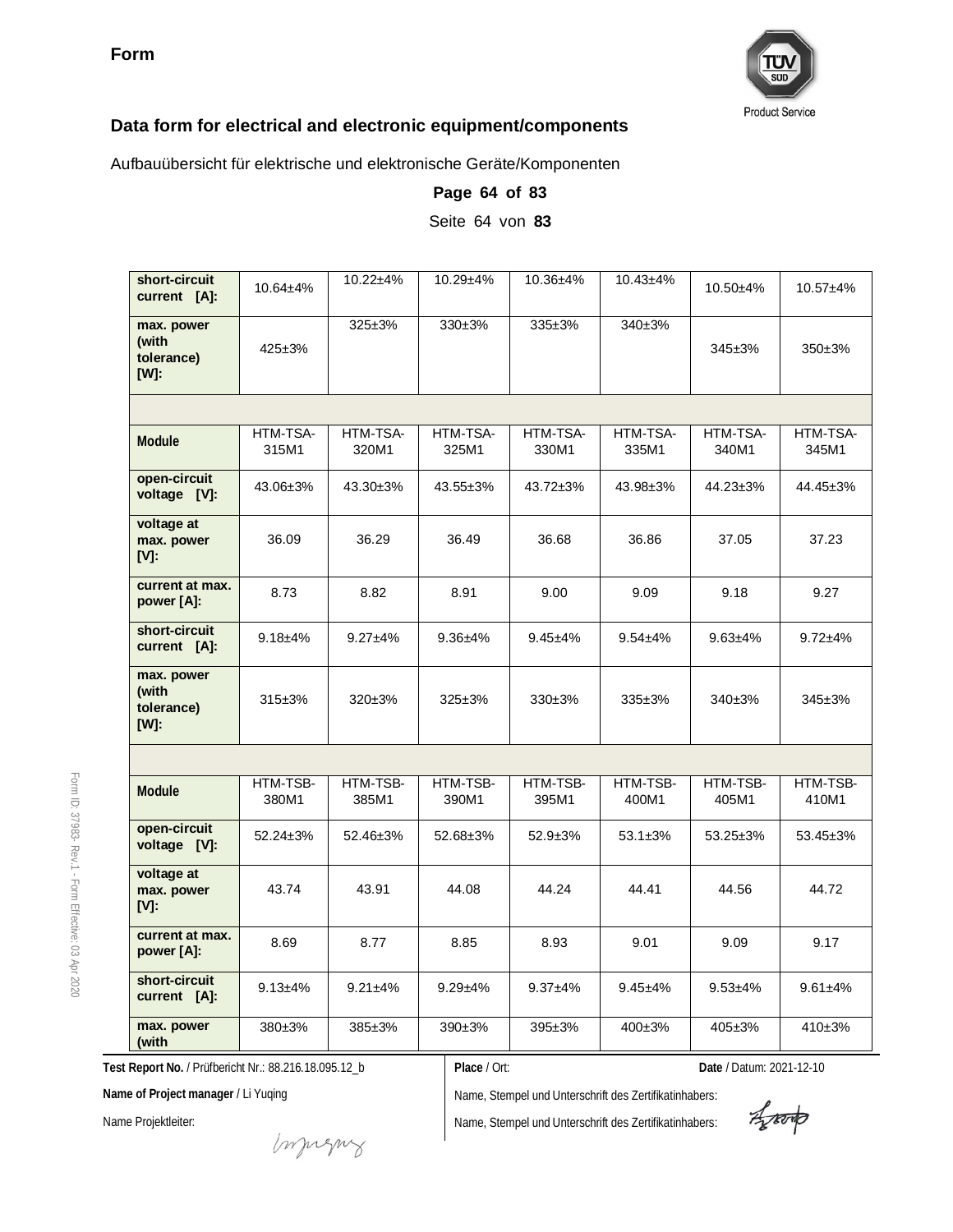

Aufbauübersicht für elektrische und elektronische Geräte/Komponenten

| tolerance)<br>$[W]$ :                                  |                         |                       |                       |                       |                       |                         |                       |
|--------------------------------------------------------|-------------------------|-----------------------|-----------------------|-----------------------|-----------------------|-------------------------|-----------------------|
|                                                        |                         |                       |                       |                       |                       |                         |                       |
| Module                                                 | HTM-TSB-<br>415M1       | HTM-TSB-<br>420M1     |                       |                       |                       |                         |                       |
| open-circuit<br>voltage [V]:                           | 53.62±3%                | $53.82 \pm 3\%$       |                       |                       |                       |                         |                       |
| voltage at<br>max. power<br>$[V]$ :                    | 44.87                   | 45.03                 |                       |                       |                       |                         |                       |
| current at max.<br>power [A]:                          | 9.25                    | 9.33                  |                       |                       |                       |                         |                       |
| short-circuit<br>current [A]:                          | $9.69 + 4%$             | $9.77 + 4%$           |                       |                       |                       |                         |                       |
| max. power<br>(with<br>tolerance)<br>$[W]$ :           | 415±3%                  | $420 \pm 3\%$         |                       |                       |                       |                         |                       |
|                                                        |                         |                       |                       |                       |                       |                         |                       |
| <b>Module</b>                                          | HTM340MA<br>$-72(1500)$ | HTM345MA-<br>72(1500) | HTM350MA-<br>72(1500) | HTM355MA-<br>72(1500) | HTM360MA-<br>72(1500) | HTM365MA<br>$-72(1500)$ | HTM370MA-<br>72(1500) |
| open-circuit<br>voltage (with<br>tolerance)<br>$[V]$ : | $46.62 \pm 3%$          | $46.86 \pm 3\%$       | $47.02 + 3%$          | $47.45 \pm 3\%$       | $47.77 \pm 3\%$       | $47.96 \pm 3\%$         | $48.36 \pm 3\%$       |
| voltage at<br>max. power<br>$[V]$ :                    | 38.12                   | 38.30                 | 38.55                 | 38.80                 | 39.09                 | 39.35                   | 39.58                 |
| current at max.<br>power [A]:                          | 8.92                    | 9.01                  | 9.08                  | 9.15                  | 9.21                  | 9.28                    | 9.35                  |
| short-circuit<br>current (with<br>tolerance) [A]:      | $9.44 \pm 4\%$          | $9.52 \pm 4\%$        | $9.59 \pm 4\%$        | $9.64 \pm 4\%$        | $9.71 \pm 4\%$        | $9.78 \pm 4\%$          | $9.85 \pm 4\%$        |
| max. power<br>(with                                    | $340 \pm 3%$            | $345 \pm 3\%$         | $350 \pm 3%$          | $355 \pm 3%$          | $360 \pm 3%$          | $365 \pm 3%$            | $370 \pm 3%$          |

**Page 65 of 83**

Seite 65 von **83**

**Test Report No.** / Prüfbericht Nr.: 88.216.18.095.12\_b

Name, Stempel und Unterschrift des Zertifikatinhabers: Name, Stempel und Unterschrift des Zertifikatinhabers:

**Place** / Ort: **Date** / Datum: 2021-12-10

**Name of Project manager** / Li Yuqing

Name Projektleiter:

mongue

Rev.1 - Form Effective:  $\mathbb S$ Apr 2020

Form ID: 37983-

Aporto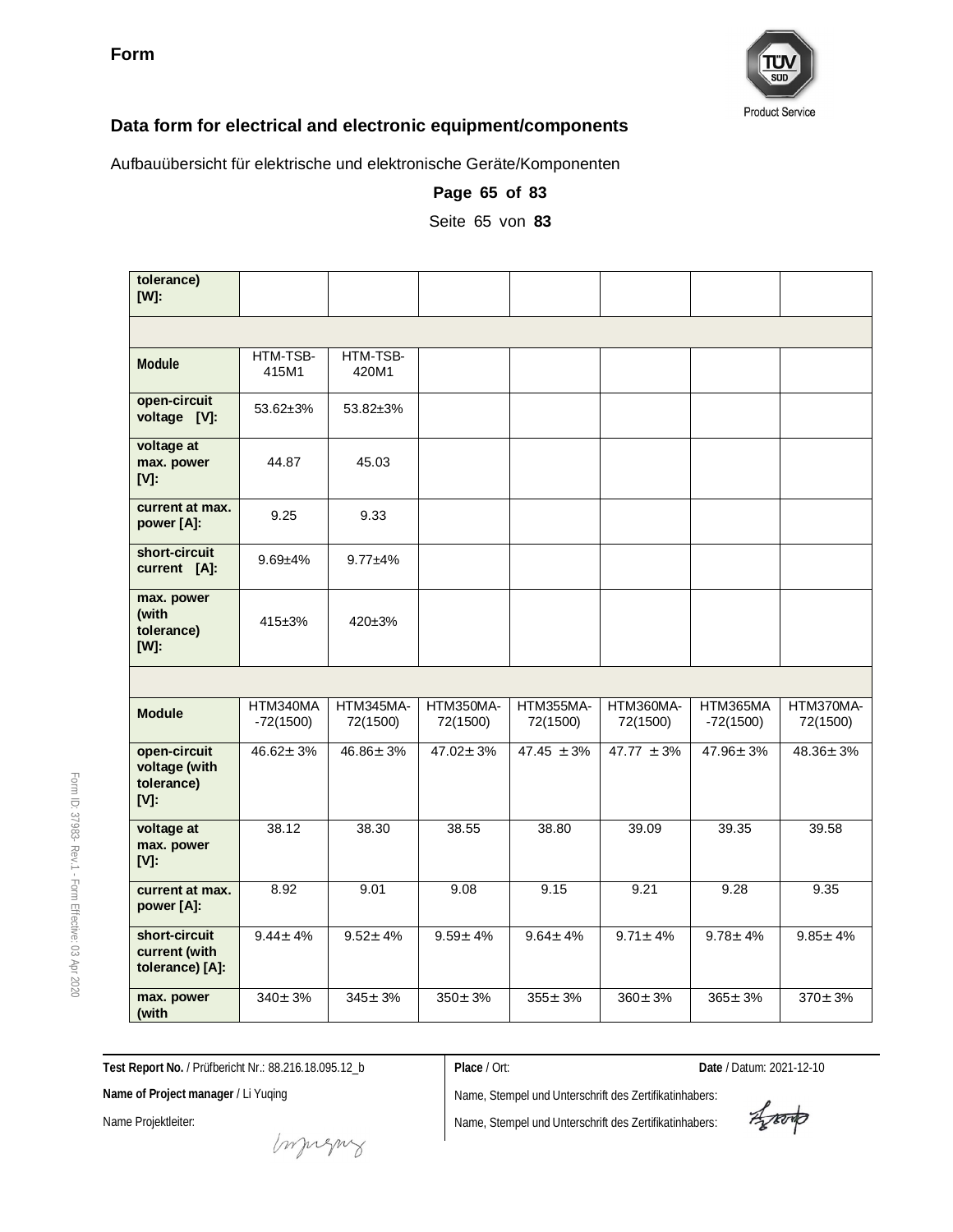

Aufbauübersicht für elektrische und elektronische Geräte/Komponenten

| tolerance)<br>$[W]$ :                                  |                         |                       |                       |                       |                       |                         |                       |
|--------------------------------------------------------|-------------------------|-----------------------|-----------------------|-----------------------|-----------------------|-------------------------|-----------------------|
|                                                        |                         |                       |                       |                       |                       |                         |                       |
| <b>Module</b>                                          | HTM375MA<br>$-72(1500)$ | HTM380MA-<br>72(1500) | HTM385MA-<br>72(1500) |                       |                       |                         |                       |
| open-circuit<br>voltage (with<br>tolerance)<br>$[V]$ : | $48.52 \pm 3\%$         | $48.82 \pm 3\%$       | $49.07 \pm 3\%$       |                       |                       |                         |                       |
| voltage at<br>max. power<br>$[V]$ :                    | 39.81                   | 40.05                 | 40.28                 |                       |                       |                         |                       |
| current at max.<br>power [A]:                          | 9.42                    | 9.49                  | 9.56                  |                       |                       |                         |                       |
| short-circuit<br>current (with<br>tolerance) [A]:      | $9.92 \pm 4\%$          | $9.99 \pm 4\%$        | $10.06 \pm 4\%$       |                       |                       |                         |                       |
| max. power<br>(with<br>tolerance)<br>$[W]$ :           | $375 \pm 3%$            | $380 \pm 3%$          | $385 \pm 3%$          |                       |                       |                         |                       |
|                                                        |                         |                       |                       |                       |                       |                         |                       |
| <b>Module</b>                                          | HTM285MA<br>$-60(1500)$ | HTM290MA-<br>60(1500) | HTM295MA-<br>60(1500) | HTM300MA-<br>60(1500) | HTM305MA-<br>60(1500) | HTM310MA<br>$-60(1500)$ | HTM315MA-<br>60(1500) |
| open-circuit<br>voltage (with<br>tolerance)<br>$[V]$ : | $38.85 \pm 3\%$         | $39.15 \pm 3\%$       | $39.48 \pm 3\%$       | $39.84 \pm 3\%$       | $40.15 \pm 3\%$       | $40.63 \pm 3\%$         | $40.91 \pm 3\%$       |
| voltage at<br>max. power<br>$[V]$ :                    | 31.81                   | 32.1                  | 32.35                 | 32.65                 | 32.91                 | 33.25                   | 33.55                 |
| current at max.<br>power [A]:                          | 8.96                    | 9.05                  | 9.12                  | 9.2                   | 9.27                  | 9.33                    | 9.39                  |
| short-circuit<br>current (with<br>tolerance) [A]:      | $9.51 \pm 4\%$          | $9.58 \pm 4\%$        | $9.65 \pm 4\%$        | $9.72 \pm 4\%$        | $9.79 \pm 4\%$        | $9.85 \pm 4\%$          | $9.91 \pm 4\%$        |

**Page 66 of 83**

Seite 66 von **83**

**Test Report No.** / Prüfbericht Nr.: 88.216.18.095.12\_b

muring

**Place** / Ort: **Date** / Datum: 2021-12-10

**Name of Project manager** / Li Yuqing

Name Projektleiter:

Form ID: 37983-

Rev.1 - Form

Effective:  $\mathbb S$ Apr 2020

Aporto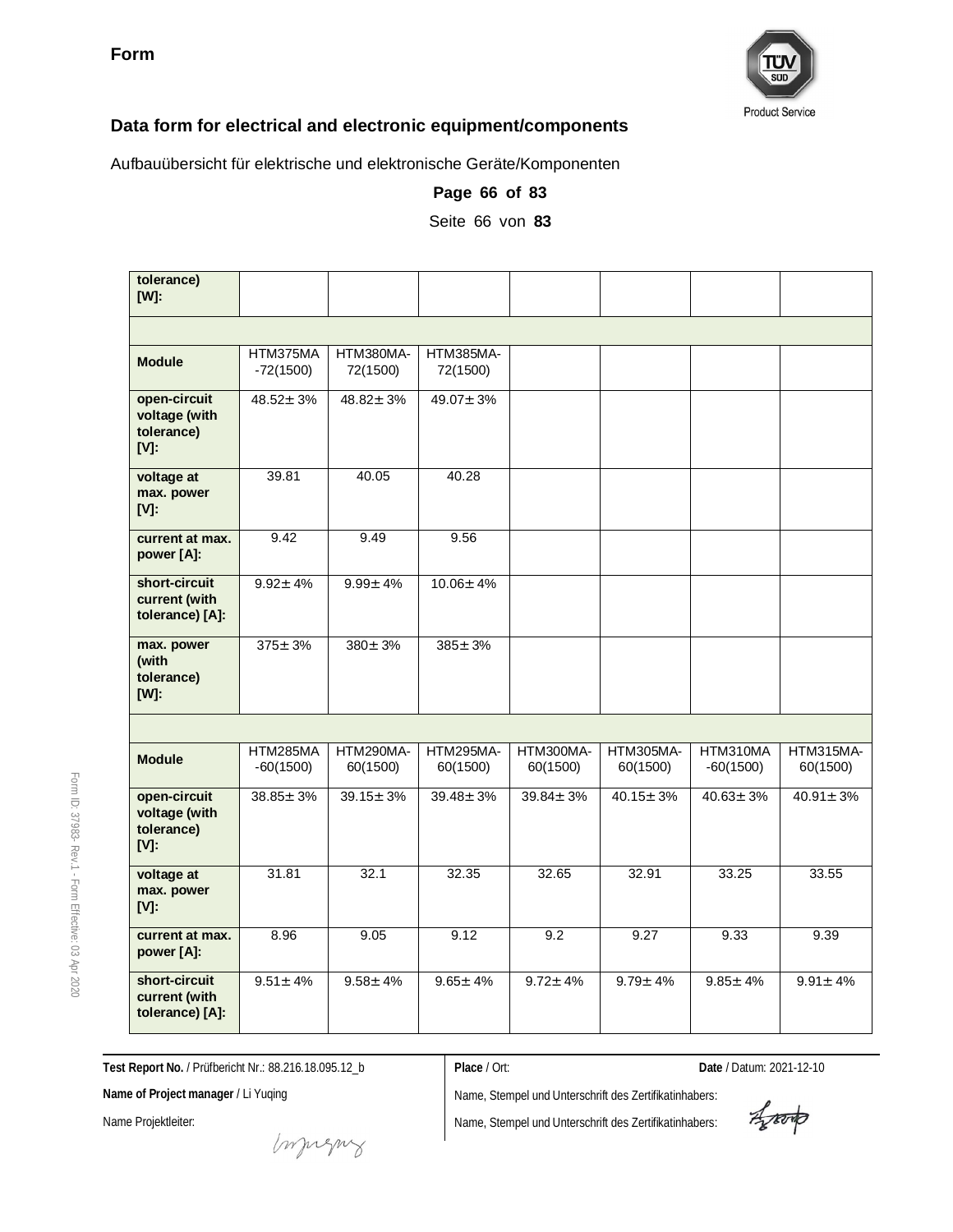

Aufbauübersicht für elektrische und elektronische Geräte/Komponenten

| max. power<br>(with<br>tolerance)<br>$[W]$ :           | $285 \pm 3\%$           | $290 \pm 3\%$         | $295 \pm 3\%$         | $300 \pm 3\%$         | $305 \pm 3\%$         | $310 \pm 3\%$           | $315 \pm 3\%$         |
|--------------------------------------------------------|-------------------------|-----------------------|-----------------------|-----------------------|-----------------------|-------------------------|-----------------------|
|                                                        |                         |                       |                       |                       |                       |                         |                       |
| <b>Module</b>                                          | HTM320MA<br>$-60(1500)$ |                       |                       |                       |                       |                         |                       |
| open-circuit<br>voltage (with<br>tolerance)<br>$[V]$ : | $41.3 \pm 3\%$          |                       |                       |                       |                       |                         |                       |
| voltage at<br>max. power<br>$[V]$ :                    | 33.87                   |                       |                       |                       |                       |                         |                       |
| current at max.<br>power [A]:                          | 9.45                    |                       |                       |                       |                       |                         |                       |
| short-circuit<br>current (with<br>tolerance) [A]:      | $9.97 \pm 4\%$          |                       |                       |                       |                       |                         |                       |
| max. power<br>(with<br>tolerance)<br>$[W]$ :           | $320 \pm 3%$            |                       |                       |                       |                       |                         |                       |
|                                                        |                         |                       |                       |                       |                       |                         |                       |
| <b>Module</b>                                          | HTM255MA<br>$-54(1500)$ | HTM260MA-<br>54(1500) | HTM265MA-<br>54(1500) | HTM270MA-<br>54(1500) | HTM275MA-<br>54(1500) | HTM280MA<br>$-54(1500)$ | HTM285MA-<br>54(1500) |
| open-circuit<br>voltage (with<br>tolerance)<br>$[V]$ : | $35.07 \pm 3\%$         | $35.53 \pm 3\%$       | $35.99 \pm 3\%$       | $36.44 \pm 3\%$       | $36.89 \pm 3\%$       | $37.33 \pm 3\%$         | $37.76 \pm 3\%$       |
| voltage at<br>max. power<br>$[V]$ :                    | 28.53                   | 28.91                 | 29.26                 | 29.62                 | 29.97                 | 30.31                   | 30.66                 |
| current at max.<br>power [A]:                          | 8.94                    | $\overline{9}$        | 9.06                  | 9.12                  | 9.18                  | 9.24                    | $\overline{9.3}$      |

**Page 67 of 83**

Seite 67 von **83**

**Test Report No.** / Prüfbericht Nr.: 88.216.18.095.12\_b

**Place** / Ort: **Date** / Datum: 2021-12-10

**Name of Project manager** / Li Yuqing

Name Projektleiter:

Form ID: 37983-

Rev.1 - Form

Effective:  $\mathbb S$ Apr 2020

Aproto

mongue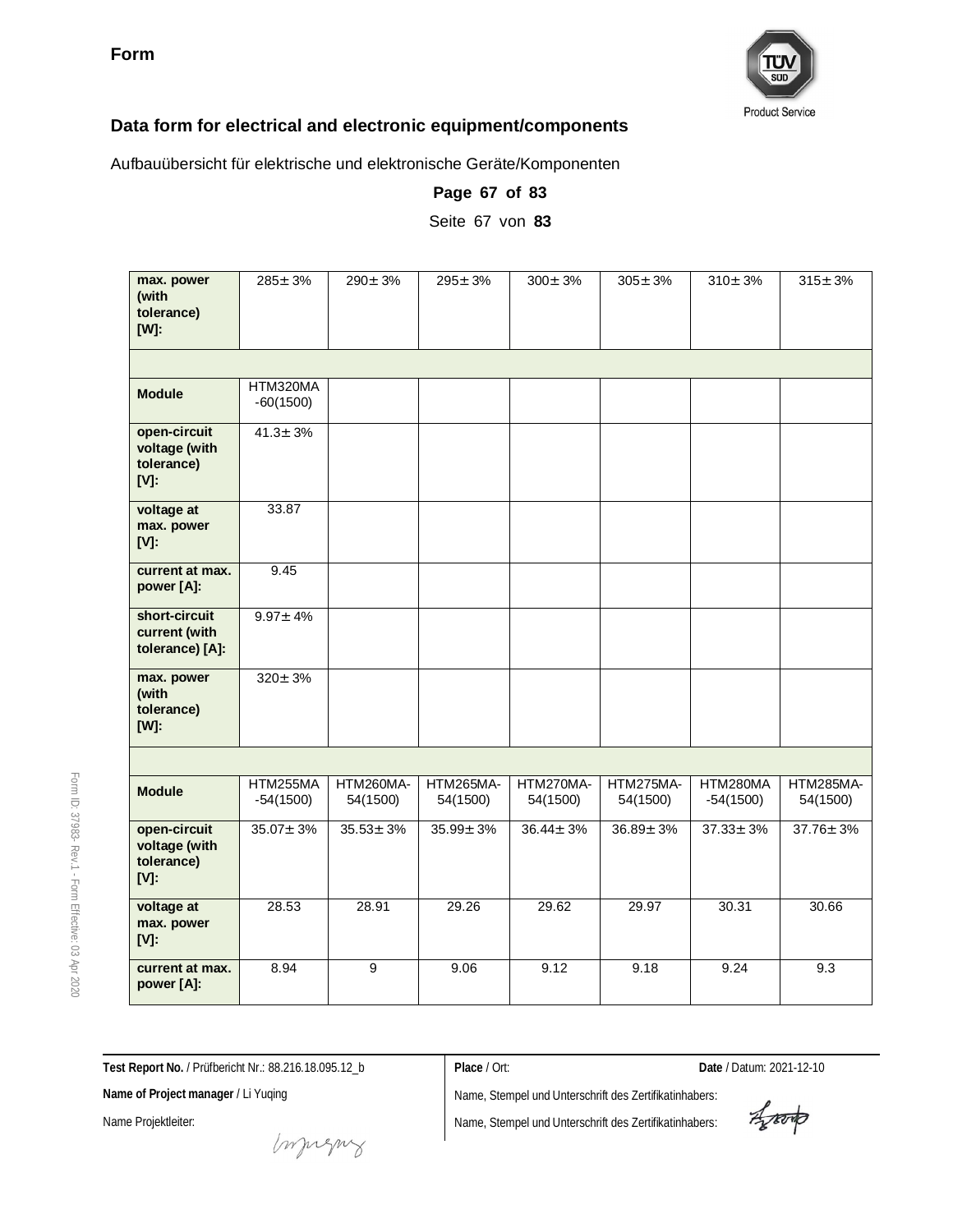

Aufbauübersicht für elektrische und elektronische Geräte/Komponenten

| short-circuit<br>current (with<br>tolerance) [A]: | $9.48 \pm 4\%$          | $9.54 \pm 4\%$          | $9.6 \pm 4\%$           | $9.66 \pm 4\%$          | $9.72 \pm 4\%$          | $9.78 \pm 4\%$          | $9.84 \pm 4\%$        |
|---------------------------------------------------|-------------------------|-------------------------|-------------------------|-------------------------|-------------------------|-------------------------|-----------------------|
| max. power<br>(with<br>tolerance)<br>$[W]$ :      | $255 \pm 3%$            | $260 \pm 3%$            | $265 \pm 3%$            | $270 \pm 3%$            | $275 \pm 3%$            | $280 \pm 3\%$           | $285 \pm 3%$          |
|                                                   |                         |                         |                         |                         |                         |                         |                       |
| Module                                            | HTM340MH<br>-72(1500)   | HTM345MH<br>$-72(1500)$ | HTM350MH<br>$-72(1500)$ | HTM355MH<br>$-72(1500)$ | HTM360MH<br>$-72(1500)$ | HTM365MH<br>$-72(1500)$ | HTM370MH-<br>72(1500) |
| open-circuit<br>voltage [V]:                      | $46.61 \pm 3\%$         | $46.8 \pm 3\%$          | $47.00 \pm 3\%$         | $47.42 \pm 3%$          | $47.75 \pm 3\%$         | $47.95 \pm 3\%$         | $48.35 + 3%$          |
| voltage at<br>max. power<br>$[V]$ :               | 38.38                   | 38.64                   | 38.89                   | 39.15                   | 39.39                   | 39.64                   | 39.88                 |
| current at max.<br>power [A]:                     | 8.86                    | 8.93                    | 9.00                    | 9.07                    | 9.14                    | 9.21                    | 9.28                  |
| short-circuit<br>current [A]:                     | $9.37 \pm 4\%$          | $9.44 \pm 4\%$          | $9.51 \pm 4\%$          | $9.58 \pm 4\%$          | $9.65 \pm 4\%$          | $9.72 \pm 4\%$          | $9.79 \pm 4\%$        |
| max. power<br>(with<br>tolerance)<br>$[W]$ :      | $340 \pm 3%$            | $345 \pm 3%$            | $350 \pm 3\%$           | $355 \pm 3\%$           | $360 \pm 3%$            | $365 \pm 3%$            | $370 \pm 3\%$         |
|                                                   |                         |                         |                         |                         |                         |                         |                       |
| Module                                            | HTM375MH<br>$-72(1500)$ | HTM380MH<br>$-72(1500)$ | HTM385MH<br>$-72(1500)$ | HTM390MH<br>$-72(1500)$ |                         |                         |                       |
| open-circuit<br>voltage [V]:                      | $48.75 \pm 3\%$         | $49.06 \pm 3\%$         | $49.35 \pm 3\%$         | $49.65 \pm 3\%$         |                         |                         |                       |
| voltage at<br>max. power<br>IV:                   | 40.11                   | 40.34                   | 40.57                   | 40.80                   |                         |                         |                       |
| current at max.<br>power [A]:                     | 9.35                    | 9.42                    | 9.49                    | 9.56                    |                         |                         |                       |
| short-circuit<br>current [A]:                     | $9.86 \pm 4\%$          | $9.93 \pm 4\%$          | $10.00 \pm 4\%$         | $10.07 \pm 4\%$         |                         |                         |                       |

**Page 68 of 83** Seite 68 von **83**

**Test Report No.** / Prüfbericht Nr.: 88.216.18.095.12\_b

**Place** / Ort: **Date** / Datum: 2021-12-10

**Name of Project manager** / Li Yuqing

Name Projektleiter:

Form ID: 37983-

Rev.1 - Form

Effective:  $\mathbb S$ Apr 2020

Aporto

money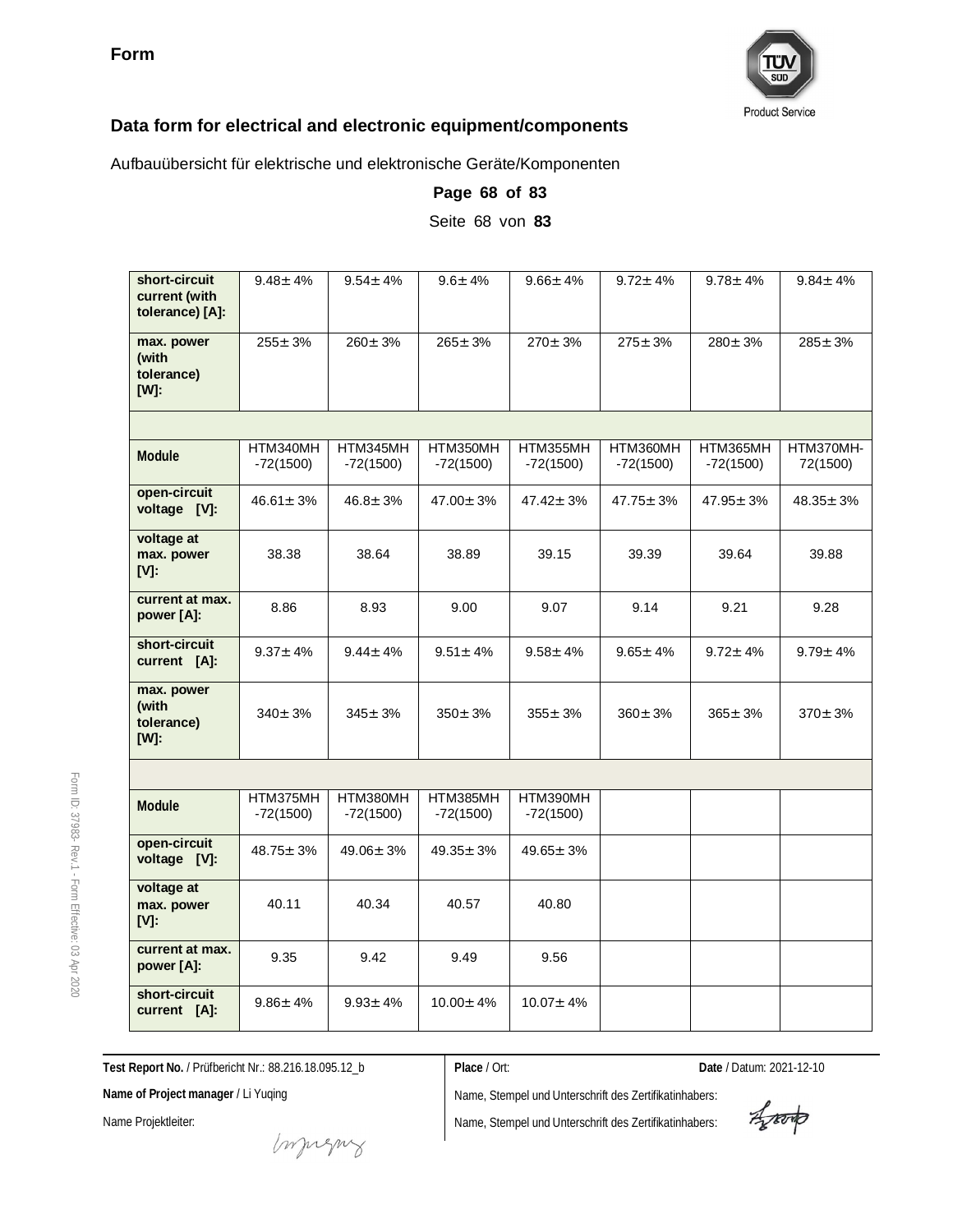

Aufbauübersicht für elektrische und elektronische Geräte/Komponenten

| max. power<br>(with<br>tolerance)<br>$[W]$ : | $375 \pm 3\%$           | $380 \pm 3\%$           | $385 \pm 3\%$           | $390 \pm 3\%$           |                         |                         |                       |
|----------------------------------------------|-------------------------|-------------------------|-------------------------|-------------------------|-------------------------|-------------------------|-----------------------|
|                                              |                         |                         |                         |                         |                         |                         |                       |
| Module                                       | HTM285MH<br>$-60(1500)$ | HTM290MH<br>$-60(1500)$ | HTM295MH<br>$-60(1500)$ | HTM300MH<br>$-60(1500)$ | HTM305MH<br>$-60(1500)$ | HTM310MH<br>$-60(1500)$ | HTM315MH-<br>60(1500) |
| open-circuit<br>voltage [V]:                 | $38.84 \pm 3\%$         | $39.14 \pm 3\%$         | $39.47 \pm 3\%$         | $39.83 \pm 3\%$         | $40.14 \pm 3\%$         | $40.62 \pm 3%$          | $40.99 \pm 3\%$       |
| voltage at<br>max. power<br>$[V]$ :          | 32.03                   | 32.33                   | 32.64                   | 32.94                   | 33.23                   | 33.52                   | 33.80                 |
| current at max.<br>power [A]:                | 8.9                     | 8.97                    | 9.04                    | 9.11                    | 9.18                    | 9.25                    | 9.32                  |
| short-circuit<br>current [A]:                | $9.45 \pm 4\%$          | $9.54 \pm 4\%$          | $9.61 \pm 4\%$          | $9.67 \pm 4\%$          | $9.73 \pm 4\%$          | $9.79 \pm 4\%$          | $9.85 \pm 4\%$        |
| max. power<br>(with<br>tolerance)<br>$[W]$ : | $285 \pm 3%$            | $290 \pm 3%$            | $295 \pm 3%$            | $300 \pm 3%$            | $305 \pm 3%$            | $310 \pm 3\%$           | $315 \pm 3\%$         |
|                                              |                         |                         |                         |                         |                         |                         |                       |
| Module                                       | HTM320MH<br>$-60(1500)$ | HTM325MH<br>$-60(1500)$ |                         |                         |                         |                         |                       |
| open-circuit<br>voltage [V]:                 | $41.39 \pm 3%$          | $41.79 \pm 3\%$         |                         |                         |                         |                         |                       |
| voltage at<br>max. power<br>$[V]$ :          | 34.08                   | 34.36                   |                         |                         |                         |                         |                       |
| current at max.<br>power [A]:                | 9.39                    | 9.46                    |                         |                         |                         |                         |                       |
| short-circuit<br>current [A]:                | $9.91 \pm 4\%$          | $9.97 \pm 4\%$          |                         |                         |                         |                         |                       |
| max. power<br>(with<br>tolerance)<br>$[W]$ : | $320 \pm 3%$            | $325 \pm 3%$            |                         |                         |                         |                         |                       |

**Page 69 of 83** Seite 69 von **83**

**Test Report No.** / Prüfbericht Nr.: 88.216.18.095.12\_b

**Place** / Ort: **Date** / Datum: 2021-12-10

**Name of Project manager** / Li Yuqing

Name Projektleiter:

Name, Stempel und Unterschrift des Zertifikatinhabers:

Aparto

Form ID: 37983- Rev.1 - Form Effective:  $\mathbb S$ Apr 2020

Imprezny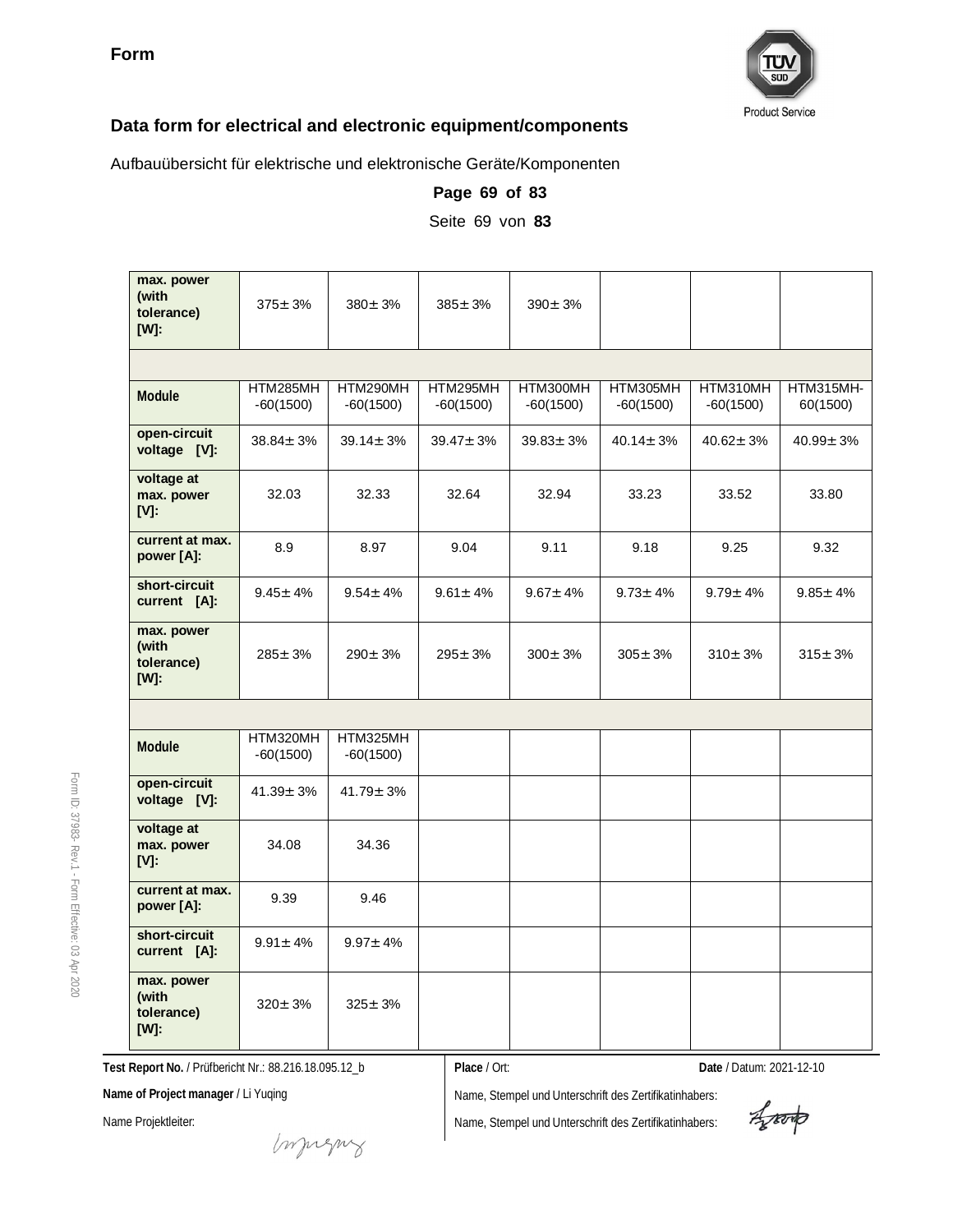

Aufbauübersicht für elektrische und elektronische Geräte/Komponenten

| Module                                       | HTM255MH<br>$-54(1500)$ | HTM260MH<br>$-54(1500)$ | HTM265MH<br>$-54(1500)$ | HTM270MH<br>$-54(1500)$ | HTM275MH<br>$-54(1500)$ | HTM280MH<br>$-54(1500)$ | HTM285MH-<br>54(1500)  |
|----------------------------------------------|-------------------------|-------------------------|-------------------------|-------------------------|-------------------------|-------------------------|------------------------|
| open-circuit<br>voltage [V]:                 | $35.26 \pm 3\%$         | $35.70 \pm 3\%$         | $36.11 \pm 3\%$         | $36.52 \pm 3\%$         | $36.92 \pm 3\%$         | $37.31 \pm 3\%$         | $37.72 \pm 3\%$        |
| voltage at<br>max. power<br>$[V]$ :          | 28.62                   | 28.99                   | 29.35                   | 29.71                   | 30.05                   | 30.40                   | 30.74                  |
| current at max.<br>power [A]:                | 8.91                    | 8.97                    | 9.03                    | 9.09                    | 9.15                    | 9.21                    | 9.27                   |
| short-circuit<br>current [A]:                | $9.39 \pm 4\%$          | $9.46 \pm 4\%$          | $9.53 \pm 4\%$          | $9.60 + 4%$             | $9.67 \pm 4\%$          | $9.74 \pm 4\%$          | $9.81 \pm 4\%$         |
| max. power<br>(with<br>tolerance)<br>$[W]$ : | $255 \pm 3%$            | $260 \pm 3%$            | $265 \pm 3%$            | $270 \pm 3%$            | $275 \pm 3%$            | $280 \pm 3\%$           | $285 \pm 3%$           |
|                                              |                         |                         |                         |                         |                         |                         |                        |
| Module                                       | HTM290MH<br>$-54(1500)$ |                         |                         |                         |                         |                         |                        |
| open-circuit<br>voltage [V]:                 | $38.11 \pm 3\%$         |                         |                         |                         |                         |                         |                        |
| voltage at<br>max. power<br>$[V]$ :          | 31.08                   |                         |                         |                         |                         |                         |                        |
| current at max.<br>power [A]:                | 9.33                    |                         |                         |                         |                         |                         |                        |
| short-circuit<br>current [A]:                | $9.88 \pm 4\%$          |                         |                         |                         |                         |                         |                        |
| max. power<br>(with<br>tolerance)<br>$[W]$ : | $290 \pm 3%$            |                         |                         |                         |                         |                         |                        |
|                                              |                         |                         |                         |                         |                         |                         |                        |
| Module                                       | HTM390MH<br>2-72(1500)  | HTM395MH<br>2-72(1500)  | HTM400MH<br>2-72(1500)  | HTM405MH<br>2-72(1500)  | HTM410MH<br>2-72(1500)  | HTM415MH<br>2-72(1500)  | HTM420MH<br>2-72(1500) |

**Page 70 of 83** Seite 70 von **83**

**Test Report No.** / Prüfbericht Nr.: 88.216.18.095.12\_b

**Place** / Ort: **Date** / Datum: 2021-12-10

**Name of Project manager** / Li Yuqing

Name Projektleiter:

Form ID: 37983-

Rev.1 - Form

Effective:  $\mathbb S$ Apr 2020

Name, Stempel und Unterschrift des Zertifikatinhabers:

Aporto

muring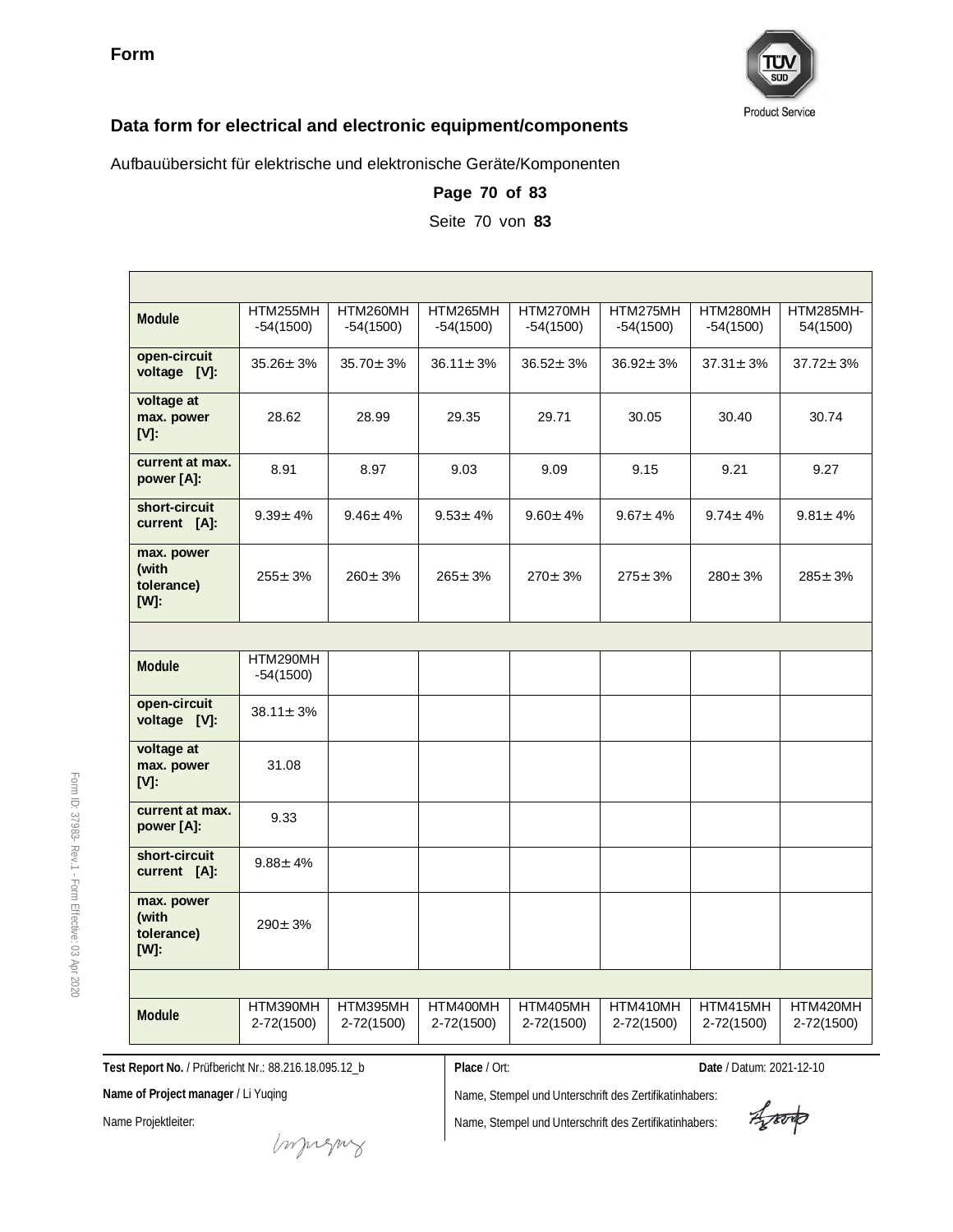

Aufbauübersicht für elektrische und elektronische Geräte/Komponenten

| open-circuit<br>voltage [V]:              | 48.64±3%                     | 48.92±3%                            | 49.21±3%                            | 49.48±3%                            | 49.76±3%                            | $50.03 \pm 3\%$             | 50.29±3%                 |
|-------------------------------------------|------------------------------|-------------------------------------|-------------------------------------|-------------------------------------|-------------------------------------|-----------------------------|--------------------------|
| voltage at<br>max. power<br>[V]:          | 40.42                        | 40.65                               | 40.87                               | 41.09                               | 41.29                               | 41.51                       | 41.71                    |
| current at max.<br>power [A]:             | 9.65                         | 9.72                                | 9.79                                | 9.86                                | 9.93                                | 10.00                       | 10.07                    |
| short-circuit<br>current [A]:             | $10.15 + 4%$                 | 10.22±4%                            | $10.29 + 4%$                        | 10.36±4%                            | $10.43 + 4%$                        | 10.50±4%                    | $10.57 + 4%$             |
| max. power<br>(with<br>tolerance)<br>[W]: | 390±3%                       | 395±3%                              | $400 \pm 3\%$                       | 405±3%                              | $410+3%$                            | 415±3%                      | $420 \pm 3%$             |
|                                           |                              |                                     |                                     |                                     |                                     |                             |                          |
| <b>Module</b>                             | HTM425MH<br>$2 - 72(1500)$   | HTM325MH<br>$2-60(1500)$            | HTM330MH<br>2-60(1500)              | HTM335MH<br>$2-60(1500)$            | HTM340MH<br>$2 - 60(1500)$          | HTM345MH<br>$2 - 60(1500)$  | HTM350MH<br>$2-60(1500)$ |
| open-circuit<br>voltage [V]:              | $50.56 \pm 3\%$              | $40.25 \pm 3\%$                     | 40.59±3%                            | $40.93 \pm 3\%$                     | $41.26 \pm 3\%$                     | 41.59±3%                    | $41.91 \pm 3\%$          |
| voltage at<br>max. power<br>[V]:          | 41.92                        | 33.45                               | 33.72                               | 33.99                               | 34.24                               | 34.51                       | 34.76                    |
| current at max.<br>power [A]:             | 10.14                        | 9.72                                | 9.79                                | 9.86                                | 9.93                                | 10.00                       | 10.07                    |
| short-circuit<br>current [A]:             | $10.64 + 4%$                 | $10.22 + 4%$                        | $10.29 + 4%$                        | $10.36 + 4%$                        | $10.43 + 4%$                        | $10.50 + 4%$                | $10.57 + 4%$             |
| max. power<br>(with<br>tolerance)<br>[W]: | $425 \pm 3%$                 | $325 \pm 3%$                        | $330+3%$                            | 335±3%                              | 340±3%                              | $345 \pm 3%$                | 350±3%                   |
|                                           |                              |                                     |                                     |                                     |                                     |                             |                          |
| Module                                    | HTM-TSA-<br>315M1(150<br>(0) | HTM-TSA-<br>320M1(1500<br>$\lambda$ | HTM-TSA-<br>325M1(1500<br>$\lambda$ | HTM-TSA-<br>330M1(1500<br>$\lambda$ | HTM-TSA-<br>335M1(1500<br>$\lambda$ | HTM-TSA-<br>340M1(150<br>0) | HTM-TSA-<br>345M1(1500   |
| open-circuit<br>voltage [V]:              | 43.06±3%                     | 43.30±3%                            | 43.55±3%                            | 43.72±3%                            | 43.98±3%                            | 44.23±3%                    | 44.45±3%                 |

**Page 71 of 83** Seite 71 von **83**

**Test Report No.** / Prüfbericht Nr.: 88.216.18.095.12\_b

**Place** / Ort: **Date** / Datum: 2021-12-10

**Name of Project manager** / Li Yuqing

Name Projektleiter:

Name, Stempel und Unterschrift des Zertifikatinhabers:

Name, Stempel und Unterschrift des Zertifikatinhabers:

Aporto

Form ID: 37983- Rev.1 - Form Effective:  $\mathbb S$ Apr 2020

money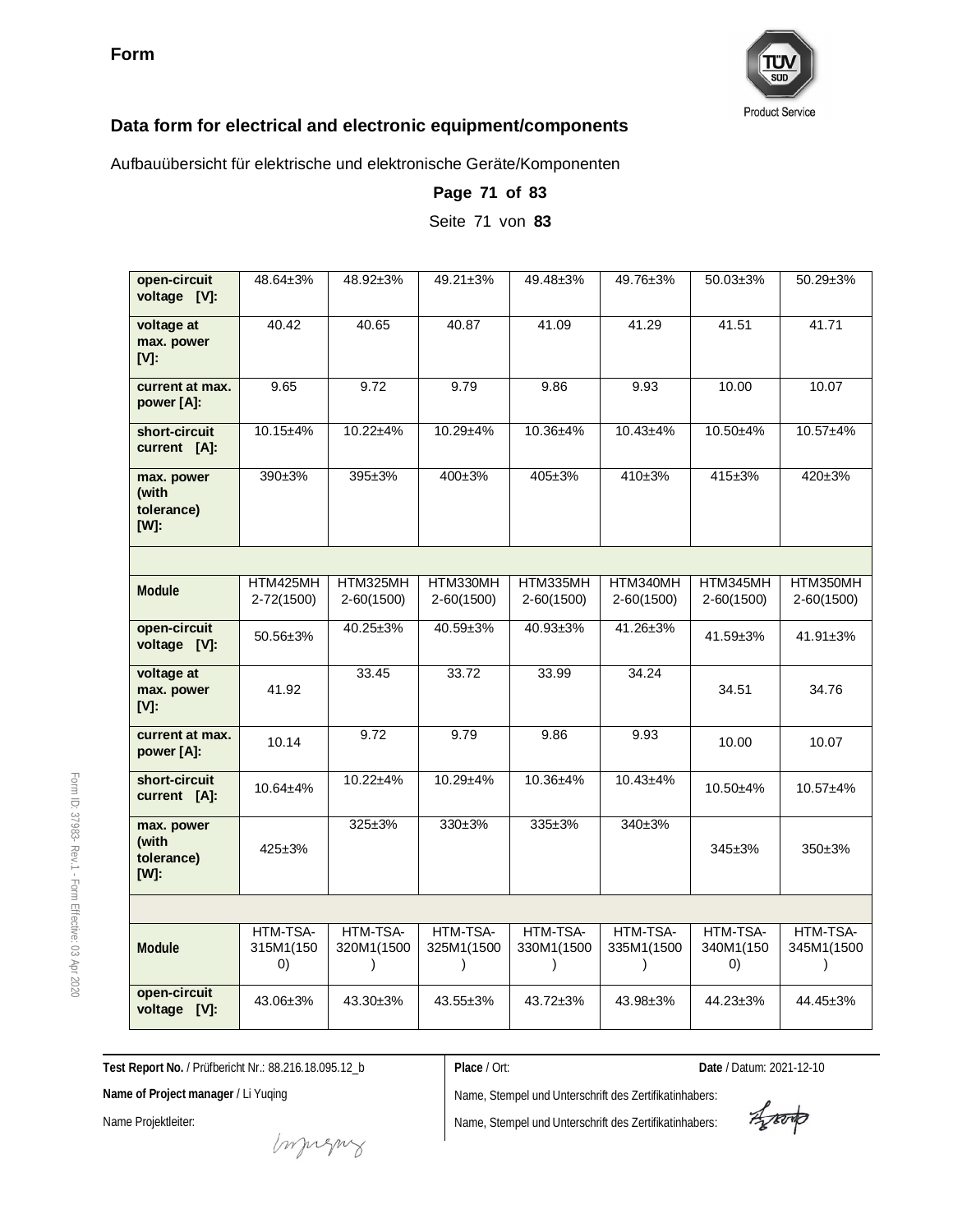

Aufbauübersicht für elektrische und elektronische Geräte/Komponenten

| voltage at<br>max. power<br>[V]:             | 36.09                        | 36.29                               | 36.49                               | 36.68                               | 36.86                               | 37.05                        | 37.23                  |
|----------------------------------------------|------------------------------|-------------------------------------|-------------------------------------|-------------------------------------|-------------------------------------|------------------------------|------------------------|
| current at max.<br>power [A]:                | 8.73                         | 8.82                                | 8.91                                | 9.00                                | 9.09                                | 9.18                         | 9.27                   |
| short-circuit<br>current [A]:                | $9.18 + 4%$                  | $9.27 + 4%$                         | $9.36 + 4%$                         | $9.45 + 4%$                         | $9.54 + 4%$                         | $9.63 + 4%$                  | $9.72 + 4%$            |
| max. power<br>(with<br>tolerance)<br>$[W]$ : | $315 \pm 3\%$                | $320\pm3%$                          | $325 \pm 3%$                        | $330+3%$                            | $335+3%$                            | 340±3%                       | $345 \pm 3\%$          |
|                                              |                              |                                     |                                     |                                     |                                     |                              |                        |
| Module                                       | HTM-TSB-<br>380M1(150<br>(0) | HTM-TSB-<br>385M1(1500<br>$\lambda$ | HTM-TSB-<br>390M1(1500<br>$\lambda$ | HTM-TSB-<br>395M1(1500<br>$\lambda$ | HTM-TSB-<br>400M1(1500<br>$\lambda$ | HTM-TSB-<br>405M1(150<br>(0) | HTM-TSB-<br>410M1(1500 |
| open-circuit<br>voltage [V]:                 | $52.24 \pm 3\%$              | 52.46±3%                            | $52.68 \pm 3\%$                     | $52.9 \pm 3\%$                      | $53.1 \pm 3\%$                      | $53.25 \pm 3\%$              | $53.45 \pm 3\%$        |
| voltage at<br>max. power<br>$[V]$ :          | 43.74                        | 43.91                               | 44.08                               | 44.24                               | 44.41                               | 44.56                        | 44.72                  |
| current at max.<br>power [A]:                | 8.69                         | 8.77                                | 8.85                                | 8.93                                | 9.01                                | 9.09                         | 9.17                   |
| short-circuit<br>current [A]:                | $9.13 + 4\%$                 | $9.21 + 4%$                         | $9.29 + 4%$                         | $9.37 + 4\%$                        | $9.45 + 4%$                         | $9.53 + 4%$                  | $9.61 + 4%$            |
| max. power<br>(with<br>tolerance)<br>$[W]$ : | 380±3%                       | 385±3%                              | $390+3%$                            | $395 \pm 3\%$                       | $400\pm3%$                          | $405 \pm 3\%$                | 410±3%                 |
|                                              |                              |                                     |                                     |                                     |                                     |                              |                        |
| Module                                       | HTM-TSB-<br>415M1(150<br>(0) | HTM-TSB-<br>420M1(1500<br>$\lambda$ |                                     |                                     |                                     |                              |                        |
| open-circuit<br>voltage [V]:                 | 53.62±3%                     | 53.82±3%                            |                                     |                                     |                                     |                              |                        |

**Page 72 of 83**

Seite 72 von **83**

**Test Report No.** / Prüfbericht Nr.: 88.216.18.095.12\_b

**Place** / Ort: **Date** / Datum: 2021-12-10

**Name of Project manager** / Li Yuqing

Name Projektleiter:

Form ID: 37983-

Rev.1 - Form

Effective:  $\mathbb S$ Apr 2020

Name, Stempel und Unterschrift des Zertifikatinhabers:

Aproto

money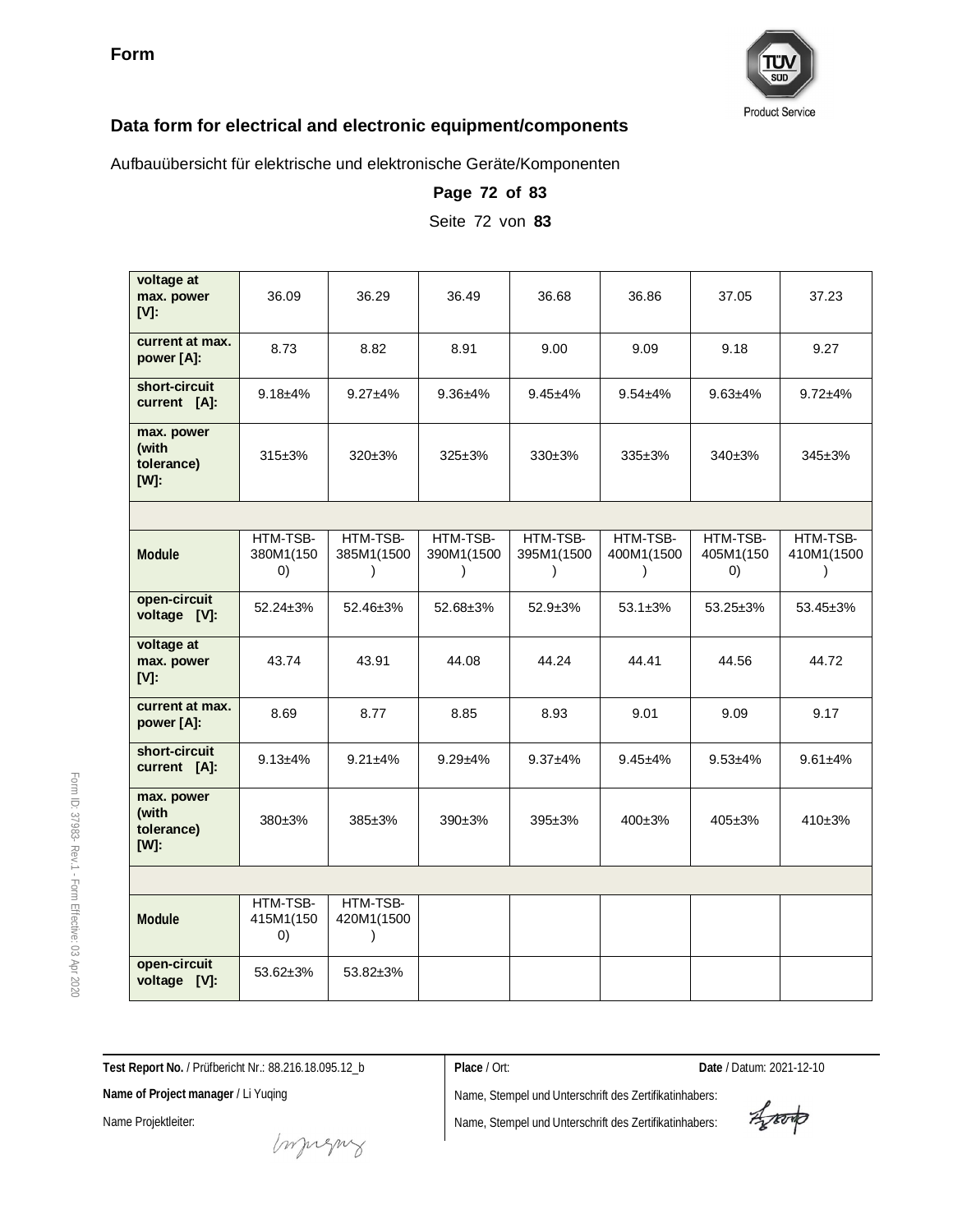

Aufbauübersicht für elektrische und elektronische Geräte/Komponenten

| voltage at<br>max. power<br>$[V]$ :              | 44.87            | 45.03            |                  |                  |                  |                  |                  |
|--------------------------------------------------|------------------|------------------|------------------|------------------|------------------|------------------|------------------|
| current at max.<br>power [A]:                    | 9.25             | 9.33             |                  |                  |                  |                  |                  |
| short-circuit<br>current [A]:                    | $9.69 + 4%$      | $9.77 + 4%$      |                  |                  |                  |                  |                  |
| max. power<br>(with<br>tolerance)<br>[W]:        | $415 \pm 3%$     | $420 \pm 3%$     |                  |                  |                  |                  |                  |
| <b>Module</b>                                    | HTM-NHN-<br>315M | HTM-NHN-<br>320M | HTM-NHN-<br>325M | HTM-NHN-<br>330M | HTM-NHN-<br>335M | HTM-NHN-<br>340M | HTM-NHN-<br>345M |
| open-circuit<br>voltage [V]:                     | 43.06±3%         | 43.30±3%         | 43.55±3%         | 43.72±3%         | 43.98±3%         | 44.23±3%         | 44.45±3%         |
| voltage at<br>max. power<br>$[V]$ :              | 36.09            | 36.29            | 36.49            | 36.68            | 36.86            | 37.05            | 37.23            |
| current at max.<br>power [A]:                    | 8.73             | 8.82             | 8.91             | 9.00             | 9.09             | 9.18             | 9.27             |
| short-circuit<br>current [A]:                    | $9.18 + 4%$      | $9.27 + 4%$      | $9.36 + 4%$      | $9.45 + 4%$      | $9.54 + 4%$      | $9.63 + 4%$      | $9.72 + 4%$      |
| max. power<br>(with<br>tolerance)<br><b>TWI:</b> | $315 + 3%$       | $320 \pm 3\%$    | $325 \pm 3\%$    | 330±3%           | $335 \pm 3\%$    | 340±3%           | $345 \pm 3\%$    |
| <b>Module</b>                                    | HTM-NHN-<br>380M | HTM-NHN-<br>385M | HTM-NHN-<br>390M | HTM-NHN-<br>395M | HTM-NHN-<br>400M | HTM-NHN-<br>405M | HTM-NHN-<br>410M |
| open-circuit<br>voltage [V]:                     | $52.24 \pm 3\%$  | 52.46±3%         | 52.68±3%         | $52.9 + 3%$      | $53.1 \pm 3\%$   | 53.25±3%         | 53.45±3%         |
| voltage at<br>max. power<br>[V]:                 | 43.74            | 43.91            | 44.08            | 44.24            | 44.41            | 44.56            | 44.72            |
| current at max.<br>power [A]:                    | 8.69             | 8.77             | 8.85             | 8.93             | 9.01             | 9.09             | 9.17             |

**Page 73 of 83**

Seite 73 von **83**

**Test Report No.** / Prüfbericht Nr.: 88.216.18.095.12\_b

**Place** / Ort: **Date** / Datum: 2021-12-10

**Name of Project manager** / Li Yuqing

Name Projektleiter:

mongue

Name, Stempel und Unterschrift des Zertifikatinhabers: Name, Stempel und Unterschrift des Zertifikatinhabers:

Aporto

Form ID: 37983- Rev.1 - Form Effective:  $\mathbb S$ Apr 2020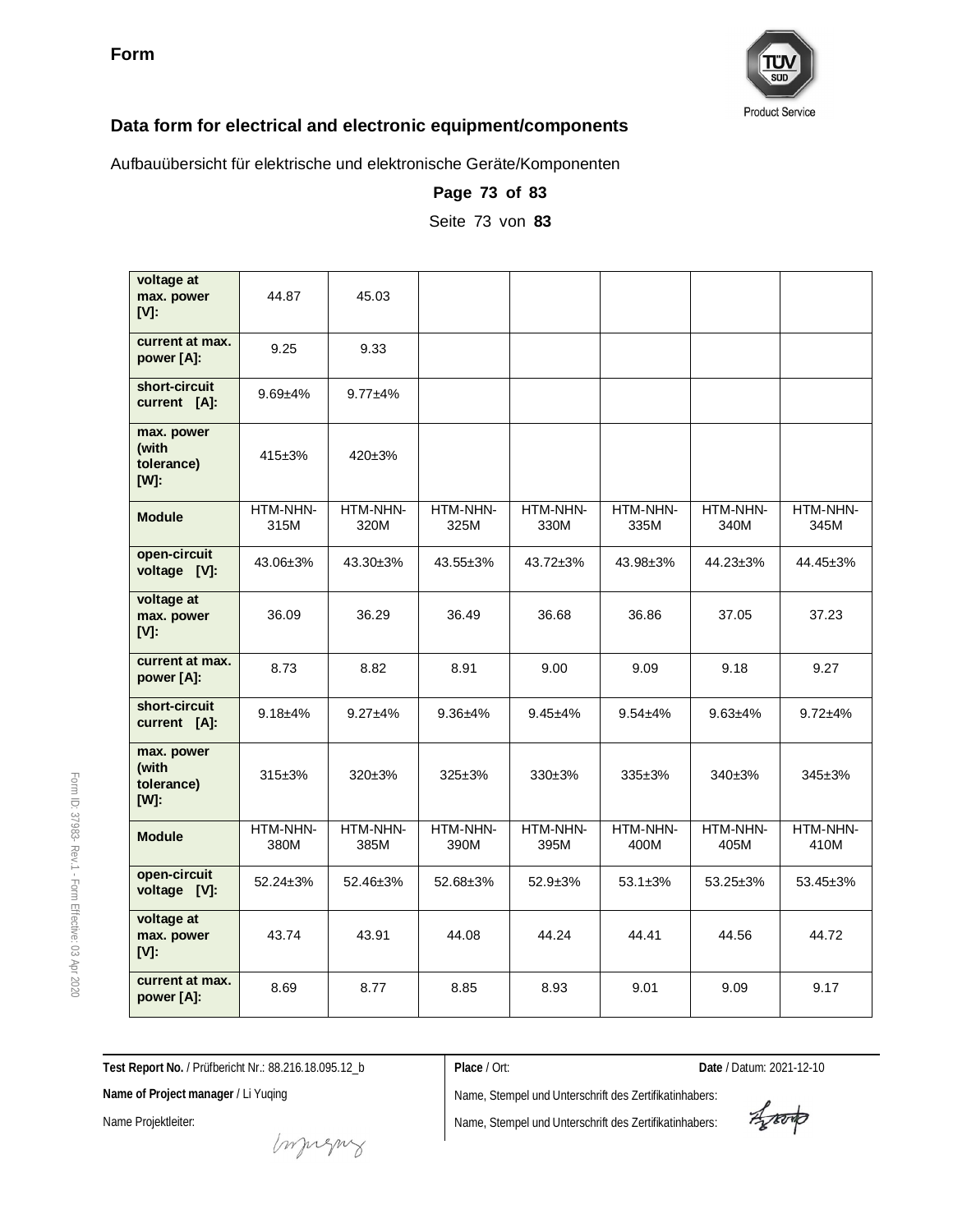

Aufbauübersicht für elektrische und elektronische Geräte/Komponenten

| short-circuit<br>current [A]:                | $9.13 + 4\%$           | $9.21 + 4\%$           | $9.29 + 4\%$           | $9.37 + 4\%$           | $9.45 + 4%$            | $9.53 + 4%$            | $9.61 + 4%$            |
|----------------------------------------------|------------------------|------------------------|------------------------|------------------------|------------------------|------------------------|------------------------|
| max. power<br>(with<br>tolerance)<br>[W]:    | $380+3%$               | $385 \pm 3\%$          | $390+3%$               | $395 \pm 3\%$          | 400±3%                 | $405 \pm 3%$           | 410±3%                 |
| <b>Module</b>                                | HTM-NHN-<br>415M       | HTM-NHN-<br>420M       |                        |                        |                        |                        |                        |
| open-circuit<br>voltage [V]:                 | $53.62 \pm 3\%$        | 53.82±3%               |                        |                        |                        |                        |                        |
| voltage at<br>max. power<br>$[V]$ :          | 44.87                  | 45.03                  |                        |                        |                        |                        |                        |
| current at max.<br>power [A]:                | 9.25                   | 9.33                   |                        |                        |                        |                        |                        |
| short-circuit<br>current [A]:                | $9.69 + 4%$            | $9.77 + 4%$            |                        |                        |                        |                        |                        |
| max. power<br>(with<br>tolerance)<br>[W]:    | $415 \pm 3\%$          | $420 \pm 3\%$          |                        |                        |                        |                        |                        |
| <b>Module</b>                                | HTM-NHN-<br>315M(1500) | HTM-NHN-<br>320M(1500) | HTM-NHN-<br>325M(1500) | HTM-NHN-<br>330M(1500) | HTM-NHN-<br>335M(1500) | HTM-NHN-<br>340M(1500) | HTM-NHN-<br>345M(1500) |
| open-circuit<br>voltage [V]:                 | 43.06±3%               | $43.30 \pm 3\%$        | 43.55±3%               | 43.72±3%               | 43.98±3%               | $44.23 \pm 3\%$        | 44.45±3%               |
| voltage at<br>max. power<br>$[V]$ :          | 36.09                  | 36.29                  | 36.49                  | 36.68                  | 36.86                  | 37.05                  | 37.23                  |
| current at max.<br>power [A]:                | 8.73                   | 8.82                   | 8.91                   | 9.00                   | 9.09                   | 9.18                   | 9.27                   |
| short-circuit<br>current [A]:                | $9.18 + 4%$            | $9.27 + 4%$            | $9.36 + 4%$            | $9.45 + 4%$            | $9.54 + 4%$            | $9.63 + 4%$            | $9.72 + 4%$            |
| max. power<br>(with<br>tolerance)<br>$[W]$ : | $315 \pm 3\%$          | $320 \pm 3\%$          | $325 \pm 3%$           | $330+3%$               | $335 \pm 3\%$          | $340+3%$               | $345 \pm 3\%$          |

**Page 74 of 83** Seite 74 von **83**

**Test Report No.** / Prüfbericht Nr.: 88.216.18.095.12\_b

**Place** / Ort: **Date** / Datum: 2021-12-10

**Name of Project manager** / Li Yuqing

Name Projektleiter:

Form ID: 37983-

Rev.1 - Form

Effective:  $\mathbb S$ Apr 2020

> Name, Stempel und Unterschrift des Zertifikatinhabers: Name, Stempel und Unterschrift des Zertifikatinhabers:

Aparto

muring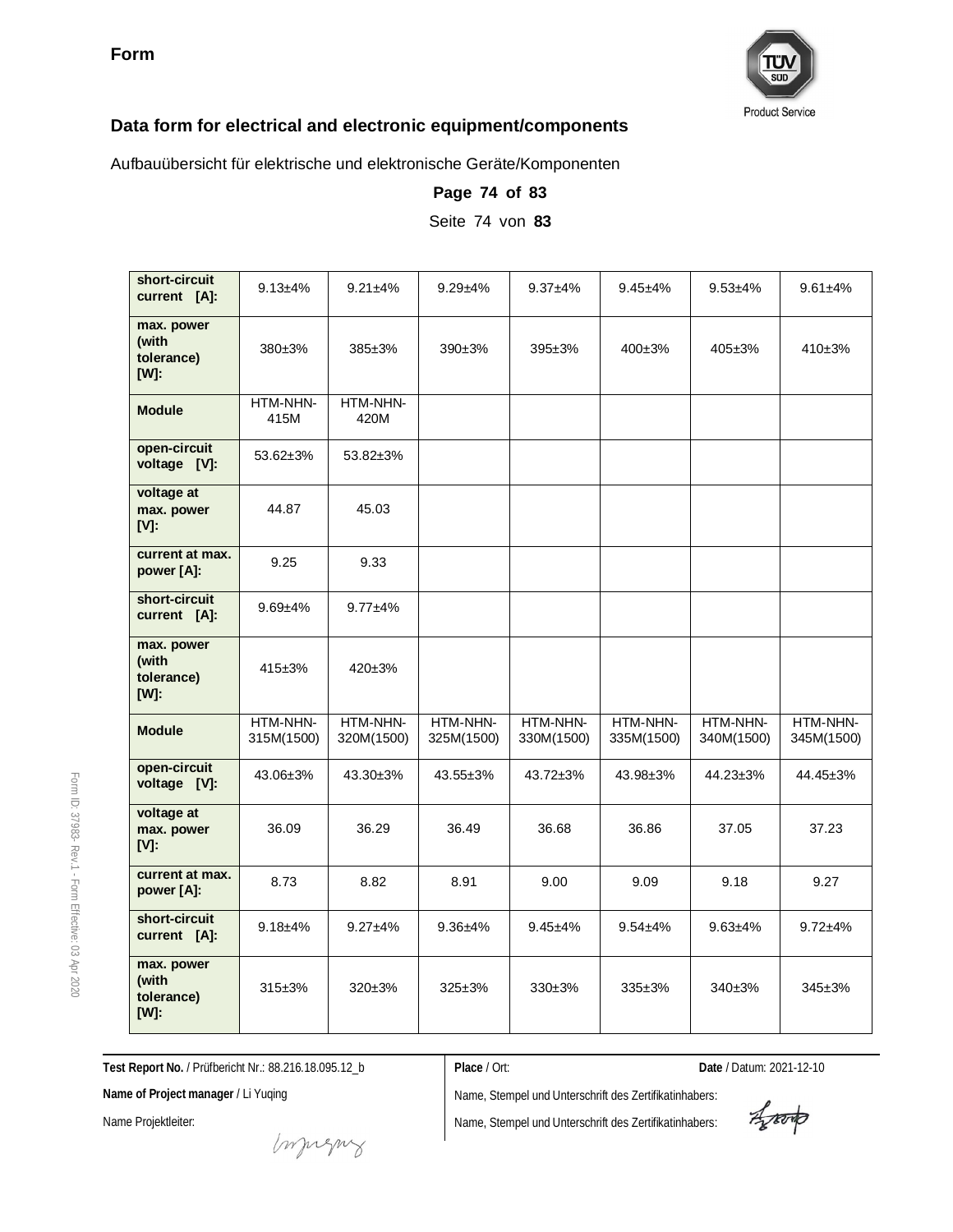

Aufbauübersicht für elektrische und elektronische Geräte/Komponenten

| <b>Module</b>                             | HTM-NHN-<br>380M(1500)                     | HTM-NHN-<br>385M(1500)                  | HTM-NHN-<br>390M(1500) | HTM-NHN-<br>395M(1500) | HTM-NHN-<br>400M(1500)              | HTM-NHN-<br>405M(1500)                     | HTM-NHN-<br>410M(1500)      |
|-------------------------------------------|--------------------------------------------|-----------------------------------------|------------------------|------------------------|-------------------------------------|--------------------------------------------|-----------------------------|
| open-circuit<br>voltage [V]:              | $52.24 \pm 3\%$                            | 52.46±3%                                | 52.68±3%               | $52.9 \pm 3\%$         | $53.1 \pm 3\%$                      | 53.25±3%                                   | 53.45±3%                    |
| voltage at<br>max. power<br>$[V]$ :       | 43.74                                      | 43.91                                   | 44.08                  | 44.24                  | 44.41                               | 44.56                                      | 44.72                       |
| current at max.<br>power [A]:             | 8.69                                       | 8.77                                    | 8.85                   | 8.93                   | 9.01                                | 9.09                                       | 9.17                        |
| short-circuit<br>current [A]:             | $9.13 + 4%$                                | $9.21 + 4%$                             | $9.29 + 4%$            | $9.37 + 4%$            | $9.45 + 4%$                         | $9.53 + 4%$                                | $9.61 + 4%$                 |
| max. power<br>(with<br>tolerance)<br>[W]: | 380±3%                                     | 385±3%                                  | 390±3%                 | $395 \pm 3\%$          | $400+3%$                            | $405 \pm 3%$                               | 410±3%                      |
| <b>Module</b>                             | HTM-NHN-<br>415M(1500)                     | HTM-NHN-<br>420M(1500)                  |                        |                        |                                     |                                            |                             |
| open-circuit<br>voltage [V]:              | 53.62±3%                                   | 53.82±3%                                |                        |                        |                                     |                                            |                             |
| voltage at<br>max. power<br>$[V]$ :       | 44.87                                      | 45.03                                   |                        |                        |                                     |                                            |                             |
| current at max.<br>power [A]:             | 9.25                                       | 9.33                                    |                        |                        |                                     |                                            |                             |
| short-circuit<br>current [A]:             | $9.69 + 4%$                                | $9.77 + 4%$                             |                        |                        |                                     |                                            |                             |
| max. power<br>(with<br>tolerance)<br>[W]: | 415±3%                                     | 420±3%                                  |                        |                        |                                     |                                            |                             |
|                                           | HTM-TSB-<br>410M2                          | HTM-TSB-<br>415M2                       | HTM-TSB-<br>420M2      | HTM-TSB-<br>425M2      | HTM-TSB-<br>430M2                   | HTM-TSB-<br>435M2                          | HTM-TSB-<br>440M2           |
| <b>Module</b>                             | HTM-TSB-<br>410M2(150<br>$\left( 0\right)$ | HTM-TSB-<br>415M2(1500<br>$\mathcal{C}$ | HTM-TSB-<br>420M2(1500 | HTM-TSB-<br>425M2(1500 | HTM-TSB-<br>430M2(1500<br>$\lambda$ | HTM-TSB-<br>435M2(150<br>$\left( 0\right)$ | HTM-TSB-<br>440M2(1500<br>) |

**Page 75 of 83**

Seite 75 von **83**

**Test Report No.** / Prüfbericht Nr.: 88.216.18.095.12\_b

**Name of Project manager** / Li Yuqing

Name Projektleiter:

Name, Stempel und Unterschrift des Zertifikatinhabers: Name, Stempel und Unterschrift des Zertifikatinhabers:

**Place** / Ort: **Date** / Datum: 2021-12-10

Aporto

mongue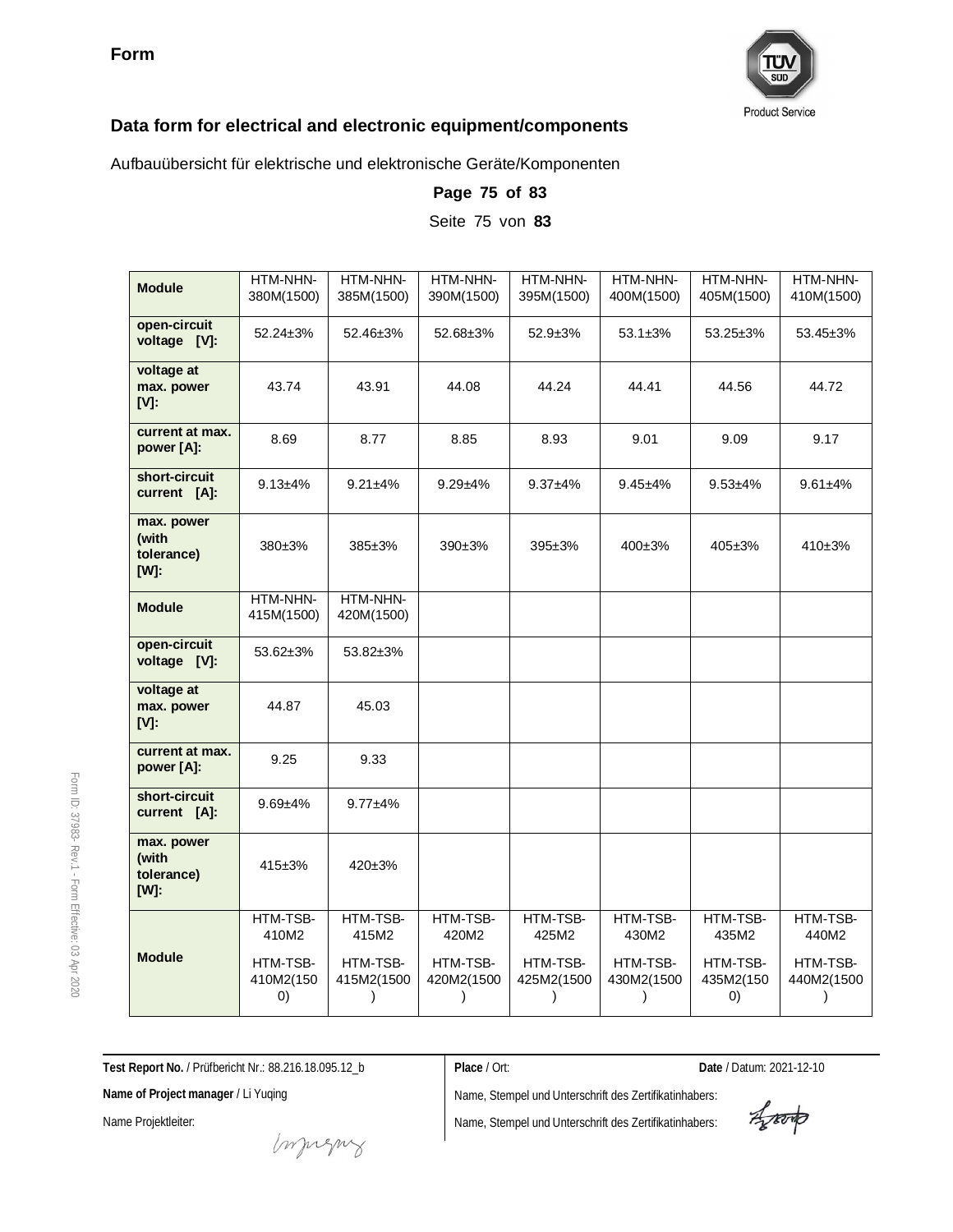

Aufbauübersicht für elektrische und elektronische Geräte/Komponenten

| open-circuit<br>voltage [V]:                 | 52.94±3%                                          | 53.16±3%                                    | 53.36±3%                                    | 53.62±3%                                    | 53.88±3%                                    | $54.13 \pm 3\%$                                                 | 54.38±3%                                    |
|----------------------------------------------|---------------------------------------------------|---------------------------------------------|---------------------------------------------|---------------------------------------------|---------------------------------------------|-----------------------------------------------------------------|---------------------------------------------|
| voltage at<br>max. power<br>$[V]$ :          | 44.23                                             | 44.43                                       | 44.64                                       | 44.84                                       | 45.04                                       | 45.23                                                           | 45.42                                       |
| current at max.<br>power [A]:                | 9.27                                              | 9.34                                        | 9.41                                        | 9.48                                        | 9.55                                        | 9.62                                                            | 9.69                                        |
| short-circuit<br>current [A]:                | $9.79 + 4%$                                       | $9.87 + 4%$                                 | $9.95 + 4%$                                 | 10.02±4%                                    | 10.09±4%                                    | 10.16±4%                                                        | 10.23±4%                                    |
| max. power<br>(with<br>tolerance)<br>$[W]$ : | 410±3%                                            | $415 \pm 3%$                                | $420 \pm 3%$                                | $425 \pm 3%$                                | $430 \pm 3%$                                | $435 + 3%$                                                      | $440 \pm 3\%$                               |
| <b>Module</b>                                | HTM-TSB-<br>445M2<br>HTM-TSB-<br>445M2(150<br>(0) | HTM-TSA-<br>340M2<br>HTM-TSA-<br>340M2(1500 | HTM-TSA-<br>345M2<br>HTM-TSA-<br>345M2(1500 | HTM-TSA-<br>350M2<br>HTM-TSA-<br>350M2(1500 | HTM-TSA-<br>355M2<br>HTM-TSA-<br>355M2(1500 | HTM-TSA-<br>360M2<br>HTM-TSA-<br>360M2(150<br>$\left( 0\right)$ | HTM-TSA-<br>365M2<br>HTM-TSA-<br>365M2(1500 |
| open-circuit<br>voltage [V]:                 | 54.62±3%                                          | 43.51±3%                                    | 43.81±3%                                    | 44.16±3%                                    | 44.48±3%                                    | 44.80±3%                                                        | 45.11±3%                                    |
| voltage at<br>max. power<br>$[V]$ :          | 45.60                                             | 36.41                                       | 36.67                                       | 36.93                                       | 37.18                                       | 37.43                                                           | 37.68                                       |
| current at max.<br>power [A]:                | 9.76                                              | 9.34                                        | 9.41                                        | 9.48                                        | 9.55                                        | 9.62                                                            | 9.69                                        |
| short-circuit<br>current [A]:                | $10.30 + 4\%$                                     | $9.88 + 4%$                                 | $9.95 + 4%$                                 | 10.02±4%                                    | $10.09 + 4\%$                               | $10.16 + 4%$                                                    | $10.23 + 4%$                                |
| max. power<br>(with<br>tolerance)<br>[W]:    | 445±3%                                            | 340±3%                                      | 345±3%                                      | 350±3%                                      | 355±3%                                      | 360±3%                                                          | 365±3%                                      |

**Page 76 of 83** Seite 76 von **83**

37983- Rev.1 - Form Effective:  $\mathbb S$ Apr 2020

Form ID:

| <b>Module</b> | HTM415MH<br>$3 - 72$       | HTM420MH<br>$3 - 72$       | HTM425MH<br>$3 - 72$       | HTM430MH<br>$3 - 72$   | HTM435MH<br>$3 - 72$   | HTM440MH<br>$3 - 72$   | HTM445MH<br>$3 - 72$       |
|---------------|----------------------------|----------------------------|----------------------------|------------------------|------------------------|------------------------|----------------------------|
|               | HTM415MH<br>$3 - 72(1500)$ | HTM420MH<br>$3 - 72(1500)$ | HTM425MH<br>$3 - 72(1500)$ | HTM430MH<br>3-72(1500) | HTM435MH<br>3-72(1500) | HTM440MH<br>3-72(1500) | HTM445MH<br>$3 - 72(1500)$ |

**Test Report No.** / Prüfbericht Nr.: 88.216.18.095.12\_b

**Name of Project manager** / Li Yuqing

Name Projektleiter:

Name, Stempel und Unterschrift des Zertifikatinhabers:

Name, Stempel und Unterschrift des Zertifikatinhabers:

**Place** / Ort: **Date** / Datum: 2021-12-10

Aporto

mongue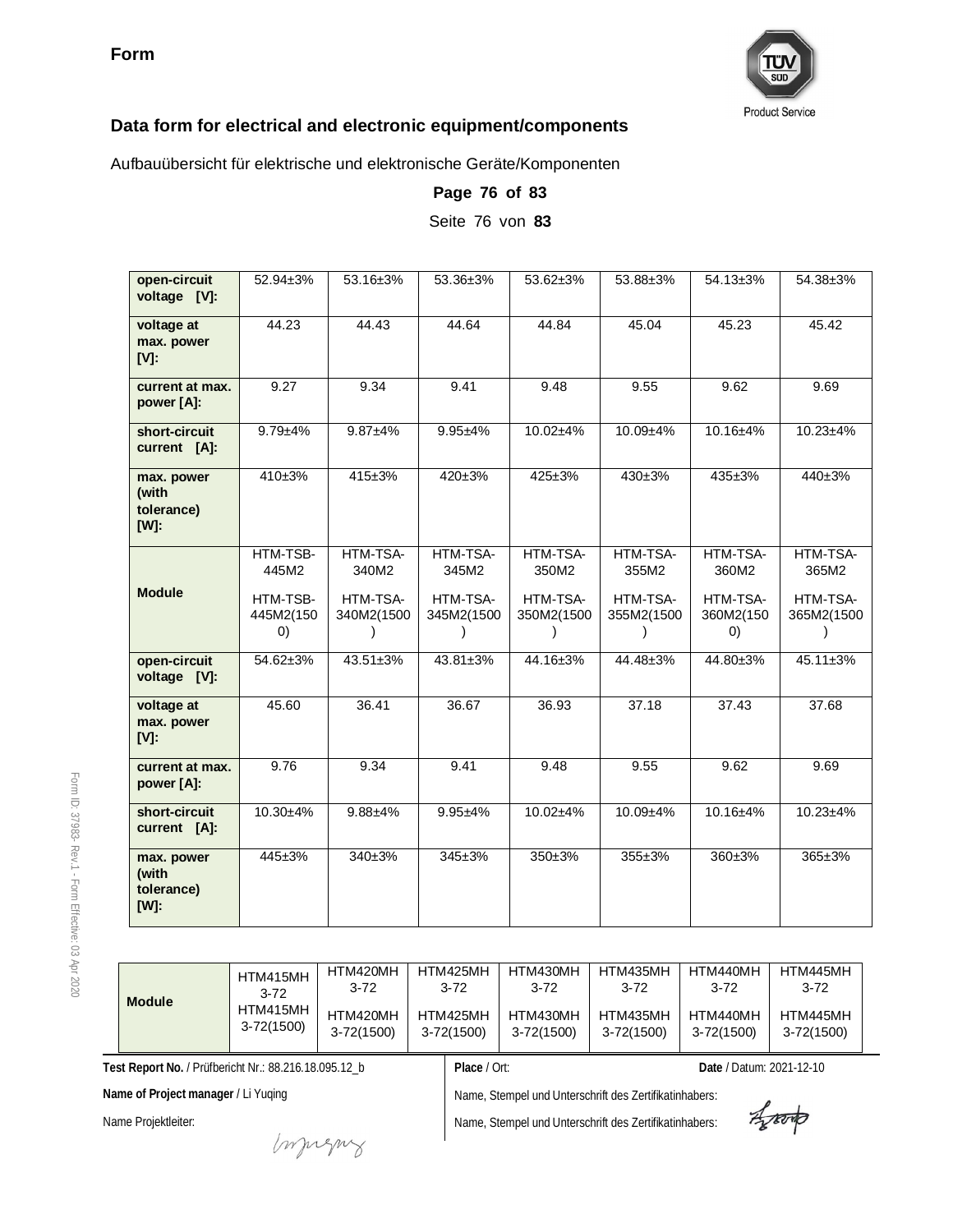

Aufbauübersicht für elektrische und elektronische Geräte/Komponenten

| open-circuit<br>voltage [V]:                 | 48.08±3%                   | 48.28±3%                 | 48.48±3%                   | 48.68±3%                 | 48.88±3%                 | 49.08±3%                 | 49.28±3%                 |
|----------------------------------------------|----------------------------|--------------------------|----------------------------|--------------------------|--------------------------|--------------------------|--------------------------|
| voltage at<br>max. power<br>$[V]$ :          | 39.54                      | 39.74                    | 39.94                      | 40.14                    | 40.34                    | 40.54                    | 40.74                    |
| current at max.<br>power [A]:                | 10.50                      | 10.57                    | 10.65                      | 10.72                    | 10.79                    | 10.86                    | 10.93                    |
| short-circuit<br>current [A]:                | 11.00±4%                   | 11.08±4%                 | $11.17 + 4%$               | 11.25±4%                 | $11.32 + 4%$             | 11.39±4%                 | 11.46±4%                 |
| max. power<br>(with<br>tolerance)<br>$[W]$ : | 415±3%                     | $420 \pm 3%$             | $425 \pm 3%$               | $430+3%$                 | $435 + 3%$               | $440 \pm 3%$             | 445±3%                   |
| <b>Module</b>                                | HTM450MH<br>$3 - 72$       | HTM455MH<br>$3 - 72$     | HTM460MH<br>$3 - 72$       | HTM345MH<br>$3 - 60$     | HTM350MH<br>$3 - 60$     | HTM355MH<br>$3 - 60$     | HTM360MH<br>$3 - 60$     |
|                                              | HTM450MH<br>$3 - 72(1500)$ | HTM455MH<br>$3-72(1500)$ | HTM460MH<br>$3 - 72(1500)$ | HTM345MH<br>3-60 (1500)  | HTM355MH<br>$3-60(1500)$ | HTM350MH<br>$3-60(1500)$ | HTM360MH<br>$3-60(1500)$ |
| open-circuit<br>voltage [V]:                 | 49.48±3%                   | 49.68±3%                 | 49.88±3%                   | 40.00±3%                 | 40.20±3%                 | 40.40±3%                 | 40.60±3%                 |
| voltage at<br>max. power<br>$[V]$ :          | 40.94                      | 41.14                    | 41.34                      | 32.92                    | 33.12                    | 33.32                    | 33.52                    |
| current at max.<br>power [A]:                | 11.00                      | 11.07                    | 11.13                      | 10.48                    | 10.57                    | 10.66                    | 10.75                    |
| short-circuit<br>current [A]:                | $11.53 + 4%$               | 11.59±4%                 | 11.67±4%                   | 11.02±4%                 | $11.11 \pm 4\%$          | $11.21 \pm 4\%$          | $11.30 + 4%$             |
| max. power<br>(with<br>tolerance)<br>[W]:    | 450±3%                     | 455±3%                   | 460±3%                     | $345 \pm 3%$             | 350±3%                   | 355±3%                   | 360±3%                   |
| <b>Module</b>                                | HTM365MH<br>$3 - 60$       | HTM370MH<br>$3 - 60$     | HTM375MH<br>$3 - 60$       | HTM380MH<br>$3 - 60$     |                          |                          |                          |
|                                              | HTM365MH<br>$3-60(1500)$   | HTM375MH<br>$3-60(1500)$ | HTM375MH<br>$3-60(1500)$   | HTM380MH<br>$3-60(1500)$ |                          |                          |                          |

**Page 77 of 83** Seite 77 von **83**

**Test Report No.** / Prüfbericht Nr.: 88.216.18.095.12\_b

**Place** / Ort: **Date** / Datum: 2021-12-10

**Name of Project manager** / Li Yuqing

Name Projektleiter:

Form ID: 37983-

Rev.1 - Form

Effective:  $\mathbb S$ Apr 2020

Name, Stempel und Unterschrift des Zertifikatinhabers:

Aporto

money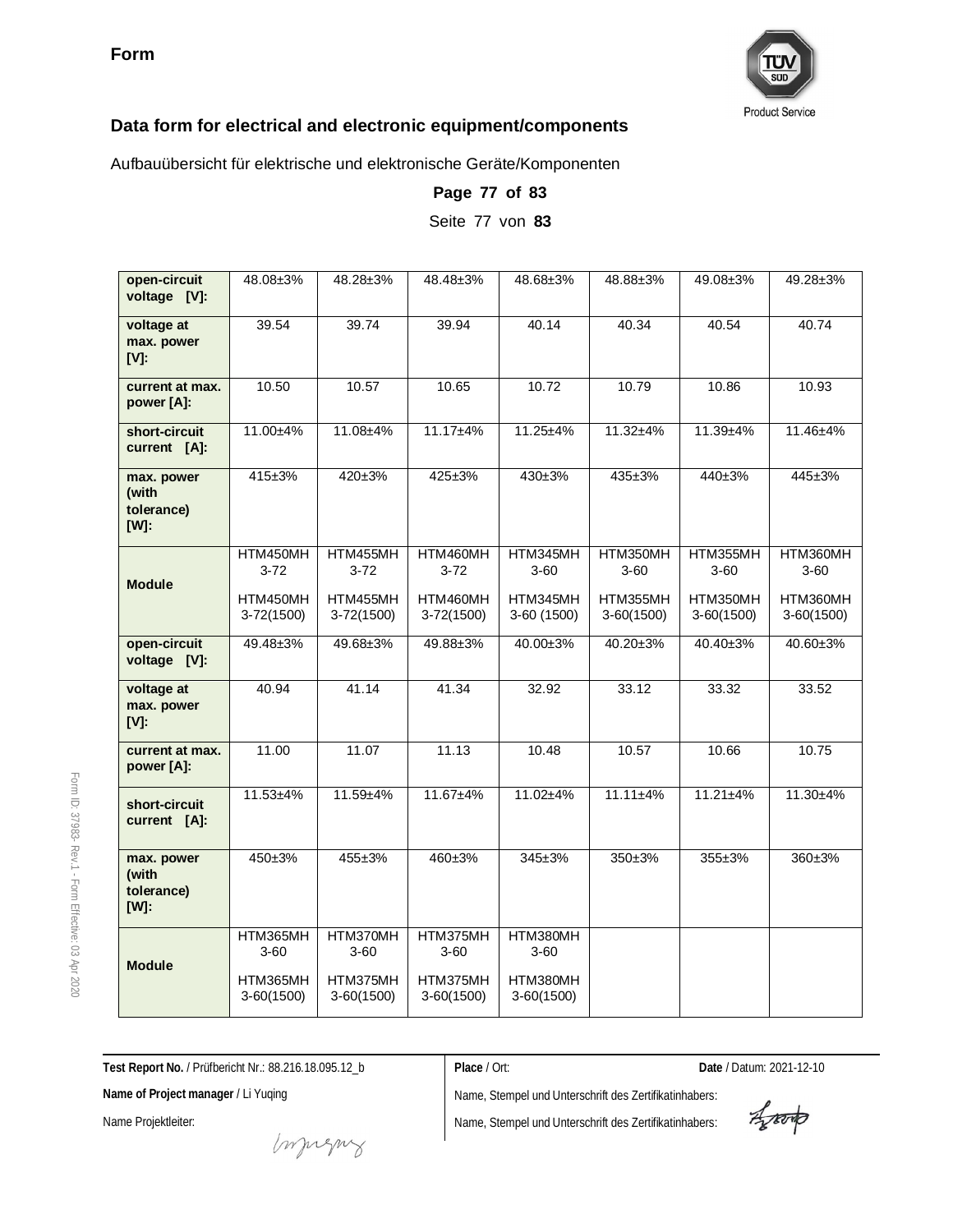

Aufbauübersicht für elektrische und elektronische Geräte/Komponenten

| open-circuit<br>voltage [V]:                     | 40.80±3%                                       | 41.00±3%                                       | 41.20±3%                                       | 41.40±3%                                       |                                                |                                                |                                                |
|--------------------------------------------------|------------------------------------------------|------------------------------------------------|------------------------------------------------|------------------------------------------------|------------------------------------------------|------------------------------------------------|------------------------------------------------|
| voltage at<br>max. power<br><b>IVI:</b>          | 33.72                                          | 33.92                                          | 34.12                                          | 34.32                                          |                                                |                                                |                                                |
| current at max.<br>power [A]:                    | 10.83                                          | 10.92                                          | 11.00                                          | 11.08                                          |                                                |                                                |                                                |
| short-circuit<br>current [A]:                    | 11.37±4%                                       | 11.45±4%                                       | 11.54±4%                                       | 11.60±4%                                       |                                                |                                                |                                                |
| max. power<br>(with<br>tolerance)<br>$[W]$ :     | 365±3%                                         | 370±3%                                         | 375±3%                                         | 380±3%                                         |                                                |                                                |                                                |
|                                                  |                                                |                                                |                                                |                                                |                                                |                                                |                                                |
| <b>Module</b>                                    | HTM390MH<br>$5 - 54$                           | HTM395MH<br>$5 - 54$                           | HTM400MH<br>$5 - 54$                           | HTM405MH<br>$5 - 54$                           | HTM410MH<br>$5 - 54$                           | HTM415MH<br>$5 - 54$                           |                                                |
|                                                  | HTM390MH<br>5-54(1500)                         | HTM395MH<br>5-54(1500)                         | HTM400MH<br>5-54(1500)                         | HTM405MH<br>5-54(1500)                         | HTM410MH<br>$5-54(1500)$                       | HTM415MH<br>5-54(1500)                         |                                                |
| open-circuit<br>voltage [V]:                     | $36.66 \pm 3\%$                                | 36.81 ±3%                                      | 36.96 ± 3%                                     | $37.11 \pm 3\%$                                | 37.26 ±3%                                      | 37.41±3%                                       |                                                |
| voltage at<br>max. power<br>$[V]$ :              | $13.40 \pm 4\%$                                | $13.50 + 4%$                                   | 13.60 ±4%                                      | $13.70 + 4\%$                                  | $13.79 + 4\%$                                  | $13.89 + 4\%$                                  |                                                |
| current at max.<br>power [A]:                    | 30.70                                          | 30.85                                          | 31.00                                          | 31.15                                          | 31.30                                          | 31.45                                          |                                                |
| short-circuit<br>current [A]:                    | 12.71                                          | 12.81                                          | 12.91                                          | 13.01                                          | 13.10                                          | 13.20                                          |                                                |
| max. power<br>(with<br>tolerance)<br><b>IMI:</b> | 390±3%                                         | 395±3%                                         | 400±3%                                         | $405 \pm 3%$                                   | $410+3%$                                       | 415±3%                                         |                                                |
| <b>Module</b>                                    | HTM435MH<br>$5 - 60$<br>HTM435MH<br>5-60(1500) | HTM440MH<br>$5 - 60$<br>HTM440MH<br>5-60(1500) | HTM445MH<br>$5 - 60$<br>HTM445MH<br>5-60(1500) | HTM450MH<br>$5 - 60$<br>HTM450MH<br>5-60(1500) | HTM455MH<br>$5 - 60$<br>HTM455MH<br>5-60(1500) | HTM460MH<br>$5 - 60$<br>HTM460MH<br>5-60(1500) | HTM480MH<br>$5 - 66$<br>HTM480MH<br>5-66(1500) |

**Page 78 of 83** Seite 78 von **83**

Form ID: 37983- Rev.1 - Form Effective:  $\mathbb S$ Apr 2020

**Test Report No.** / Prüfbericht Nr.: 88.216.18.095.12\_b

**Place** / Ort: **Date** / Datum: 2021-12-10

**Name of Project manager** / Li Yuqing

Name Projektleiter:

Name, Stempel und Unterschrift des Zertifikatinhabers:

Aporto

money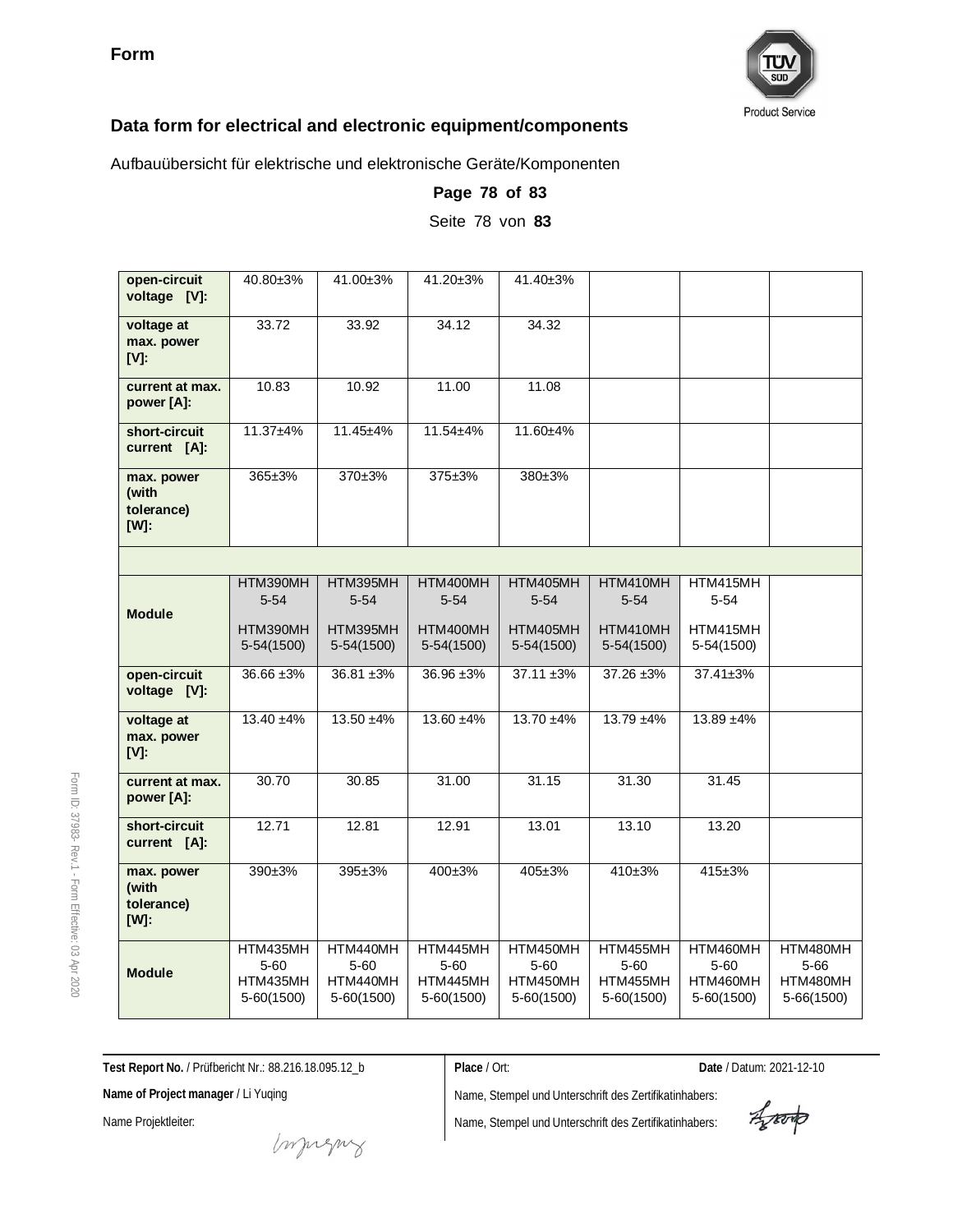

Aufbauübersicht für elektrische und elektronische Geräte/Komponenten

| open-circuit<br>voltage [V]:                 | 40.80±3%                                       | 40.95±3%                                       | 41.10±3%                                       | $41.25 \pm 3\%$                                | 41.40±3%                                       | 41.55±3%                                       | 44.94±3%                                       |
|----------------------------------------------|------------------------------------------------|------------------------------------------------|------------------------------------------------|------------------------------------------------|------------------------------------------------|------------------------------------------------|------------------------------------------------|
| voltage at<br>max. power<br>$[V]$ :          | 33.76                                          | 33.91                                          | 34.06                                          | 34.21                                          | 34.36                                          | 34.49                                          | 37.20                                          |
| current at max.<br>power [A]:                | 12.89                                          | 12.98                                          | 13.07                                          | 13.16                                          | 13.25                                          | 13.34                                          | 12.90                                          |
| short-circuit<br>current [A]:                | $13.34 + 4%$                                   | $13.41 \pm 4\%$                                | $13.52 + 4%$                                   | 13.62±4%                                       | $13.72 + 4%$                                   | 13.82±4%                                       | $13.35 + 4%$                                   |
| max. power<br>(with<br>tolerance)<br>$[W]$ : | $435 + 3%$                                     | $440+3%$                                       | $445 \pm 3%$                                   | $450+3%$                                       | $455 + 3%$                                     | $460+3%$                                       | $480+3%$                                       |
| <b>Module</b>                                | HTM485MH<br>$5 - 66$<br>HTM485MH<br>5-66(1500) | HTM490MH<br>$5 - 66$<br>HTM490MH<br>5-66(1500) | HTM495MH<br>$5 - 66$<br>HTM495MH<br>5-66(1500) | HTM500MH<br>$5 - 66$<br>HTM500MH<br>5-66(1500) | HTM505MH<br>$5 - 66$<br>HTM505MH<br>5-66(1500) | HTM520MH<br>$5-72$<br>HTM520MH<br>5-72(1500)   | HTM525MH<br>$5 - 72$<br>HTM525MH<br>5-72(1500) |
| open-circuit<br>voltage [V]:                 | 45.09±3%                                       | $45.24 \pm 3\%$                                | 45.39±3%                                       | 45.54±3%                                       | 45.69±3%                                       | 48.93±3%                                       | 49.08±3%                                       |
| voltage at<br>max. power<br>$[V]$ :          | 37.35                                          | 37.50                                          | 37.65                                          | 37.80                                          | 37.92                                          | 40.43                                          | 40.58                                          |
| current at max.<br>power [A]:                | 12.99                                          | 13.07                                          | 13.15                                          | 13.23                                          | 13.32                                          | 12.87                                          | 12.95                                          |
| short-circuit<br>current [A]:                | $13.45 + 4%$                                   | $13.54 + 4%$                                   | $13.63 + 4%$                                   | $13.72 + 4%$                                   | $13.82 + 4%$                                   | $13.32 + 4%$                                   | 13.39±4%                                       |
| max. power<br>(with<br>tolerance)<br>[W]:    | 485±3%                                         | 490±3%                                         | 495±3%                                         | $500+3%$                                       | $505 \pm 3\%$                                  | 520±3%                                         | $525 \pm 3%$                                   |
| <b>Module</b>                                | HTM530MH<br>$5 - 72$<br>HTM530MH<br>5-72(1500) | HTM535MH<br>$5 - 72$<br>HTM535MH<br>5-72(1500) | HTM540MH<br>$5 - 72$<br>HTM540MH<br>5-72(1500) | HTM545MH<br>$5 - 72$<br>HTM545MH<br>5-72(1500) | HTM550MH<br>$5 - 72$<br>HTM550MH<br>5-72(1500) | HTM555MH<br>$5 - 72$<br>HTM555MH<br>5-72(1500) |                                                |
| open-circuit<br>voltage [V]:                 | $49.23 \pm 3\%$                                | 49.38±3%                                       | 49.53±3%                                       | 49.68±3%                                       | $49.83 \pm 3\%$                                | 49.98±3%                                       |                                                |

**Page 79 of 83** Seite 79 von **83**

**Test Report No.** / Prüfbericht Nr.: 88.216.18.095.12\_b

**Place** / Ort: **Date** / Datum: 2021-12-10

**Name of Project manager** / Li Yuqing

Name Projektleiter:

Form ID: 37983-

Rev.1 - Form

Effective:  $\mathbb S$ Apr 2020

Name, Stempel und Unterschrift des Zertifikatinhabers:

Aporto

money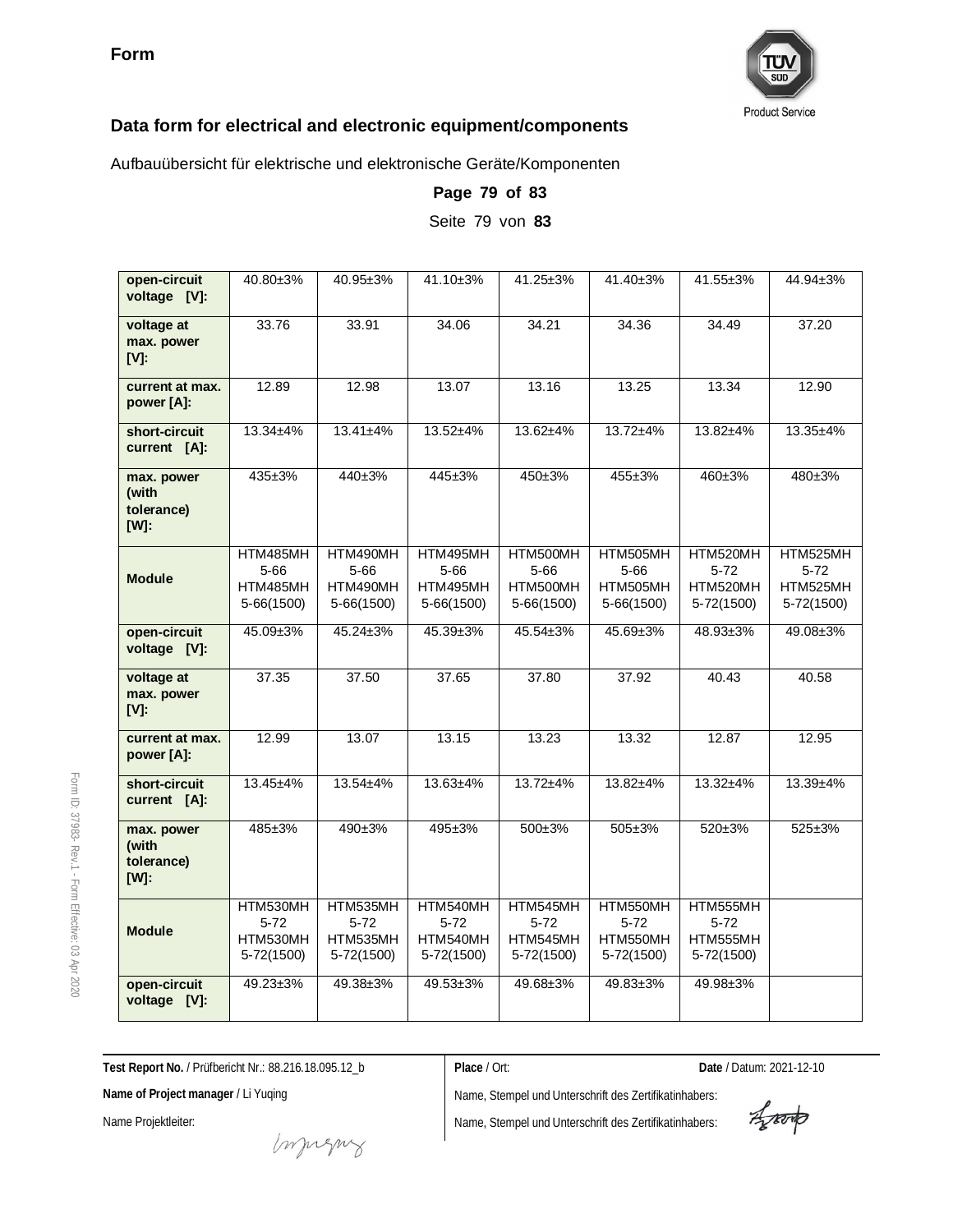

Aufbauübersicht für elektrische und elektronische Geräte/Komponenten

| voltage at<br>max. power<br>$[V]$ :              | 40.73                   | 40.88                   | 41.03                   | 41.18                   | 41.31                   | 41.43                  |                         |
|--------------------------------------------------|-------------------------|-------------------------|-------------------------|-------------------------|-------------------------|------------------------|-------------------------|
| current at max.<br>power [A]:                    | 13.02                   | 13.10                   | 13.17                   | 13.24                   | 13.32                   | 13.40                  |                         |
| short-circuit<br>current [A]:                    | 13.46±4%                | 13.54±4%                | 13.63±4%                | $13.71 \pm 4\%$         | 13.80±4%                | 13.88±4%               |                         |
| max. power<br>(with<br>tolerance)<br><b>IWI:</b> | 530±3%                  | 535±3%                  | 540±3%                  | 545±3%                  | 550±3%                  | 555±3%                 |                         |
|                                                  |                         |                         |                         |                         |                         |                        |                         |
| <b>Module</b>                                    | HTM385MT<br>$8 - 40$    | HTM390MT<br>$8 - 40$    | HTM395MT<br>$8 - 40$    | HTM400MT<br>$8 - 40$    | HTM405MT<br>$8 - 40$    | HTM480MT<br>$8 - 50$   | HTM485MT<br>$8 - 50$    |
|                                                  | HTM385MT<br>8-40(1500)  | HTM390MT<br>8-40(1500)  | HTM395MT<br>8-40 (1500) | HTM400MT<br>8-40(1500)  | HTM405MT<br>8-40(1500)  | HTM480MT<br>8-50(1500) | HTM485MT<br>8-50 (1500) |
| open-circuit<br>voltage [V]:                     | 40.59±3%                | 40.79±3%                | 40.99±3%                | 41.19±3%                | 41.39±3%                | 50.89±3%               | 51.09±3%                |
| voltage at<br>max. power<br>$[V]$ :              | 33.59                   | 33.79                   | 33.99                   | 34.19                   | 34.39                   | 41.99                  | 42.19                   |
| current at max.<br>power [A]:                    | 11.47                   | 11.55                   | 11.63                   | 11.70                   | 11.78                   | 11.44                  | 11.50                   |
| short-circuit<br>current [A]:                    | 12.06±4%                | 12.14±4%                | 12.22±4%                | 12.28±4%                | 12.36±4%                | 11.97±4%               | 12.05±4%                |
| max. power<br>(with<br>tolerance)<br>$[W]$ :     | $390+3%$                | $390+3%$                | 395±3%                  | $400 \pm 3\%$           | $405 \pm 3\%$           | 480±3%                 | $485 \pm 3%$            |
| <b>Module</b>                                    | HTM490MT<br>$8 - 50$    | HTM495MT<br>$8 - 50$    | HTM500MT<br>$8 - 50$    | HTM505MT<br>$8 - 50$    | HTM510MT<br>$8 - 50$    |                        |                         |
|                                                  | HTM490MT<br>8-50 (1500) | HTM495MT<br>8-50 (1500) | HTM500MT<br>8-50 (1500) | HTM505MT<br>8-50 (1500) | HTM510MT<br>8-50 (1500) |                        |                         |

**Page 80 of 83**

Seite 80 von **83**

**Test Report No.** / Prüfbericht Nr.: 88.216.18.095.12\_b

**Name of Project manager** / Li Yuqing

Name Projektleiter:

Name, Stempel und Unterschrift des Zertifikatinhabers:

Name, Stempel und Unterschrift des Zertifikatinhabers:

**Place** / Ort: **Date** / Datum: 2021-12-10

Aproto

money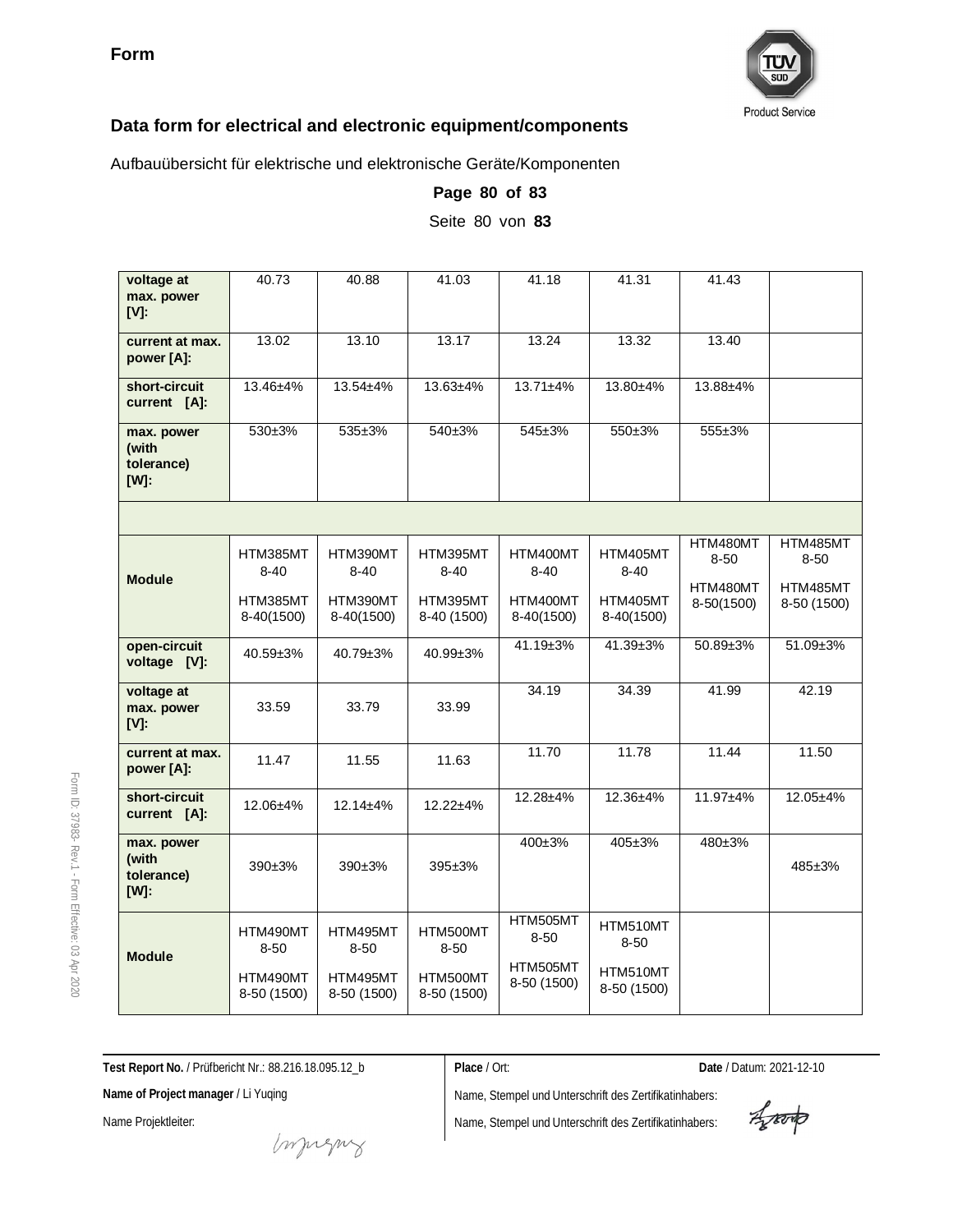

Aufbauübersicht für elektrische und elektronische Geräte/Komponenten

| open-circuit<br>voltage [V]:                 | $51.29 \pm 3\%$                 | 51.49±3%                        | 51.69±3%                        | 51.89±3%                        | 52.09±3%                        |                                 |                                 |
|----------------------------------------------|---------------------------------|---------------------------------|---------------------------------|---------------------------------|---------------------------------|---------------------------------|---------------------------------|
| voltage at<br>max. power<br>$[V]$ :          | 42.39                           | 42.59                           | 42.79                           | 42.99                           | 43.19                           |                                 |                                 |
| current at max.<br>power [A]:                | 11.56                           | 11.69                           | 11.69                           | 11.75                           | 11.81                           |                                 |                                 |
| short-circuit<br>current [A]:                | $12.13 + 4%$                    | 12.20±4%                        | 12.28±4%                        | 12.35±4%                        | $12.42 + 4%$                    |                                 |                                 |
| max. power<br>(with<br>tolerance)<br>$[W]$ : | 490±3%                          | 495±3%                          | 500±3%                          | $505 \pm 3%$                    | $510+3%$                        |                                 |                                 |
|                                              |                                 |                                 |                                 |                                 |                                 |                                 |                                 |
|                                              | HTM390MH<br>2-72-COOL           | HTM395MH<br>2-72-COOL           | HTM400MH<br>2-72-COOL           | HTM405MH<br>2-72-COOL           | HTM410MH<br>2-72-COOL           | HTM415MH<br>2-72-COOL           | HTM420MH<br>2-72-COOL           |
| Module                                       | HTM390MH<br>2-72-COOL<br>(1500) | HTM395MH<br>2-72-COOL<br>(1500) | HTM400MH<br>2-72-COOL<br>(1500) | HTM405MH<br>2-72-COOL<br>(1500) | HTM410MH<br>2-72-COOL<br>(1500) | HTM415MH<br>2-72-COOL<br>(1500) | HTM420MH<br>2-72-COOL<br>(1500) |
| open-circuit<br>voltage [V]:                 | 48.64±3%                        | 48.92±3%                        | 49.21±3%                        | 49.48±3%                        | 49.76±3%                        | 50.03±3%                        | 50.29±3%                        |
| voltage at<br>max. power<br><b>IVI:</b>      | 40.42                           | 40.65                           | 40.87                           | 41.09                           | 41.29                           | 41.51                           | 41.71                           |
| current at max.<br>power [A]:                | 9.65                            | 9.72                            | 9.79                            | 9.86                            | 9.93                            | 10.00                           | 10.07                           |
| short-circuit<br>current [A]:                | 10.15±4%                        | $10.22 + 4%$                    | $10.29 + 4%$                    | $10.36 + 4%$                    | $10.43 + 4%$                    | 10.50±4%                        | $10.57 + 4%$                    |
| max. power<br>(with<br>tolerance)<br>[W]:    | $390+3%$                        | $395 \pm 3\%$                   | $400 \pm 3\%$                   | $405 \pm 3%$                    | $410+3%$                        | $415 \pm 3%$                    | $420 \pm 3%$                    |
| Module                                       | HTM425MH<br>2-72-COOL           | HTM325MH<br>2-60-COOL           | HTM330MH<br>2-60-COOL           | HTM335MH<br>2-60-COOL           | HTM340MH<br>2-60-COOL           | HTM345MH<br>2-60-COOL           | HTM350MH<br>2-60-COOL           |

**Page 81 of 83**

Seite 81 von **83**

**Test Report No.** / Prüfbericht Nr.: 88.216.18.095.12\_b

**Place** / Ort: **Date** / Datum: 2021-12-10

**Name of Project manager** / Li Yuqing

Name Projektleiter:

Name, Stempel und Unterschrift des Zertifikatinhabers: Name, Stempel und Unterschrift des Zertifikatinhabers:

Aporto

money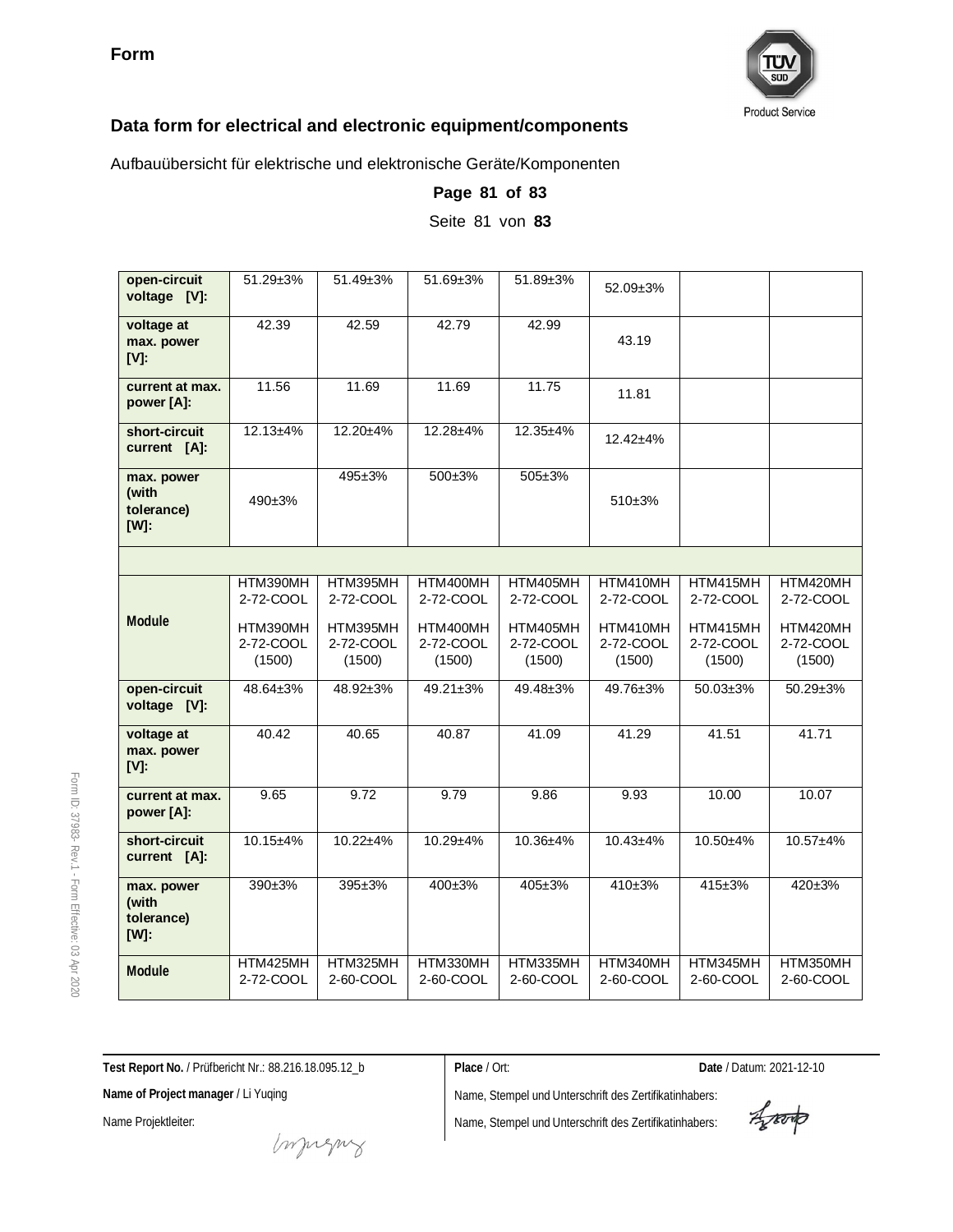

Aufbauübersicht für elektrische und elektronische Geräte/Komponenten

|                                                  | HTM425MH<br>2-72-COOL<br>(1500) | HTM325MH<br>2-60-COOL<br>(1500) | HTM330MH<br>2-60-COOL<br>(1500) | HTM335MH<br>2-60-COOL<br>(1500) | HTM340MH<br>2-60-COOL<br>(1500) | HTM345MH<br>2-60-COOL<br>(1500) | HTM350MH<br>2-60-COOL<br>(1500) |
|--------------------------------------------------|---------------------------------|---------------------------------|---------------------------------|---------------------------------|---------------------------------|---------------------------------|---------------------------------|
| open-circuit<br>voltage [V]:                     | 50.56±3%                        | 40.25±3%                        | 40.59±3%                        | 40.93±3%                        | 41.26±3%                        | 41.59±3%                        | 41.91±3%                        |
| voltage at<br>max. power<br>[V]                  | 41.92                           | 33.45                           | 33.72                           | 33.99                           | 34.24                           | 34.51                           | 34.76                           |
| current at max.<br>power [A]:                    | 10.14                           | 9.72                            | 9.79                            | 9.86                            | 9.93                            | 10.00                           | 10.07                           |
| short-circuit<br>current [A]:                    | 10.64±4%                        | 10.22±4%                        | 10.29±4%                        | 10.36±4%                        | $10.43 + 4%$                    | 10.50±4%                        | 10.57±4%                        |
| max. power<br>(with<br>tolerance)<br><b>IWI:</b> | $425 \pm 3%$                    | $325 \pm 3\%$                   | 330±3%                          | $335 \pm 3\%$                   | 340±3%                          | $345 \pm 3%$                    | $350+3%$                        |
|                                                  |                                 |                                 |                                 |                                 |                                 |                                 |                                 |
|                                                  |                                 |                                 |                                 |                                 |                                 |                                 |                                 |
| Module                                           | HTM635MH<br>8-66(1500)          | HTM640MH<br>8-66(1500)          | HTM645MH<br>8-66(1500)          | HTM650MH<br>8-66(1500)          | HTM655MH<br>8-66(1500)          | HTM660MH<br>8-66(1500)          | HTM665MH<br>8-66(1500)          |
| open-circuit<br>voltage [V]:                     | $44.69 \pm 3\%$                 | 44.89±3%                        | 45.09±3%                        | $45.29 \pm 3\%$                 | 45.49±3%                        | 45.69±3%                        | 45.89±3%                        |
| voltage at<br>max. power<br>$[V]$ :              | 18.29±4%                        | 18.33±4%                        | $18.37 + 4%$                    | $18.43 + 4%$                    | 18.49±4%                        | $18.52 + 4%$                    | $18.58 + 4%$                    |
| current at max.<br>power [A]:                    | 36.79                           | 36.99                           | 37.19                           | 37.39                           | 37.59                           | 37.79                           | 37.99                           |
| short-circuit<br>current [A]:                    | 17.26                           | 17.31                           | 17.35                           | 17.39                           | 17.43                           | 17.47                           | 17.51                           |
| max. power<br>(with<br>tolerance)<br>[W]:        | $635 + 3%$                      | 640±3%                          | $645 \pm 3%$                    | 650±3%                          | 655±3%                          | $660+3%$                        | $665 \pm 3\%$                   |
|                                                  |                                 |                                 |                                 |                                 |                                 |                                 |                                 |

**Page 82 of 83** Seite 82 von **83**

**Test Report No.** / Prüfbericht Nr.: 88.216.18.095.12\_b

**Place** / Ort: **Date** / Datum: 2021-12-10

**Name of Project manager** / Li Yuqing

Name Projektleiter:

Name, Stempel und Unterschrift des Zertifikatinhabers: Name, Stempel und Unterschrift des Zertifikatinhabers:

Aporto

money

Form ID: